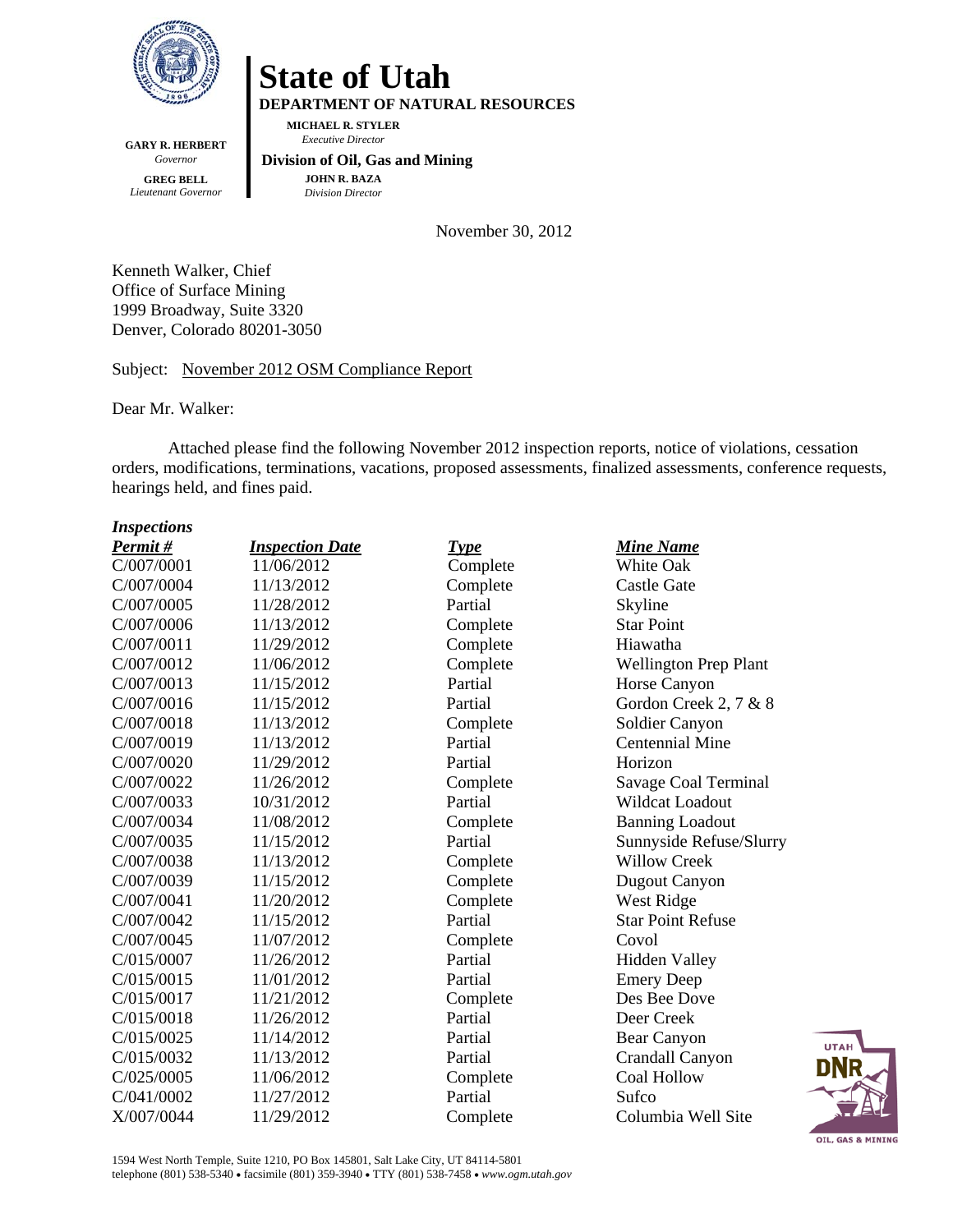| <b>Fines Received</b> |                      |                    |                  |  |
|-----------------------|----------------------|--------------------|------------------|--|
| <b>Permit</b> #       | <b>Date Received</b> | $NOV/CO \#$        | <b>Mine Name</b> |  |
| C/015/0025            | 11/05/2012           | N <sub>10096</sub> | Bear Canyon      |  |

All of the listed inspection reports, modifications, terminations, vacations, assessments and correspondence, included in this envelope have been verified by one of the Permit Supervisors.

Sincerely,

Surgenne Steat

Suzanne Steab Office Specialist

Enclosure O:\ComplianceReport\2012\November\LetterNovember2012.doc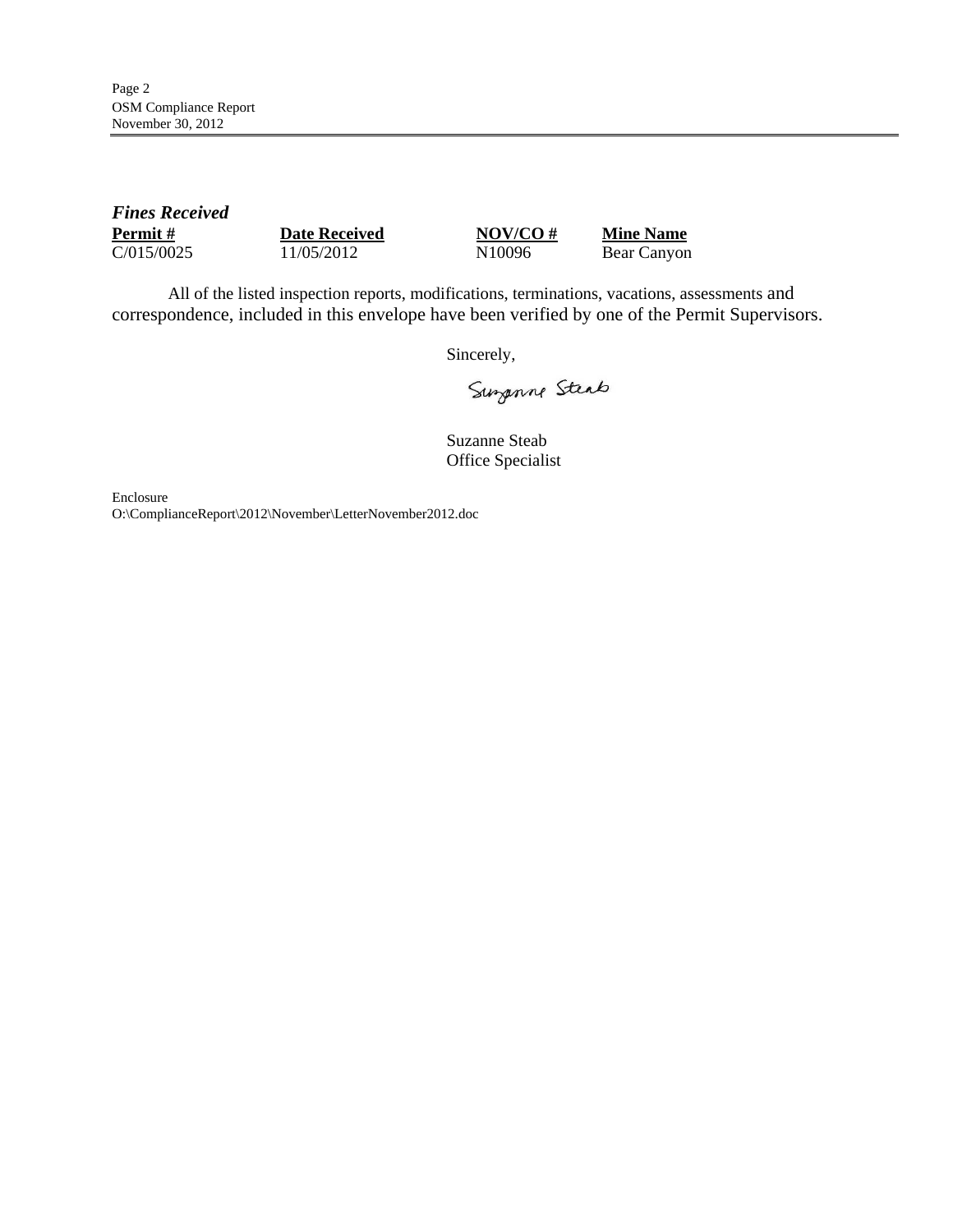

Lieutenant Governor

# **State of Utah**

**DEPARTMENT OF NATURAL RESOURCES** 

**MICHAEL R. STYLER Executive Director** 

### Division of Oil, Gas and Mining

**JOHN R. BAZA Division Director** 

| Representatives Present During the Inspection: |                      |  |  |
|------------------------------------------------|----------------------|--|--|
|                                                | OGM Priscilla Burton |  |  |

# **Inspection Report**

| Permit Number:          | C0070001                   |
|-------------------------|----------------------------|
| Inspection Type:        | <b>COMPLETE</b>            |
| <b>Inspection Date:</b> | Tuesday, November 06, 2012 |
| Start Date/Time:        | 11/6/2012                  |
| End Date/Time:          | 11/8/2012                  |
| Last Inspection:        | Monday, October 15, 2012   |

Inspector: Priscilla Burton,

Weather: sun 60 F

InspectionID Report Number: 3288

Accepted by:

| Permitee: LODESTAR ENERGY INC   |                                     |                            |
|---------------------------------|-------------------------------------|----------------------------|
| Operator:                       |                                     |                            |
| Site: WHITE OAK MINE            |                                     |                            |
| Address:                        |                                     |                            |
| County: <b>CARBON</b>           |                                     |                            |
|                                 | Permit Type: PERMANENT COAL PROGRAM |                            |
| <b>Permit Status: RECLAIMED</b> |                                     |                            |
| <b>Current Acreages</b>         | <b>Mineral Ownership</b>            | <b>Types of Operations</b> |
| 3,906.00 Total Permitted        | M<br>Federal                        | V<br>Underground           |
| 151.10 Total Disturbed          | V<br><b>State</b>                   | <b>Surface</b>             |

| 3,906.00 Total Permitted |
|--------------------------|
| 151.10 Total Disturbed   |
| <b>Phase I</b>           |
| <b>Phase II</b>          |
| <b>Phase III</b>         |

| ■ Undergroun   |
|----------------|
| $\vee$ Surface |
| $\vee$ Loadout |

**Processing**

**Reprocessing**

**Report summary and status for pending enforcement actions, permit conditions, Division Orders, and amendments:**

Observed conditions at both the loadout and mine site. Performed maintenance on one water bar and Installed two new water bars on Terrace A at the mine site.

**County Fee Other**

**Inspector's Signature:** Priscilla Burton,

Inspector ID Number: 37



Note: 59 This inspection report does not do an affidavit Suite and Affidavit Constitute and Division of Coli, Gas and Mining.<br>telephone (801) 538-5340 • facsimile (801) 359-3940 • TTY (801) 538-7458 • www.ogm.utah.gov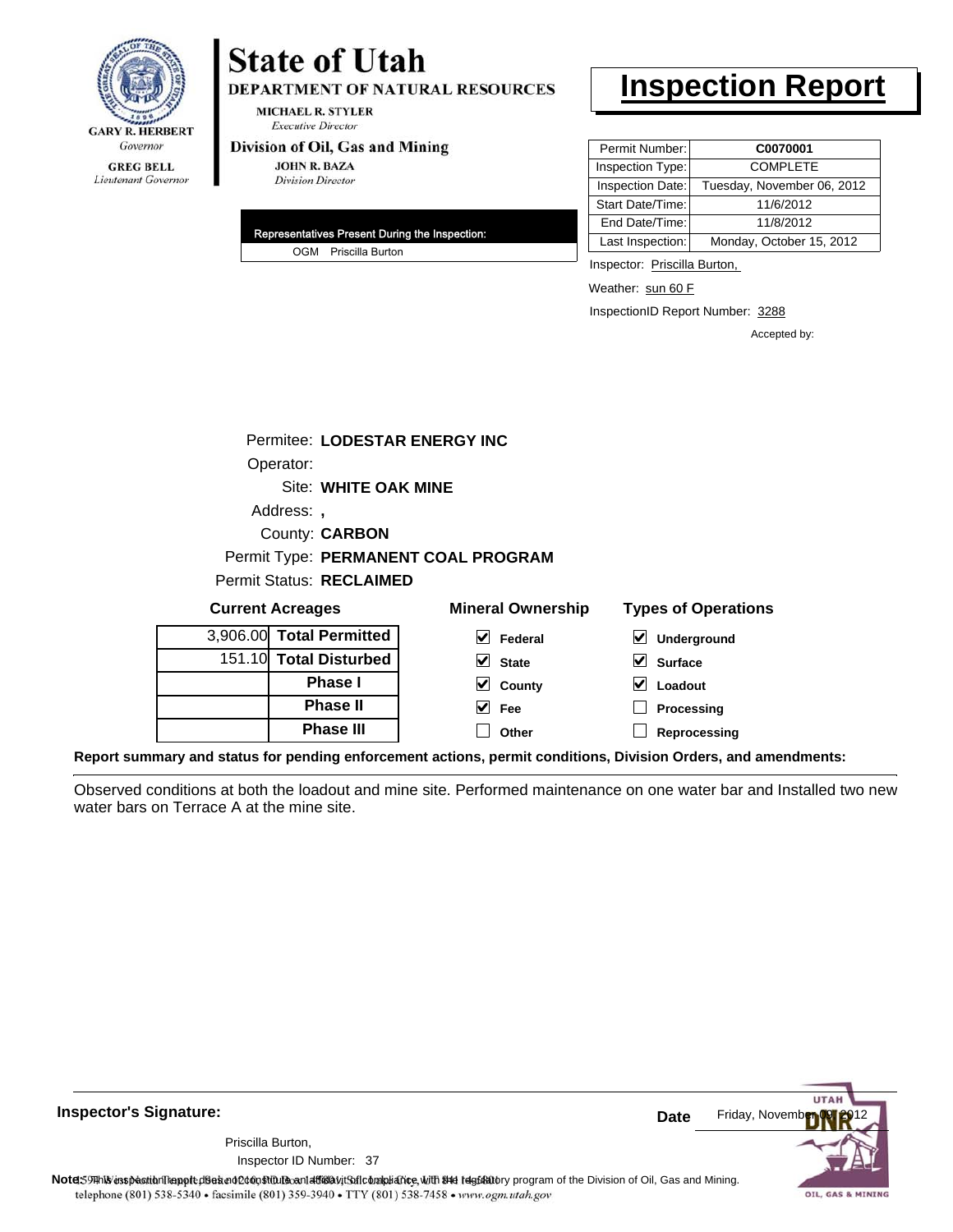#### *REVIEW OF PERMIT, PERFORMANCE STANDARDS PERMIT CONDITION REQUIREMENTS*

*1. Substantiate the elements on this inspection by checking the appropriate performance standard.*

 *a. For COMPLETE inspections provide narrative justification for any elements not fully inspected unless element is not appropriate to the site, in which case check Not Applicable.*

 *b. For PARTIAL inspections check only the elements evaluated.*

*2. Document any noncompliance situation by reference the NOV issued at the appropriate performance standard listed below.*

*3. Reference any narratives written in conjunction with this inspection at the appropriate performace standard listed below.*

*4. Provide a brief status report for all pending enforcement actions, permit conditions, Divison Orders, and amendments.*

|     |                                                               | Evaluated               | Not Applicable Comment          |                         | Enforcement |
|-----|---------------------------------------------------------------|-------------------------|---------------------------------|-------------------------|-------------|
| 1.  | Permits, Change, Transfer, Renewal, Sale                      |                         | ⊽                               |                         |             |
| 2.  | Signs and Markers                                             |                         | $\overline{\mathbf{v}}$         |                         |             |
| 3.  | Topsoil                                                       | $\overline{\mathbf{v}}$ |                                 | $\overline{\mathbf{v}}$ |             |
| 4.a | Hydrologic Balance: Diversions                                | $\blacktriangledown$    |                                 | $\blacktriangledown$    |             |
| 4.b | Hydrologic Balance: Sediment Ponds and Impoundments           | $\blacktriangledown$    |                                 | V                       |             |
| 4.C | Hydrologic Balance: Other Sediment Control Measures           | $\overline{\mathbf{v}}$ |                                 | $\blacktriangledown$    |             |
| 4.d | Hydrologic Balance: Water Monitoring                          | $\overline{\mathbf{v}}$ |                                 | $\overline{\mathbf{v}}$ |             |
| 4.e | Hydrologic Balance: Effluent Limitations                      |                         | ⊽                               |                         |             |
| 5.  | <b>Explosives</b>                                             |                         | $\overline{\mathbf{v}}$         |                         |             |
| 6.  | Disposal of Excess Spoil, Fills, Benches                      |                         | $\blacktriangledown$            |                         |             |
| 7.  | Coal Mine Waste, Refuse Piles, Impoundments                   | $\overline{\mathbf{v}}$ |                                 | $\overline{\mathbf{v}}$ |             |
| 8.  | Noncoal Waste                                                 | $\overline{\mathbf{v}}$ |                                 | $\blacktriangledown$    |             |
| 9.  | Protection of Fish, Wildlife and Related Environmental Issues | $\overline{\mathbf{v}}$ |                                 | ☑                       |             |
|     | 10. Slides and Other Damage                                   | $\overline{\mathbf{v}}$ |                                 | ⊽                       |             |
| 11. | Contemporaneous Reclamation                                   |                         | ☑                               |                         |             |
| 12. | <b>Backfilling And Grading</b>                                |                         | $\overline{\mathbf{v}}$         |                         |             |
| 13. | Revegetation                                                  | $\overline{\mathbf{v}}$ |                                 |                         |             |
| 14. | Subsidence Control                                            |                         | $\overline{\mathbf{v}}$         |                         |             |
|     | 15. Cessation of Operations                                   |                         | $\blacktriangleright$           |                         |             |
|     | 16.a Roads: Construction, Maintenance, Surfacing              | ⊽                       |                                 | $\overline{\mathbf{v}}$ |             |
|     | 16.b Roads: Drainage Controls                                 | $\overline{\mathbf{v}}$ |                                 |                         |             |
|     | 17. Other Transportation Facilities                           |                         | $\overline{\mathbf{v}}$         |                         |             |
| 18. | Support Facilities, Utility Installations                     |                         | $\overline{\mathbf{v}}$         |                         |             |
|     | 19. AVS Check                                                 |                         | $\overline{\blacktriangledown}$ |                         |             |
| 20. | <b>Air Quality Permit</b>                                     |                         | $\blacktriangledown$            |                         |             |
| 21. | Bonding and Insurance                                         | $\overline{\mathbf{v}}$ |                                 |                         |             |
|     | 22. Other                                                     |                         | $\overline{\mathbf{v}}$         |                         |             |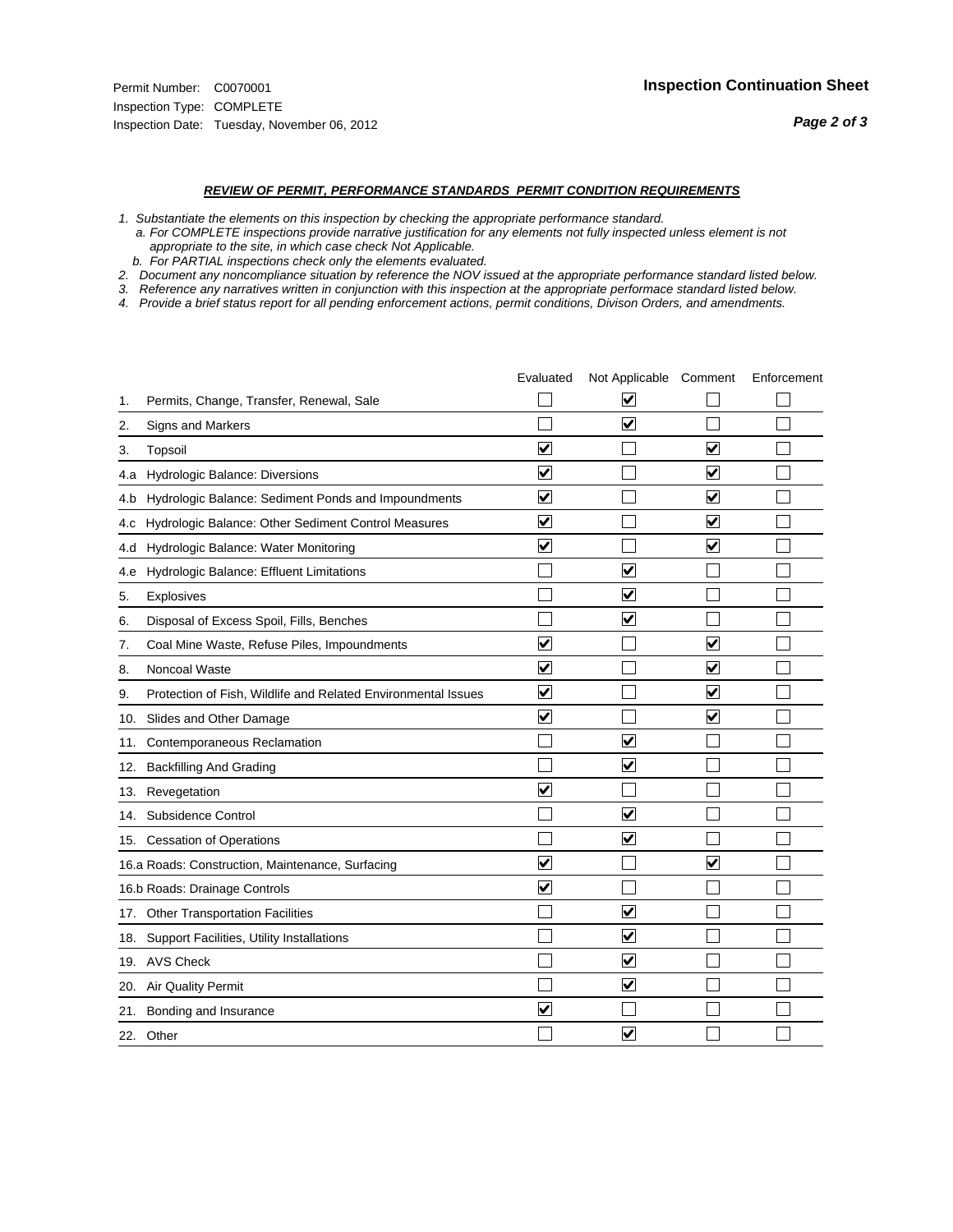# **3. Topsoil**

Topsoil stockpiled alongside the RR tracks at the load out is stable.

# **4.a Hydrologic Balance: Diversions**

Culvert C-14-42 at the loadout carrying water to creek. Surface of reclaimed sections are stable.

# **4.b Hydrologic Balance: Sediment Ponds and Impoundments**

Loadout sediment pond almost dry, see photo.

# **4.c Hydrologic Balance: Other Sediment Control Measures**

At the mine site, I performed maintenance on the lowest water bar on Terrace A and installed two new water bars downstream of this one, see photos attached.

# **4.d Hydrologic Balance: Water Monitoring**

The results of the water sample taken from a seep during low flow at the mine site can be found in the White Oak Internal Folder.

# **7. Coal Mine Waste, Refuse Piles, Impoundments**

The west bank in reach 4 on the reclaimed Whiskey Creek (location of sediment pond waste at mine site) is stable.

# **8. Noncoal Waste**

Picked up metal waste from along Terrace A and took it to the Scofield dumpster.

# **9. Protection of Fish, Wildlife and Related Environmental Issues**

I took photographs of thistle along the road outslope and at the mine site to include in a presentation to the Skyline Cooperative Weed Management Board at their next meeting (Dec 5). Thistle is dominant on the reclaimed C-14-42 at the loadout.

# **10. Slides and Other Damage**

Sinkholes are stable.

# **16.a Roads: Construction, Maintenance, Surfacing**

Last month, Mr. Robert Aycock (Hammond family landower) requested DOGM evaluate possible treatments to stabilize the road.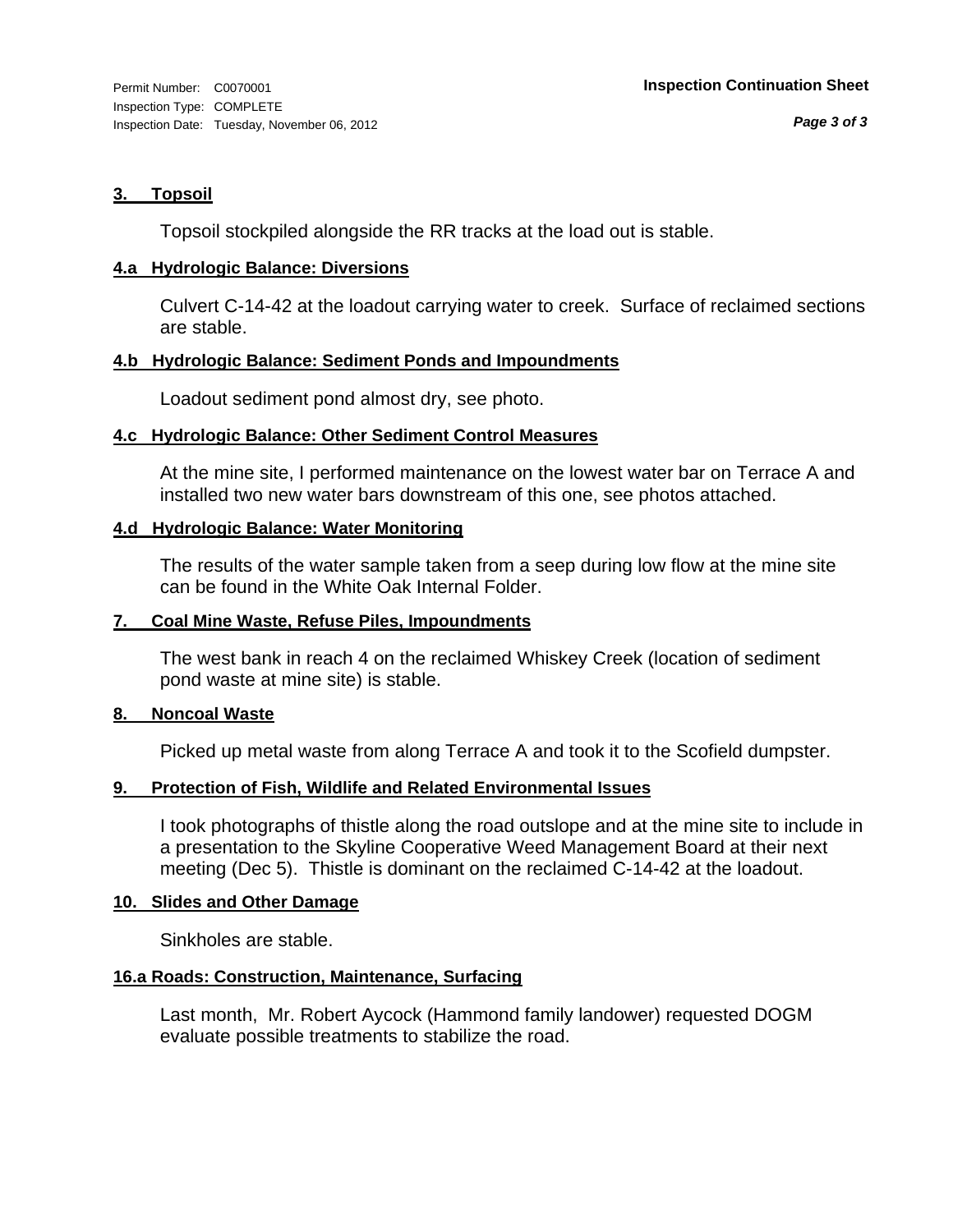

# Lieutenant Governor

# **State of Utah**

DEPARTMENT OF NATURAL RESOURCES

**MICHAEL R. STYLER Executive Director** 

### Division of Oil, Gas and Mining

**JOHN R. BAZA Division Director** 

| Representatives Present During the Inspection: |                     |  |  |
|------------------------------------------------|---------------------|--|--|
|                                                | Company Dennis Ware |  |  |
|                                                | OGM Daron Haddock   |  |  |
|                                                | OGM Steve Demczak   |  |  |

# **Inspection Report**

| Permit Number:   | C0070004                   |
|------------------|----------------------------|
| Inspection Type: | <b>COMPLETE</b>            |
| Inspection Date: | Tuesday, November 13, 2012 |
| Start Date/Time: | 11/13/2012 1:00:00 PM      |
| End Date/Time:   | 11/13/2012 3:00:00 PM      |
| Last Inspection: | Tuesday, October 16, 2012  |
|                  |                            |

Inspector: Steve Demczak,

**Surface Loadout Processing Reprocessing**

Weather: Sunny, 40's

InspectionID Report Number: 3298

Accepted by:

|                          |                        | Permitee: CASTLE GATE HOLDING CO         |                            |
|--------------------------|------------------------|------------------------------------------|----------------------------|
|                          |                        | Operator: CASTLE GATE HOLDING CO         |                            |
|                          | Site: CASTLE GATE MINE |                                          |                            |
|                          |                        | Address: PO BOX 30, HELPER UT 84526-0030 |                            |
| County: <b>CARBON</b>    |                        |                                          |                            |
|                          |                        | Permit Type: PERMANENT COAL PROGRAM      |                            |
| Permit Status: RECLAIMED |                        |                                          |                            |
| <b>Current Acreages</b>  |                        | <b>Mineral Ownership</b>                 | <b>Types of Operations</b> |
| 7,619.00 Total Permitted |                        | Federal                                  | <b>Underground</b>         |

| 94.1  |                          |              |
|-------|--------------------------|--------------|
|       | 7,619.00 Total Permitted | M<br>Federal |
|       | 5.56 Total Disturbed     | <b>State</b> |
| 62.42 | <b>Phase I</b>           | M<br>County  |
| 58.10 | <b>Phase II</b>          | Fee          |
| 57.44 | <b>Phase III</b>         | Other        |

**Report summary and status for pending enforcement actions, permit conditions, Division Orders, and amendments:**

No violatios were issued.



**Inspector's Signature:**

Inspector ID Number: 39 Steve Demczak,

Note: 59 This inspection report does not do an affidavit Suite and Affidavit Constitute and Division of Coli, Gas and Mining.<br>telephone (801) 538-5340 • facsimile (801) 359-3940 • TTY (801) 538-7458 • www.ogm.utah.gov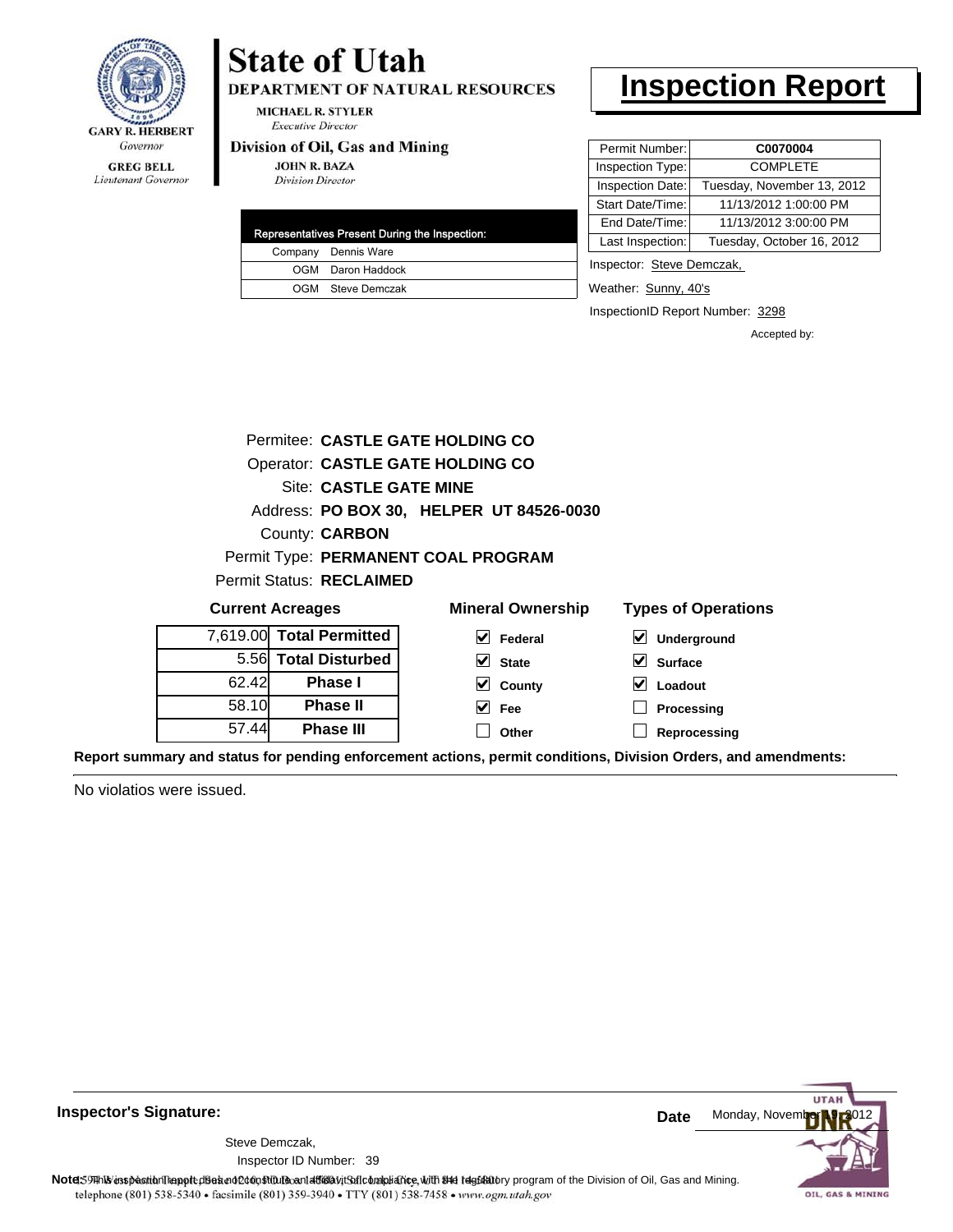#### *REVIEW OF PERMIT, PERFORMANCE STANDARDS PERMIT CONDITION REQUIREMENTS*

*1. Substantiate the elements on this inspection by checking the appropriate performance standard.*

 *a. For COMPLETE inspections provide narrative justification for any elements not fully inspected unless element is not appropriate to the site, in which case check Not Applicable.*

 *b. For PARTIAL inspections check only the elements evaluated.*

*2. Document any noncompliance situation by reference the NOV issued at the appropriate performance standard listed below.*

*3. Reference any narratives written in conjunction with this inspection at the appropriate performace standard listed below.*

*4. Provide a brief status report for all pending enforcement actions, permit conditions, Divison Orders, and amendments.*

|     |                                                               | Evaluated               | Not Applicable Comment          |                         | Enforcement |
|-----|---------------------------------------------------------------|-------------------------|---------------------------------|-------------------------|-------------|
| 1.  | Permits, Change, Transfer, Renewal, Sale                      | ⊻                       |                                 | V                       |             |
| 2.  | Signs and Markers                                             | $\overline{\mathbf{v}}$ |                                 | $\blacktriangledown$    |             |
| 3.  | Topsoil                                                       | $\overline{\mathbf{v}}$ |                                 | $\overline{\mathbf{v}}$ |             |
| 4.a | <b>Hydrologic Balance: Diversions</b>                         | $\overline{\mathsf{v}}$ |                                 | $\blacktriangledown$    |             |
| 4.b | Hydrologic Balance: Sediment Ponds and Impoundments           |                         | $\overline{\mathbf{v}}$         |                         |             |
| 4.C | Hydrologic Balance: Other Sediment Control Measures           | $\overline{\mathbf{v}}$ |                                 | $\blacktriangledown$    |             |
| 4.d | Hydrologic Balance: Water Monitoring                          | $\overline{\mathbf{v}}$ |                                 |                         |             |
| 4.e | Hydrologic Balance: Effluent Limitations                      |                         | $\overline{\blacktriangledown}$ |                         |             |
| 5.  | <b>Explosives</b>                                             |                         | $\blacktriangledown$            |                         |             |
| 6.  | Disposal of Excess Spoil, Fills, Benches                      |                         | $\blacktriangledown$            |                         |             |
| 7.  | Coal Mine Waste, Refuse Piles, Impoundments                   |                         | $\blacktriangledown$            |                         |             |
| 8.  | Noncoal Waste                                                 | $\overline{\mathsf{v}}$ |                                 | $\blacktriangledown$    |             |
| 9.  | Protection of Fish, Wildlife and Related Environmental Issues |                         |                                 |                         |             |
| 10. | Slides and Other Damage                                       | ⊽                       |                                 | $\overline{\mathbf{v}}$ |             |
| 11. | Contemporaneous Reclamation                                   |                         |                                 |                         |             |
| 12. | <b>Backfilling And Grading</b>                                | $\overline{\mathbf{v}}$ |                                 | $\blacktriangledown$    |             |
| 13. | Revegetation                                                  | $\overline{\mathbf{v}}$ |                                 | $\overline{\mathbf{v}}$ |             |
| 14. | Subsidence Control                                            |                         | $\overline{\mathbf{v}}$         |                         |             |
|     | 15. Cessation of Operations                                   |                         | $\blacktriangledown$            |                         |             |
|     | 16.a Roads: Construction, Maintenance, Surfacing              |                         | $\overline{\mathbf{v}}$         |                         |             |
|     | 16.b Roads: Drainage Controls                                 |                         | $\blacktriangledown$            |                         |             |
|     | 17. Other Transportation Facilities                           |                         | $\overline{\blacktriangledown}$ |                         |             |
| 18. | Support Facilities, Utility Installations                     |                         | $\overline{\blacktriangledown}$ |                         |             |
|     | 19. AVS Check                                                 | $\overline{\mathbf{v}}$ |                                 | $\blacktriangledown$    |             |
| 20. | <b>Air Quality Permit</b>                                     |                         | $\blacktriangledown$            |                         |             |
| 21. | Bonding and Insurance                                         | $\overline{\mathbf{v}}$ |                                 | $\blacktriangledown$    |             |
|     | 22. Other                                                     |                         |                                 |                         |             |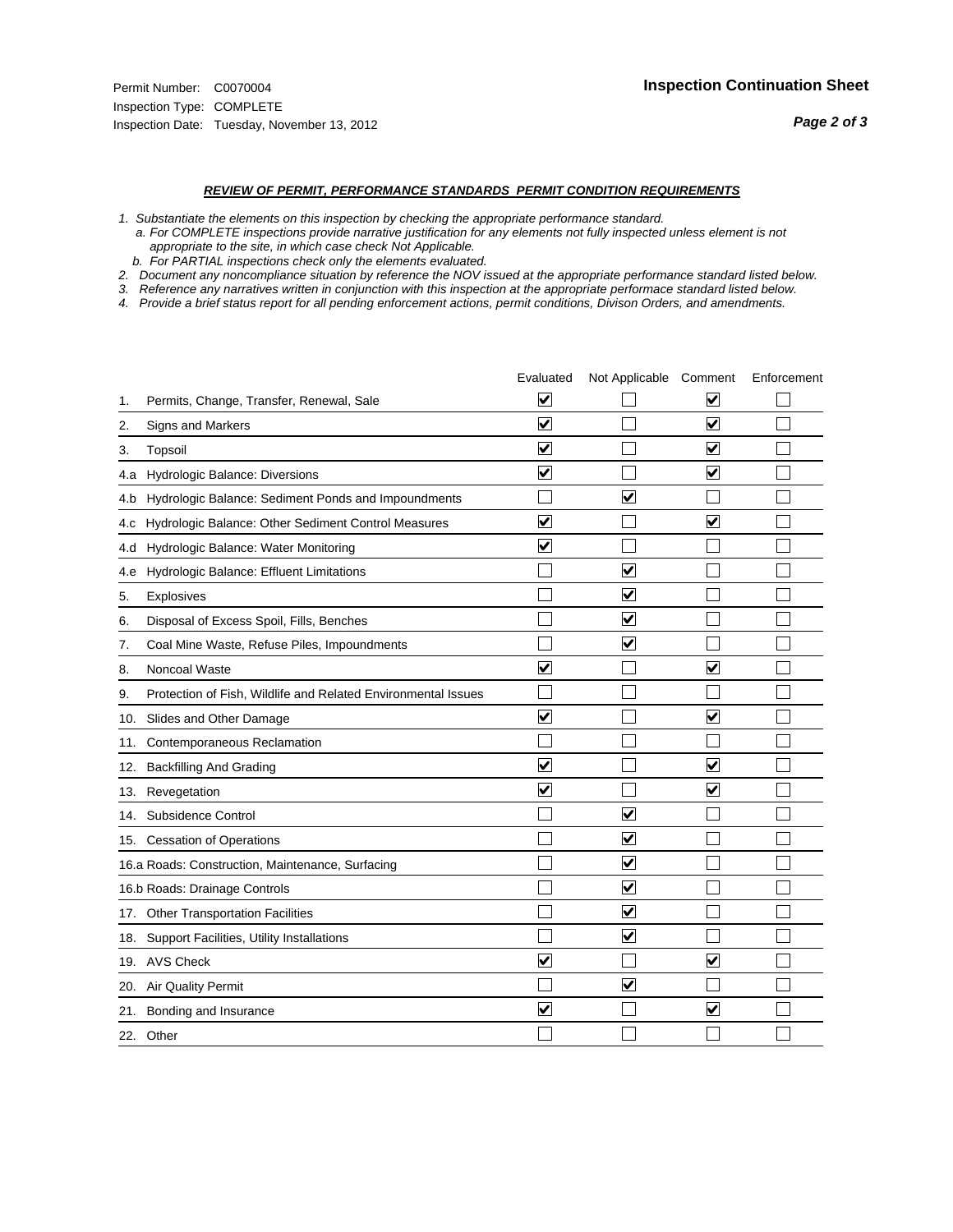*Page 3 of 3*

# **1. Permits, Change, Transfer, Renewal, Sale**

There are two sub-stations and a small area (Adit #1) that have not received bond release. The permit expires on December 23, 2014.

# **2. Signs and Markers**

Identification signs are at the gates to the property.

# **3. Topsoil**

All topsoil was used in reclamation.

# **4.a Hydrologic Balance: Diversions**

Diversions are opened with no signs of erosion from the winter.

# **4.c Hydrologic Balance: Other Sediment Control Measures**

The reclaimed site is pocked for sediment control.

# **8. Noncoal Waste**

The site was clear of non-coal waste materials.

# **10. Slides and Other Damage**

No slides or damage was noticed during the inspection.

# **12. Backfilling And Grading**

The sites are completely reclaimed. All backfilled material was used.

# **13. Revegetation**

his site in my judgment is highly vegetated in the summer.

# **19. AVS Check**

AVS checks are made in Salt Lake City.

# **21. Bonding and Insurance**

The bonding amount is \$490,100. The insurance policy will expire on Dec. 13, 2012. The bonding amount will be adjusted in the near future.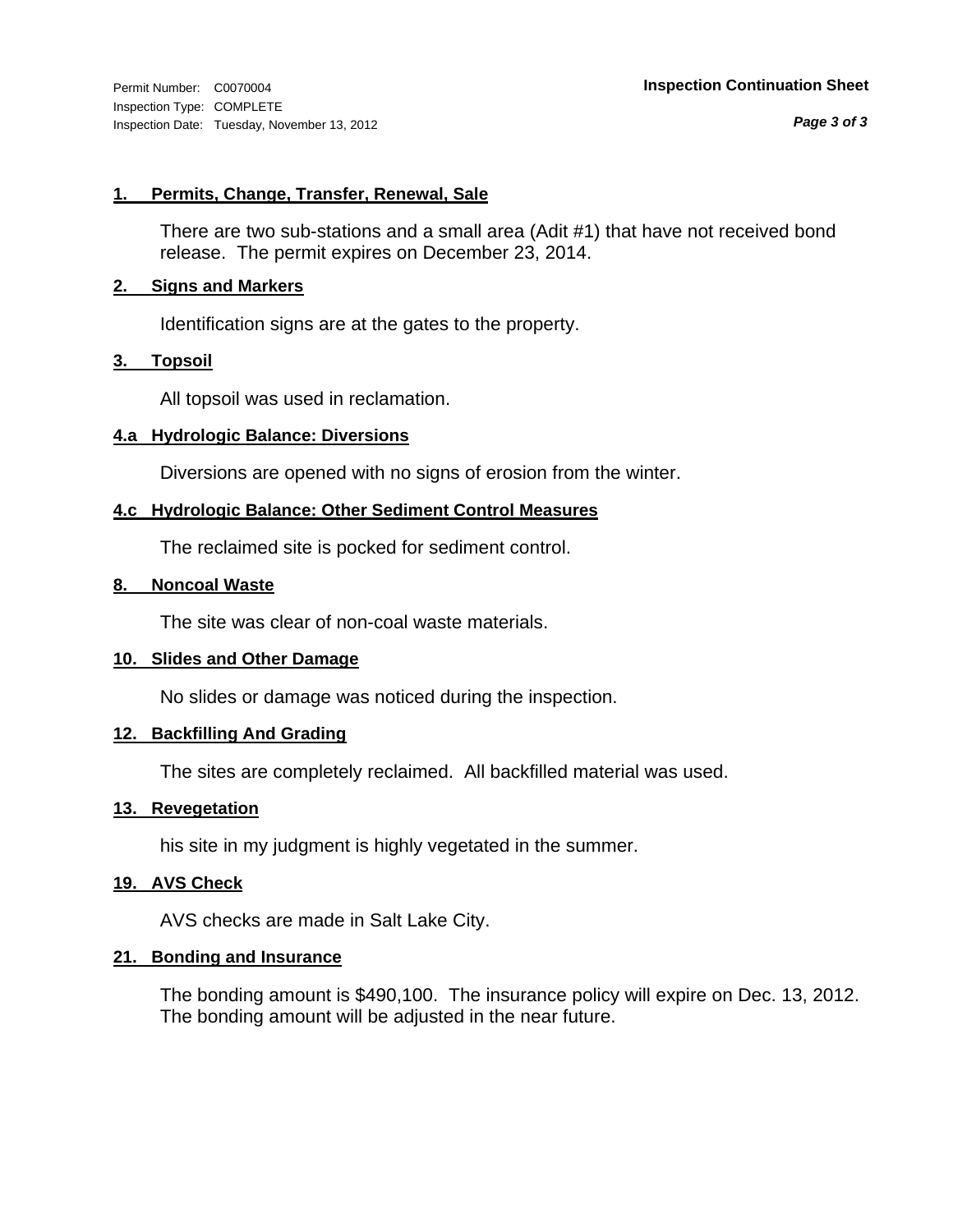

#### **GREG BELL** Lieutenant Governor

# **State of Utah**

DEPARTMENT OF NATURAL RESOURCES

**MICHAEL R. STYLER Executive Director** 

### Division of Oil, Gas and Mining

**JOHN R. BAZA Division Director** 

| Representatives Present During the Inspection: |
|------------------------------------------------|
| Company Gregg Galecki                          |
| OGM Karl Houskeeper                            |

# **Inspection Report**

| Permit Number:   | C0070005                                      |
|------------------|-----------------------------------------------|
| Inspection Type: | <b>PARTIAL</b>                                |
|                  | Inspection Date: Wednesday, November 28, 2012 |
| Start Date/Time: | 11/28/2012 8:00:00 AM                         |
| End Date/Time:   | 11/28/2012 12:30:00 PM                        |
| Last Inspection: | Thursday, October 04, 2012                    |
|                  |                                               |

Inspector: Karl Houskeeper,

Weather: Clear Skies, Temp. 31 Deg. F.

InspectionID Report Number: 3308

Accepted by: jhelfric 11/29/2012

|                                                                                                                | Permitee: CANYON FUEL COMPANY           |                       |                          |                            |
|----------------------------------------------------------------------------------------------------------------|-----------------------------------------|-----------------------|--------------------------|----------------------------|
|                                                                                                                | <b>Operator: CANYON FUEL COMPANY</b>    |                       |                          |                            |
|                                                                                                                | Site: SKYLINE MINE                      |                       |                          |                            |
|                                                                                                                | Address: HC 35 BOX 380, HELPER UT 84526 |                       |                          |                            |
|                                                                                                                | County: CARBON                          |                       |                          |                            |
|                                                                                                                | Permit Type: PERMANENT COAL PROGRAM     |                       |                          |                            |
| Permit Status: ACTIVE                                                                                          |                                         |                       |                          |                            |
| <b>Current Acreages</b>                                                                                        |                                         |                       | <b>Mineral Ownership</b> | <b>Types of Operations</b> |
| 121.97 Total Permitted                                                                                         |                                         | $\blacktriangledown$  | Federal                  | ⊻<br>Underground           |
| 121.97 Total Disturbed                                                                                         |                                         | M                     | <b>State</b>             | <b>Surface</b>             |
|                                                                                                                | <b>Phase I</b>                          |                       | County                   | Loadout                    |
|                                                                                                                | <b>Phase II</b>                         | $\overline{\vee}$ Fee |                          | Processing                 |
|                                                                                                                | <b>Phase III</b>                        |                       | Other                    | Reprocessing               |
| Report summary and status for pending enforcement actions, permit conditions, Division Orders, and amendments: |                                         |                       |                          |                            |

**UTA** Date Wednesday, November 28, 2012 Note: This inspection report does not constitute and affidavit for compliance, with the regulatory program of the Division of Oil, Gas and Mining. telephone (801) 538-5340 · facsimile (801) 359-3940 · TTY (801) 538-7458 · www.ogm.utah.gov OIL, GAS & MINING

**Inspector's Signature:**

49 Inspector ID Number:Karl Houskeeper,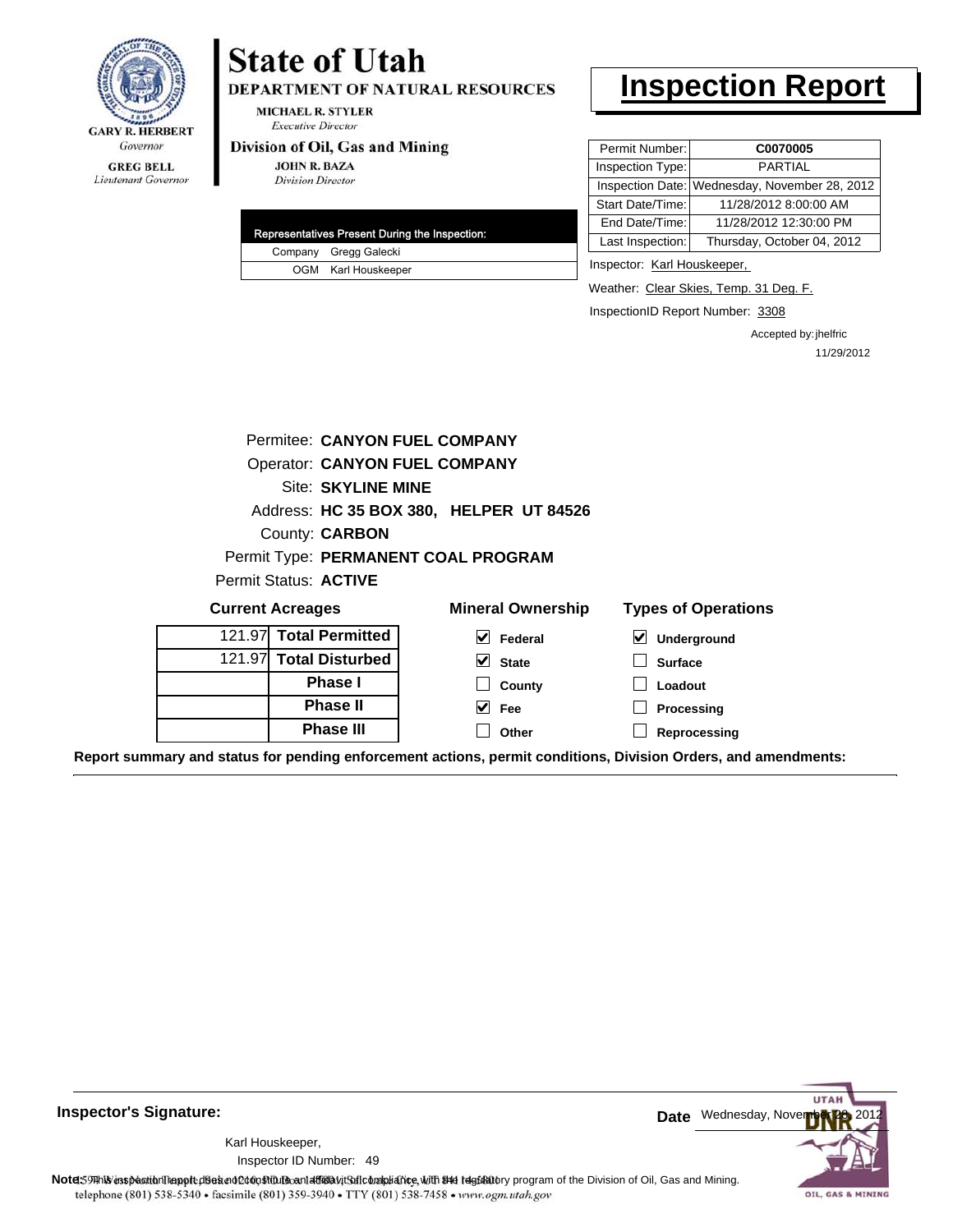#### *REVIEW OF PERMIT, PERFORMANCE STANDARDS PERMIT CONDITION REQUIREMENTS*

- *1. Substantiate the elements on this inspection by checking the appropriate performance standard.*
- *a. For COMPLETE inspections provide narrative justification for any elements not fully inspected unless element is not appropriate to the site, in which case check Not Applicable.*
- *b. For PARTIAL inspections check only the elements evaluated.*
- *2. Document any noncompliance situation by reference the NOV issued at the appropriate performance standard listed below.*
- *3. Reference any narratives written in conjunction with this inspection at the appropriate performace standard listed below.*
- *4. Provide a brief status report for all pending enforcement actions, permit conditions, Divison Orders, and amendments.*

|     |                                                               | Evaluated               | Not Applicable Comment |                      | Enforcement |
|-----|---------------------------------------------------------------|-------------------------|------------------------|----------------------|-------------|
| 1.  | Permits, Change, Transfer, Renewal, Sale                      |                         |                        |                      |             |
| 2.  | Signs and Markers                                             | $\overline{\mathbf{v}}$ |                        | ☑                    |             |
| 3.  | Topsoil                                                       |                         |                        |                      |             |
| 4.a | Hydrologic Balance: Diversions                                |                         |                        |                      |             |
| 4.b | Hydrologic Balance: Sediment Ponds and Impoundments           |                         |                        |                      |             |
| 4.c | Hydrologic Balance: Other Sediment Control Measures           |                         |                        |                      |             |
| 4.d | Hydrologic Balance: Water Monitoring                          |                         |                        |                      |             |
| 4.e | Hydrologic Balance: Effluent Limitations                      |                         |                        |                      |             |
| 5.  | <b>Explosives</b>                                             | $\overline{\mathbf{v}}$ |                        | ☑                    |             |
| 6.  | Disposal of Excess Spoil, Fills, Benches                      |                         |                        |                      |             |
| 7.  | Coal Mine Waste, Refuse Piles, Impoundments                   |                         |                        |                      |             |
| 8.  | Noncoal Waste                                                 | $\overline{\mathsf{v}}$ |                        | V                    |             |
| 9.  | Protection of Fish, Wildlife and Related Environmental Issues |                         |                        |                      |             |
| 10. | Slides and Other Damage                                       |                         |                        |                      |             |
| 11. | Contemporaneous Reclamation                                   |                         |                        |                      |             |
| 12. | <b>Backfilling And Grading</b>                                |                         |                        |                      |             |
| 13. | Revegetation                                                  |                         |                        |                      |             |
| 14. | Subsidence Control                                            |                         |                        |                      |             |
|     | 15. Cessation of Operations                                   |                         |                        |                      |             |
|     | 16.a Roads: Construction, Maintenance, Surfacing              | $\blacktriangledown$    |                        | $\blacktriangledown$ |             |
|     | 16.b Roads: Drainage Controls                                 |                         |                        |                      |             |
| 17. | <b>Other Transportation Facilities</b>                        |                         |                        |                      |             |
| 18. | Support Facilities, Utility Installations                     |                         |                        |                      |             |
|     | 19. AVS Check                                                 |                         |                        |                      |             |
| 20. | <b>Air Quality Permit</b>                                     |                         |                        |                      |             |
| 21. | Bonding and Insurance                                         |                         |                        |                      |             |
|     | 22. Other                                                     |                         |                        |                      |             |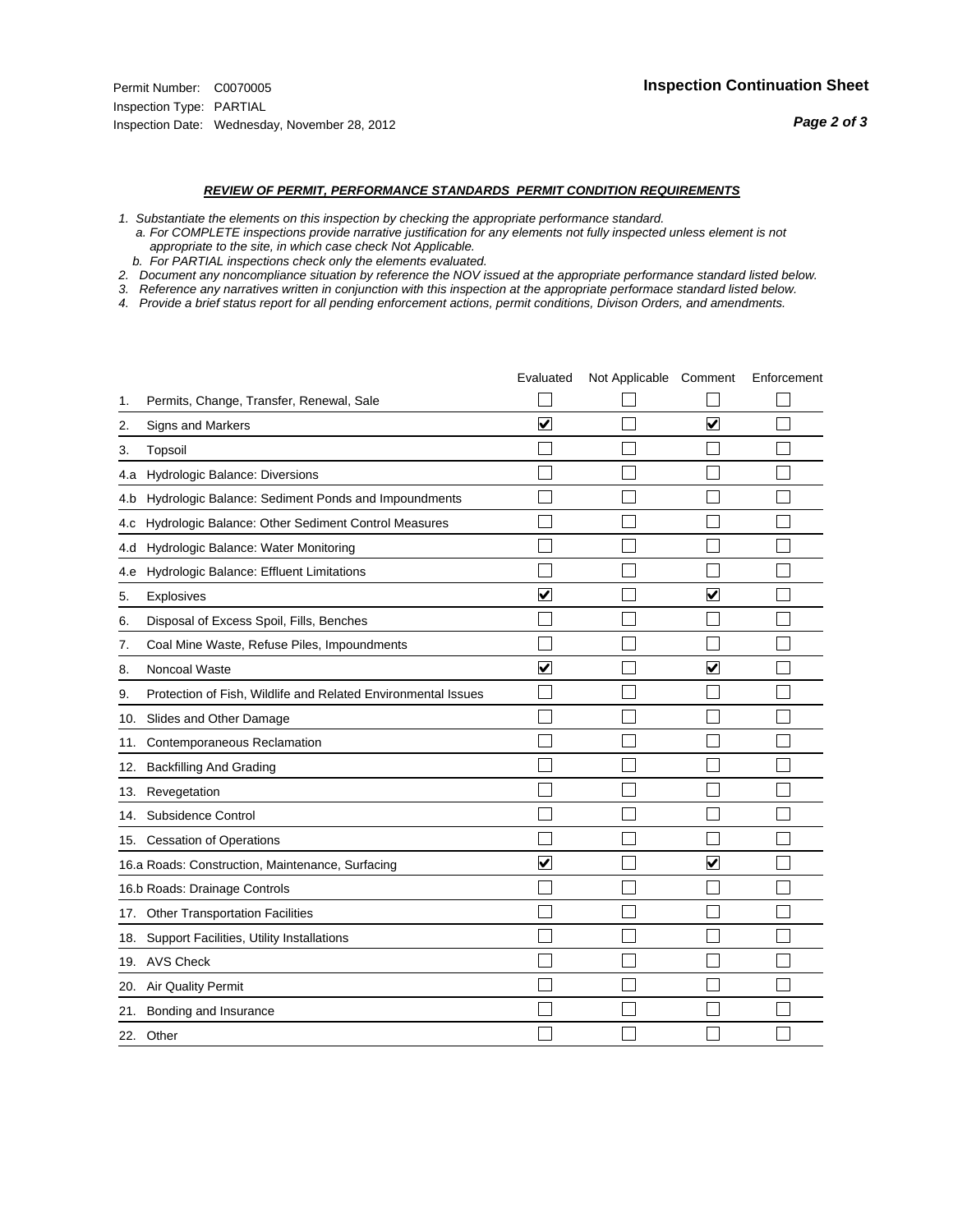# **2. Signs and Markers**

The mine identification signs at the Main Facility and at the Load Out Facility were both in place at the entrances into the permit area from a public access. The signs were found to be compliant with the Utah R645 Coal Rules.

# **5. Explosives**

The Powder and Cap Magazine storage area is identified by Explosive signs and the Magazines are grounded. The Magazine storage area was found to be in compliance.

# **8. Noncoal Waste**

Mine site was free of noncoal waste items. Noncoal waste items are being properly stored in the approved locations until they are shipped off site.

# **16.a Roads: Construction, Maintenance, Surfacing**

Graveled roads have been graded and the surface of the roadways is being properly maintained.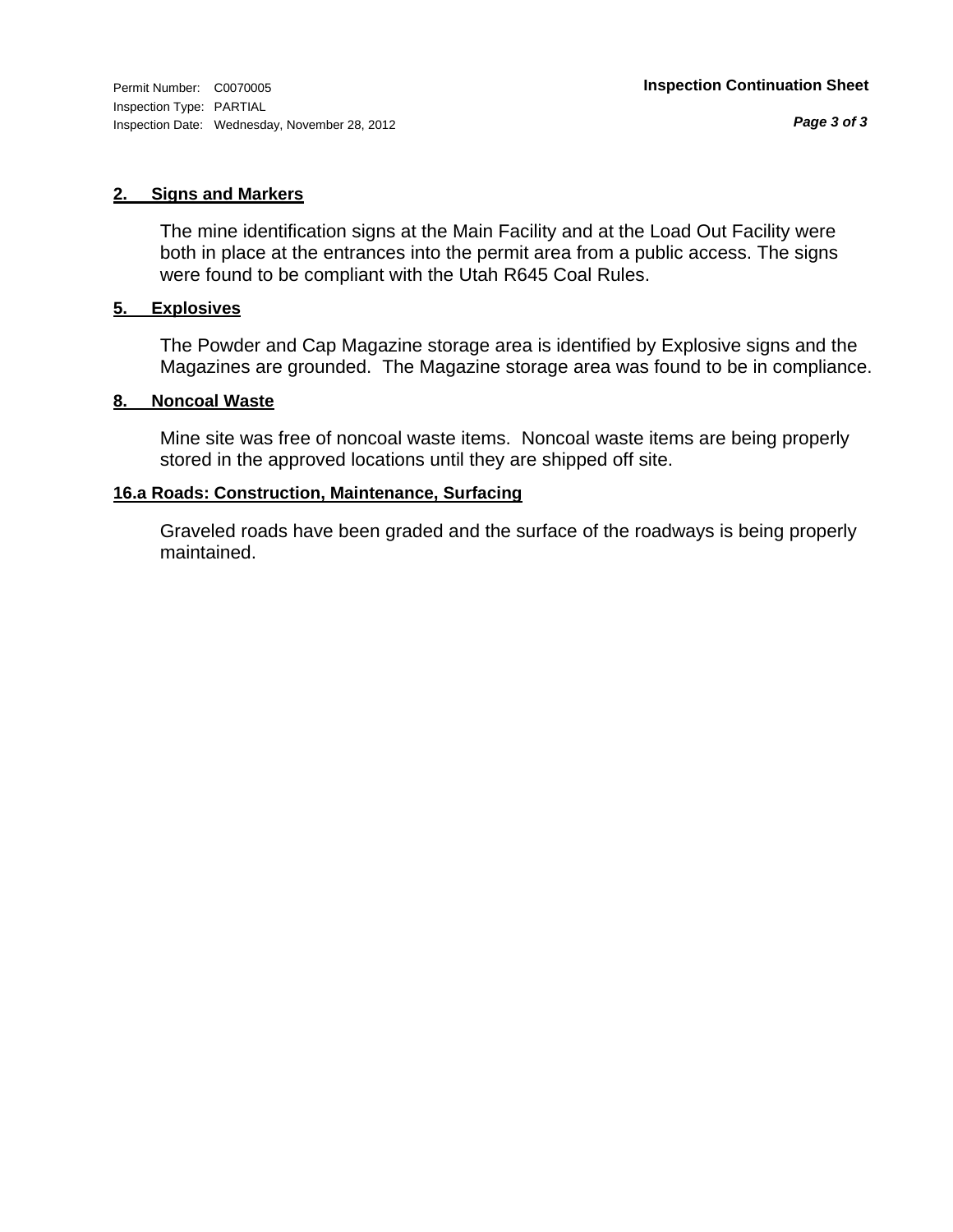

Lieutenant Governor

# **State of Utah**

DEPARTMENT OF NATURAL RESOURCES

**MICHAEL R. STYLER Executive Director** 

### Division of Oil, Gas and Mining

**JOHN R. BAZA Division Director** 

|  | Representatives Present During the Inspection: |
|--|------------------------------------------------|
|  | Company Dennis Ware                            |
|  | OGM Daron Haddock                              |
|  | OGM Steve Demczak                              |

# **Inspection Report**

| Permit Number:   | C0070006                   |
|------------------|----------------------------|
| Inspection Type: | <b>COMPLETE</b>            |
| Inspection Date: | Tuesday, November 13, 2012 |
| Start Date/Time: | 11/13/2012 9:00:00 AM      |
| End Date/Time:   | 11/13/2012 12:00:00 PM     |
| Last Inspection: | Tuesday, October 16, 2012  |
|                  |                            |

Inspector: Steve Demczak,

Weather: Sunny, 40's

InspectionID Report Number: 3294

**Processing Reprocessing** Accepted by:

|                                      | Permitee: PLATEAU MINING CORP |                                 |                                          |                            |
|--------------------------------------|-------------------------------|---------------------------------|------------------------------------------|----------------------------|
| <b>Operator: PLATEAU MINING CORP</b> |                               |                                 |                                          |                            |
|                                      | Site: STAR POINT MINE         |                                 |                                          |                            |
|                                      |                               |                                 | Address: PO BOX 30, HELPER UT 84526-0030 |                            |
| County: <b>CARBON</b>                |                               |                                 |                                          |                            |
|                                      |                               |                                 | Permit Type: PERMANENT COAL PROGRAM      |                            |
|                                      |                               | <b>Permit Status: RECLAIMED</b> |                                          |                            |
| <b>Current Acreages</b>              |                               |                                 | <b>Mineral Ownership</b>                 | <b>Types of Operations</b> |
| 8,885.00 Total Permitted             |                               |                                 | $\vee$ Federal                           | ⊻<br>Underground           |
|                                      |                               | 87.30 Total Disturbed           | $\vee$ State                             | <b>Surface</b>             |
| 100.76                               |                               | <b>Phase I</b>                  | County                                   | Loadout                    |

**Fee Other**

**Report summary and status for pending enforcement actions, permit conditions, Division Orders, and amendments:**

No violations were issued.

100.76 13.46

**Phase II Phase III**



**Inspector's Signature:**

Inspector ID Number: 39 Steve Demczak,

Note: 59 This inspection report does not do an affidavit Suite and Affidavit Constitute and Division of Coli, Gas and Mining.<br>telephone (801) 538-5340 • facsimile (801) 359-3940 • TTY (801) 538-7458 • www.ogm.utah.gov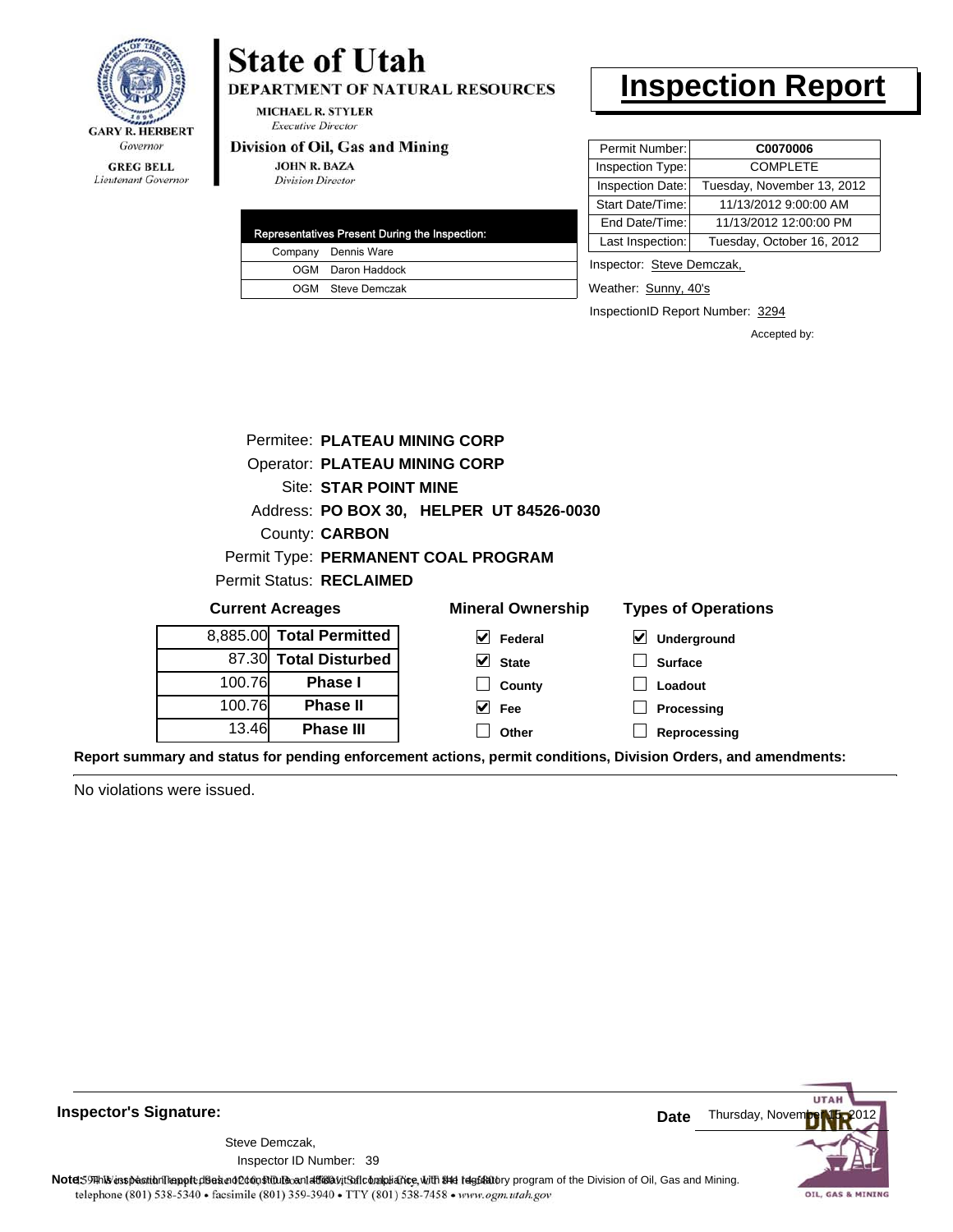#### *REVIEW OF PERMIT, PERFORMANCE STANDARDS PERMIT CONDITION REQUIREMENTS*

*1. Substantiate the elements on this inspection by checking the appropriate performance standard.*

 *a. For COMPLETE inspections provide narrative justification for any elements not fully inspected unless element is not appropriate to the site, in which case check Not Applicable.*

 *b. For PARTIAL inspections check only the elements evaluated.*

*2. Document any noncompliance situation by reference the NOV issued at the appropriate performance standard listed below.*

*3. Reference any narratives written in conjunction with this inspection at the appropriate performace standard listed below.*

*4. Provide a brief status report for all pending enforcement actions, permit conditions, Divison Orders, and amendments.*

|     |                                                               | Evaluated               | Not Applicable Comment  |                         | Enforcement |
|-----|---------------------------------------------------------------|-------------------------|-------------------------|-------------------------|-------------|
| 1.  | Permits, Change, Transfer, Renewal, Sale                      | $\overline{\mathbf{v}}$ |                         | V                       |             |
| 2.  | Signs and Markers                                             | $\overline{\mathbf{v}}$ |                         | $\blacktriangledown$    |             |
| 3.  | Topsoil                                                       | $\overline{\mathbf{v}}$ |                         | $\overline{\mathsf{v}}$ |             |
| 4.a | Hydrologic Balance: Diversions                                | $\blacktriangledown$    |                         | $\blacktriangledown$    |             |
| 4.b | Hydrologic Balance: Sediment Ponds and Impoundments           |                         | ⊽                       |                         |             |
| 4.C | Hydrologic Balance: Other Sediment Control Measures           | $\overline{\mathbf{v}}$ |                         | $\blacktriangledown$    |             |
| 4.d | Hydrologic Balance: Water Monitoring                          |                         | $\overline{\mathbf{v}}$ |                         |             |
| 4.e | Hydrologic Balance: Effluent Limitations                      |                         | $\blacktriangledown$    |                         |             |
| 5.  | <b>Explosives</b>                                             |                         | $\overline{\mathbf{v}}$ |                         |             |
| 6.  | Disposal of Excess Spoil, Fills, Benches                      |                         | $\blacktriangledown$    |                         |             |
| 7.  | Coal Mine Waste, Refuse Piles, Impoundments                   |                         | $\overline{\mathbf{v}}$ |                         |             |
| 8.  | Noncoal Waste                                                 | $\overline{\mathsf{v}}$ |                         | $\overline{\mathbf{v}}$ |             |
| 9.  | Protection of Fish, Wildlife and Related Environmental Issues | $\overline{\mathbf{v}}$ |                         |                         |             |
|     | 10. Slides and Other Damage                                   | $\overline{\mathbf{v}}$ |                         | ⊽                       |             |
| 11. | Contemporaneous Reclamation                                   |                         | ☑                       |                         |             |
| 12. | <b>Backfilling And Grading</b>                                | $\overline{\mathbf{v}}$ |                         | $\blacktriangledown$    |             |
| 13. | Revegetation                                                  | $\overline{\mathbf{v}}$ |                         | $\overline{\mathbf{v}}$ |             |
| 14. | Subsidence Control                                            |                         | $\overline{\mathbf{v}}$ |                         |             |
|     | 15. Cessation of Operations                                   |                         | $\blacktriangledown$    |                         |             |
|     | 16.a Roads: Construction, Maintenance, Surfacing              |                         | $\overline{\mathbf{v}}$ |                         |             |
|     | 16.b Roads: Drainage Controls                                 |                         | $\blacktriangledown$    |                         |             |
|     | 17. Other Transportation Facilities                           |                         | $\overline{\mathbf{v}}$ |                         |             |
| 18. | Support Facilities, Utility Installations                     |                         | $\blacktriangledown$    |                         |             |
|     | 19. AVS Check                                                 | $\overline{\mathbf{v}}$ |                         | $\blacktriangledown$    |             |
| 20. | <b>Air Quality Permit</b>                                     |                         | $\blacktriangledown$    |                         |             |
| 21. | Bonding and Insurance                                         | $\overline{\mathbf{v}}$ |                         | $\blacktriangledown$    |             |
|     | 22. Other                                                     |                         |                         |                         |             |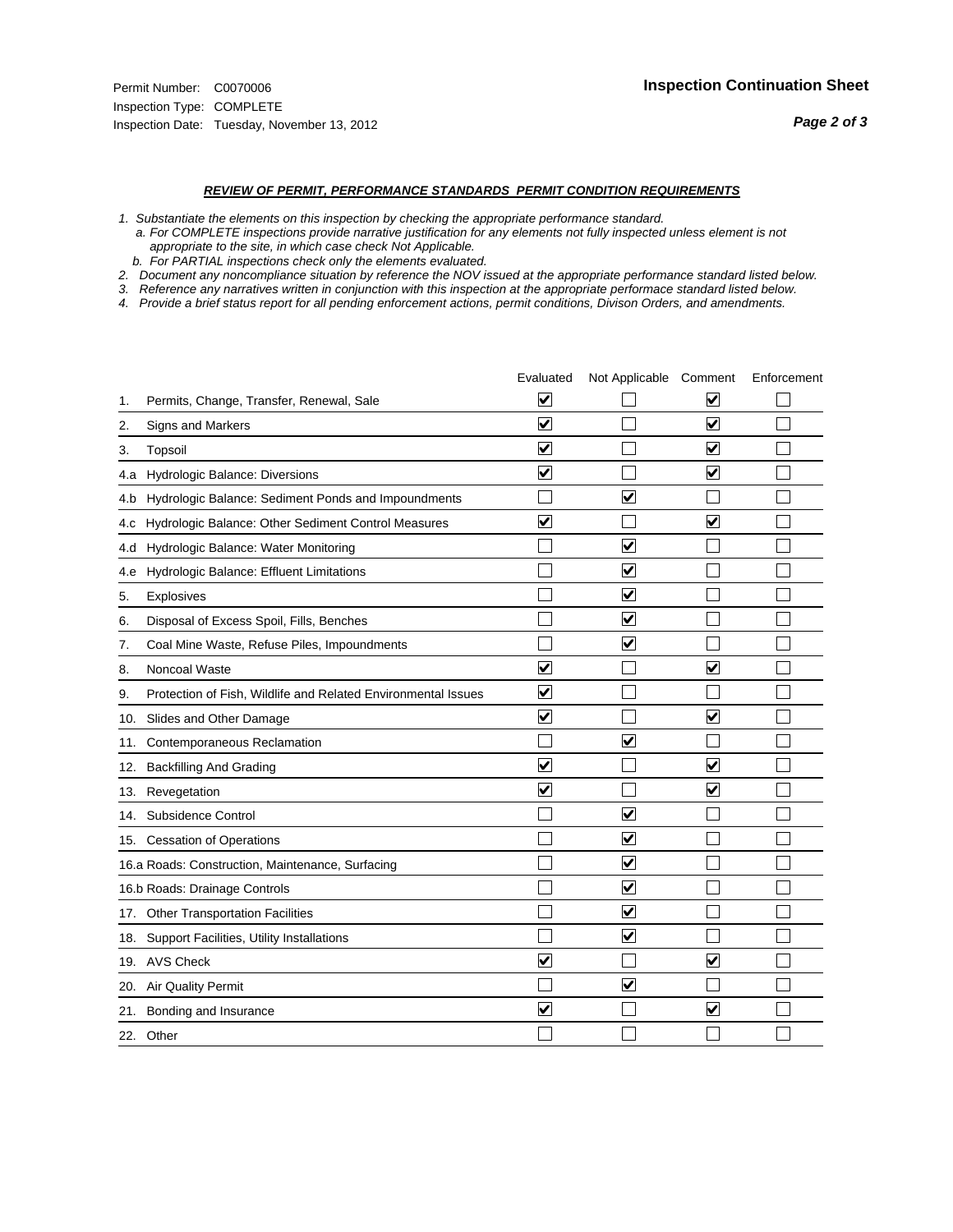# **1. Permits, Change, Transfer, Renewal, Sale**

The permit will expire on January 28, 2017. The permittee has received Phase II bond release on the Starpoint Mine from the Division.

# **2. Signs and Markers**

The identification sign is next to the road to the site. The permittee has removed the subsidence markers from the permit area.

# **3. Topsoil**

All topsoil was used for reclamation.

# **4.a Hydrologic Balance: Diversions**

The main diversion is completely repaired. The permittee needs to refinish one diversion coming into the main diversion.

# **4.c Hydrologic Balance: Other Sediment Control Measures**

The complete site is pocked to prevent sediment from leaving the reclaimed area.

# **8. Noncoal Waste**

The area was clear of non-coal waste materials.

# **10. Slides and Other Damage**

The area was clear of non-coal waste materials.

# **12. Backfilling And Grading**

The site is completely backfilled and graded to AOC.

# **13. Revegetation**

Vegetation appears to be doing well in the summer.

# **19. AVS Check**

AVS checks are done in SLC.

# **21. Bonding and Insurance**

The insurance policy number is GL-5442703 and will expire on December 13, 2012. The bonding amount is \$672,000.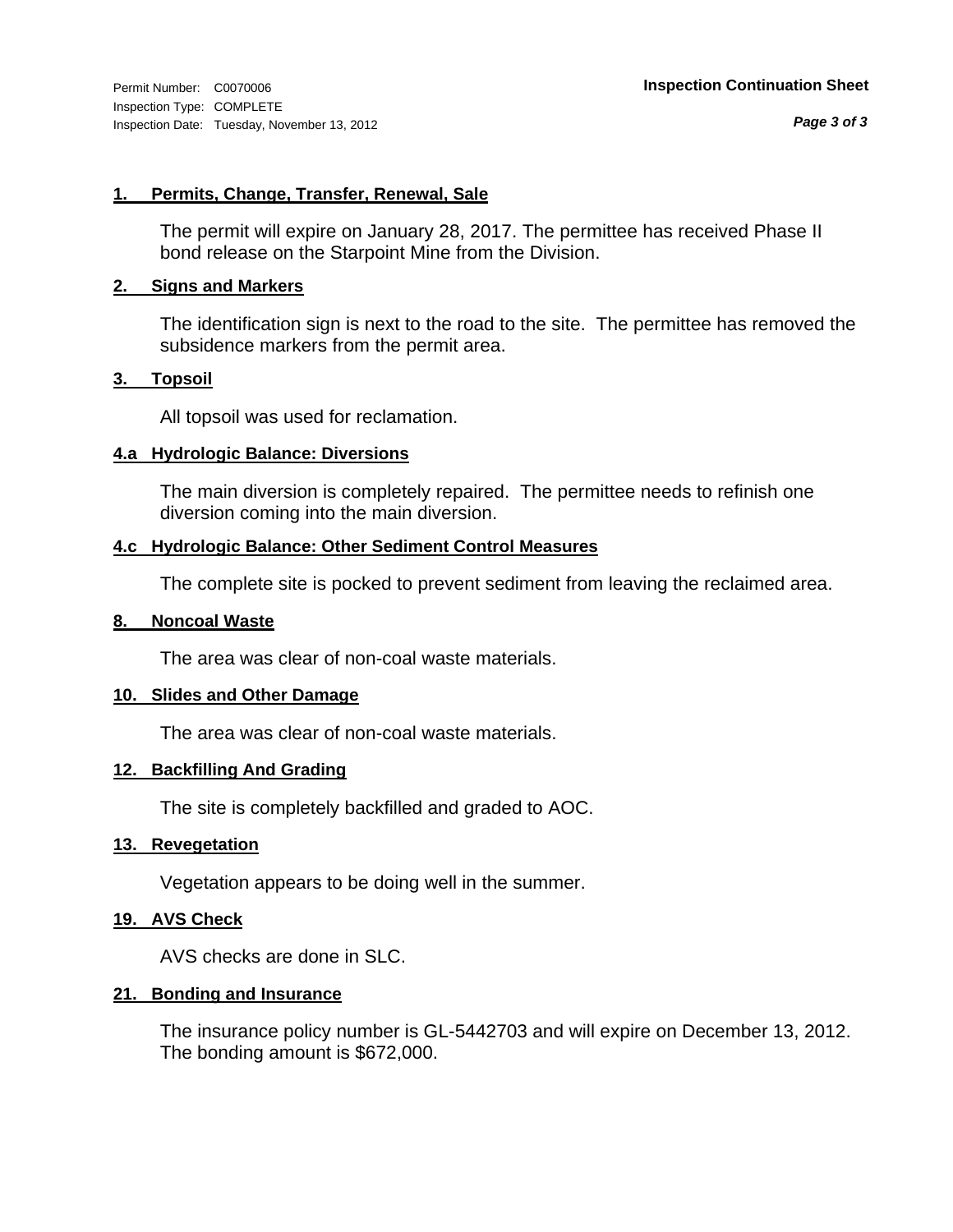

Lieutenant Governor

# **State of Utah**

DEPARTMENT OF NATURAL RESOURCES

**MICHAEL R. STYLER Executive Director** 

### Division of Oil, Gas and Mining

**JOHN R. BAZA** Division Director

# **Inspection Report**

| Permit Number:   | C0070011                    |
|------------------|-----------------------------|
| Inspection Type: | <b>COMPLETE</b>             |
| Inspection Date: | Thursday, November 29, 2012 |
| Start Date/Time: | 11/29/2012 10:00:00 AM      |
| End Date/Time:   | 11/29/2012 4:00:00 PM       |
| Last Inspection: | Wednesday, August 01, 2012  |

Inspector: Steve Demczak,

Weather: Sunny, 40's

InspectionID Report Number: 3309

**Reprocessing**

Accepted by:

|                                           | Permitee: HIAWATHA COAL CO INC |                                     |                            |  |  |
|-------------------------------------------|--------------------------------|-------------------------------------|----------------------------|--|--|
|                                           | Operator: HIAWATHA COAL CO INC |                                     |                            |  |  |
|                                           | Site: HIAWATHA MINE            |                                     |                            |  |  |
| Address: PO BOX 1240, HUNTINGTON UT 84528 |                                |                                     |                            |  |  |
|                                           | County: CARBON                 |                                     |                            |  |  |
|                                           |                                | Permit Type: PERMANENT COAL PROGRAM |                            |  |  |
|                                           | Permit Status: ACTIVE          |                                     |                            |  |  |
|                                           | <b>Current Acreages</b>        | <b>Mineral Ownership</b>            | <b>Types of Operations</b> |  |  |
|                                           | 12,177.00 Total Permitted      | V<br>Federal                        | $\vee$ Underground         |  |  |
|                                           | 290.00 Total Disturbed         | V<br><b>State</b>                   | <b>Surface</b>             |  |  |
| 95.90                                     | <b>Phase I</b>                 | County                              | Loadout                    |  |  |
|                                           | <b>Phase II</b>                | Fee                                 | Processing                 |  |  |

**Other**

**Report summary and status for pending enforcement actions, permit conditions, Division Orders, and amendments:**

No violation issued



**Inspector's Signature:**

Inspector ID Number: 39 Steve Demczak,

**Phase III**

Note: 59 This inspection report does not do an affidavit Suite and Affidavit Constitute and Division of Coli, Gas and Mining.<br>telephone (801) 538-5340 • facsimile (801) 359-3940 • TTY (801) 538-7458 • www.ogm.utah.gov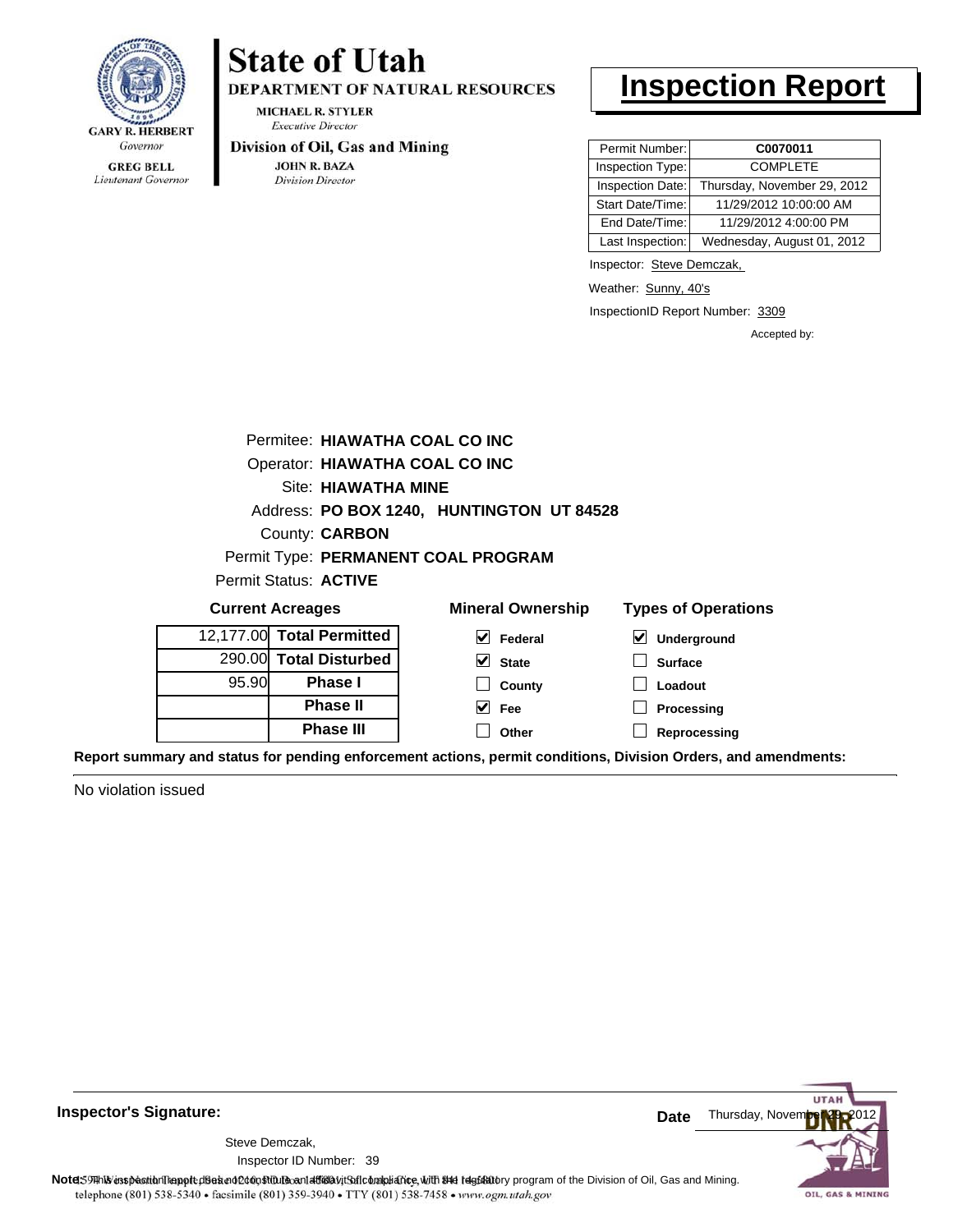#### *REVIEW OF PERMIT, PERFORMANCE STANDARDS PERMIT CONDITION REQUIREMENTS*

*1. Substantiate the elements on this inspection by checking the appropriate performance standard.*

 *a. For COMPLETE inspections provide narrative justification for any elements not fully inspected unless element is not appropriate to the site, in which case check Not Applicable.*

 *b. For PARTIAL inspections check only the elements evaluated.*

*2. Document any noncompliance situation by reference the NOV issued at the appropriate performance standard listed below.*

*3. Reference any narratives written in conjunction with this inspection at the appropriate performace standard listed below.*

*4. Provide a brief status report for all pending enforcement actions, permit conditions, Divison Orders, and amendments.*

|     |                                                               | Evaluated               | Not Applicable Comment |                         | Enforcement |
|-----|---------------------------------------------------------------|-------------------------|------------------------|-------------------------|-------------|
| 1.  | Permits, Change, Transfer, Renewal, Sale                      | $\overline{\mathbf{v}}$ |                        | V                       |             |
| 2.  | Signs and Markers                                             | $\overline{\mathbf{v}}$ |                        | $\blacktriangledown$    |             |
| 3.  | Topsoil                                                       | $\overline{\mathbf{v}}$ |                        | $\overline{\mathsf{v}}$ |             |
| 4.a | Hydrologic Balance: Diversions                                | $\blacktriangledown$    |                        |                         |             |
| 4.b | Hydrologic Balance: Sediment Ponds and Impoundments           | $\blacktriangledown$    |                        | V                       |             |
| 4.C | Hydrologic Balance: Other Sediment Control Measures           | $\overline{\mathbf{v}}$ |                        |                         |             |
| 4.d | Hydrologic Balance: Water Monitoring                          | $\overline{\mathbf{v}}$ |                        | $\overline{\mathbf{v}}$ |             |
| 4.e | Hydrologic Balance: Effluent Limitations                      | $\overline{\mathbf{v}}$ |                        | $\blacktriangledown$    |             |
| 5.  | <b>Explosives</b>                                             |                         | ⊽                      |                         |             |
| 6.  | Disposal of Excess Spoil, Fills, Benches                      |                         | $\blacktriangledown$   |                         |             |
| 7.  | Coal Mine Waste, Refuse Piles, Impoundments                   | $\overline{\mathsf{v}}$ |                        | $\overline{\mathbf{v}}$ |             |
| 8.  | Noncoal Waste                                                 | $\overline{\mathbf{v}}$ |                        | $\overline{\mathbf{v}}$ |             |
| 9.  | Protection of Fish, Wildlife and Related Environmental Issues | $\overline{\mathbf{v}}$ |                        |                         |             |
|     | 10. Slides and Other Damage                                   | $\overline{\mathbf{v}}$ |                        |                         |             |
| 11. | Contemporaneous Reclamation                                   |                         | ☑                      |                         |             |
| 12. | <b>Backfilling And Grading</b>                                | $\overline{\mathbf{v}}$ |                        | $\blacktriangledown$    |             |
| 13. | Revegetation                                                  | $\overline{\mathbf{v}}$ |                        |                         |             |
| 14. | Subsidence Control                                            | $\overline{\mathbf{v}}$ |                        | $\overline{\mathbf{v}}$ |             |
|     | 15. Cessation of Operations                                   | $\overline{\mathbf{v}}$ |                        | $\blacktriangledown$    |             |
|     | 16.a Roads: Construction, Maintenance, Surfacing              | $\blacktriangledown$    |                        |                         |             |
|     | 16.b Roads: Drainage Controls                                 | $\overline{\mathbf{v}}$ |                        |                         |             |
|     | 17. Other Transportation Facilities                           | $\overline{\mathbf{v}}$ |                        |                         |             |
| 18. | Support Facilities, Utility Installations                     | $\overline{\mathbf{v}}$ |                        | $\blacktriangledown$    |             |
|     | 19. AVS Check                                                 | $\overline{\mathbf{v}}$ |                        | $\blacktriangledown$    |             |
| 20. | <b>Air Quality Permit</b>                                     |                         |                        |                         |             |
| 21. | Bonding and Insurance                                         | $\overline{\mathbf{v}}$ |                        | $\blacktriangledown$    |             |
|     | 22. Other                                                     |                         |                        |                         |             |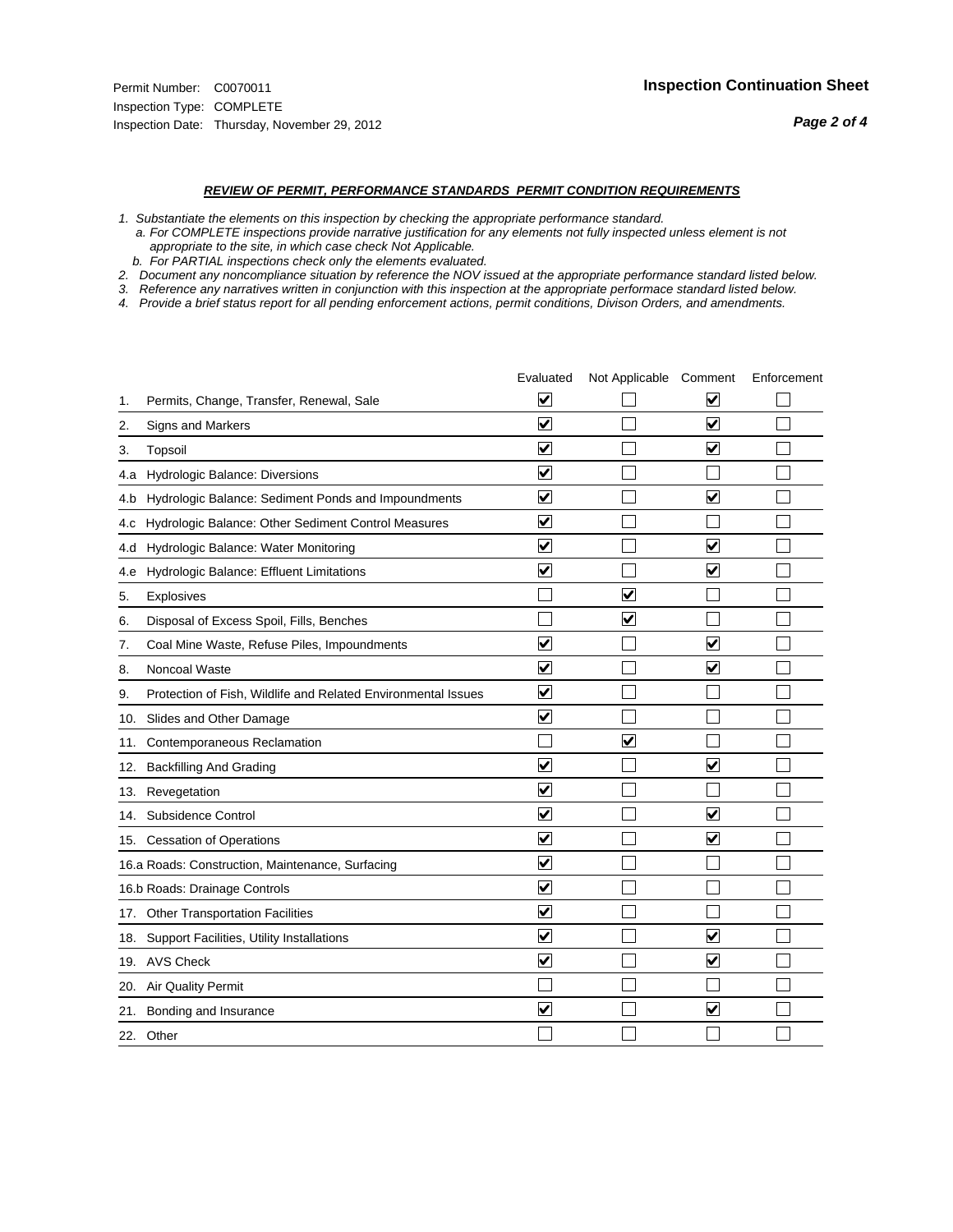*Page 3 of 4*

# **1. Permits, Change, Transfer, Renewal, Sale**

SPPC Plan was reviewed and signed by a P.E. on 11/04/2009. The Air Quality Permit is BAQE-502-89. The mining and Reclamation Permit will expire on March 14, 2012. UPDES Permit will expire on December 31, 2014.

# **2. Signs and Markers**

The idientification signs are next to the roads to the mine site.

# **3. Topsoil**

The topsoil piles were inspected with no signs of wind or water erosion.

# **4.b Hydrologic Balance: Sediment Ponds and Impoundments**

Sediment ponds were inspected on August 9, 2012. The permittee plans to clean out sediment pond in middle fork canyon. The fire has cause a loading of sediment into the pond.

# **4.d Hydrologic Balance: Water Monitoring**

Water monitoring is submitted to Salt Lake City. It is then reviewed by an assigned Hydrologist.

# **4.e Hydrologic Balance: Effluent Limitations**

There was not discharge in the third quarter of 2012.

# **7. Coal Mine Waste, Refuse Piles, Impoundments**

The refuse piles were inspected on August 9, 2012. The document is P.E. Certified. No hazardous conditions were reported.

# **8. Noncoal Waste**

The site are getting cleaner of non-coal waste materials.

# **12. Backfilling And Grading**

No backfilling or grading is taking place at Hiawatha.

# **14. Subsidence Control**

This information is submitted in the annual report.

# **15. Cessation of Operations**

The mine is idle.

# **18. Support Facilities, Utility Installations**

No new facilities were constructed since the last inspection.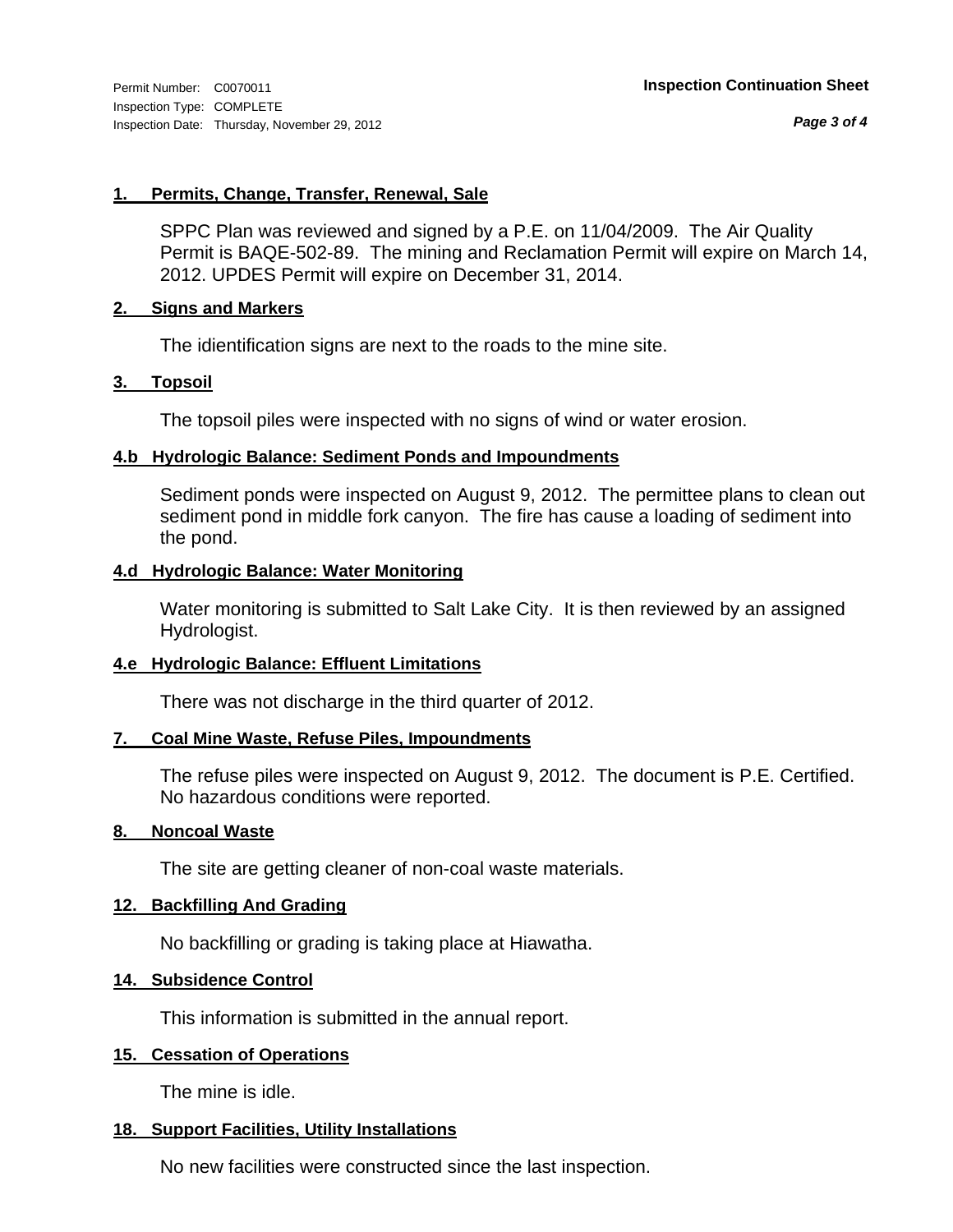*Page 4 of 4*

# **19. AVS Check**

AVS checks are made in Salt Lake City.

# **21. Bonding and Insurance**

The bonding amount is \$1,961,000 million dollars. The reclamation agreement was updated but needs both parties signatures. The insurance policy will expire on March 8, 2013..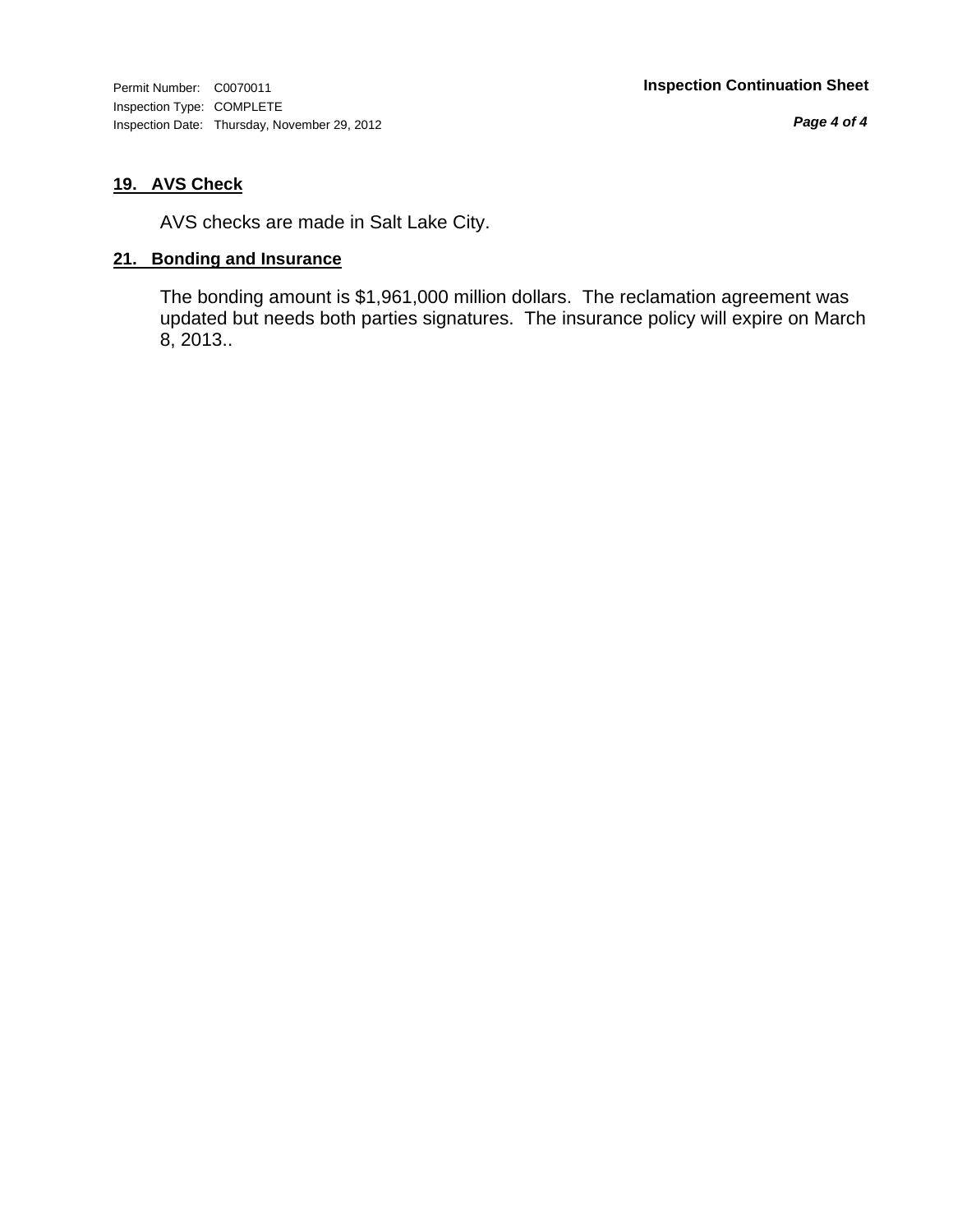

Lieutenant Governor

# **State of Utah**

DEPARTMENT OF NATURAL RESOURCES

**MICHAEL R. STYLER Executive Director** 

# Division of Oil, Gas and Mining

**JOHN R. BAZA Division Director** 

|  | Representatives Present During the Inspection: |
|--|------------------------------------------------|
|  | Company Patrick Collins                        |
|  | OGM Steve Demczak                              |

# **Inspection Report**

| Permit Number:   | C0070012                   |
|------------------|----------------------------|
| Inspection Type: | <b>COMPLETE</b>            |
| Inspection Date: | Tuesday, November 06, 2012 |
| Start Date/Time: | 11/6/2012 9:00:00 AM       |
| End Date/Time:   | 11/6/2012 4:00:00 PM       |
| Last Inspection: | Thursday, August 23, 2012  |

Inspector: Steve Demczak,

Weather: Sunny, 50's

InspectionID Report Number: 3285

Accepted by:

| 1,573.50 Total Permitted            | Federal                                        | Underground                |
|-------------------------------------|------------------------------------------------|----------------------------|
| <b>Current Acreages</b>             | <b>Mineral Ownership</b>                       | <b>Types of Operations</b> |
| Permit Status: ACTIVE               |                                                |                            |
| Permit Type: PERMANENT COAL PROGRAM |                                                |                            |
| County: <b>CARBON</b>               |                                                |                            |
|                                     | Address: PO BOX 337, SPRINGVILLE UT 84663      |                            |
|                                     | Site: WELLINGTON PREPARATION PLANT             |                            |
|                                     | <b>Operator: NEVADA ELECTRIC INVESTMENT CO</b> |                            |
|                                     | Permitee: NEVADA ELECTRIC INVESTMENT CO        |                            |
|                                     |                                                |                            |

**County Fee Other**

| 1,573.50 Total Permitted |
|--------------------------|
| 392.00 Total Disturbed   |
| <b>Phase I</b>           |
| <b>Phase II</b>          |
| <b>Phase III</b>         |

| າeral Ownership | Typ |
|-----------------|-----|
| $\Box$ Federal  |     |
| $\Box$ State    |     |

| $\Box$ Underground         |
|----------------------------|
| $\Box$ Surface             |
| $\vee$ Loadout             |
| $\triangledown$ Processing |
| $\Box$ Reprocessing        |

**Report summary and status for pending enforcement actions, permit conditions, Division Orders, and amendments:**

The areas that were pocked for sediment control are functioning as designed.



### **Inspector's Signature:**

Inspector ID Number: 39 Steve Demczak,

Note: This inspection report does not constitute and affidavit for compliance, with the regulatory program of the Division of Oil, Gas and Mining. telephone (801) 538-5340 · facsimile (801) 359-3940 · TTY (801) 538-7458 · www.ogm.utah.gov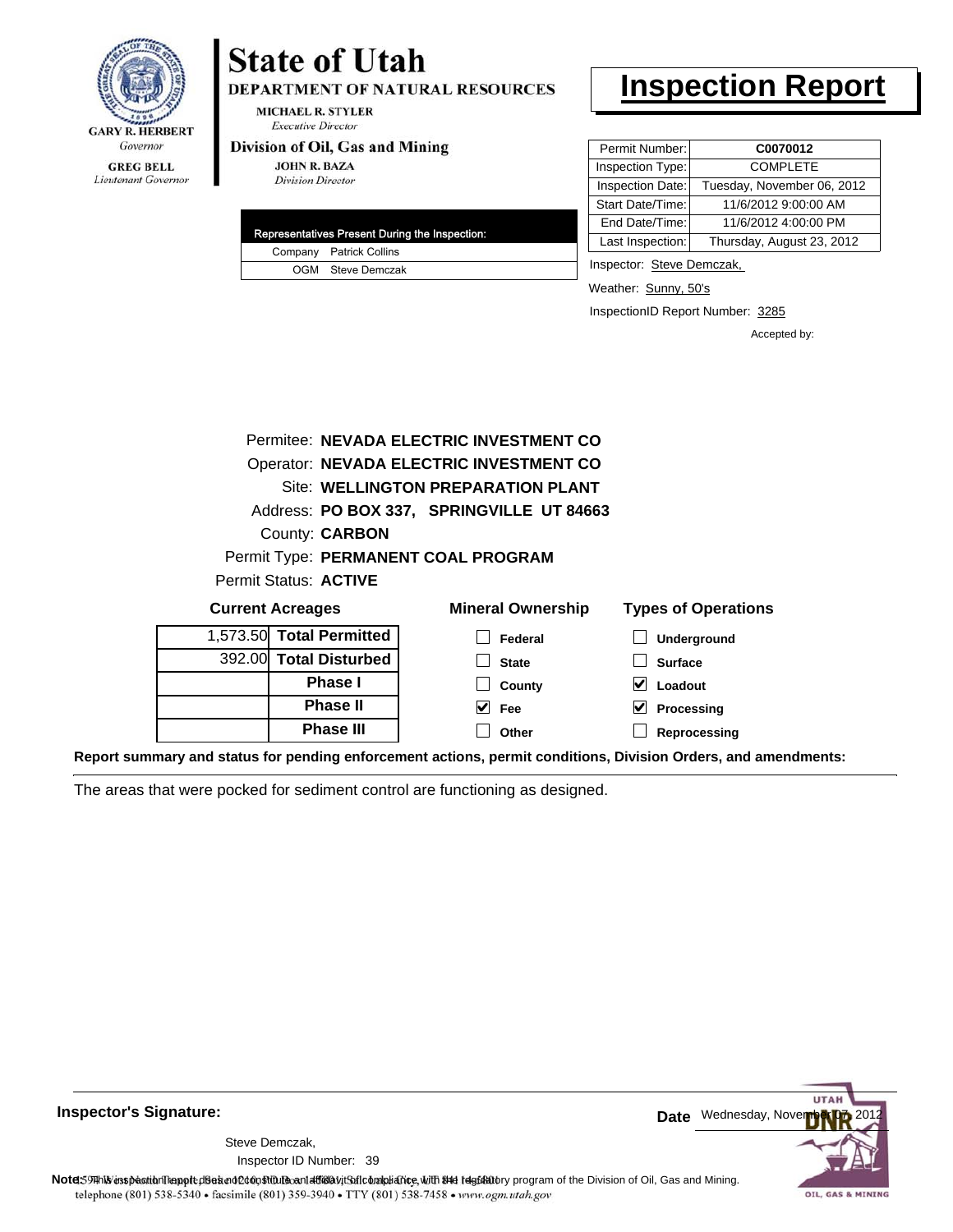#### *REVIEW OF PERMIT, PERFORMANCE STANDARDS PERMIT CONDITION REQUIREMENTS*

*1. Substantiate the elements on this inspection by checking the appropriate performance standard.*

 *a. For COMPLETE inspections provide narrative justification for any elements not fully inspected unless element is not appropriate to the site, in which case check Not Applicable.*

 *b. For PARTIAL inspections check only the elements evaluated.*

*2. Document any noncompliance situation by reference the NOV issued at the appropriate performance standard listed below.*

*3. Reference any narratives written in conjunction with this inspection at the appropriate performace standard listed below.*

*4. Provide a brief status report for all pending enforcement actions, permit conditions, Divison Orders, and amendments.*

|     |                                                               | Evaluated               | Not Applicable Comment  |                         | Enforcement |
|-----|---------------------------------------------------------------|-------------------------|-------------------------|-------------------------|-------------|
| 1.  | Permits, Change, Transfer, Renewal, Sale                      | ⊻                       |                         | V                       |             |
| 2.  | Signs and Markers                                             | $\overline{\mathbf{v}}$ |                         | $\blacktriangledown$    |             |
| 3.  | Topsoil                                                       | $\overline{\mathbf{v}}$ |                         | $\overline{\mathbf{v}}$ |             |
| 4.a | <b>Hydrologic Balance: Diversions</b>                         | $\overline{\mathsf{v}}$ |                         | $\blacktriangledown$    |             |
| 4.b | Hydrologic Balance: Sediment Ponds and Impoundments           | $\blacktriangledown$    |                         | $\blacktriangledown$    |             |
| 4.C | Hydrologic Balance: Other Sediment Control Measures           | $\checkmark$            |                         |                         |             |
| 4.d | Hydrologic Balance: Water Monitoring                          | $\overline{\mathbf{v}}$ |                         | $\blacktriangledown$    |             |
| 4.e | Hydrologic Balance: Effluent Limitations                      | $\overline{\mathbf{v}}$ |                         | $\blacktriangledown$    |             |
| 5.  | <b>Explosives</b>                                             |                         | $\overline{\mathbf{v}}$ |                         |             |
| 6.  | Disposal of Excess Spoil, Fills, Benches                      |                         | $\blacktriangledown$    |                         |             |
| 7.  | Coal Mine Waste, Refuse Piles, Impoundments                   | $\overline{\mathbf{v}}$ |                         | $\overline{\mathbf{v}}$ |             |
| 8.  | Noncoal Waste                                                 | $\overline{\mathbf{v}}$ |                         | $\blacktriangledown$    |             |
| 9.  | Protection of Fish, Wildlife and Related Environmental Issues | $\blacktriangledown$    |                         |                         |             |
| 10. | Slides and Other Damage                                       | $\overline{\mathbf{v}}$ |                         | $\overline{\mathbf{v}}$ |             |
| 11. | Contemporaneous Reclamation                                   | ⊻                       |                         |                         |             |
| 12. | <b>Backfilling And Grading</b>                                | $\overline{\mathbf{v}}$ |                         |                         |             |
| 13. | Revegetation                                                  | $\overline{\mathbf{v}}$ |                         |                         |             |
| 14. | Subsidence Control                                            |                         | $\overline{\mathbf{v}}$ |                         |             |
|     | 15. Cessation of Operations                                   | $\blacktriangledown$    |                         | $\blacktriangledown$    |             |
|     | 16.a Roads: Construction, Maintenance, Surfacing              | $\overline{\mathsf{v}}$ |                         | $\overline{\mathbf{v}}$ |             |
|     | 16.b Roads: Drainage Controls                                 | $\blacktriangledown$    |                         | $\overline{\mathbf{v}}$ |             |
|     | 17. Other Transportation Facilities                           |                         |                         |                         |             |
| 18. | Support Facilities, Utility Installations                     | $\overline{\mathbf{v}}$ |                         | $\blacktriangledown$    |             |
|     | 19. AVS Check                                                 | $\overline{\mathbf{v}}$ |                         | $\blacktriangledown$    |             |
| 20. | <b>Air Quality Permit</b>                                     | $\checkmark$            |                         | $\blacktriangledown$    |             |
| 21. | Bonding and Insurance                                         | $\overline{\mathbf{v}}$ |                         | $\blacktriangledown$    |             |
|     | 22. Other                                                     |                         |                         |                         |             |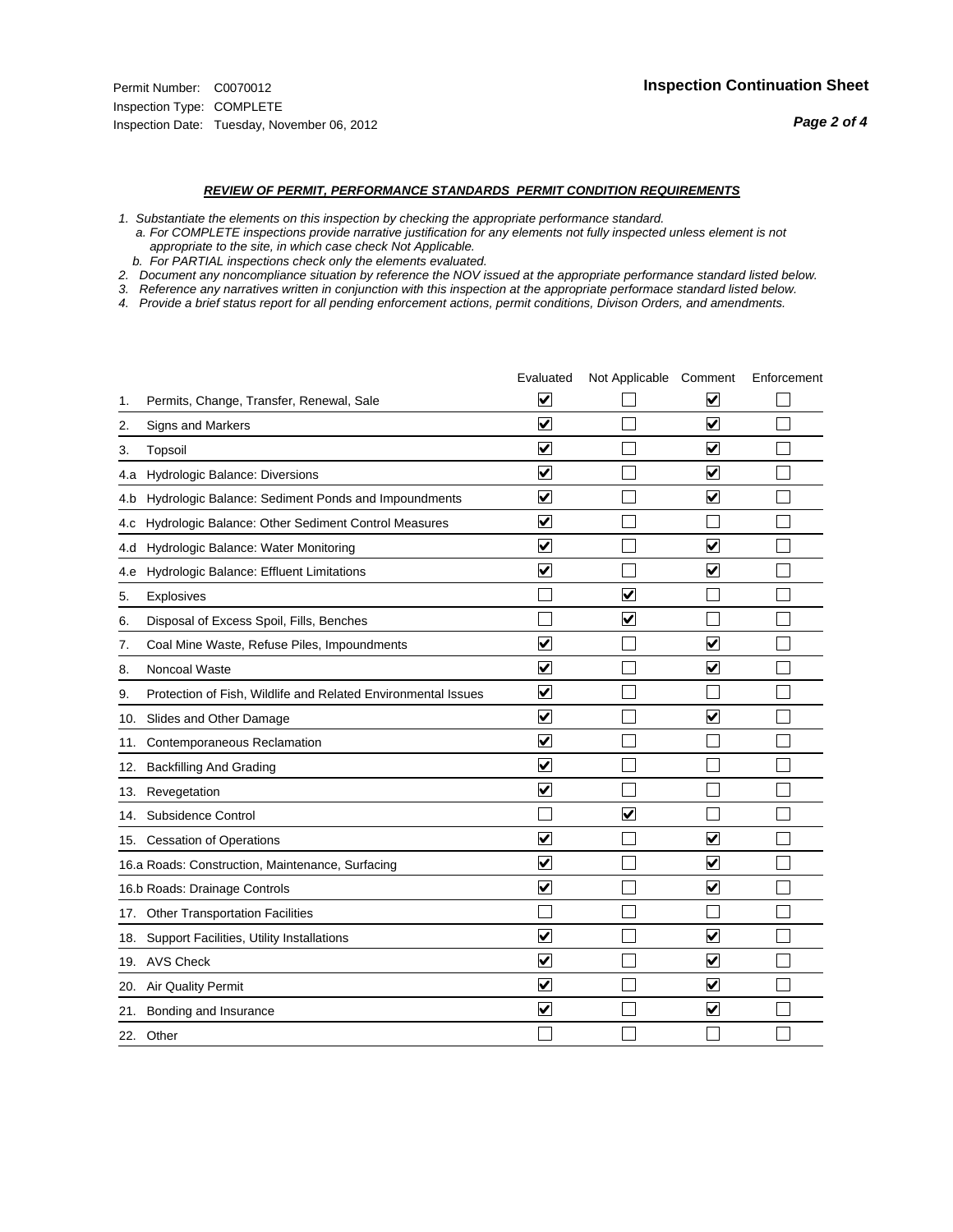*Page 3 of 4*

# **1. Permits, Change, Transfer, Renewal, Sale**

The Mining and Reclamation Permit will expire on December 9, 2014. The permittee has received a new UPDES Permit #UTG040010. This permit will expire on April 30, 2013.

# **2. Signs and Markers**

Identification signs are posted at the gates to the property. Information meets the requirements of the R645 Coal Rules.

# **3. Topsoil**

The topsoil pile shows no signs of wind or water erosion.

# **4.a Hydrologic Balance: Diversions**

The diversions were open and would function as designed.

# **4.b Hydrologic Balance: Sediment Ponds and Impoundments**

Sediment ponds were inspected by the permittee for the second quarter on September 21, 2012. This was the annual sediment pond inspection. It was P.E. certified. There was no hazardous conditions reported in the report. I inspected the sediment ponds and did not see any hazardous conditions. No sediment pond was discharging during the inspection.

# **4.d Hydrologic Balance: Water Monitoring**

Water sample information was submitted to the Division for the third quarter of 2012.

# **4.e Hydrologic Balance: Effluent Limitations**

There was no discharge from the sediment ponds for the third quarter of 2012.

# **7. Coal Mine Waste, Refuse Piles, Impoundments**

The refuse piles were inspected by a P.E. on September 21, 2012 by Dan Guy. There was no hazardous conditions reported. No hazardous conditions were noticed during the inspection.

# **8. Noncoal Waste**

The site was clear of non-coal waste materials.

# **10. Slides and Other Damage**

No slides or other damage was noticed during the inspection.

# **15. Cessation of Operations**

There is no active at this site.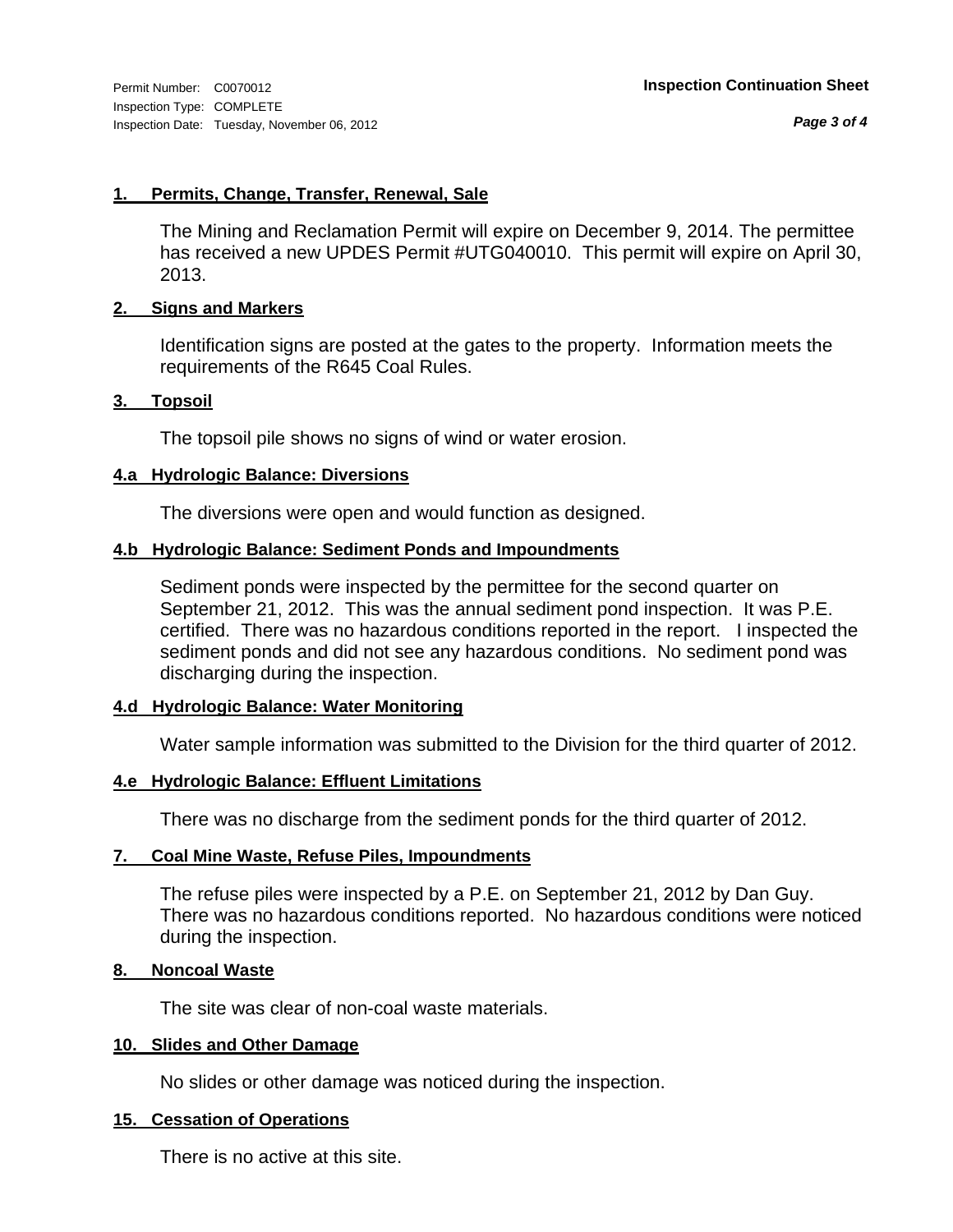Inspection Type: COMPLETE Inspection Date: Tuesday, November 06, 2012

*Page 4 of 4*

# **16.a Roads: Construction, Maintenance, Surfacing**

Roads are still in good condition.

# **16.b Roads: Drainage Controls**

Road drainage is still working.

# **18. Support Facilities, Utility Installations**

There are no support facilities at Wellington.

# **19. AVS Check**

AVS checks are made at the Division in Salt Lake City.

# **20. Air Quality Permit**

The Air Quality permit is DAQE-92.

# **21. Bonding and Insurance**

The insurance policy will expire on 2/19, 2013. The policy is afforded by Colony Ins. Co.. The insurance accord form was reviewed and meets Division requirements. The bonding amount is \$5,153,000.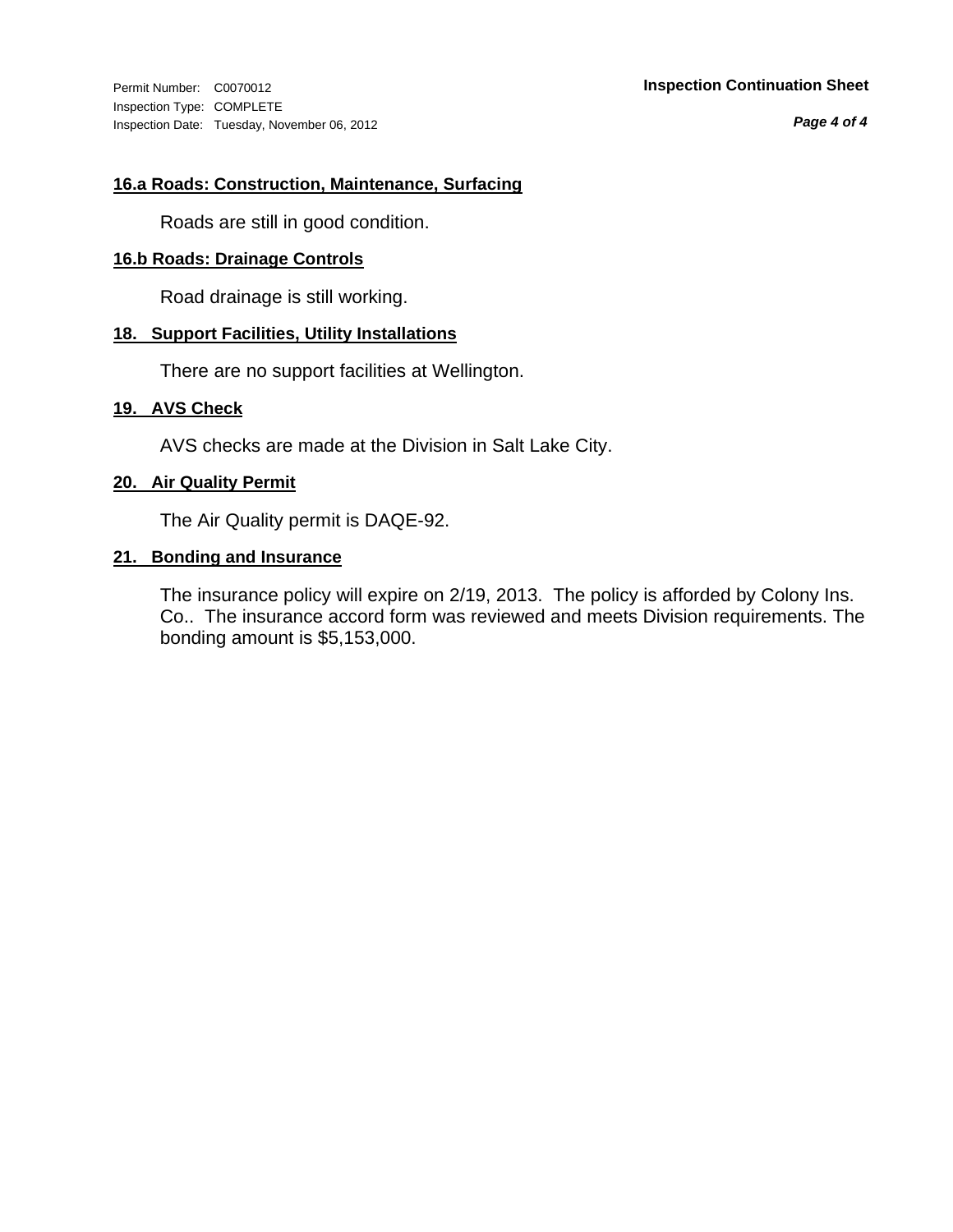

**GREG BELL** Lieutenant Governor

# **State of Utah**

**DEPARTMENT OF NATURAL RESOURCES** 

**MICHAEL R. STYLER Executive Director** 

### Division of Oil, Gas and Mining

**JOHN R. BAZA Division Director** 

| Representatives Present During the Inspection: |
|------------------------------------------------|
| OGM James Owen                                 |
| Company Jay Marshall                           |

# **Inspection Report**

| Permit Number:   | C0070013                    |
|------------------|-----------------------------|
| Inspection Type: | <b>PARTIAL</b>              |
| Inspection Date: | Thursday, November 15, 2012 |
| Start Date/Time: | 11/15/2012 10:00:00 AM      |
| End Date/Time:   | 11/15/2012 2:00:00 PM       |
| Last Inspection: | Thursday, October 18, 2012  |

Inspector: James Owen,

Weather: 41 degrees, cool & clear

InspectionID Report Number: 3302

Accepted by:

|                                     |                                | Permitee: UTAHAMERICAN ENERGY INC              |                            |
|-------------------------------------|--------------------------------|------------------------------------------------|----------------------------|
|                                     |                                | <b>Operator: UTAHAMERICAN ENERGY INC</b>       |                            |
|                                     | <b>Site: HORSE CANYON MINE</b> |                                                |                            |
|                                     |                                | Address: PO BOX 910, EAST CARBON UT 84520-0910 |                            |
| County: <b>CARBON</b>               |                                |                                                |                            |
| Permit Type: PERMANENT COAL PROGRAM |                                |                                                |                            |
| Permit Status: ACTIVE               |                                |                                                |                            |
| <b>Current Acreages</b>             |                                | <b>Mineral Ownership</b>                       | <b>Types of Operations</b> |
| 5,992.07 Total Permitted            |                                | V<br>Federal                                   | V<br><b>Underground</b>    |
| 42.60 Total Disturbed               |                                | $ v $ cinin                                    | C <sub>1</sub>             |

5 42.60 74.26 74.26 74.26 **Total Disturbed Phase I Phase II Phase III**

| eral Ownership               | Types of Op       |  |  |
|------------------------------|-------------------|--|--|
| $\sqrt{\phantom{a}}$ Federal | $\nabla$ Undergro |  |  |
| $\vee$ State                 | $\Box$ Surface    |  |  |
| $\vee$ County                | $\Box$ Loadout    |  |  |
| $\vee$ Fee                   | Processi          |  |  |
| $\Box$ Other                 | $\Box$ Reproce    |  |  |

**essing Reprocessing**

**Report summary and status for pending enforcement actions, permit conditions, Division Orders, and amendments:**

Arrived at the West Ridge Mine office unanncounced. Traveled with Mr. Jay Marshal to the Lila Canyon Mine Site. No violations were written during the inspection. Reminder was given for general upkeep of ditches, culverts, and other sediment control measures



**Inspector's Signature:**

62 Inspector ID Number:James Owen,

Note: This inspection report does not constitute and affidavit for compliance, with the regulatory program of the Division of Oil, Gas and Mining. telephone (801) 538-5340 · facsimile (801) 359-3940 · TTY (801) 538-7458 · www.ogm.utah.gov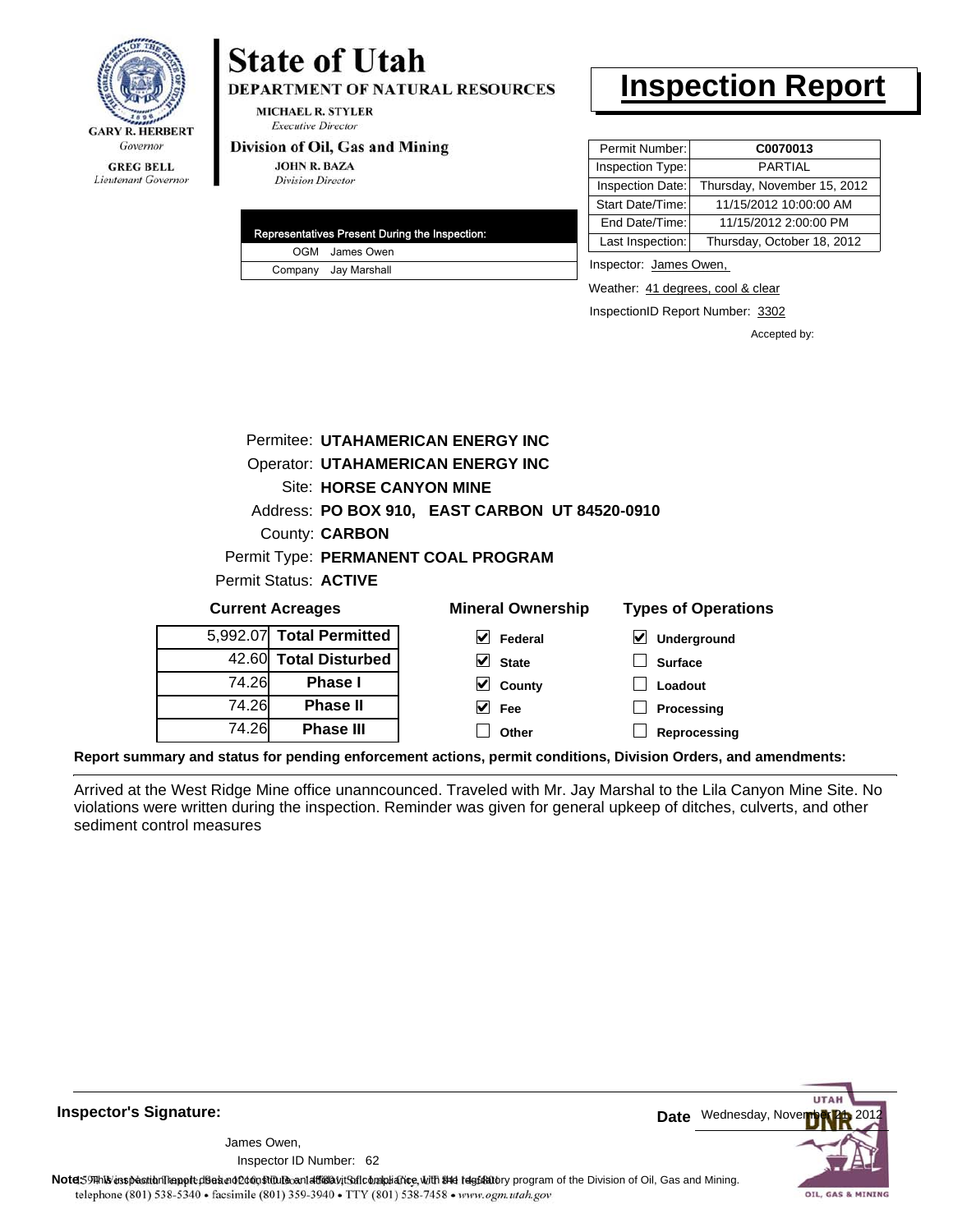#### *REVIEW OF PERMIT, PERFORMANCE STANDARDS PERMIT CONDITION REQUIREMENTS*

- *1. Substantiate the elements on this inspection by checking the appropriate performance standard.*
- *a. For COMPLETE inspections provide narrative justification for any elements not fully inspected unless element is not appropriate to the site, in which case check Not Applicable.*
- *b. For PARTIAL inspections check only the elements evaluated.*
- *2. Document any noncompliance situation by reference the NOV issued at the appropriate performance standard listed below.*
- *3. Reference any narratives written in conjunction with this inspection at the appropriate performace standard listed below.*
- *4. Provide a brief status report for all pending enforcement actions, permit conditions, Divison Orders, and amendments.*

|     |                                                               | Evaluated               | Not Applicable Comment |                         | Enforcement |
|-----|---------------------------------------------------------------|-------------------------|------------------------|-------------------------|-------------|
| 1.  | Permits, Change, Transfer, Renewal, Sale                      |                         |                        |                         |             |
| 2.  | <b>Signs and Markers</b>                                      |                         |                        |                         |             |
| 3.  | Topsoil                                                       |                         |                        |                         |             |
| 4.a | Hydrologic Balance: Diversions                                |                         |                        |                         |             |
| 4.b | Hydrologic Balance: Sediment Ponds and Impoundments           | $\blacktriangledown$    |                        | $\blacktriangledown$    |             |
| 4.C | Hydrologic Balance: Other Sediment Control Measures           |                         |                        |                         |             |
| 4.d | Hydrologic Balance: Water Monitoring                          |                         |                        |                         |             |
| 4.e | Hydrologic Balance: Effluent Limitations                      |                         |                        |                         |             |
| 5.  | <b>Explosives</b>                                             | $\overline{\mathsf{v}}$ |                        | $\overline{\mathbf{v}}$ |             |
| 6.  | Disposal of Excess Spoil, Fills, Benches                      |                         |                        |                         |             |
| 7.  | Coal Mine Waste, Refuse Piles, Impoundments                   |                         |                        |                         |             |
| 8.  | Noncoal Waste                                                 | $\overline{\mathbf{v}}$ |                        | $\overline{\mathbf{v}}$ |             |
| 9.  | Protection of Fish, Wildlife and Related Environmental Issues |                         |                        |                         |             |
| 10. | Slides and Other Damage                                       |                         |                        |                         |             |
| 11. | Contemporaneous Reclamation                                   |                         |                        |                         |             |
| 12. | <b>Backfilling And Grading</b>                                |                         |                        |                         |             |
| 13. | Revegetation                                                  |                         |                        |                         |             |
| 14. | Subsidence Control                                            |                         |                        |                         |             |
|     | 15. Cessation of Operations                                   |                         |                        |                         |             |
|     | 16.a Roads: Construction, Maintenance, Surfacing              |                         |                        |                         |             |
|     | 16.b Roads: Drainage Controls                                 | $\blacktriangledown$    |                        | V                       |             |
|     | 17. Other Transportation Facilities                           |                         |                        |                         |             |
| 18. | Support Facilities, Utility Installations                     |                         |                        |                         |             |
|     | 19. AVS Check                                                 |                         |                        |                         |             |
| 20. | Air Quality Permit                                            |                         |                        |                         |             |
|     | 21. Bonding and Insurance                                     |                         |                        |                         |             |
|     | 22. Other                                                     |                         |                        |                         |             |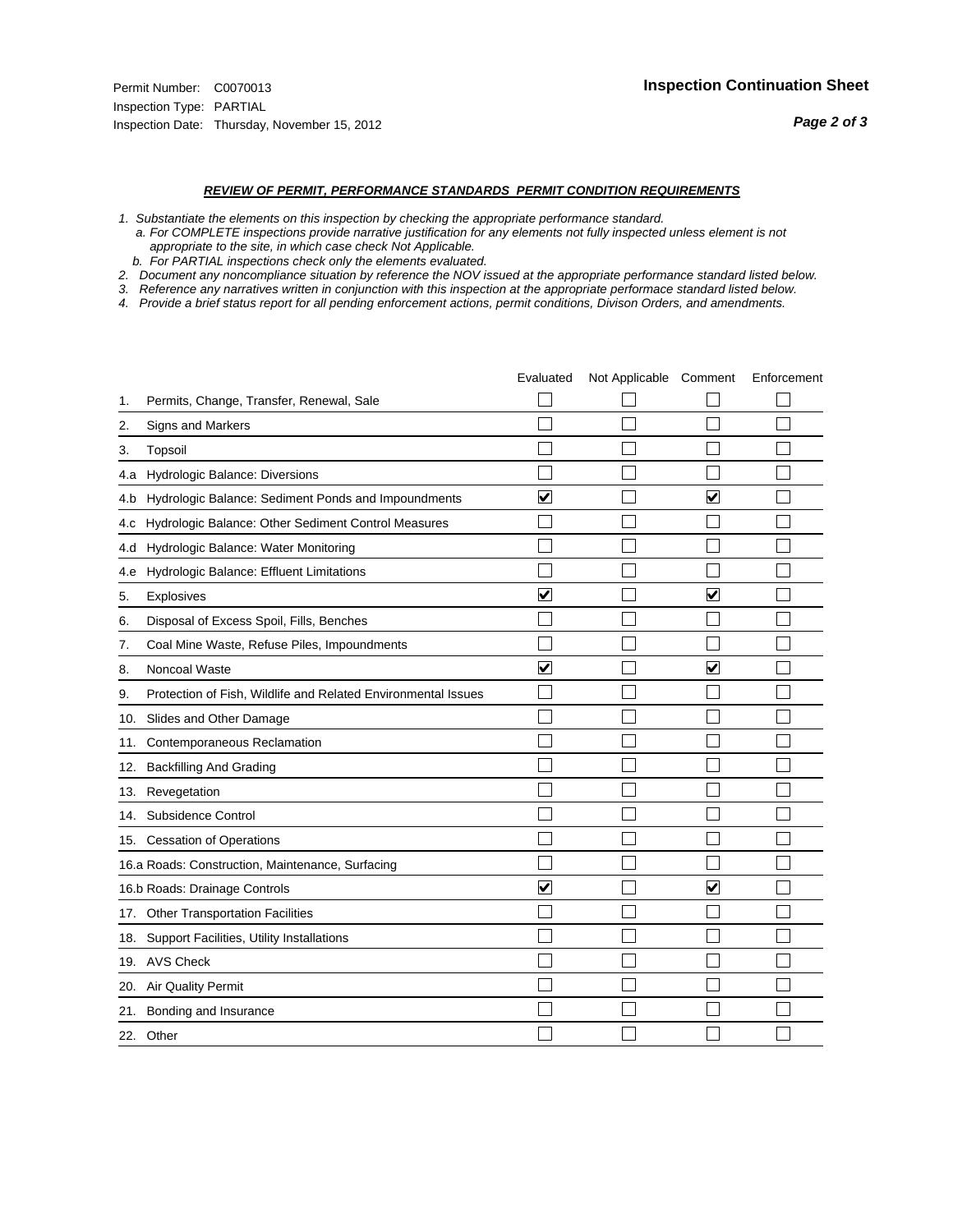# **4.b Hydrologic Balance: Sediment Ponds and Impoundments**

Sediment Ponds 1 and 2 were both dry. Inlets & outlets appeared to be in working order for proper functionality. Sediment level markers were visible.

# **5. Explosives**

Explosives caches were inspected. No issues were identified.

# **8. Noncoal Waste**

No noncoal waste issues were identified.

# **16.b Roads: Drainage Controls**

Drainage ditches and culverts along all roads on within the disturbed area were inspected. A reminder was given for general upkeep of ditches, culverts, etc. Evidence was present of the possibility of a piece of equipment driving on or in a ditch. The operator contacted maintenance personnel to address any ditch issues.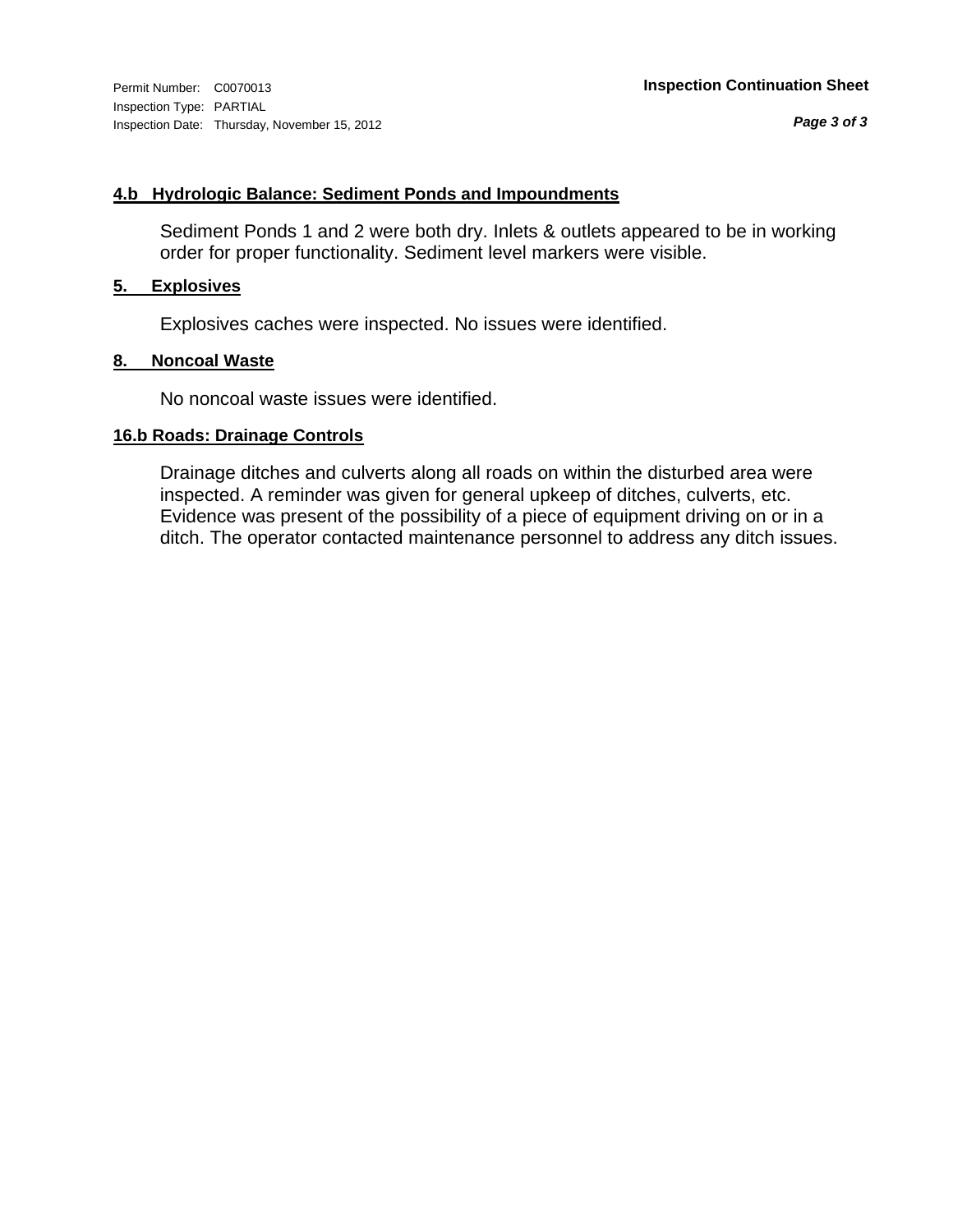

# **State of Utah**

DEPARTMENT OF NATURAL RESOURCES

**MICHAEL R. STYLER Executive Director** 

### Division of Oil, Gas and Mining

**JOHN R. BAZA Division Director** 

| Representatives Present During the Inspection: |
|------------------------------------------------|
| OGM Amanda Daniels                             |

# **Inspection Report**

| Permit Number:   | C0070016                    |
|------------------|-----------------------------|
| Inspection Type: | <b>PARTIAL</b>              |
| Inspection Date: | Thursday, November 15, 2012 |
| Start Date/Time: | 11/15/2012 11:45:00 AM      |
| End Date/Time:   | 11/15/2012 12:30:00 PM      |
| Last Inspection: | Thursday, October 18, 2012  |

Inspector: 1

Weather: Clear, Windy, 50F

InspectionID Report Number: 3300

**Reprocessing**

Accepted by:

|       | Permitee: CANYON FUEL COMPANY           |                                     |                            |  |  |
|-------|-----------------------------------------|-------------------------------------|----------------------------|--|--|
|       | <b>Operator: CANYON FUEL COMPANY</b>    |                                     |                            |  |  |
|       | Site: GORDON CREEK 2, 7 & 8 MINES       |                                     |                            |  |  |
|       | Address: HC 35 BOX 380, HELPER UT 84526 |                                     |                            |  |  |
|       | County: <b>CARBON</b>                   |                                     |                            |  |  |
|       |                                         | Permit Type: PERMANENT COAL PROGRAM |                            |  |  |
|       | Permit Status: RECLAIMED                |                                     |                            |  |  |
|       | <b>Current Acreages</b>                 | <b>Mineral Ownership</b>            | <b>Types of Operations</b> |  |  |
|       | 179.27 Total Permitted                  | V<br>Federal                        | M<br>Underground           |  |  |
|       | 34.15 Total Disturbed                   | <b>State</b>                        | <b>Surface</b>             |  |  |
| 32.52 | <b>Phase I</b>                          | County                              | Loadout                    |  |  |
| 32.52 | <b>Phase II</b>                         | Fee                                 | Processing                 |  |  |

**Other**

**Report summary and status for pending enforcement actions, permit conditions, Division Orders, and amendments:**

Thin layer of snow on the ground. No wildlife observed. Site appears to be in good condition.

**Phase III**



**Inspector's Signature: Date Date Date Date** 

Inspector ID Number:

,

0.73

Note: This inspection report does not constitute and affidavit for compliance, with the regulatory program of the Division of Oil, Gas and Mining. telephone (801) 538-5340 · facsimile (801) 359-3940 · TTY (801) 538-7458 · www.ogm.utah.gov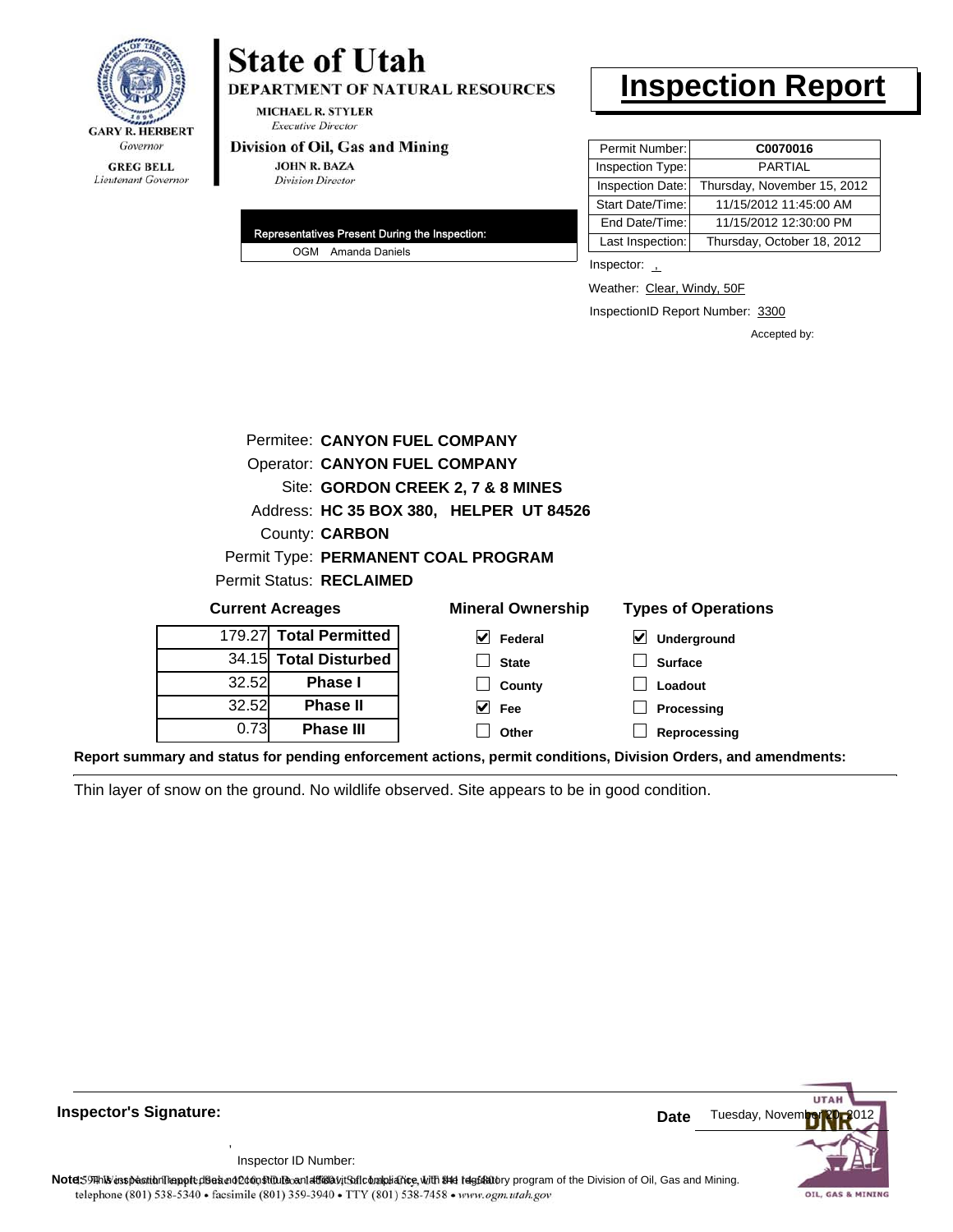#### *REVIEW OF PERMIT, PERFORMANCE STANDARDS PERMIT CONDITION REQUIREMENTS*

*1. Substantiate the elements on this inspection by checking the appropriate performance standard.*

 *a. For COMPLETE inspections provide narrative justification for any elements not fully inspected unless element is not appropriate to the site, in which case check Not Applicable.*

 *b. For PARTIAL inspections check only the elements evaluated.*

*2. Document any noncompliance situation by reference the NOV issued at the appropriate performance standard listed below.*

*3. Reference any narratives written in conjunction with this inspection at the appropriate performace standard listed below.*

*4. Provide a brief status report for all pending enforcement actions, permit conditions, Divison Orders, and amendments.*

|     |                                                               | Evaluated               | Not Applicable Comment          |                         | Enforcement |
|-----|---------------------------------------------------------------|-------------------------|---------------------------------|-------------------------|-------------|
| 1.  | Permits, Change, Transfer, Renewal, Sale                      |                         |                                 |                         |             |
| 2.  | <b>Signs and Markers</b>                                      | $\overline{\mathbf{v}}$ |                                 |                         |             |
| 3.  | Topsoil                                                       |                         |                                 |                         |             |
| 4.a | Hydrologic Balance: Diversions                                | ⊽                       |                                 | $\overline{\mathbf{v}}$ |             |
| 4.b | Hydrologic Balance: Sediment Ponds and Impoundments           | $\blacktriangledown$    |                                 | ⊻                       |             |
| 4.C | Hydrologic Balance: Other Sediment Control Measures           |                         |                                 |                         |             |
| 4.d | Hydrologic Balance: Water Monitoring                          | ☑                       |                                 |                         |             |
| 4.e | Hydrologic Balance: Effluent Limitations                      |                         |                                 |                         |             |
| 5.  | Explosives                                                    |                         | $\overline{\mathbf{v}}$         |                         |             |
| 6.  | Disposal of Excess Spoil, Fills, Benches                      |                         | $\blacktriangledown$            |                         |             |
| 7.  | Coal Mine Waste, Refuse Piles, Impoundments                   |                         | $\blacktriangledown$            |                         |             |
| 8.  | Noncoal Waste                                                 | $\overline{\mathsf{v}}$ |                                 |                         |             |
| 9.  | Protection of Fish, Wildlife and Related Environmental Issues | $\blacktriangledown$    |                                 | ☑                       |             |
|     | 10. Slides and Other Damage                                   |                         |                                 |                         |             |
| 11. | Contemporaneous Reclamation                                   |                         |                                 |                         |             |
| 12. | <b>Backfilling And Grading</b>                                |                         | $\overline{\mathbf{v}}$         |                         |             |
| 13. | Revegetation                                                  |                         |                                 |                         |             |
| 14. | Subsidence Control                                            |                         | $\overline{\mathbf{v}}$         |                         |             |
|     | 15. Cessation of Operations                                   |                         | $\blacktriangledown$            |                         |             |
|     | 16.a Roads: Construction, Maintenance, Surfacing              |                         | $\blacktriangledown$            |                         |             |
|     | 16.b Roads: Drainage Controls                                 |                         | $\blacktriangledown$            |                         |             |
|     | 17. Other Transportation Facilities                           |                         | $\overline{\mathbf{v}}$         |                         |             |
| 18. | Support Facilities, Utility Installations                     |                         | $\overline{\blacktriangledown}$ |                         |             |
|     | 19. AVS Check                                                 |                         |                                 |                         |             |
| 20. | Air Quality Permit                                            |                         | $\blacktriangledown$            |                         |             |
|     | 21. Bonding and Insurance                                     |                         |                                 |                         |             |
|     | 22. Other                                                     |                         |                                 |                         |             |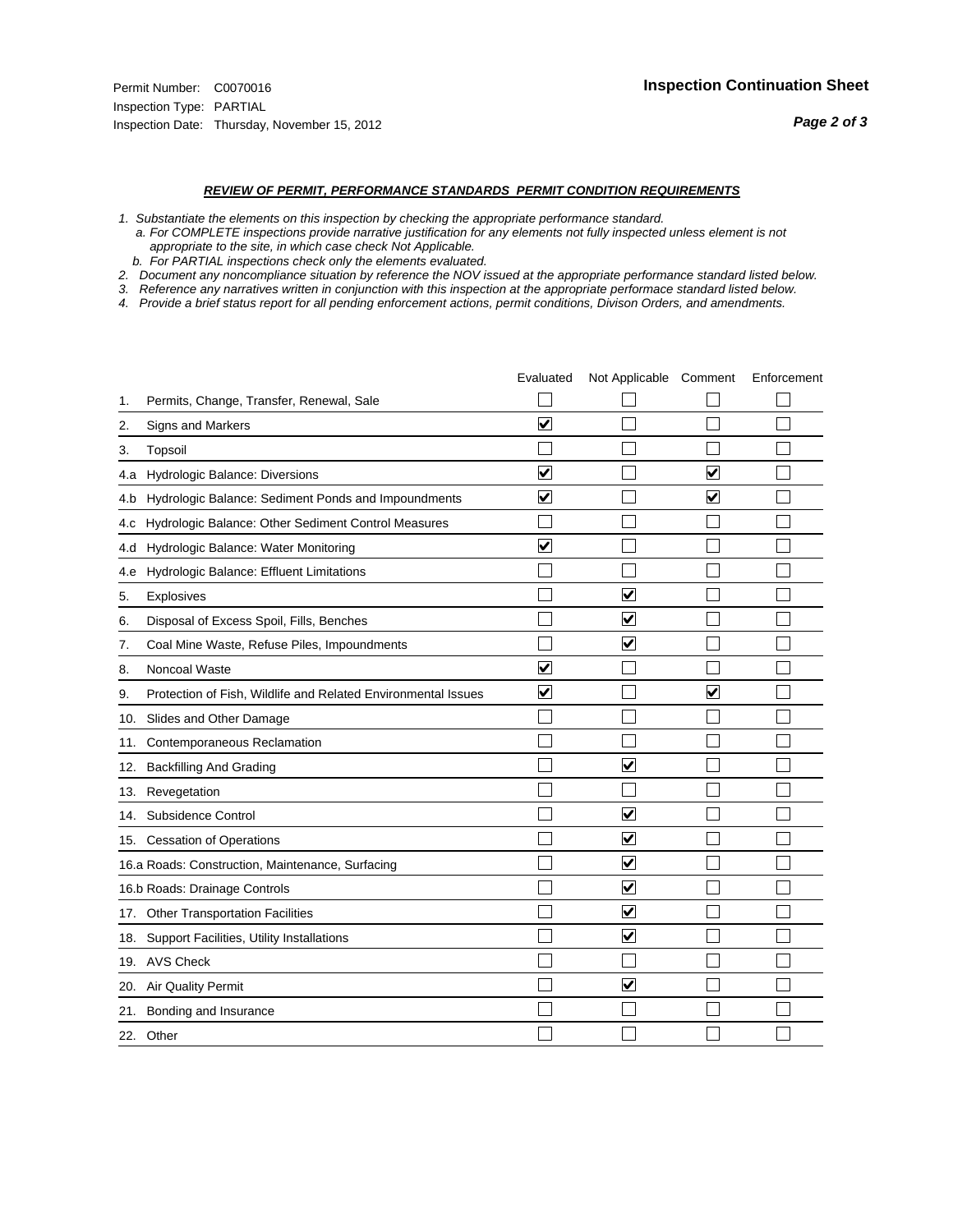Inspection Type: PARTIAL Inspection Date: Thursday, November 15, 2012

*Page 3 of 3*

# **4.a Hydrologic Balance: Diversions**

No flow observed in any diversions on site.

# **4.b Hydrologic Balance: Sediment Ponds and Impoundments**

Jocob's pond was frozen and covered in about 1 inch of snow.

# **9. Protection of Fish, Wildlife and Related Environmental Issues**

No wildlife observed during the inspection.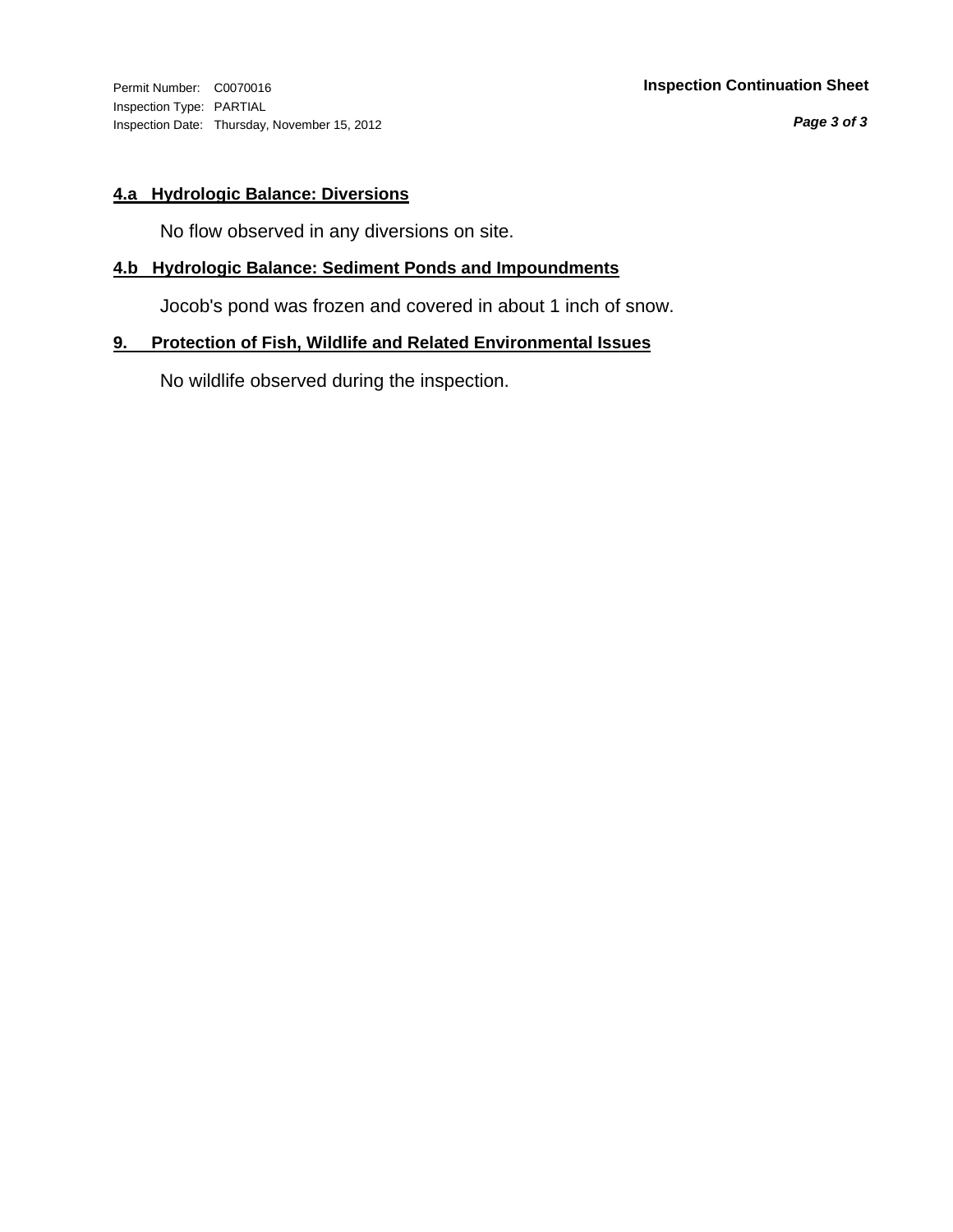

# **GREG BELL**

Lieutenant Governor

# **State of Utah**

**DEPARTMENT OF NATURAL RESOURCES** 

**MICHAEL R. STYLER Executive Director** 

### Division of Oil, Gas and Mining

**JOHN R. BAZA Division Director** 

|  | Representatives Present During the Inspection: |
|--|------------------------------------------------|
|  | Company Vicky Miller                           |
|  | OGM Steve Demczak                              |

# **Inspection Report**

| Permit Number:   | C0070018                   |
|------------------|----------------------------|
| Inspection Type: | <b>COMPLETE</b>            |
| Inspection Date: | Tuesday, November 13, 2012 |
| Start Date/Time: | 11/13/2012 9:00:00 AM      |
| End Date/Time:   | 11/13/2012 1:00:00 PM      |
| Last Inspection: | Monday, August 20, 2012    |

Inspector: Steve Demczak,

**Loadout Processing**

Weather: Sunny, 40's

InspectionID Report Number: 3289

Accepted by:

|                          |                       | Permitee: CANYON FUEL COMPANY        |                                           |                            |  |
|--------------------------|-----------------------|--------------------------------------|-------------------------------------------|----------------------------|--|
|                          |                       | <b>Operator: CANYON FUEL COMPANY</b> |                                           |                            |  |
|                          |                       | Site: SOLDIER CANYON MINE            |                                           |                            |  |
|                          |                       |                                      | Address: PO BOX 1029, WELLINGTON UT 84542 |                            |  |
|                          | County: <b>CARBON</b> |                                      |                                           |                            |  |
|                          |                       | Permit Type: PERMANENT COAL PROGRAM  |                                           |                            |  |
| Permit Status: ACTIVE    |                       |                                      |                                           |                            |  |
| <b>Current Acreages</b>  |                       |                                      | <b>Mineral Ownership</b>                  | <b>Types of Operations</b> |  |
| 6,624.64 Total Permitted |                       | V                                    | Federal                                   | V<br>Underground           |  |
|                          | 24.32 Total Disturbed |                                      | <b>State</b>                              | Surface                    |  |

**County Fee**

**Reprocessing Phase III Report summary and status for pending enforcement actions, permit conditions, Division Orders, and amendments: Other**

**Phase I Phase II**

Permit Condition: Canyon Fuel Company has just one permit condition for the Soldier Canyon Mine; to submit water quality data in an electronic format through the Electronic Data Input web site.

Permitting Actions: None

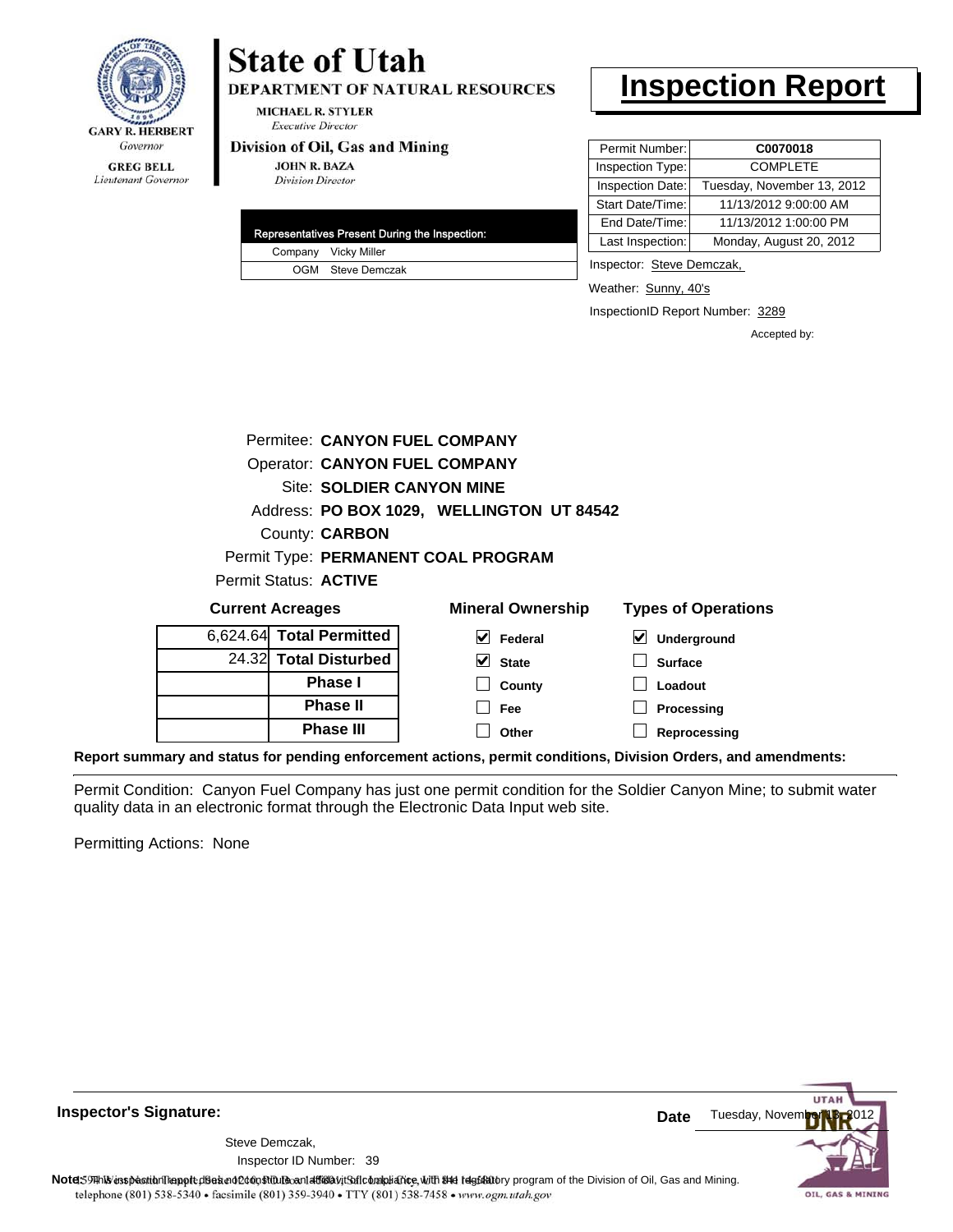#### *REVIEW OF PERMIT, PERFORMANCE STANDARDS PERMIT CONDITION REQUIREMENTS*

*1. Substantiate the elements on this inspection by checking the appropriate performance standard.*

 *a. For COMPLETE inspections provide narrative justification for any elements not fully inspected unless element is not appropriate to the site, in which case check Not Applicable.*

 *b. For PARTIAL inspections check only the elements evaluated.*

*2. Document any noncompliance situation by reference the NOV issued at the appropriate performance standard listed below.*

*3. Reference any narratives written in conjunction with this inspection at the appropriate performace standard listed below.*

*4. Provide a brief status report for all pending enforcement actions, permit conditions, Divison Orders, and amendments.*

|     |                                                               | Evaluated               | Not Applicable Comment          |                         | Enforcement |
|-----|---------------------------------------------------------------|-------------------------|---------------------------------|-------------------------|-------------|
| 1.  | Permits, Change, Transfer, Renewal, Sale                      | $\overline{\mathbf{v}}$ |                                 | V                       |             |
| 2.  | Signs and Markers                                             | $\overline{\mathbf{v}}$ |                                 | $\blacktriangledown$    |             |
| 3.  | Topsoil                                                       | $\overline{\mathbf{v}}$ |                                 | $\overline{\mathsf{v}}$ |             |
| 4.a | Hydrologic Balance: Diversions                                | $\overline{\mathbf{v}}$ |                                 | $\blacktriangledown$    |             |
| 4.b | Hydrologic Balance: Sediment Ponds and Impoundments           | $\blacktriangledown$    |                                 | ⊻                       |             |
| 4.C | Hydrologic Balance: Other Sediment Control Measures           | $\overline{\mathbf{v}}$ |                                 |                         |             |
| 4.d | Hydrologic Balance: Water Monitoring                          | $\overline{\mathbf{v}}$ |                                 |                         |             |
| 4.e | Hydrologic Balance: Effluent Limitations                      | $\overline{\mathbf{v}}$ |                                 | $\blacktriangledown$    |             |
| 5.  | <b>Explosives</b>                                             |                         | ⊽                               |                         |             |
| 6.  | Disposal of Excess Spoil, Fills, Benches                      |                         | $\blacktriangledown$            |                         |             |
| 7.  | Coal Mine Waste, Refuse Piles, Impoundments                   |                         | $\overline{\mathbf{v}}$         |                         |             |
| 8.  | Noncoal Waste                                                 | $\overline{\mathsf{v}}$ |                                 | $\overline{\mathbf{v}}$ |             |
| 9.  | Protection of Fish, Wildlife and Related Environmental Issues | $\overline{\mathbf{v}}$ |                                 |                         |             |
|     | 10. Slides and Other Damage                                   | $\overline{\mathbf{v}}$ |                                 | $\overline{\mathbf{v}}$ |             |
| 11. | Contemporaneous Reclamation                                   |                         | ☑                               |                         |             |
| 12. | <b>Backfilling And Grading</b>                                |                         | $\overline{\mathbf{v}}$         |                         |             |
| 13. | Revegetation                                                  |                         | $\overline{\blacktriangledown}$ |                         |             |
| 14. | Subsidence Control                                            | $\overline{\mathbf{v}}$ |                                 |                         |             |
|     | 15. Cessation of Operations                                   | $\overline{\mathbf{v}}$ |                                 | $\blacktriangledown$    |             |
|     | 16.a Roads: Construction, Maintenance, Surfacing              | $\blacktriangledown$    |                                 | $\blacktriangledown$    |             |
|     | 16.b Roads: Drainage Controls                                 | $\overline{\mathbf{v}}$ |                                 | $\overline{\mathbf{v}}$ |             |
|     | 17. Other Transportation Facilities                           |                         |                                 |                         |             |
| 18. | Support Facilities, Utility Installations                     | $\overline{\mathbf{v}}$ |                                 | $\blacktriangledown$    |             |
|     | 19. AVS Check                                                 | $\overline{\mathbf{v}}$ |                                 | $\blacktriangledown$    |             |
| 20. | <b>Air Quality Permit</b>                                     | $\checkmark$            |                                 | $\blacktriangledown$    |             |
| 21. | Bonding and Insurance                                         | $\overline{\mathbf{v}}$ |                                 | $\blacktriangledown$    |             |
|     | 22. Other                                                     |                         |                                 |                         |             |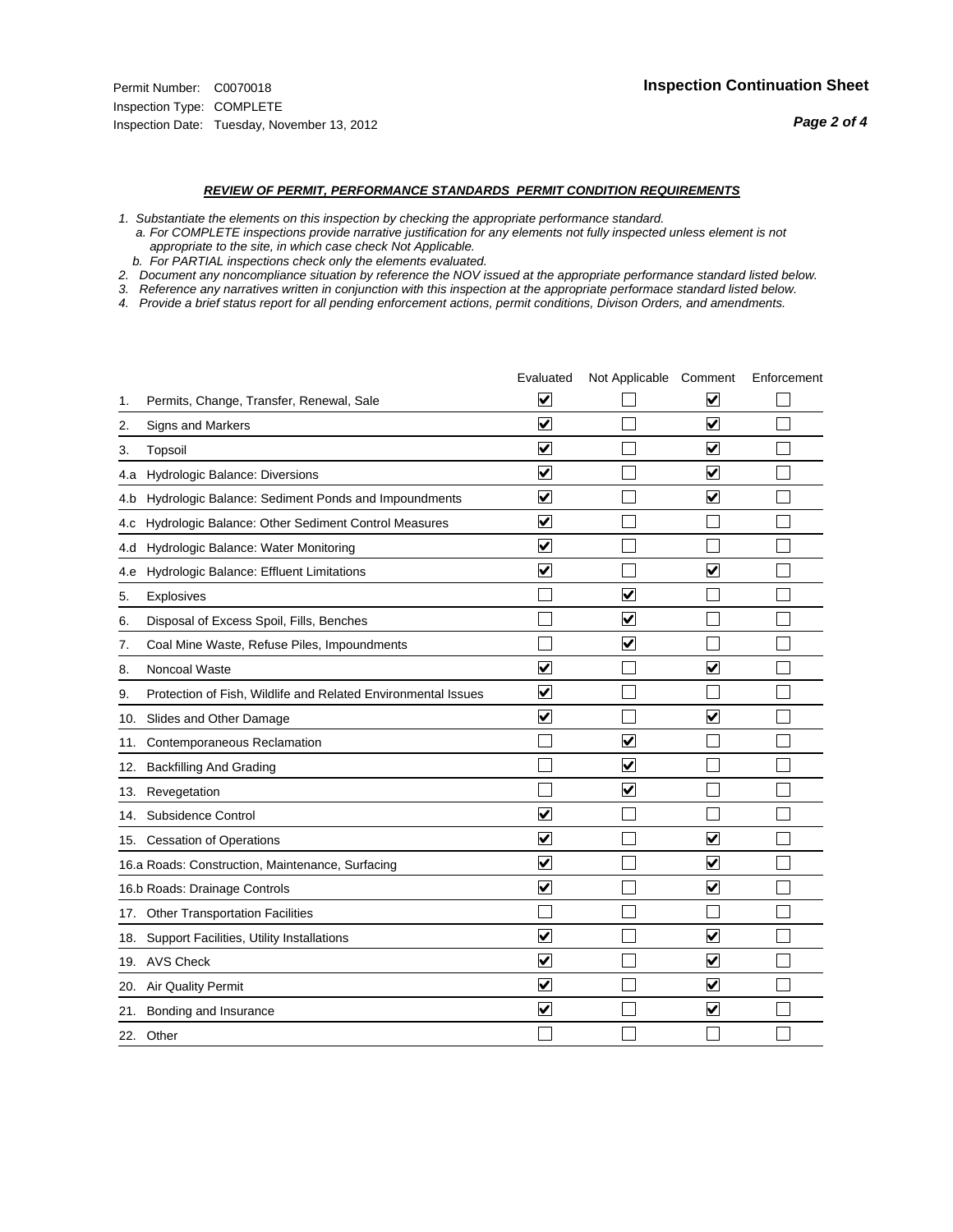*Page 3 of 4*

# **1. Permits, Change, Transfer, Renewal, Sale**

No permitting action is currently being processed with the Division for Soldier Creek Mine. The permit will expire on Feb. 03, 2017. The SPCC plan was last inspected on December 3, 2007. The UPDES permit will expire on April 31, 2013.

# **2. Signs and Markers**

The identification sign was on the side of the main road overlooking the sediment pond. The information addressed the requirements of the R645 Coal Rules.

# **3. Topsoil**

The topsoil piles are located below the mine. There were no signs of wind or water erosion.

# **4.a Hydrologic Balance: Diversions**

Diversions were opened and functioning as designed.

# **4.b Hydrologic Balance: Sediment Ponds and Impoundments**

Sediment pond contained no water. It is unlikely to discharge in the near future. I inspected the sediment pond and did not see any hazardous conditions. The permittee inspected the pond on Aug 12, 2012. The annual Sediment pond inspection was made on November 16, 2011. There were no hazardous conditions reported. The annual inspection was P.E. Certified. The sediment pond contain very little water and is not likely to discharge in the near future.

# **4.e Hydrologic Balance: Effluent Limitations**

No discharge occurred for the second and third quarter of 2012.

# **8. Noncoal Waste**

The mine site was clear of non-coal waste materials.

# **10. Slides and Other Damage**

No slides or damage was noticed during the inspection.

# **15. Cessation of Operations**

There is no activity other than break in to the warehouse and mine offices.

# **16.a Roads: Construction, Maintenance, Surfacing**

It is still functioning but the concrete is breaking up.

# **16.b Roads: Drainage Controls**

Drainage control is functioning as designed.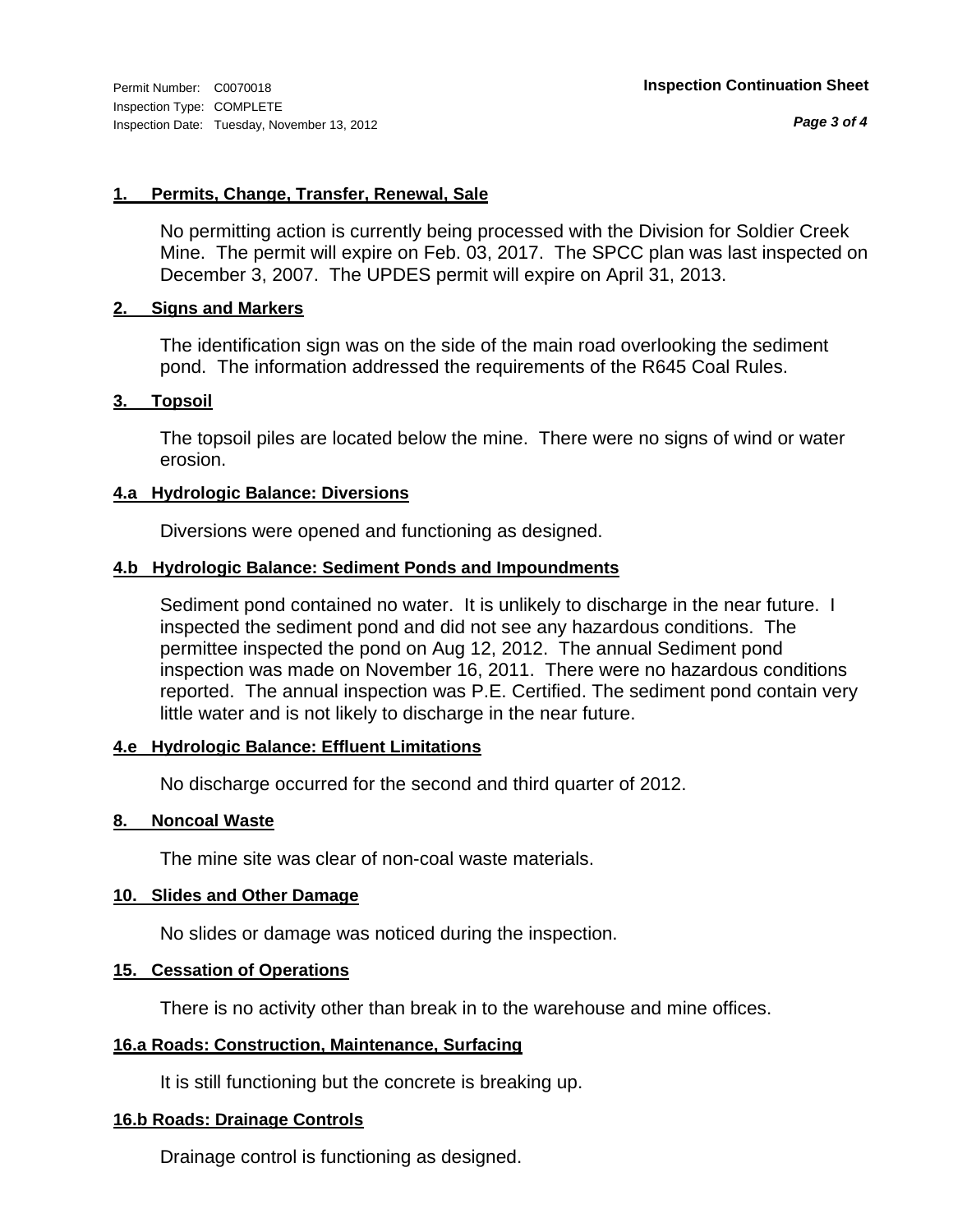Inspection Type: COMPLETE Inspection Date: Tuesday, November 13, 2012

# Permit Number: C0070018 **Inspection Continuation Sheet**

*Page 4 of 4*

# **18. Support Facilities, Utility Installations**

There are no new facilities.

# **19. AVS Check**

This is made in Salt Lake City.

# **20. Air Quality Permit**

The Air Quality Permit is DAQE-334-94.

# **21. Bonding and Insurance**

The insurance policy will expire on July 31, 2013. The bonding amount is \$1,593,000.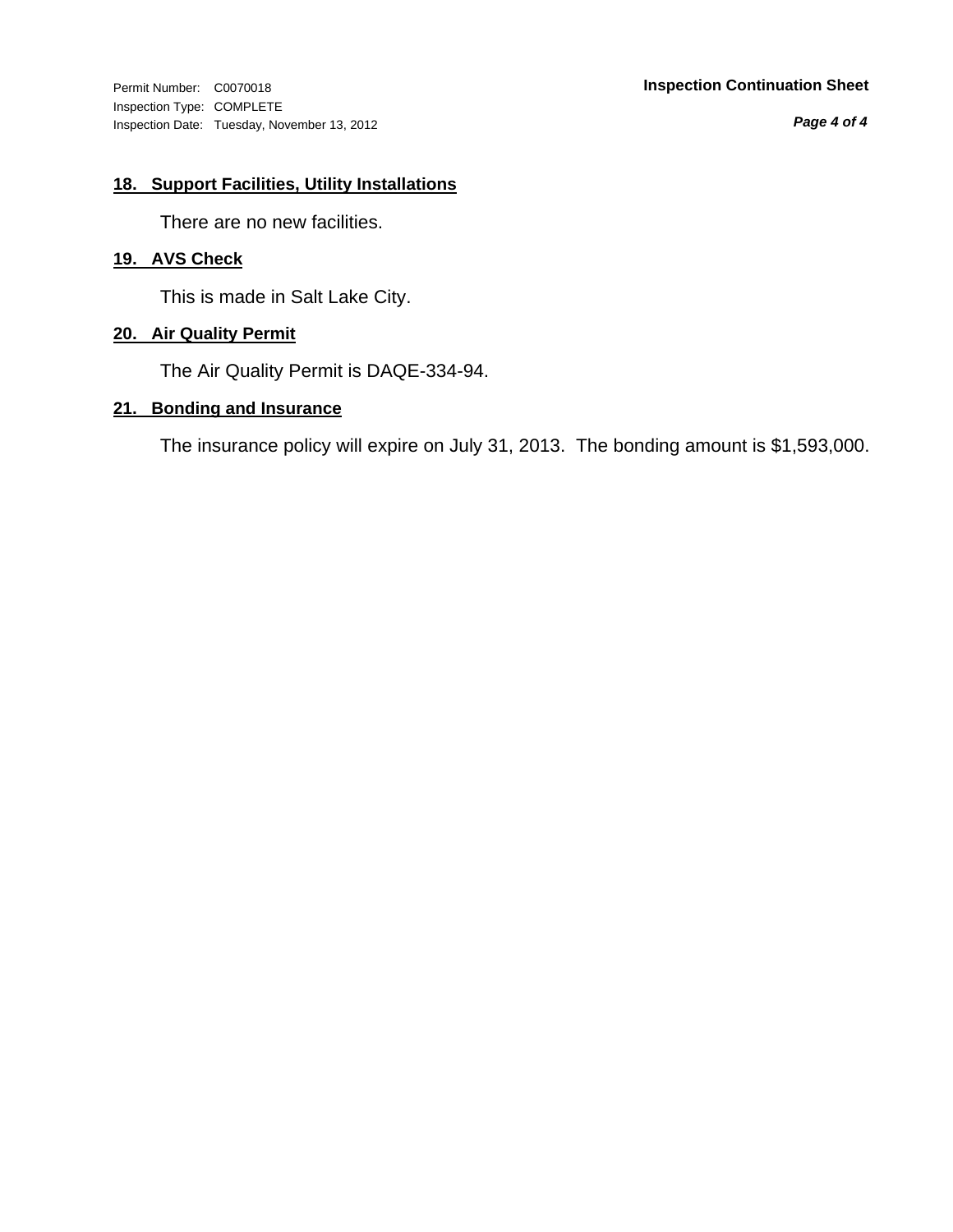

# **State of Utah**

**DEPARTMENT OF NATURAL RESOURCES** 

**MICHAEL R. STYLER Executive Director** 

### Division of Oil, Gas and Mining

**JOHN R. BAZA Division Director** 

| Representatives Present During the Inspection: |
|------------------------------------------------|
| OGM Karl Houskeeper                            |

# **Inspection Report**

| Permit Number:   | C0070019                    |
|------------------|-----------------------------|
| Inspection Type: | <b>PARTIAL</b>              |
| Inspection Date: | Tuesday, November 13, 2012  |
| Start Date/Time: | 11/13/2012 9:00:00 AM       |
| End Date/Time:   | 11/13/2012 12:00:00 PM      |
| Last Inspection: | Wednesday, October 03, 2012 |

Inspector: Karl Houskeeper,

Weather: Clear Skies, Temp. 33 Deg. F

InspectionID Report Number: 3291

Accepted by:

|                         | Permitee: ANDALEX RESOURCES INC        |   |                                                |                            |  |
|-------------------------|----------------------------------------|---|------------------------------------------------|----------------------------|--|
|                         | <b>Operator: ANDALEX RESOURCES INC</b> |   |                                                |                            |  |
|                         | <b>Site: CENTENNIAL MINE</b>           |   |                                                |                            |  |
|                         |                                        |   | Address: PO BOX 910, EAST CARBON UT 84520-0910 |                            |  |
|                         | County: <b>CARBON</b>                  |   |                                                |                            |  |
|                         | Permit Type: PERMANENT COAL PROGRAM    |   |                                                |                            |  |
|                         | Permit Status: ACTIVE                  |   |                                                |                            |  |
| <b>Current Acreages</b> |                                        |   | <b>Mineral Ownership</b>                       | <b>Types of Operations</b> |  |
|                         | 6,516.91 Total Permitted               | M | Federal                                        | Underground                |  |
|                         | 47.19 Total Disturbed                  | ✔ | <b>State</b>                                   | <b>Surface</b>             |  |

| 47.19 Total Disturbed |
|-----------------------|
| <b>Phase</b> I        |
| <b>Phase II</b>       |
| <b>Phase III</b>      |

| eral Ownership    | <b>Types of Operat</b> |
|-------------------|------------------------|
| $\sqrt{}$ Federal | $\vee$ Underground     |
| $\vee$ State      | $\Box$ Surface         |
| $\Box$ County     | $\Box$ Loadout         |
| $ v $ Fee         | $\Box$ Processing      |
| Other             | $\Box$ Reprocessing    |

**Report summary and status for pending enforcement actions, permit conditions, Division Orders, and amendments:**

Checked in at the main office located at the West Ridge Mine prior to the inspection. JD Leonard was not available. Checked in with Jay Marshall and then proceeded to the Centennial Mine for a Partial Inspection.



**Inspector's Signature:**

49 Inspector ID Number:Karl Houskeeper,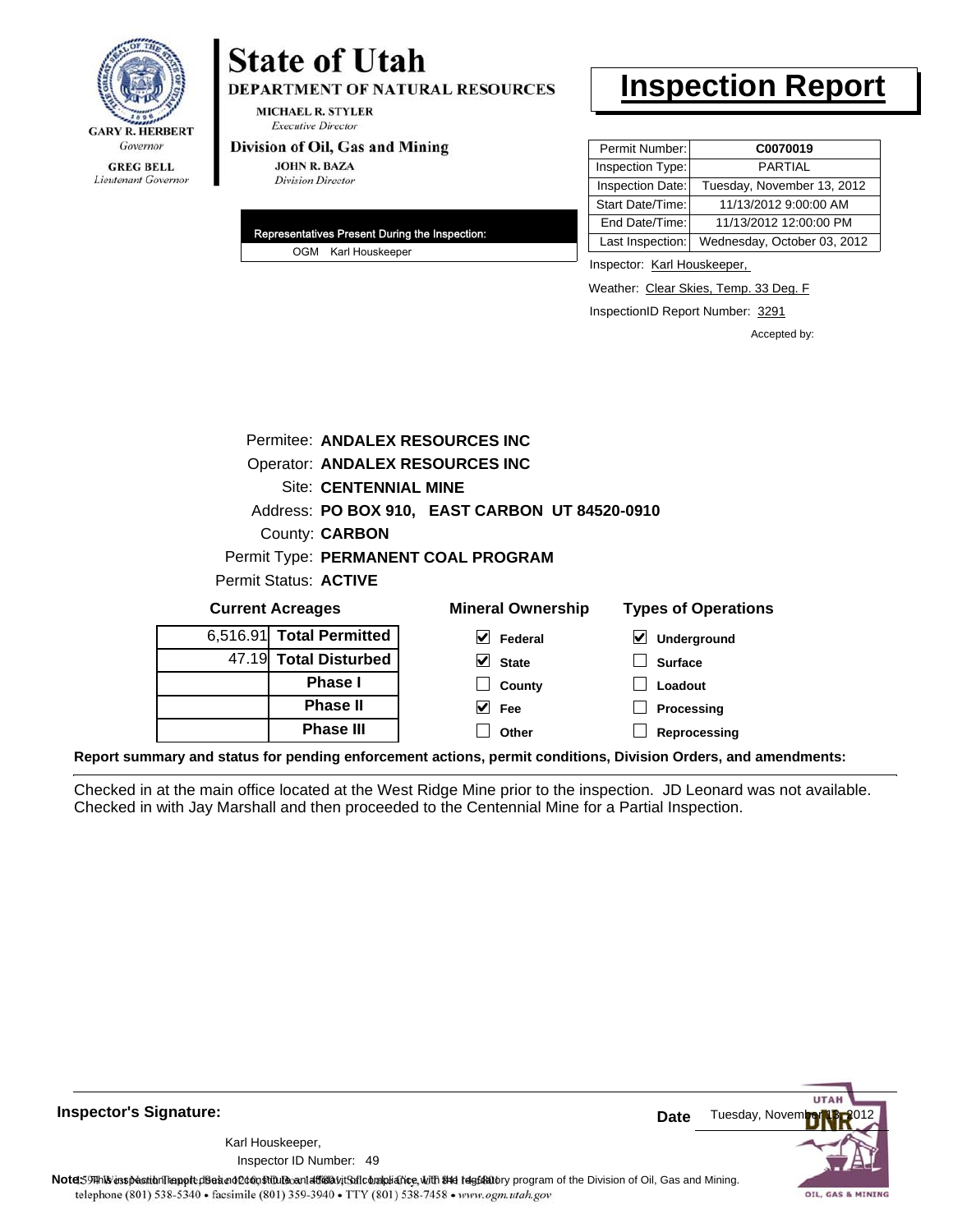#### *REVIEW OF PERMIT, PERFORMANCE STANDARDS PERMIT CONDITION REQUIREMENTS*

- *1. Substantiate the elements on this inspection by checking the appropriate performance standard.*
- *a. For COMPLETE inspections provide narrative justification for any elements not fully inspected unless element is not appropriate to the site, in which case check Not Applicable.*
- *b. For PARTIAL inspections check only the elements evaluated.*
- *2. Document any noncompliance situation by reference the NOV issued at the appropriate performance standard listed below.*
- *3. Reference any narratives written in conjunction with this inspection at the appropriate performace standard listed below.*
- *4. Provide a brief status report for all pending enforcement actions, permit conditions, Divison Orders, and amendments.*

|     |                                                               | Evaluated               | Not Applicable Comment  |                         | Enforcement |
|-----|---------------------------------------------------------------|-------------------------|-------------------------|-------------------------|-------------|
| 1.  | Permits, Change, Transfer, Renewal, Sale                      |                         |                         |                         |             |
| 2.  | <b>Signs and Markers</b>                                      | $\overline{\mathbf{v}}$ |                         | $\overline{\mathbf{v}}$ |             |
| 3.  | Topsoil                                                       |                         |                         |                         |             |
| 4.a | Hydrologic Balance: Diversions                                | $\blacktriangledown$    |                         | $\blacktriangledown$    |             |
| 4.b | Hydrologic Balance: Sediment Ponds and Impoundments           |                         |                         |                         |             |
| 4.c | Hydrologic Balance: Other Sediment Control Measures           |                         |                         |                         |             |
| 4.d | Hydrologic Balance: Water Monitoring                          |                         |                         |                         |             |
| 4.e | Hydrologic Balance: Effluent Limitations                      |                         |                         |                         |             |
| 5.  | <b>Explosives</b>                                             |                         |                         |                         |             |
| 6.  | Disposal of Excess Spoil, Fills, Benches                      | ⊽                       | $\overline{\mathbf{v}}$ |                         |             |
| 7.  | Coal Mine Waste, Refuse Piles, Impoundments                   | $\overline{\mathbf{v}}$ | $\blacktriangledown$    |                         |             |
| 8.  | Noncoal Waste                                                 | $\overline{\mathsf{v}}$ |                         |                         |             |
| 9.  | Protection of Fish, Wildlife and Related Environmental Issues |                         |                         |                         |             |
|     | 10. Slides and Other Damage                                   |                         |                         |                         |             |
| 11. | Contemporaneous Reclamation                                   |                         |                         |                         |             |
| 12. | <b>Backfilling And Grading</b>                                |                         |                         |                         |             |
| 13. | Revegetation                                                  |                         |                         |                         |             |
| 14. | Subsidence Control                                            |                         |                         |                         |             |
|     | 15. Cessation of Operations                                   |                         |                         |                         |             |
|     | 16.a Roads: Construction, Maintenance, Surfacing              |                         |                         |                         |             |
|     | 16.b Roads: Drainage Controls                                 |                         |                         |                         |             |
|     | 17. Other Transportation Facilities                           |                         |                         |                         |             |
| 18. | Support Facilities, Utility Installations                     |                         |                         |                         |             |
|     | 19. AVS Check                                                 |                         |                         |                         |             |
| 20. | Air Quality Permit                                            |                         |                         |                         |             |
| 21. | Bonding and Insurance                                         |                         |                         |                         |             |
|     | 22. Other                                                     |                         |                         |                         |             |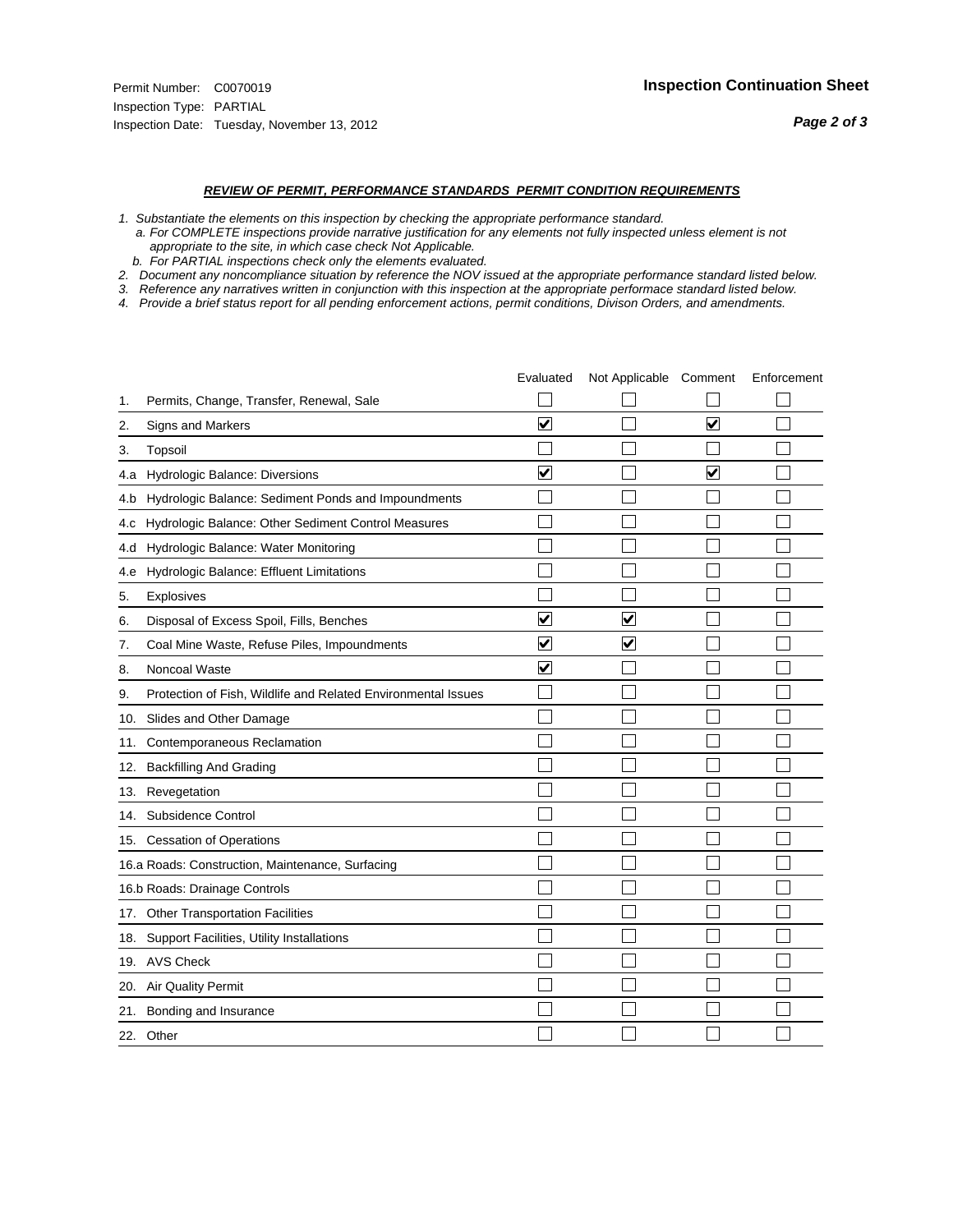Inspection Type: PARTIAL Inspection Date: Tuesday, November 13, 2012

# **2. Signs and Markers**

The mine identification signs were observed in place with the required information. The topsoil piles are clearly marked with topsoil signs.

# **4.a Hydrologic Balance: Diversions**

The culvert inlets, outlets and diversions observed were all functional.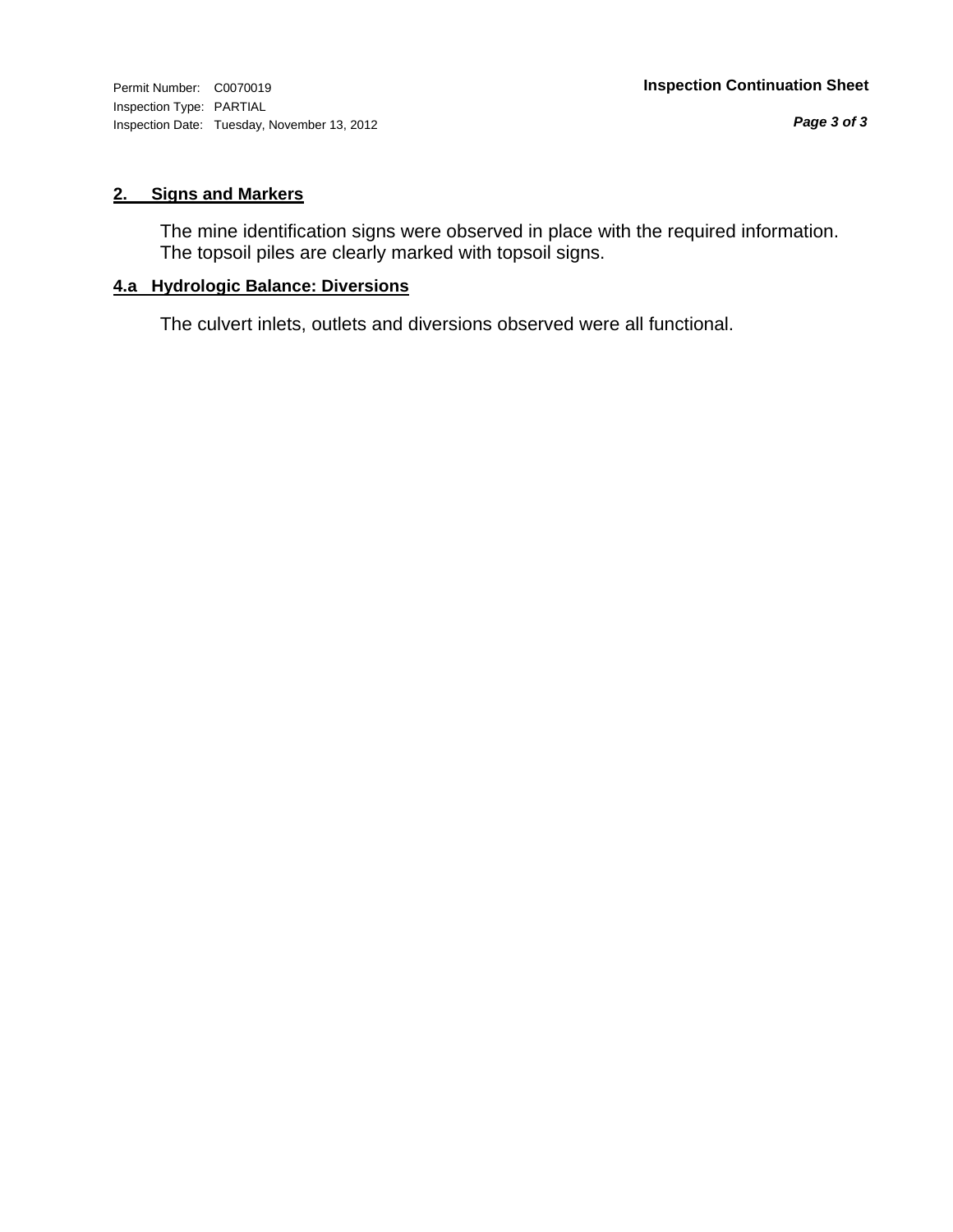

Lieutenant Governor

# **State of Utah**

DEPARTMENT OF NATURAL RESOURCES

**MICHAEL R. STYLER Executive Director** 

### Division of Oil, Gas and Mining

**JOHN R. BAZA Division Director** 

|  | Representatives Present During the Inspection: |
|--|------------------------------------------------|
|  | Company Kit Pappas                             |
|  | OGM Karl Houskeeper                            |

# **Inspection Report**

| C0070020                    |
|-----------------------------|
| <b>PARTIAL</b>              |
| Thursday, November 29, 2012 |
| 11/29/2012 9:30:00 AM       |
| 11/29/2012 12:30:00 PM      |
| Thursday, October 25, 2012  |
|                             |

Inspector: Karl Houskeeper,

Weather: Clear Skies. Temp. 35 Deg. F.

InspectionID Report Number: 3310

Accepted by: jhelfric 11/29/2012

|                              | Permitee: HIDDEN SPLENDOR RESOURCES                            |                            |
|------------------------------|----------------------------------------------------------------|----------------------------|
|                              | <b>Operator: HIDDEN SPLENDOR RESOURCES</b>                     |                            |
| Site: HORIZON MINE           |                                                                |                            |
|                              | Address: 57 WEST 200 SOUTH, SUITE 400, SALT LAKE CITY UT 84101 |                            |
| <b>County: CARBON</b>        |                                                                |                            |
|                              | Permit Type: PERMANENT COAL PROGRAM                            |                            |
| <b>Permit Status: ACTIVE</b> |                                                                |                            |
| <b>Current Acreages</b>      | <b>Mineral Ownership</b>                                       | <b>Types of Operations</b> |
| 1,577.00 Total Permitted     | V<br>Federal                                                   | ⊻<br><b>Underground</b>    |
| 9.50 Total Disturbed         | <b>State</b>                                                   | <b>Surface</b>             |
| <b>Phase I</b>               | County                                                         | Loadout                    |
|                              |                                                                |                            |
| <b>Phase II</b>              | V<br>Fee                                                       | <b>Processing</b>          |

**Report summary and status for pending enforcement actions, permit conditions, Division Orders, and amendments:**

**Inspector's Signature:**

49 Inspector ID Number:Karl Houskeeper,



**Note: Note: Note: Note: Note: Note: Note: Note: Note: Note: Note: Note: Note: Note: Note: Note: Note: Note: Note: Note: Note: Note: Note: Note: Note:**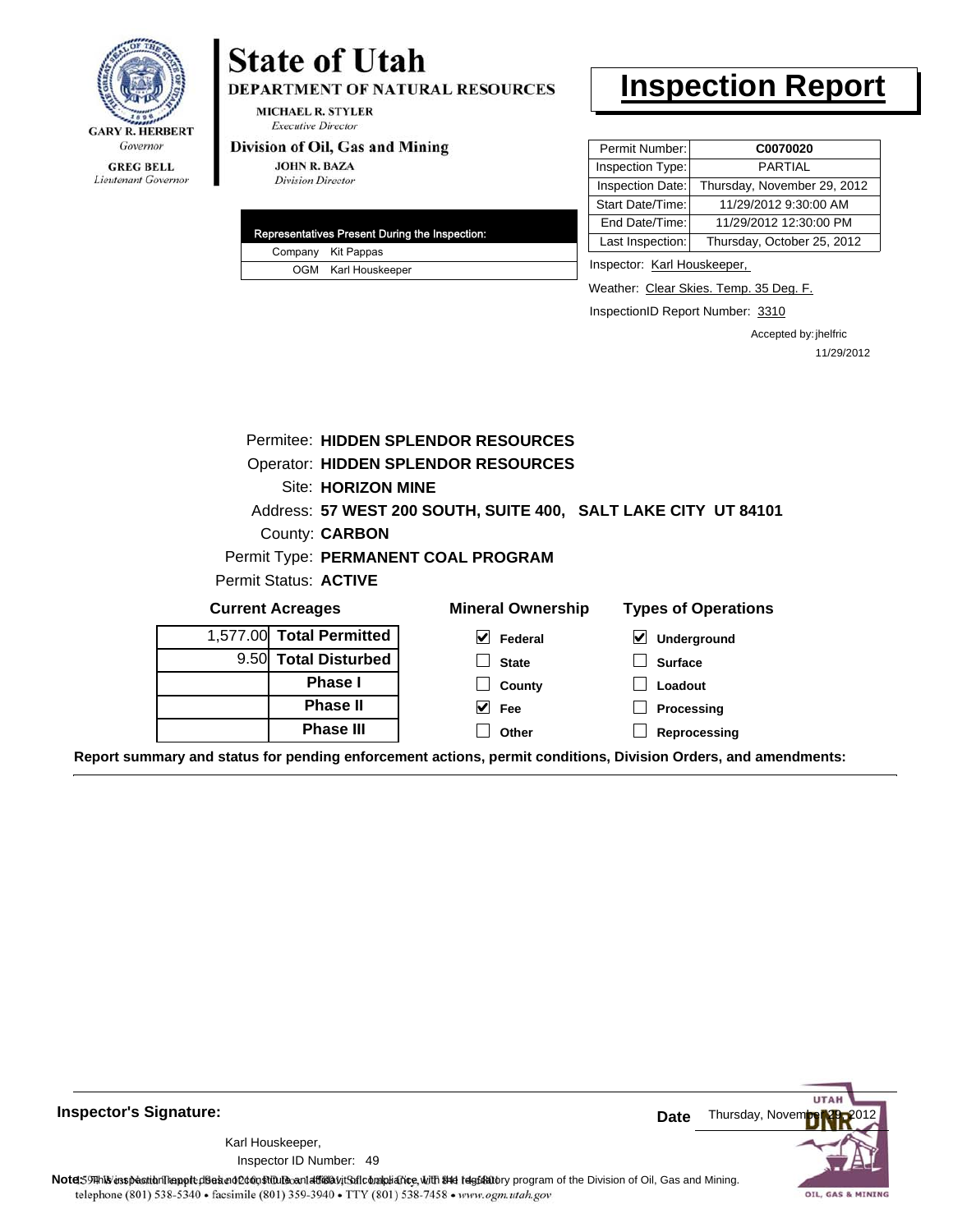#### *REVIEW OF PERMIT, PERFORMANCE STANDARDS PERMIT CONDITION REQUIREMENTS*

- *1. Substantiate the elements on this inspection by checking the appropriate performance standard.*
- *a. For COMPLETE inspections provide narrative justification for any elements not fully inspected unless element is not appropriate to the site, in which case check Not Applicable.*
- *b. For PARTIAL inspections check only the elements evaluated.*
- *2. Document any noncompliance situation by reference the NOV issued at the appropriate performance standard listed below.*
- *3. Reference any narratives written in conjunction with this inspection at the appropriate performace standard listed below.*
- *4. Provide a brief status report for all pending enforcement actions, permit conditions, Divison Orders, and amendments.*

|     |                                                               | Evaluated               | Not Applicable Comment  |                         | Enforcement |
|-----|---------------------------------------------------------------|-------------------------|-------------------------|-------------------------|-------------|
| 1.  | Permits, Change, Transfer, Renewal, Sale                      |                         |                         |                         |             |
| 2.  | <b>Signs and Markers</b>                                      | $\overline{\mathbf{v}}$ |                         | $\blacktriangledown$    |             |
| 3.  | Topsoil                                                       |                         |                         |                         |             |
| 4.a | Hydrologic Balance: Diversions                                | $\blacktriangledown$    |                         | $\overline{\mathbf{v}}$ |             |
| 4.b | Hydrologic Balance: Sediment Ponds and Impoundments           | $\blacktriangledown$    |                         | ⊻                       |             |
| 4.c | Hydrologic Balance: Other Sediment Control Measures           |                         |                         |                         |             |
| 4.d | Hydrologic Balance: Water Monitoring                          |                         |                         |                         |             |
| 4.e | Hydrologic Balance: Effluent Limitations                      |                         |                         |                         |             |
| 5.  | <b>Explosives</b>                                             |                         |                         |                         |             |
| 6.  | Disposal of Excess Spoil, Fills, Benches                      | ⊽                       | $\overline{\mathbf{v}}$ |                         |             |
| 7.  | Coal Mine Waste, Refuse Piles, Impoundments                   | $\overline{\mathbf{v}}$ | $\blacktriangledown$    |                         |             |
| 8.  | Noncoal Waste                                                 | $\overline{\mathsf{v}}$ |                         | $\overline{\mathsf{v}}$ |             |
| 9.  | Protection of Fish, Wildlife and Related Environmental Issues |                         |                         |                         |             |
|     | 10. Slides and Other Damage                                   |                         |                         |                         |             |
| 11. | Contemporaneous Reclamation                                   |                         |                         |                         |             |
| 12. | <b>Backfilling And Grading</b>                                |                         |                         |                         |             |
| 13. | Revegetation                                                  |                         |                         |                         |             |
| 14. | Subsidence Control                                            |                         |                         |                         |             |
|     | 15. Cessation of Operations                                   |                         |                         |                         |             |
|     | 16.a Roads: Construction, Maintenance, Surfacing              |                         |                         |                         |             |
|     | 16.b Roads: Drainage Controls                                 |                         |                         |                         |             |
|     | 17. Other Transportation Facilities                           |                         |                         |                         |             |
| 18. | Support Facilities, Utility Installations                     |                         |                         |                         |             |
|     | 19. AVS Check                                                 |                         |                         |                         |             |
| 20. | Air Quality Permit                                            |                         |                         |                         |             |
| 21. | Bonding and Insurance                                         |                         |                         |                         |             |
|     | 22. Other                                                     | $\overline{\mathbf{v}}$ |                         | $\overline{\mathbf{v}}$ |             |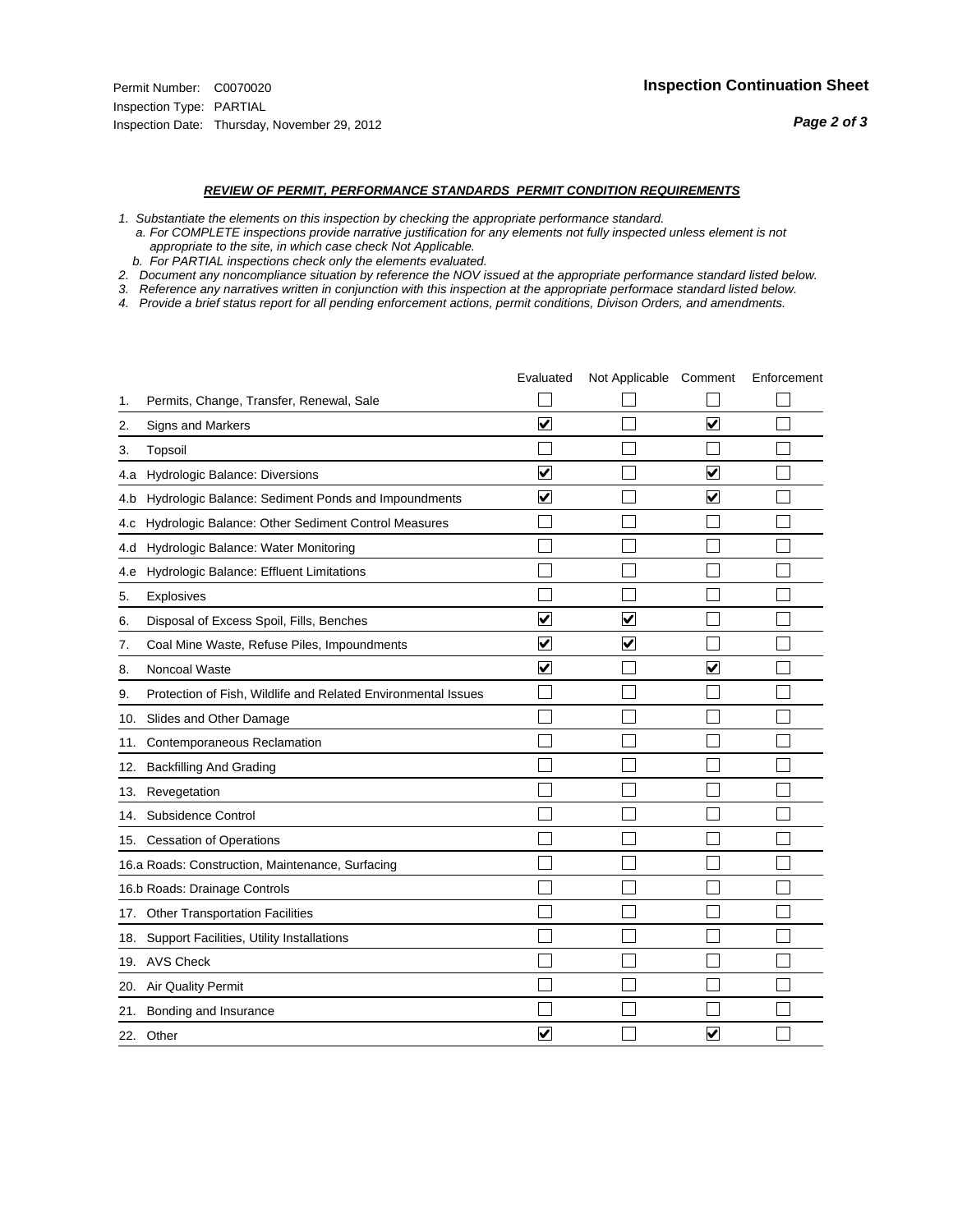# **2. Signs and Markers**

The mine identification sign is located along side of the Carbon county access road leading into the permit area. The sign contains the required information.

# **4.a Hydrologic Balance: Diversions**

The diversion that runs along side of the access road to the mine parking area and bath house has been cleaned since the prior inspection and is functional.

# **4.b Hydrologic Balance: Sediment Ponds and Impoundments**

The sedimentation pond contains water and is currently iced over.

# **8. Noncoal Waste**

The noncoal waste in the yard by the coal stockpile shows a marked improvement from the prior inspection. The materials have been gathered and disposed of in the proper receptacles and then hauled off site. Equipment and materials in the storage yard have been organized.

# **22. Other**

Noted a 55 gallon drum that needs to be placed in a appropriate containment facility.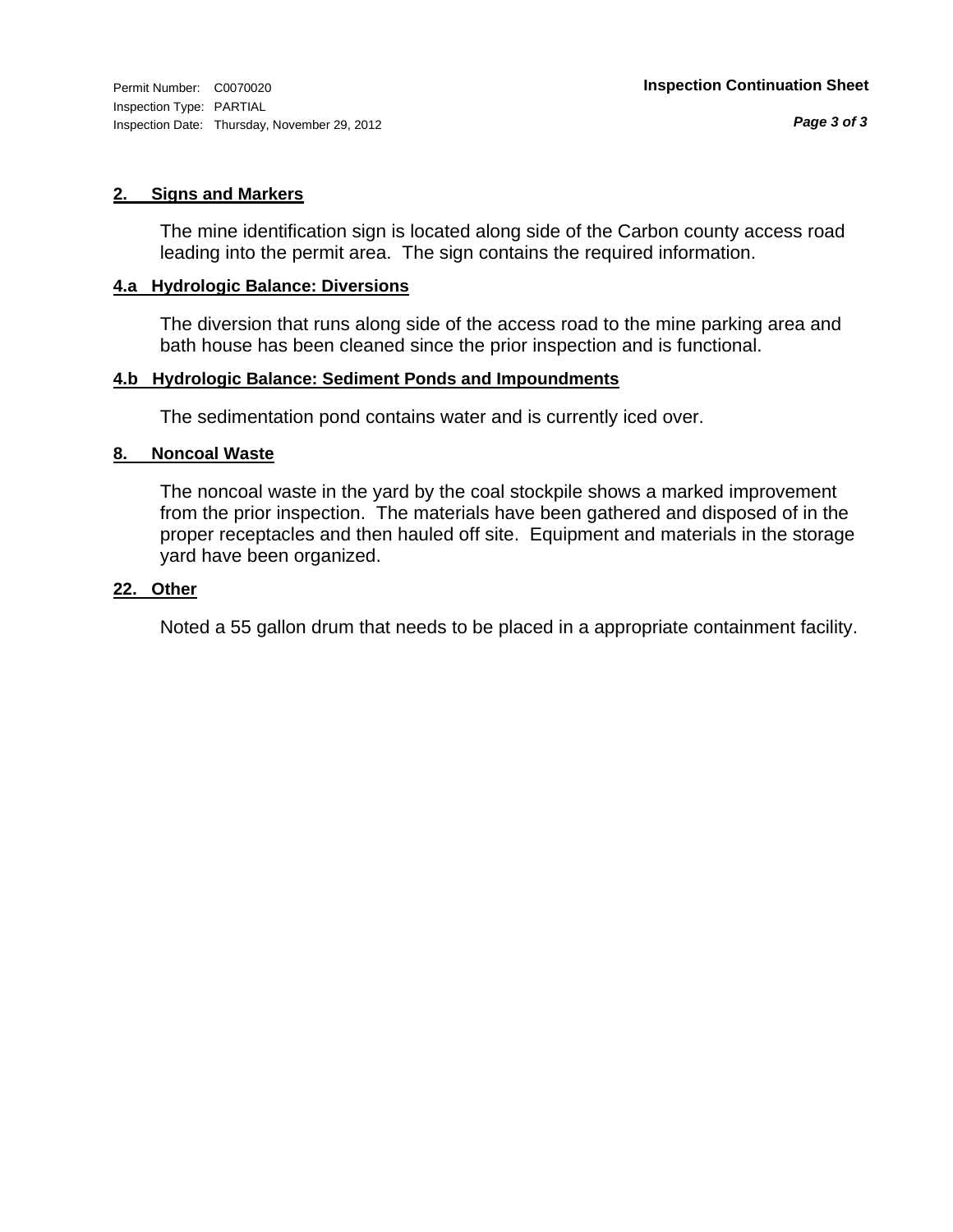

# **State of Utah**

DEPARTMENT OF NATURAL RESOURCES

**MICHAEL R. STYLER Executive Director** 

#### Division of Oil, Gas and Mining

**JOHN R. BAZA Division Director** 

| Representatives Present During the Inspection: |
|------------------------------------------------|
| OGM Steve Demczak                              |

# **Inspection Report**

| Permit Number:   | C0070022                  |
|------------------|---------------------------|
| Inspection Type: | <b>COMPLETE</b>           |
| Inspection Date: | Monday, November 26, 2012 |
| Start Date/Time: | 11/26/2012 9:00:00 AM     |
| End Date/Time:   | 11/26/2012 2:00:00 PM     |
| Last Inspection: | Tuesday, October 23, 2012 |

Inspector: Steve Demczak,

Weather: Sunny, 40's

InspectionID Report Number: 3305

**Reprocessing**

Accepted by:

| Permitee: SAVAGE SERVICES CORP        |                                                         |                                     |
|---------------------------------------|---------------------------------------------------------|-------------------------------------|
| <b>Operator: SAVAGE SERVICES CORP</b> |                                                         |                                     |
|                                       | <b>Site: SAVAGE COAL TERMINAL</b>                       |                                     |
|                                       | Address: 6340 S 3000 E STE 600, SALT LAKE CITY UT 84121 |                                     |
| County: <b>CARBON</b>                 |                                                         |                                     |
|                                       | Permit Type: PERMANENT COAL PROGRAM                     |                                     |
| Permit Status: <b>ACTIVE</b>          |                                                         |                                     |
| <b>Current Acreages</b>               | <b>Mineral Ownership</b>                                | <b>Types of Operations</b>          |
| 153.46 Total Permitted                | <b>Federal</b>                                          | $\blacktriangledown$<br>Underground |
| 132.50 Total Disturbed                | <b>State</b>                                            | V<br><b>Surface</b>                 |
| <b>Phase I</b>                        | County                                                  | Loadout                             |
| <b>Phase II</b>                       | Fee                                                     | Processing                          |

**Other**

**Report summary and status for pending enforcement actions, permit conditions, Division Orders, and amendments:**

Mr. Vic Fausett represented the Permittee during today's field inspection.

**Phase III**



**Inspector's Signature:**

Inspector ID Number: 39 Steve Demczak,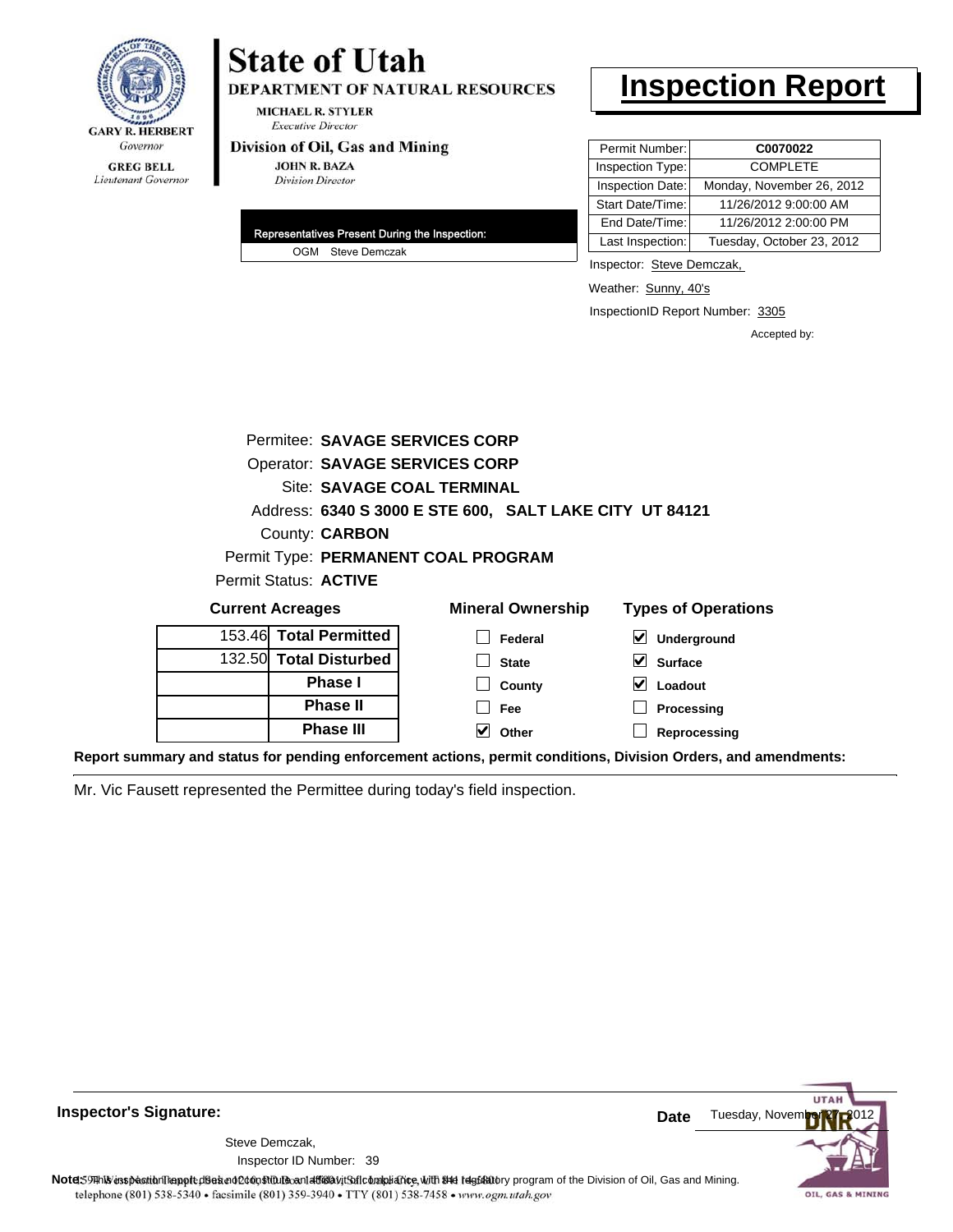#### *REVIEW OF PERMIT, PERFORMANCE STANDARDS PERMIT CONDITION REQUIREMENTS*

*1. Substantiate the elements on this inspection by checking the appropriate performance standard.*

 *a. For COMPLETE inspections provide narrative justification for any elements not fully inspected unless element is not appropriate to the site, in which case check Not Applicable.*

 *b. For PARTIAL inspections check only the elements evaluated.*

*2. Document any noncompliance situation by reference the NOV issued at the appropriate performance standard listed below.*

*3. Reference any narratives written in conjunction with this inspection at the appropriate performace standard listed below.*

*4. Provide a brief status report for all pending enforcement actions, permit conditions, Divison Orders, and amendments.*

|     |                                                               | Evaluated               | Not Applicable Comment          |                         | Enforcement |
|-----|---------------------------------------------------------------|-------------------------|---------------------------------|-------------------------|-------------|
| 1.  | Permits, Change, Transfer, Renewal, Sale                      | $\overline{\mathbf{v}}$ |                                 | V                       |             |
| 2.  | Signs and Markers                                             | $\overline{\mathbf{v}}$ |                                 | $\blacktriangledown$    |             |
| 3.  | Topsoil                                                       | $\overline{\mathbf{v}}$ |                                 | $\overline{\mathsf{v}}$ |             |
| 4.a | Hydrologic Balance: Diversions                                | $\overline{\mathsf{v}}$ |                                 | $\blacktriangledown$    |             |
| 4.b | Hydrologic Balance: Sediment Ponds and Impoundments           | $\blacktriangledown$    |                                 | ⊻                       |             |
| 4.C | Hydrologic Balance: Other Sediment Control Measures           | $\overline{\mathbf{v}}$ |                                 |                         |             |
| 4.d | Hydrologic Balance: Water Monitoring                          | $\overline{\mathbf{v}}$ |                                 | $\overline{\mathbf{v}}$ |             |
| 4.e | Hydrologic Balance: Effluent Limitations                      | $\overline{\mathbf{v}}$ |                                 | $\blacktriangledown$    |             |
| 5.  | <b>Explosives</b>                                             |                         | ⊽                               |                         |             |
| 6.  | Disposal of Excess Spoil, Fills, Benches                      |                         | $\blacktriangledown$            |                         |             |
| 7.  | Coal Mine Waste, Refuse Piles, Impoundments                   | $\overline{\mathsf{v}}$ |                                 | $\overline{\mathbf{v}}$ |             |
| 8.  | Noncoal Waste                                                 | $\overline{\mathbf{v}}$ |                                 | $\overline{\mathbf{v}}$ |             |
| 9.  | Protection of Fish, Wildlife and Related Environmental Issues | $\blacktriangledown$    |                                 |                         |             |
|     | 10. Slides and Other Damage                                   |                         | ☑                               |                         |             |
| 11. | Contemporaneous Reclamation                                   |                         | ☑                               |                         |             |
| 12. | <b>Backfilling And Grading</b>                                |                         | $\overline{\mathbf{v}}$         |                         |             |
| 13. | Revegetation                                                  |                         | $\overline{\blacktriangledown}$ |                         |             |
| 14. | Subsidence Control                                            |                         | $\overline{\mathbf{v}}$         |                         |             |
|     | 15. Cessation of Operations                                   |                         | $\overline{\blacktriangledown}$ |                         |             |
|     | 16.a Roads: Construction, Maintenance, Surfacing              | ⊽                       |                                 | $\overline{\mathbf{v}}$ |             |
|     | 16.b Roads: Drainage Controls                                 | $\overline{\mathbf{v}}$ |                                 | $\overline{\mathbf{v}}$ |             |
|     | 17. Other Transportation Facilities                           | $\overline{\mathbf{v}}$ |                                 |                         |             |
| 18. | Support Facilities, Utility Installations                     | $\overline{\mathbf{v}}$ |                                 | $\blacktriangledown$    |             |
|     | 19. AVS Check                                                 | $\overline{\mathbf{v}}$ |                                 | $\blacktriangledown$    |             |
| 20. | <b>Air Quality Permit</b>                                     | $\checkmark$            |                                 | $\blacktriangledown$    |             |
| 21. | Bonding and Insurance                                         | $\overline{\mathbf{v}}$ |                                 | $\blacktriangledown$    |             |
|     | 22. Other                                                     |                         |                                 |                         |             |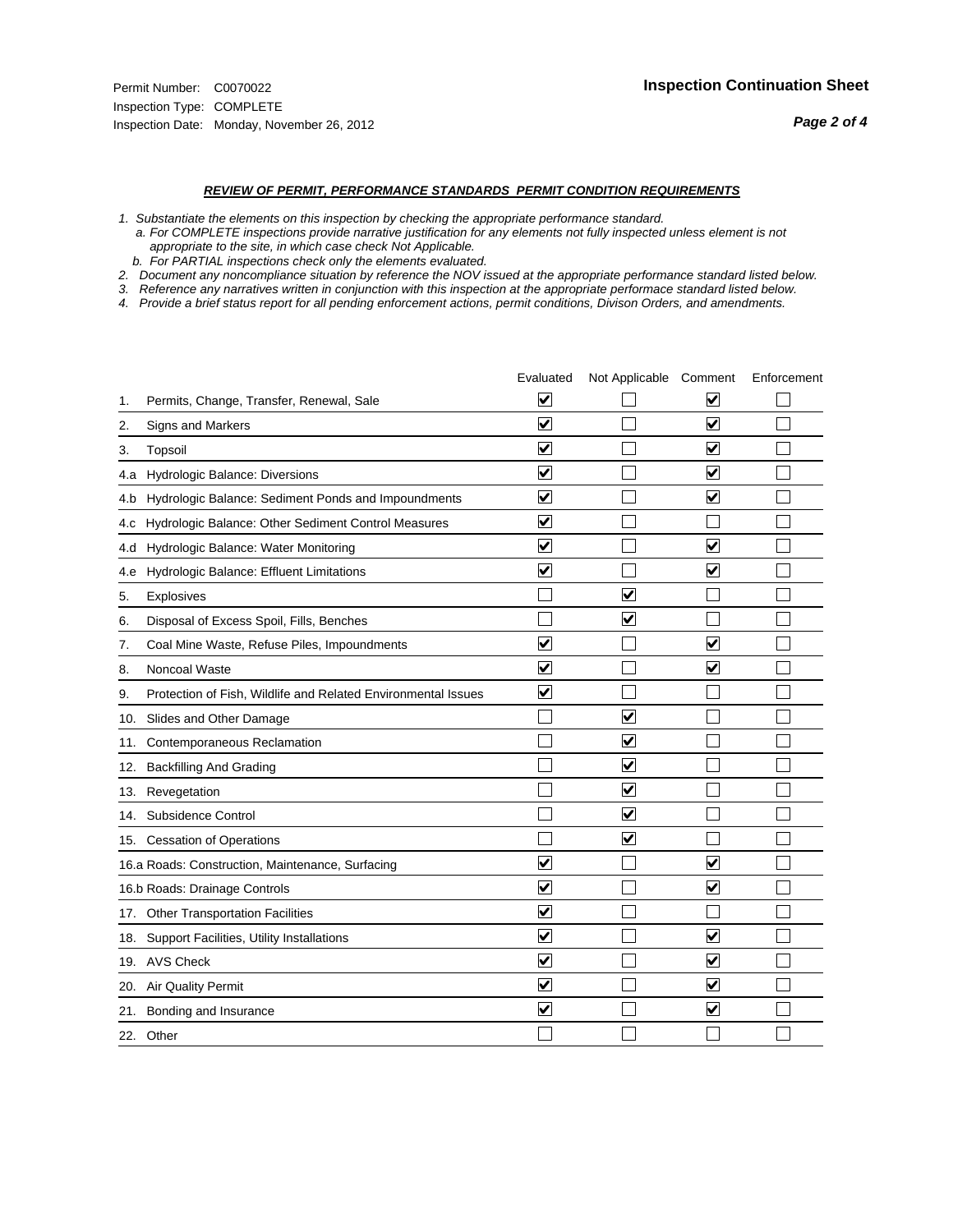*Page 3 of 4*

# **1. Permits, Change, Transfer, Renewal, Sale**

The current DOGM permit for C/007/022 remains in effect through August 6, 2014. The SPCC plan was last certified by Mr. Dan Guy, P.E., in March of 2010.

# **2. Signs and Markers**

Identification sign was at gate to permit area.

# **3. Topsoil**

There are two topsoil piles. These soil piles were protected by berms. There were no signs of wind or water erosion.

# **4.a Hydrologic Balance: Diversions**

Several diversions were recently cleaned out.

# **4.b Hydrologic Balance: Sediment Ponds and Impoundments**

Sediment ponds #1 and #2 were cleaned out this summer. The sediment ponds were inspected on September 21, 2012. No hazardous conditions were reported. No ponds were discharging during the inspection. This was the annual sediment pond inspection. It was P.E. certified.

# **4.d Hydrologic Balance: Water Monitoring**

Water monitoring reports were submitted to the Division.

# **4.e Hydrologic Balance: Effluent Limitations**

No discharges for the third quarter of 2012.

# **7. Coal Mine Waste, Refuse Piles, Impoundments**

The refuse pile was inspected by a P.E on September 21, 2012. No hazardous conditions were reported.

# **8. Noncoal Waste**

The loadout was clear of non-coal waste materials.

# **16.a Roads: Construction, Maintenance, Surfacing**

Roads were in good conditioning and were watered for dust control.

# **16.b Roads: Drainage Controls**

Road diversions were opened and functioning as designed.

# **18. Support Facilities, Utility Installations**

No new facilities since the last inspection.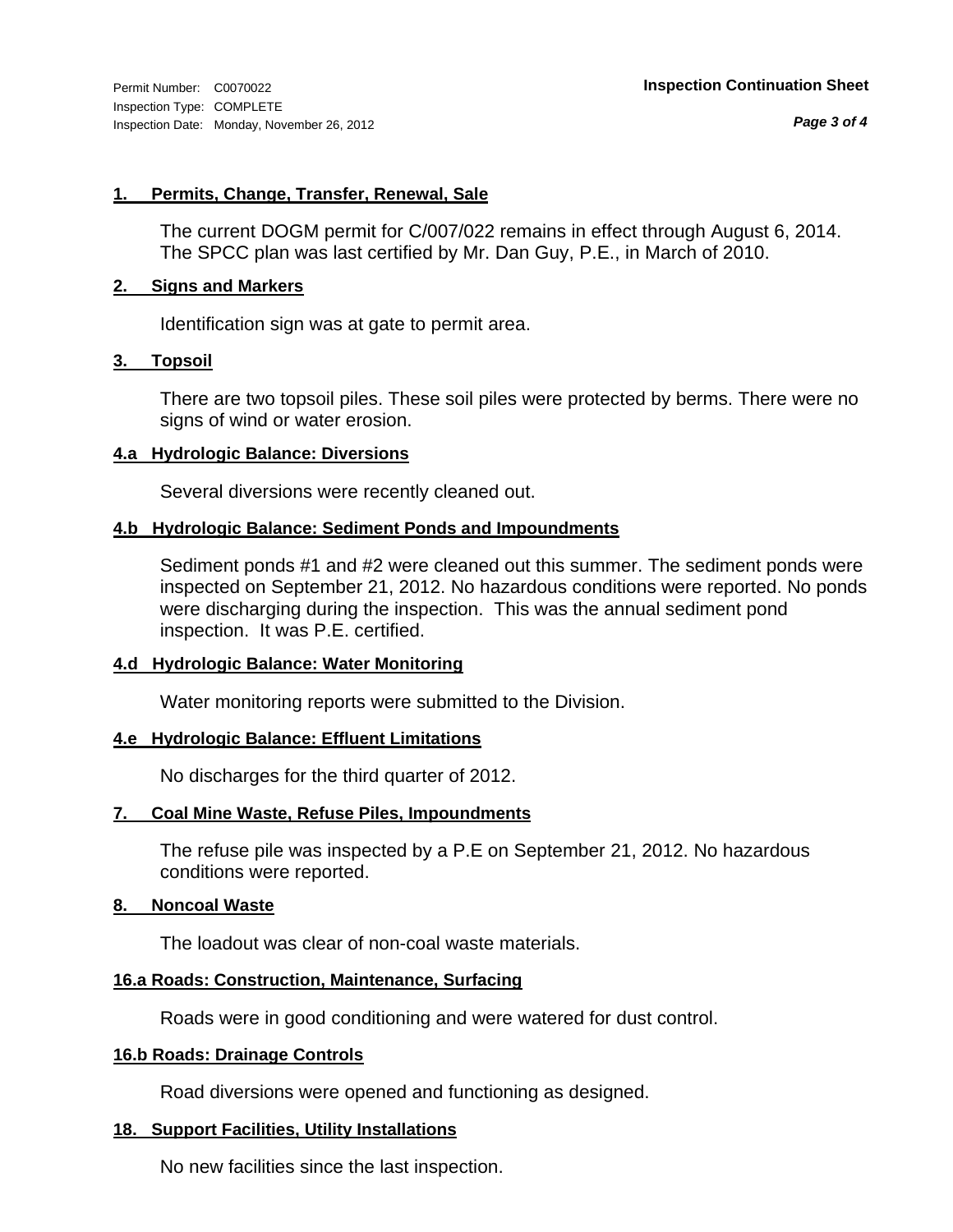Inspection Type: COMPLETE Inspection Date: Monday, November 26, 2012

*Page 4 of 4*

# **19. AVS Check**

AVS checks are made in Salt Lake City.

# **20. Air Quality Permit**

DAQE-AN11793000-7-08

# **21. Bonding and Insurance**

The Permittee provided the Division with a general liability insurance re-newal form on April 1, 2013 from Marsh USA Risk and Insurance Services. The coverage will automatically re-new on April 1, 2013. Coverage amounts for each occurrence and general aggregate categories are adequate. Coverage for explosives damage is not specifically excluded. The cancellation clause meets the Division notification requirements contained within the policy. The posted bond amount to ensure reclamation of this site is \$ 2,525,000. The surety (Liberty Mutual Insurance Company) has an A.M. Best rating of "A", as of December 31, 2010.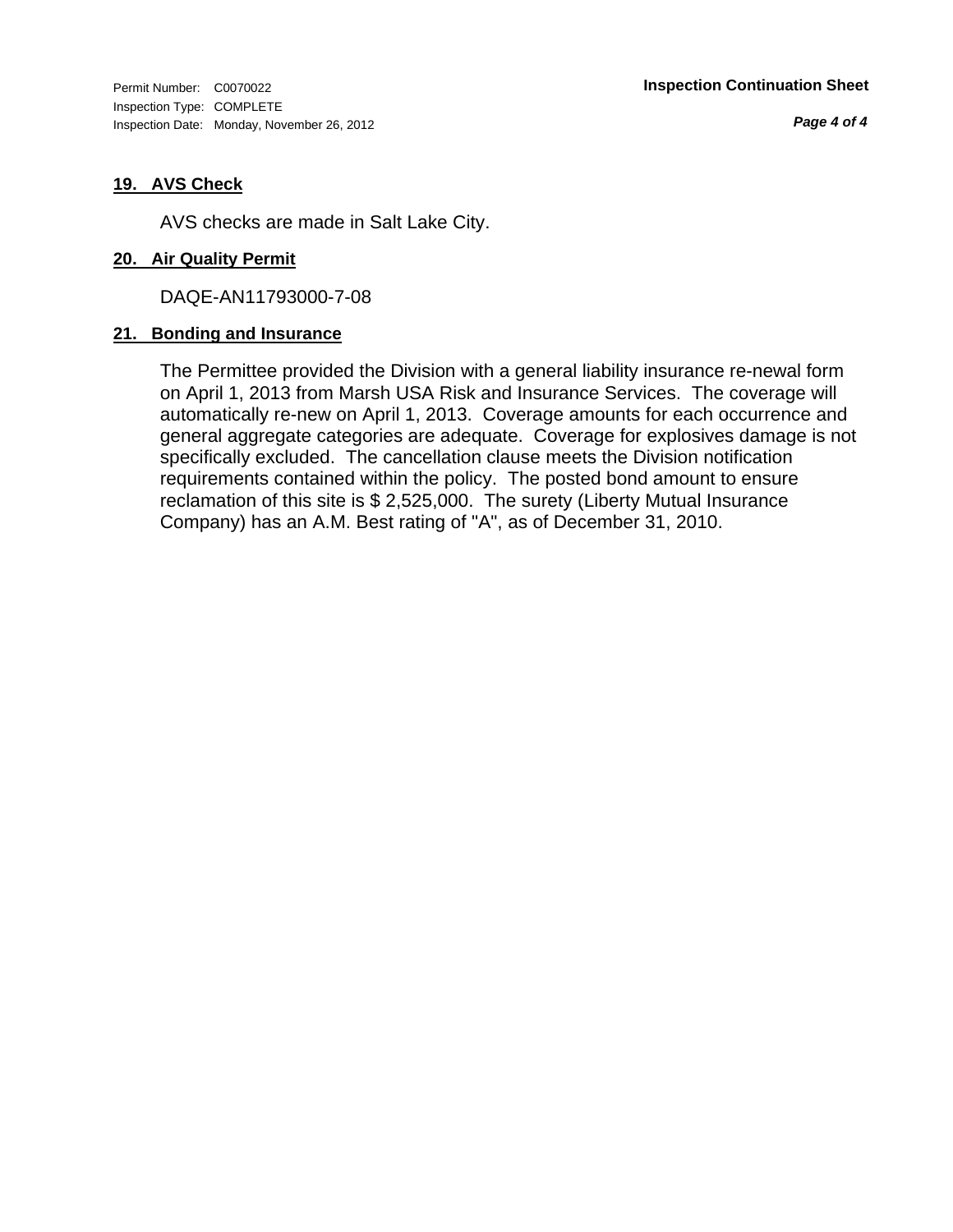

# **State of Utah**

DEPARTMENT OF NATURAL RESOURCES

**MICHAEL R. STYLER Executive Director** 

#### Division of Oil, Gas and Mining

**JOHN R. BAZA Division Director** 

| Representatives Present During the Inspection: |
|------------------------------------------------|
| OGM Amanda Daniels                             |

# **Inspection Report**

| Permit Number:   | C0070033                     |
|------------------|------------------------------|
| Inspection Type: | <b>PARTIAL</b>               |
| Inspection Date: | Wednesday, October 31, 2012  |
| Start Date/Time: | 10/31/2012 10:30:00 AM       |
| End Date/Time:   | 10/31/2012 11:00:00 AM       |
| Last Inspection: | Thursday, September 13, 2012 |

Inspector: 1

Weather: Clear, 65F

InspectionID Report Number: 3283

Accepted by:

|        |                              | Permitee: INTERMOUNTAIN POWER AGENCY         |                            |
|--------|------------------------------|----------------------------------------------|----------------------------|
|        |                              | Operator: AMERICA WEST RESOURCES, INC.       |                            |
|        | <b>Site: WILDCAT LOADOUT</b> |                                              |                            |
|        |                              | Address: 3266 SOUTH 125 WEST, PRICE UT 84501 |                            |
|        | County: <b>CARBON</b>        |                                              |                            |
|        |                              | Permit Type: PERMANENT COAL PROGRAM          |                            |
|        | Permit Status: ACTIVE        |                                              |                            |
|        | <b>Current Acreages</b>      | <b>Mineral Ownership</b>                     | <b>Types of Operations</b> |
| 100.00 | <b>Total Permitted</b>       | V<br>Federal                                 | Underground                |
| 78.45  | <b>Total Disturbed</b>       | <b>State</b>                                 | <b>Surface</b>             |
|        | <b>Phase I</b>               | County                                       | Loadout<br>V               |
|        | <b>Phase II</b>              | Fee                                          | Processing                 |

**Report summary and status for pending enforcement actions, permit conditions, Division Orders, and amendments:**

Arrived on site at approximatley 10:30 am, numerous trucks were delivering loads of coal. No one was in the office, and continued with the inspection.

**Other**



**Reprocessing**

Inspector ID Number:

,

**Phase III**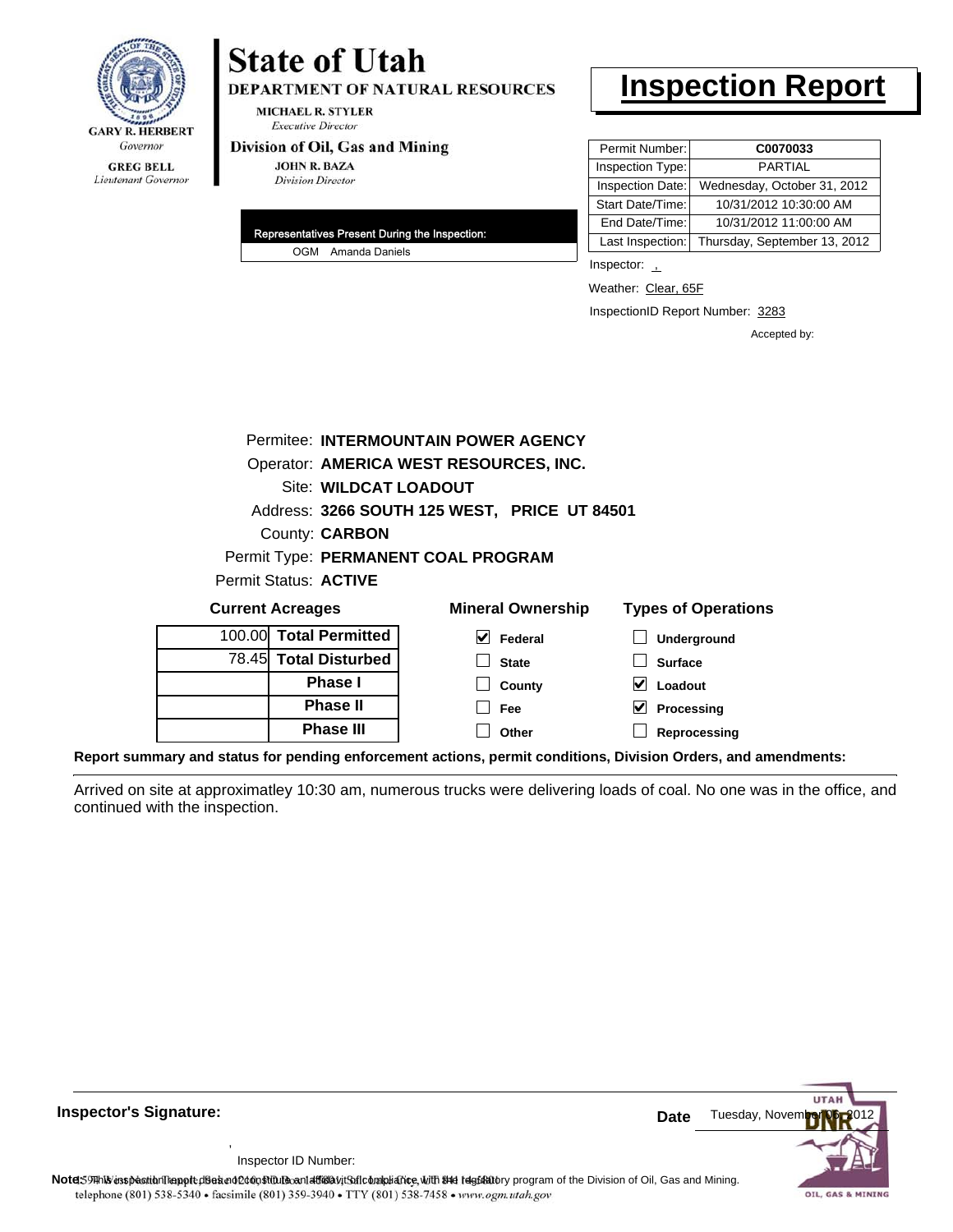#### *REVIEW OF PERMIT, PERFORMANCE STANDARDS PERMIT CONDITION REQUIREMENTS*

- *1. Substantiate the elements on this inspection by checking the appropriate performance standard.*
- *a. For COMPLETE inspections provide narrative justification for any elements not fully inspected unless element is not appropriate to the site, in which case check Not Applicable.*
- *b. For PARTIAL inspections check only the elements evaluated.*
- *2. Document any noncompliance situation by reference the NOV issued at the appropriate performance standard listed below.*
- *3. Reference any narratives written in conjunction with this inspection at the appropriate performace standard listed below.*
- *4. Provide a brief status report for all pending enforcement actions, permit conditions, Divison Orders, and amendments.*

|     |                                                               | Evaluated               | Not Applicable Comment |                         | Enforcement |
|-----|---------------------------------------------------------------|-------------------------|------------------------|-------------------------|-------------|
| 1.  | Permits, Change, Transfer, Renewal, Sale                      |                         |                        |                         |             |
| 2.  | <b>Signs and Markers</b>                                      | $\overline{\mathbf{v}}$ |                        | $\blacktriangledown$    |             |
| 3.  | Topsoil                                                       | $\overline{\mathbf{v}}$ |                        | $\overline{\mathsf{v}}$ |             |
| 4.a | Hydrologic Balance: Diversions                                |                         |                        |                         |             |
| 4.b | Hydrologic Balance: Sediment Ponds and Impoundments           | ⊻                       |                        | V                       |             |
| 4.c | Hydrologic Balance: Other Sediment Control Measures           |                         |                        |                         |             |
| 4.d | Hydrologic Balance: Water Monitoring                          | $\overline{\mathbf{v}}$ |                        |                         |             |
| 4.e | Hydrologic Balance: Effluent Limitations                      |                         |                        |                         |             |
| 5.  | <b>Explosives</b>                                             |                         |                        |                         |             |
| 6.  | Disposal of Excess Spoil, Fills, Benches                      |                         |                        |                         |             |
| 7.  | Coal Mine Waste, Refuse Piles, Impoundments                   |                         |                        |                         |             |
| 8.  | Noncoal Waste                                                 | $\overline{\mathbf{v}}$ |                        |                         |             |
| 9.  | Protection of Fish, Wildlife and Related Environmental Issues |                         |                        |                         |             |
|     | 10. Slides and Other Damage                                   |                         |                        |                         |             |
| 11. | Contemporaneous Reclamation                                   |                         |                        |                         |             |
| 12. | <b>Backfilling And Grading</b>                                |                         |                        |                         |             |
| 13. | Revegetation                                                  |                         |                        |                         |             |
| 14. | Subsidence Control                                            |                         |                        |                         |             |
|     | 15. Cessation of Operations                                   |                         |                        |                         |             |
|     | 16.a Roads: Construction, Maintenance, Surfacing              |                         |                        |                         |             |
|     | 16.b Roads: Drainage Controls                                 |                         |                        |                         |             |
|     | 17. Other Transportation Facilities                           |                         |                        |                         |             |
| 18. | Support Facilities, Utility Installations                     |                         |                        |                         |             |
|     | 19. AVS Check                                                 |                         |                        |                         |             |
| 20. | Air Quality Permit                                            |                         |                        |                         |             |
| 21. | Bonding and Insurance                                         |                         |                        |                         |             |
|     | 22. Other                                                     |                         |                        |                         |             |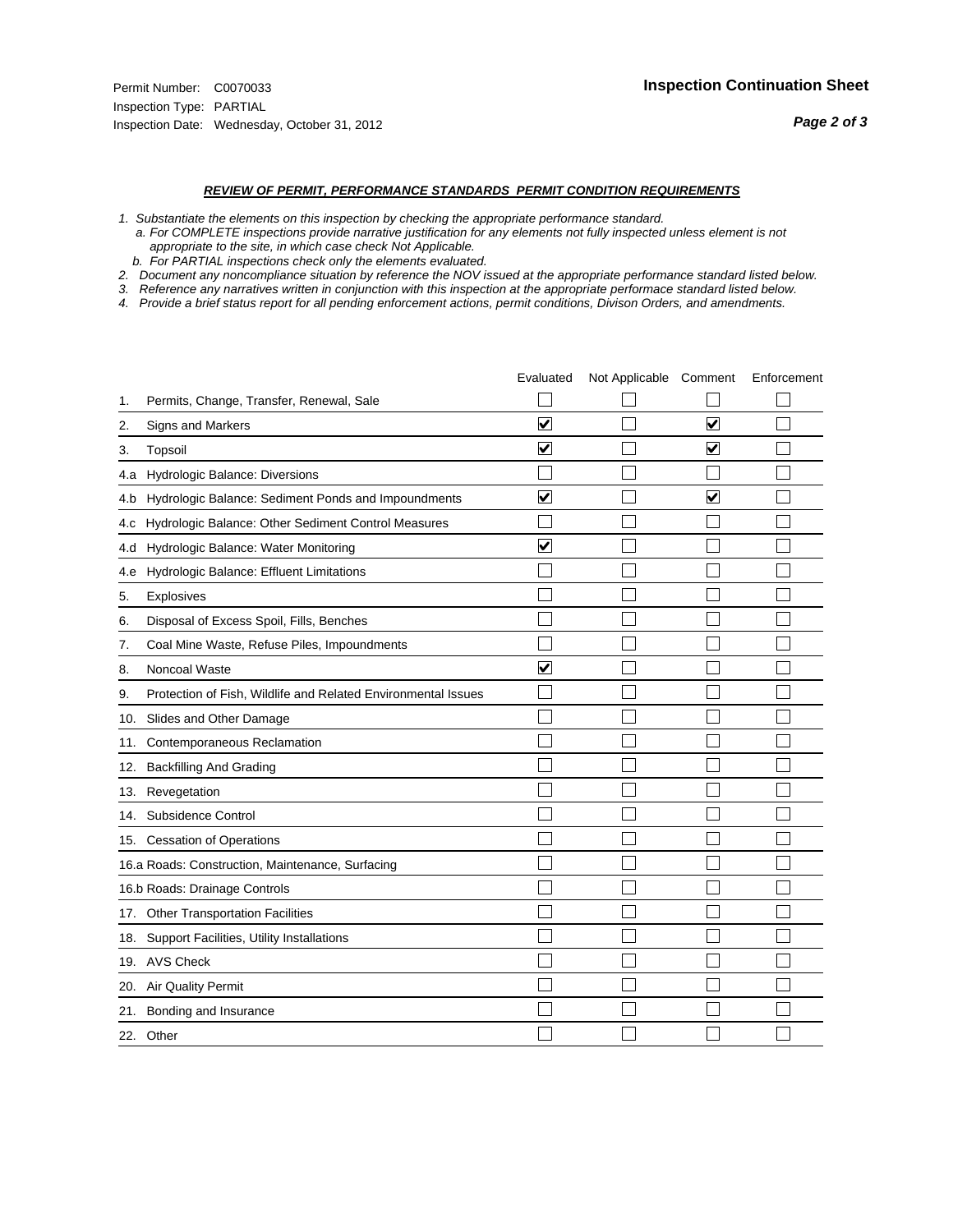*Page 3 of 3*

# **2. Signs and Markers**

Signs at the entrance displayed accurate contact and permit information for the site.

# **3. Topsoil**

Piles appeared stable and were marked as required.

# **4.b Hydrologic Balance: Sediment Ponds and Impoundments**

All ponds were dry except ponds C and D, these ponds contained very little water.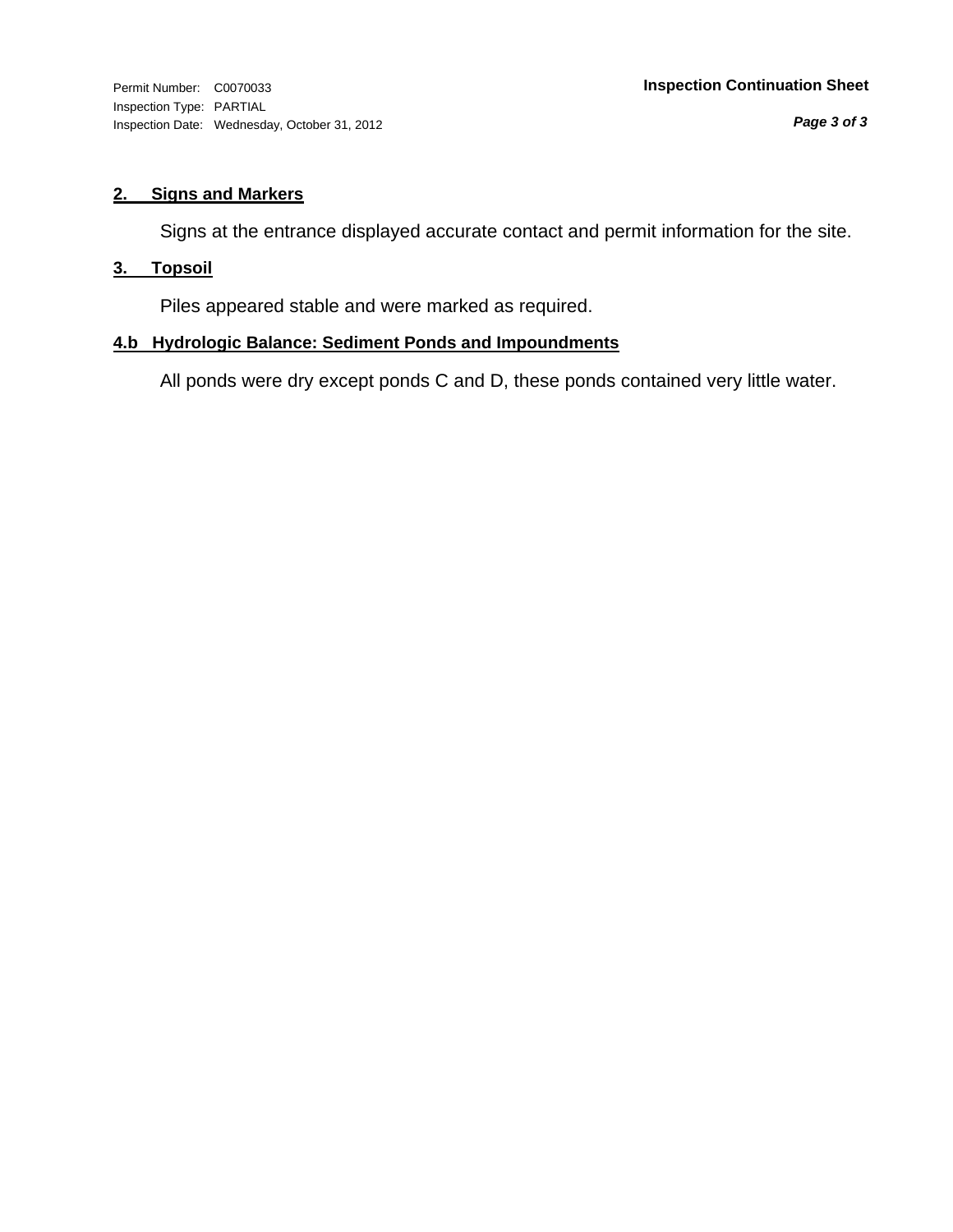

#### **GREG BELL** Lieutenant Governor

# **State of Utah**

DEPARTMENT OF NATURAL RESOURCES

**MICHAEL R. STYLER Executive Director** 

### Division of Oil, Gas and Mining

**JOHN R. BAZA Division Director** 

| Representatives Present During the Inspection: |
|------------------------------------------------|
| Company Vicky Miller                           |
| OGM Steve Demczak                              |

# **Inspection Report**

| Permit Number:   | C0070034                    |
|------------------|-----------------------------|
| Inspection Type: | <b>COMPLETE</b>             |
| Inspection Date: | Thursday, November 08, 2012 |
| Start Date/Time: | 11/8/2012 1:00:00 PM        |
| End Date/Time:   | 11/8/2012 4:00:00 PM        |
| Last Inspection: | Monday, August 20, 2012     |

Inspector: Steve Demczak,

Weather: Sunny, 40's

InspectionID Report Number: 3290

Accepted by:

|                       | Permitee: BANNING                    |                                           |     |
|-----------------------|--------------------------------------|-------------------------------------------|-----|
|                       | <b>Operator: CANYON FUEL COMPANY</b> |                                           |     |
|                       | <b>Site: BANNING SIDING LOADOUT</b>  |                                           |     |
|                       |                                      | Address: PO BOX 1029, WELLINGTON UT 84542 |     |
|                       | <b>County: CARBON</b>                |                                           |     |
|                       |                                      | Permit Type: PERMANENT COAL PROGRAM       |     |
| Permit Status: ACTIVE |                                      |                                           |     |
| Current Acreages      |                                      | Mineral Ownershin                         | Tvn |

| <b>Current Acreages</b> | <b>Mineral Ownership</b>      | <b>Types of Operations</b> |
|-------------------------|-------------------------------|----------------------------|
| 36.42 Total Permitted   | V<br>Federal                  | Underground                |
| 21.60 Total Disturbed   | $\overline{\mathsf{v}}$ State | <b>Surface</b>             |
| <b>Phase I</b>          | County                        | Loadout                    |
| <b>Phase II</b>         | ✓<br>Fee                      | Processing                 |
| <b>Phase III</b>        | Other                         | Reprocessing               |
|                         |                               |                            |

**Report summary and status for pending enforcement actions, permit conditions, Division Orders, and amendments:**

Permit Condition: Canyon Fuel Company has just one permit condition for the Banning Loadout; to submit water quality data in an electronic format through the Electronic Data Input web site.



**Inspector's Signature:**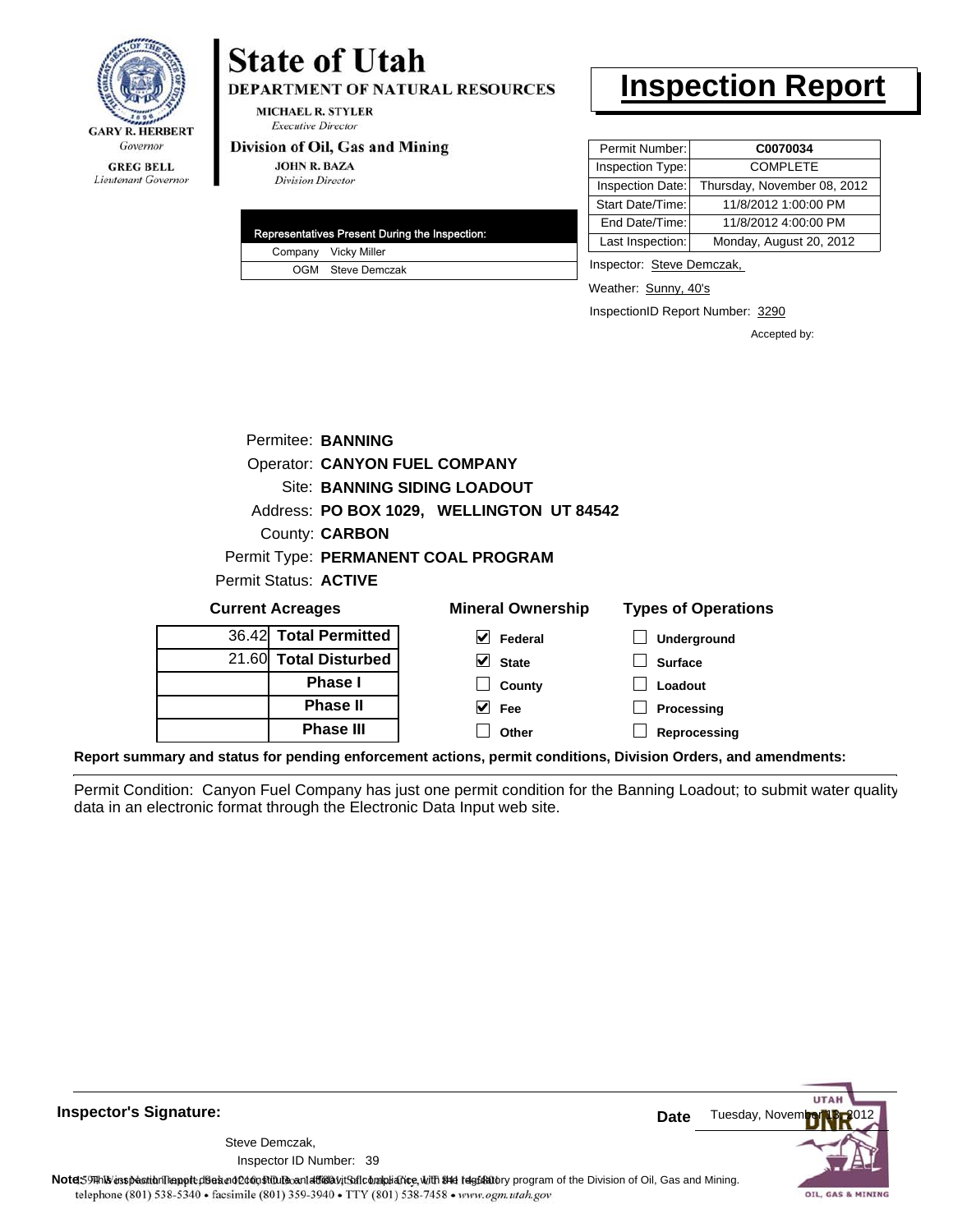#### *REVIEW OF PERMIT, PERFORMANCE STANDARDS PERMIT CONDITION REQUIREMENTS*

*1. Substantiate the elements on this inspection by checking the appropriate performance standard.*

 *a. For COMPLETE inspections provide narrative justification for any elements not fully inspected unless element is not appropriate to the site, in which case check Not Applicable.*

 *b. For PARTIAL inspections check only the elements evaluated.*

*2. Document any noncompliance situation by reference the NOV issued at the appropriate performance standard listed below.*

*3. Reference any narratives written in conjunction with this inspection at the appropriate performace standard listed below.*

*4. Provide a brief status report for all pending enforcement actions, permit conditions, Divison Orders, and amendments.*

|     |                                                               | Evaluated               | Not Applicable Comment          |                         | Enforcement |
|-----|---------------------------------------------------------------|-------------------------|---------------------------------|-------------------------|-------------|
| 1.  | Permits, Change, Transfer, Renewal, Sale                      | $\overline{\mathbf{v}}$ |                                 | V                       |             |
| 2.  | Signs and Markers                                             | $\overline{\mathbf{v}}$ |                                 | $\blacktriangledown$    |             |
| 3.  | Topsoil                                                       | $\overline{\mathbf{v}}$ |                                 | $\blacktriangledown$    |             |
| 4.a | Hydrologic Balance: Diversions                                | ⊽                       |                                 | $\overline{\mathbf{v}}$ |             |
| 4.b | Hydrologic Balance: Sediment Ponds and Impoundments           |                         |                                 |                         |             |
| 4.C | Hydrologic Balance: Other Sediment Control Measures           | $\overline{\mathbf{v}}$ |                                 |                         |             |
| 4.d | Hydrologic Balance: Water Monitoring                          | $\overline{\mathbf{v}}$ |                                 | $\blacktriangledown$    |             |
| 4.e | Hydrologic Balance: Effluent Limitations                      | $\overline{\mathbf{v}}$ |                                 | $\overline{\mathbf{v}}$ |             |
| 5.  | <b>Explosives</b>                                             |                         | $\overline{\mathsf{v}}$         |                         |             |
| 6.  | Disposal of Excess Spoil, Fills, Benches                      |                         | $\blacktriangledown$            |                         |             |
| 7.  | Coal Mine Waste, Refuse Piles, Impoundments                   |                         | $\overline{\mathbf{v}}$         |                         |             |
| 8.  | Noncoal Waste                                                 | $\overline{\mathsf{v}}$ |                                 | $\blacktriangledown$    |             |
| 9.  | Protection of Fish, Wildlife and Related Environmental Issues | $\blacktriangledown$    |                                 |                         |             |
|     | 10. Slides and Other Damage                                   |                         | $\overline{\mathbf{v}}$         |                         |             |
| 11. | Contemporaneous Reclamation                                   |                         | $\blacktriangledown$            |                         |             |
| 12. | <b>Backfilling And Grading</b>                                |                         | $\overline{\mathbf{v}}$         |                         |             |
| 13. | Revegetation                                                  |                         | $\overline{\mathbf{v}}$         |                         |             |
| 14. | Subsidence Control                                            |                         | $\overline{\mathbf{v}}$         |                         |             |
|     | 15. Cessation of Operations                                   | $\overline{\mathbf{v}}$ |                                 | $\blacktriangledown$    |             |
|     | 16.a Roads: Construction, Maintenance, Surfacing              | $\overline{\mathsf{v}}$ |                                 |                         |             |
|     | 16.b Roads: Drainage Controls                                 | $\overline{\mathbf{v}}$ |                                 | $\blacktriangledown$    |             |
|     | 17. Other Transportation Facilities                           |                         |                                 |                         |             |
|     | 18. Support Facilities, Utility Installations                 |                         | $\overline{\blacktriangledown}$ |                         |             |
|     | 19. AVS Check                                                 | $\blacktriangledown$    |                                 | $\blacktriangledown$    |             |
| 20. | <b>Air Quality Permit</b>                                     | $\overline{\mathsf{v}}$ |                                 | $\blacktriangledown$    |             |
| 21. | Bonding and Insurance                                         | $\overline{\mathbf{v}}$ |                                 | $\blacktriangledown$    |             |
|     | 22. Other                                                     |                         |                                 |                         |             |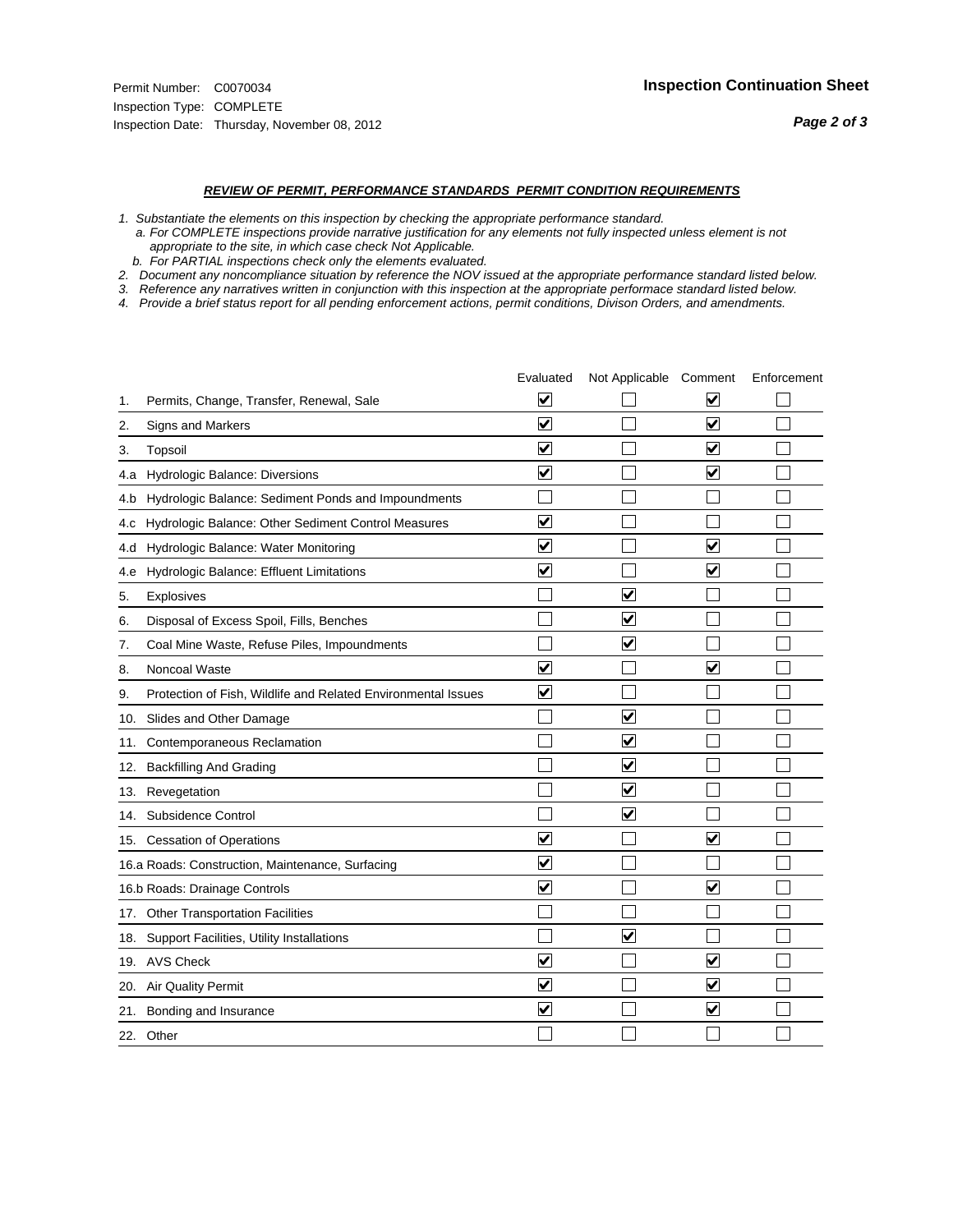*Page 3 of 3*

# **1. Permits, Change, Transfer, Renewal, Sale**

There are no permitting actions with the Division. The permit will expire on 11/24/2013. The SPCC Plan was reviewed on December 3, 2007.

# **2. Signs and Markers**

The identification signs is at the gate to the property.

# **3. Topsoil**

No topsoil piles. This is a pre-law disturbance.

# **4.a Hydrologic Balance: Diversions**

Diversions and culverts were opened.

# **4.d Hydrologic Balance: Water Monitoring**

Water monitoring is reviewed in Salt Lake City for the second quarter of 2012.

# **4.e Hydrologic Balance: Effluent Limitations**

There was no diacharge for the third quarter of 2012.

# **8. Noncoal Waste**

The site is clear of non-coal waste materials. Currently it is used as a boneyard for mining.

# **15. Cessation of Operations**

There is no activity at this site.

# **16.b Roads: Drainage Controls**

The draingage controls are functioning as designed.

# **19. AVS Check**

The AVS checks are made in SLC.

# **20. Air Quality Permit**

Air Quality Permit number is 533-6108.

# **21. Bonding and Insurance**

The insurance policy will expire on July 31, 2013. The bonding amount is \$350,000.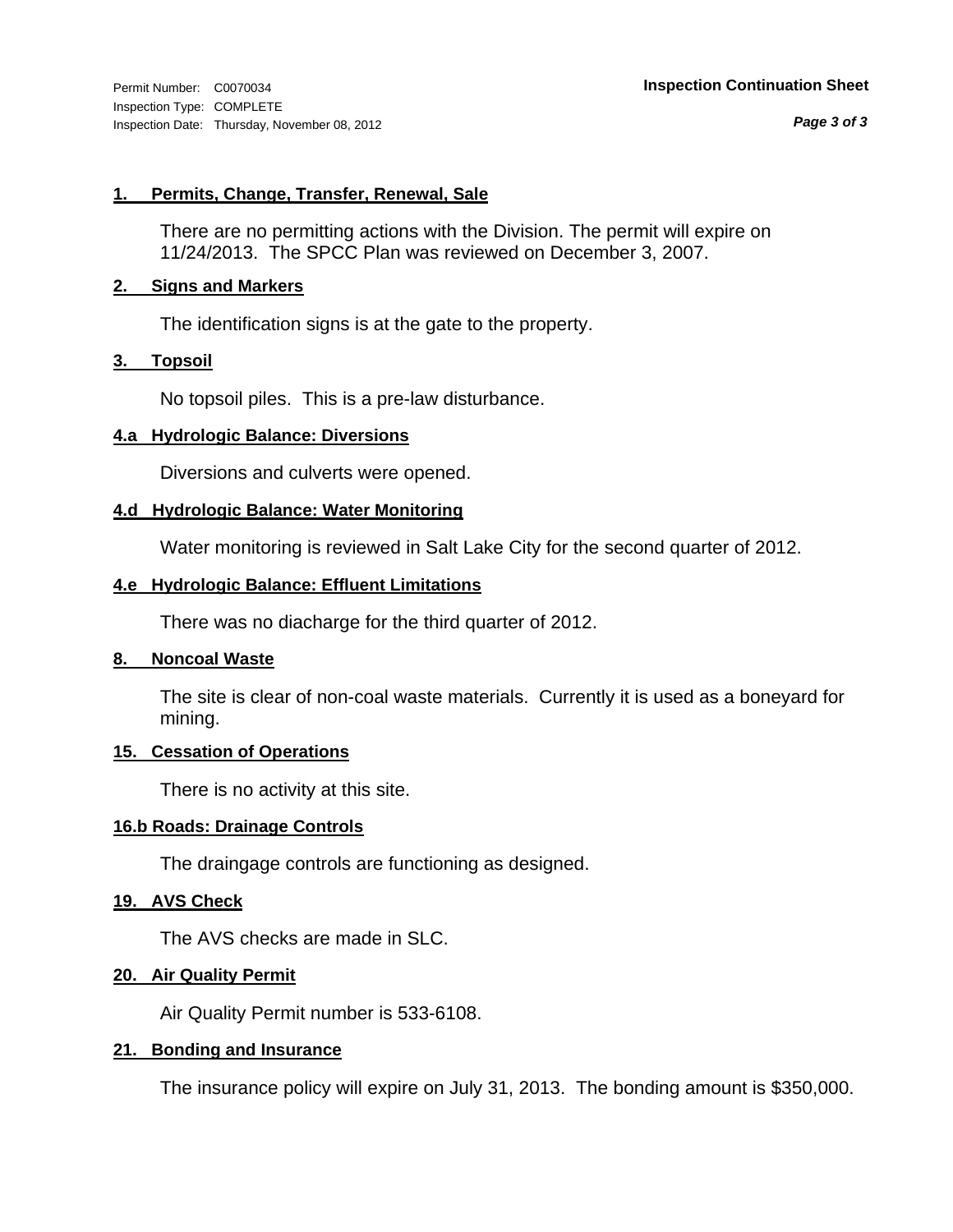

# **GREG BELL** Lieutenant Governor

# **State of Utah**

DEPARTMENT OF NATURAL RESOURCES

**MICHAEL R. STYLER Executive Director** 

#### Division of Oil, Gas and Mining

**JOHN R. BAZA Division Director** 

|  | <b>Representatives Present During the Inspection:</b> |
|--|-------------------------------------------------------|
|  | Company Rusty Netz                                    |
|  | OGM Karl Houskeeper                                   |

# **Inspection Report**

| Permit Number:   | C0070035                    |
|------------------|-----------------------------|
| Inspection Type: | <b>PARTIAL</b>              |
| Inspection Date: | Thursday, November 15, 2012 |
| Start Date/Time: | 11/15/2012 9:00:00 AM       |
| End Date/Time:   | 11/15/2012 12:00:00 PM      |
| Last Inspection: | Thursday, October 11, 2012  |

Inspector: Karl Houskeeper,

Weather: Clear Skies, Temp. 40 Deg. F.

InspectionID Report Number: 3296

Accepted by:

|                                                     |                              | Permitee: SUNNYSIDE COGENERATION ASSOCIATES        |                   |
|-----------------------------------------------------|------------------------------|----------------------------------------------------|-------------------|
|                                                     |                              | <b>Operator: SUNNYSIDE COGENERATION ASSOCIATES</b> |                   |
|                                                     |                              | Site: SUNNYSIDE REFUSE & SLURRY                    |                   |
|                                                     |                              | Address: PO BOX 159, SUNNYSIDE UT 84539            |                   |
|                                                     | County: <b>CARBON</b>        |                                                    |                   |
|                                                     |                              | Permit Type: PERMANENT COAL PROGRAM                |                   |
|                                                     | Permit Status: <b>ACTIVE</b> |                                                    |                   |
| <b>Mineral Ownership</b><br><b>Current Acreages</b> |                              | <b>Types of Operations</b>                         |                   |
|                                                     | 241.25 Total Permitted       | Federal                                            | Underground       |
|                                                     | 196.65 Total Disturbed       | <b>State</b>                                       | <b>Surface</b>    |
| 5.35                                                | <b>Phase I</b>               | County                                             | Loadout           |
| 5.35                                                | <b>Phase II</b>              | M<br>Fee                                           | Processing        |
| 5.35                                                | <b>Phase III</b>             | Other                                              | V<br>Reprocessing |

**Report summary and status for pending enforcement actions, permit conditions, Division Orders, and amendments:**

**Inspector's Signature:**

49 Inspector ID Number:Karl Houskeeper,



Note: This inspection report does not constitute and affidavit for compliance, with the regulatory program of the Division of Oil, Gas and Mining. telephone (801) 538-5340 · facsimile (801) 359-3940 · TTY (801) 538-7458 · www.ogm.utah.gov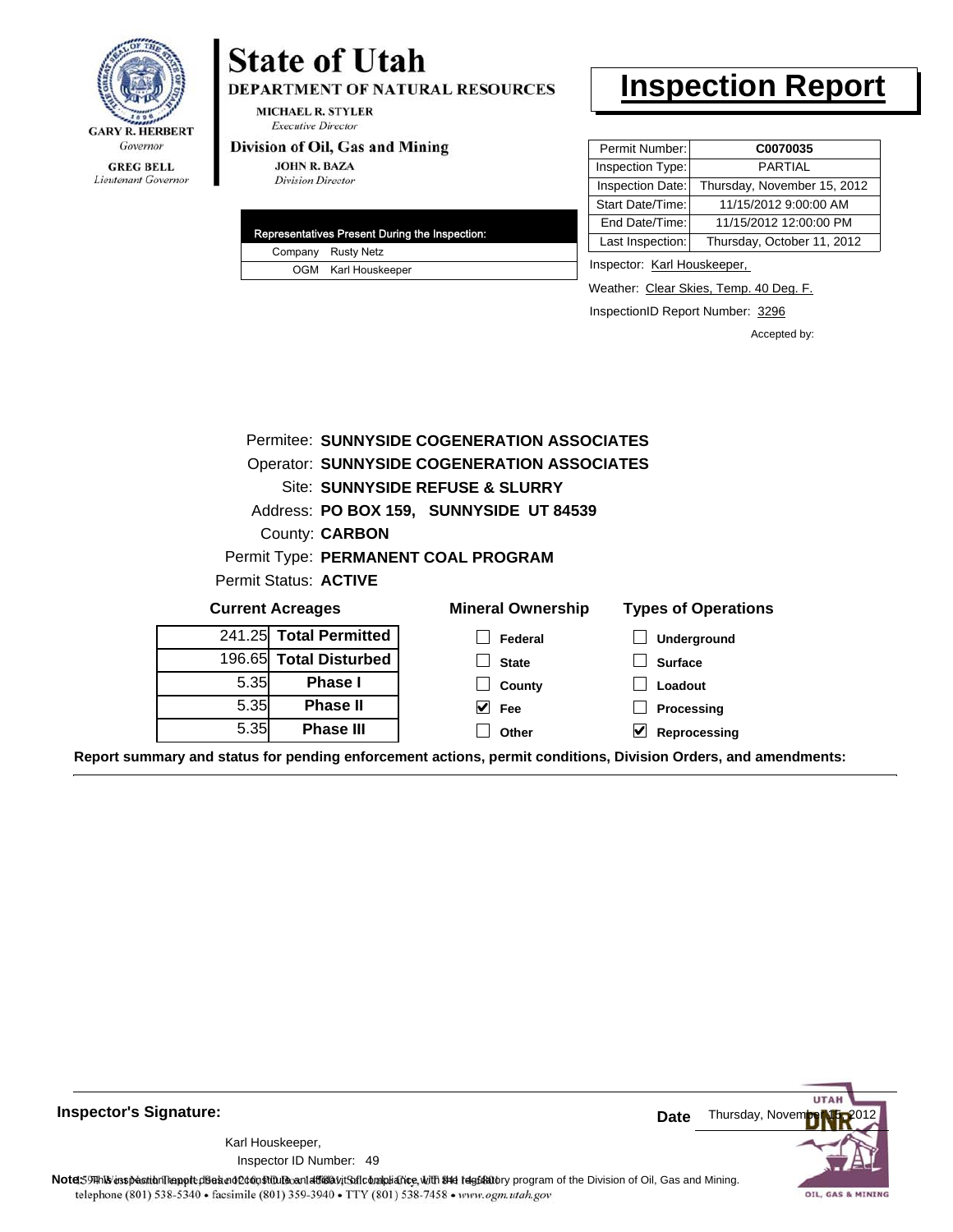#### *REVIEW OF PERMIT, PERFORMANCE STANDARDS PERMIT CONDITION REQUIREMENTS*

- *1. Substantiate the elements on this inspection by checking the appropriate performance standard.*
- *a. For COMPLETE inspections provide narrative justification for any elements not fully inspected unless element is not appropriate to the site, in which case check Not Applicable.*
- *b. For PARTIAL inspections check only the elements evaluated.*
- *2. Document any noncompliance situation by reference the NOV issued at the appropriate performance standard listed below.*
- *3. Reference any narratives written in conjunction with this inspection at the appropriate performace standard listed below.*
- *4. Provide a brief status report for all pending enforcement actions, permit conditions, Divison Orders, and amendments.*

|     |                                                               | Evaluated               | Not Applicable Comment  |                         | Enforcement |
|-----|---------------------------------------------------------------|-------------------------|-------------------------|-------------------------|-------------|
| 1.  | Permits, Change, Transfer, Renewal, Sale                      |                         |                         |                         |             |
| 2.  | <b>Signs and Markers</b>                                      | $\overline{\mathbf{v}}$ |                         | $\overline{\mathbf{v}}$ |             |
| 3.  | Topsoil                                                       |                         |                         |                         |             |
| 4.a | Hydrologic Balance: Diversions                                |                         |                         |                         |             |
| 4.b | Hydrologic Balance: Sediment Ponds and Impoundments           |                         |                         |                         |             |
| 4.C | Hydrologic Balance: Other Sediment Control Measures           |                         |                         |                         |             |
| 4.d | Hydrologic Balance: Water Monitoring                          |                         |                         |                         |             |
| 4.e | Hydrologic Balance: Effluent Limitations                      |                         |                         |                         |             |
| 5.  | <b>Explosives</b>                                             | $\overline{\mathbf{v}}$ | $\overline{\mathsf{v}}$ |                         |             |
| 6.  | Disposal of Excess Spoil, Fills, Benches                      | $\blacktriangledown$    |                         | ⊻                       |             |
| 7.  | Coal Mine Waste, Refuse Piles, Impoundments                   | $\overline{\mathbf{v}}$ |                         | $\overline{\mathbf{v}}$ |             |
| 8.  | Noncoal Waste                                                 | $\overline{\mathbf{v}}$ |                         | ☑                       |             |
| 9.  | Protection of Fish, Wildlife and Related Environmental Issues |                         |                         |                         |             |
| 10. | Slides and Other Damage                                       |                         |                         |                         |             |
| 11. | Contemporaneous Reclamation                                   |                         |                         |                         |             |
| 12. | <b>Backfilling And Grading</b>                                |                         |                         |                         |             |
| 13. | Revegetation                                                  |                         |                         |                         |             |
| 14. | Subsidence Control                                            |                         |                         |                         |             |
|     | 15. Cessation of Operations                                   |                         |                         |                         |             |
|     | 16.a Roads: Construction, Maintenance, Surfacing              |                         |                         |                         |             |
|     | 16.b Roads: Drainage Controls                                 |                         |                         |                         |             |
|     | 17. Other Transportation Facilities                           |                         |                         |                         |             |
| 18. | Support Facilities, Utility Installations                     |                         |                         |                         |             |
|     | 19. AVS Check                                                 |                         |                         |                         |             |
| 20. | Air Quality Permit                                            |                         |                         |                         |             |
|     | 21. Bonding and Insurance                                     |                         |                         |                         |             |
|     | 22. Other                                                     |                         |                         |                         |             |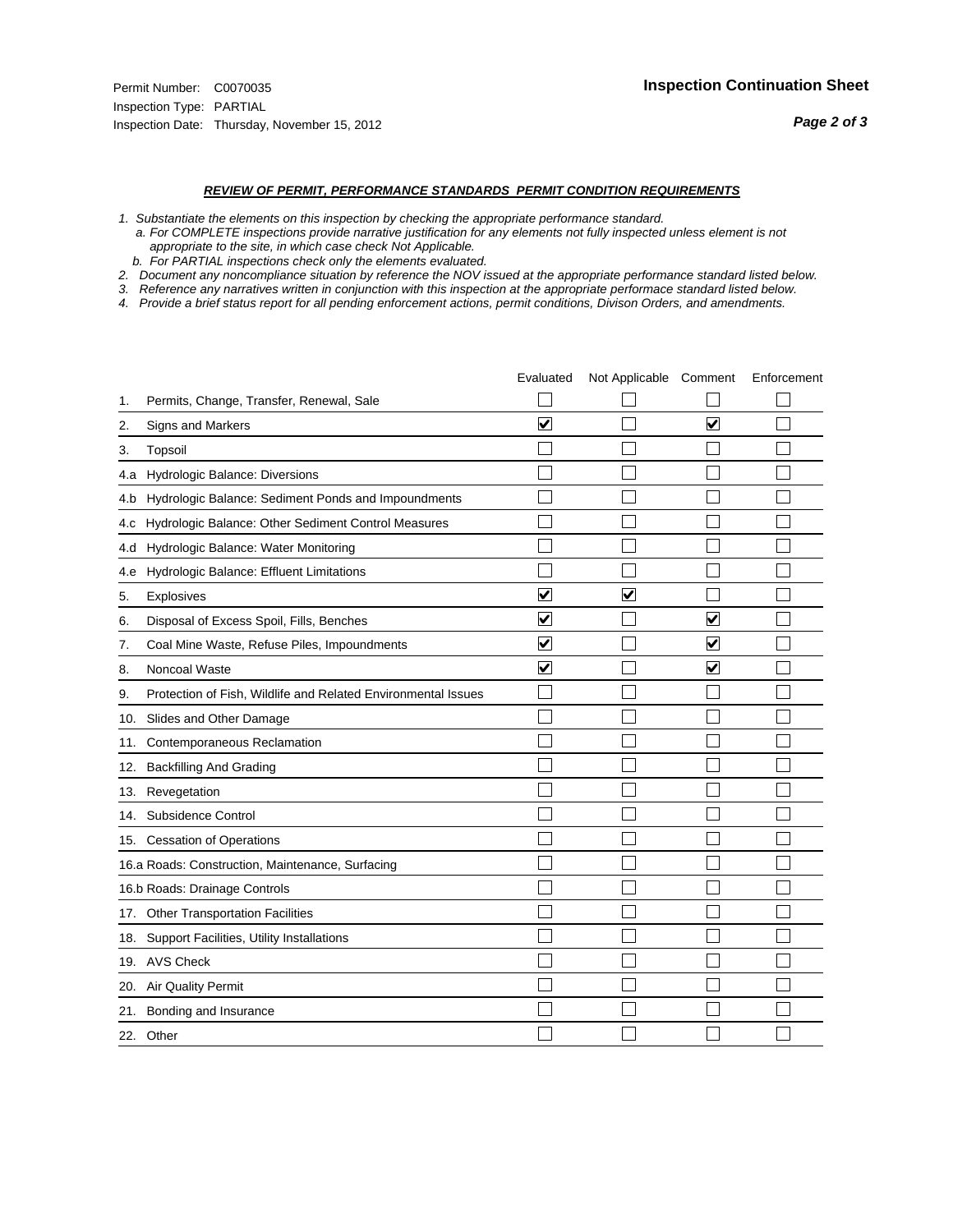Inspection Type: PARTIAL Inspection Date: Thursday, November 15, 2012

# **2. Signs and Markers**

Mine identification sign is posted on a pole at the entrance into the permit area and contains the necessary information.

# **6. Disposal of Excess Spoil, Fills, Benches**

Excess spoil pile #2, phase #1 was re-seeded by hand on 11/10/2012. Excess spoil pile #2, phase #2 has been activated and is currently receiving material.

# **7. Coal Mine Waste, Refuse Piles, Impoundments**

The refuse pile is stable. No visible hazards were observed.

# **8. Noncoal Waste**

Site was free of noncoal waste items.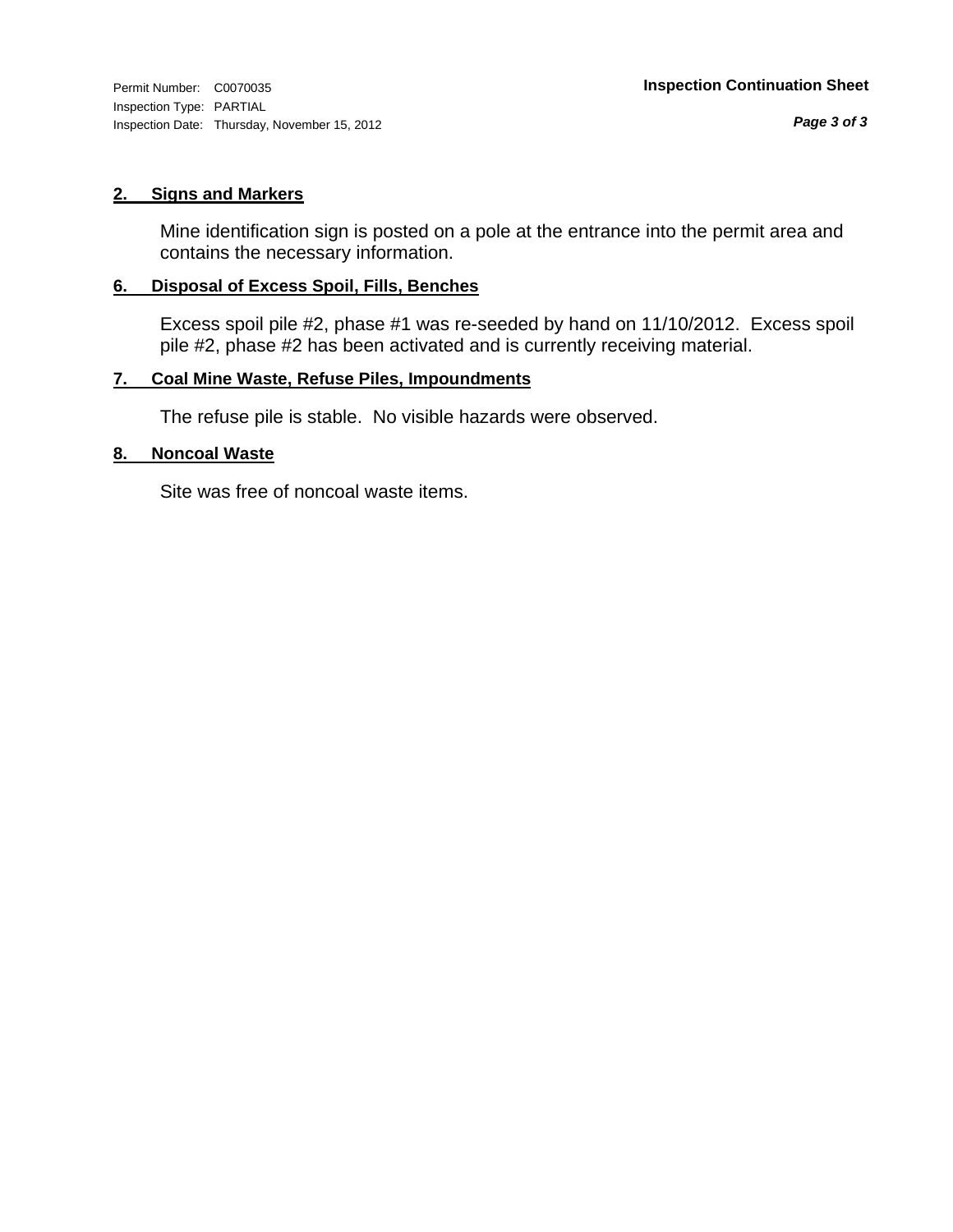

Lieutenant Governor

# DEPARTMENT OF NATURAL RESOURCES **MICHAEL R. STYLER**

**Executive Director** 

#### Division of Oil, Gas and Mining

**State of Utah** 

**JOHN R. BAZA Division Director** 

|  | Representatives Present During the Inspection: |
|--|------------------------------------------------|
|  | Company Dennis Ware                            |
|  | OGM Daron Haddock                              |
|  | OGM Steve Demczak                              |

# **Inspection Report**

| Permit Number:   | C0070038                   |
|------------------|----------------------------|
| Inspection Type: | <b>COMPLETE</b>            |
| Inspection Date: | Tuesday, November 13, 2012 |
| Start Date/Time: | 11/13/2012 12:00:00 PM     |
| End Date/Time:   | 11/13/2012 1:00:00 PM      |
| Last Inspection: | Tuesday, October 16, 2012  |
|                  |                            |

Inspector: Steve Demczak,

Weather: Sunny, 40's

InspectionID Report Number: 3295

**Processing Reprocessing** Accepted by:

|        | Permitee: PLATEAU MINING CORP        |                                          |                            |
|--------|--------------------------------------|------------------------------------------|----------------------------|
|        | <b>Operator: PLATEAU MINING CORP</b> |                                          |                            |
|        | Site: WILLOW CREEK MINE              |                                          |                            |
|        |                                      | Address: PO BOX 30, HELPER UT 84526-0030 |                            |
|        | County: <b>CARBON</b>                |                                          |                            |
|        |                                      | Permit Type: PERMANENT COAL PROGRAM      |                            |
|        | Permit Status: <b>ACTIVE</b>         |                                          |                            |
|        | <b>Current Acreages</b>              | <b>Mineral Ownership</b>                 | <b>Types of Operations</b> |
|        | 14,662.49 Total Permitted            | V<br>Federal                             | ⊻<br>Underground           |
|        | 95.40 Total Disturbed                | <b>State</b>                             | <b>Surface</b>             |
| 187.85 | <b>Phase I</b>                       | County                                   | V<br>Loadout               |

**Fee Other**

**Report summary and status for pending enforcement actions, permit conditions, Division Orders, and amendments:**

No violatios were issued.

187.85 92.45

**Phase II Phase III**



**Inspector's Signature:**

Inspector ID Number: 39 Steve Demczak,

Note: 59 This inspection report does not do an affidavit Suite and Affidavit Constitute and Division of Coli, Gas and Mining.<br>telephone (801) 538-5340 • facsimile (801) 359-3940 • TTY (801) 538-7458 • www.ogm.utah.gov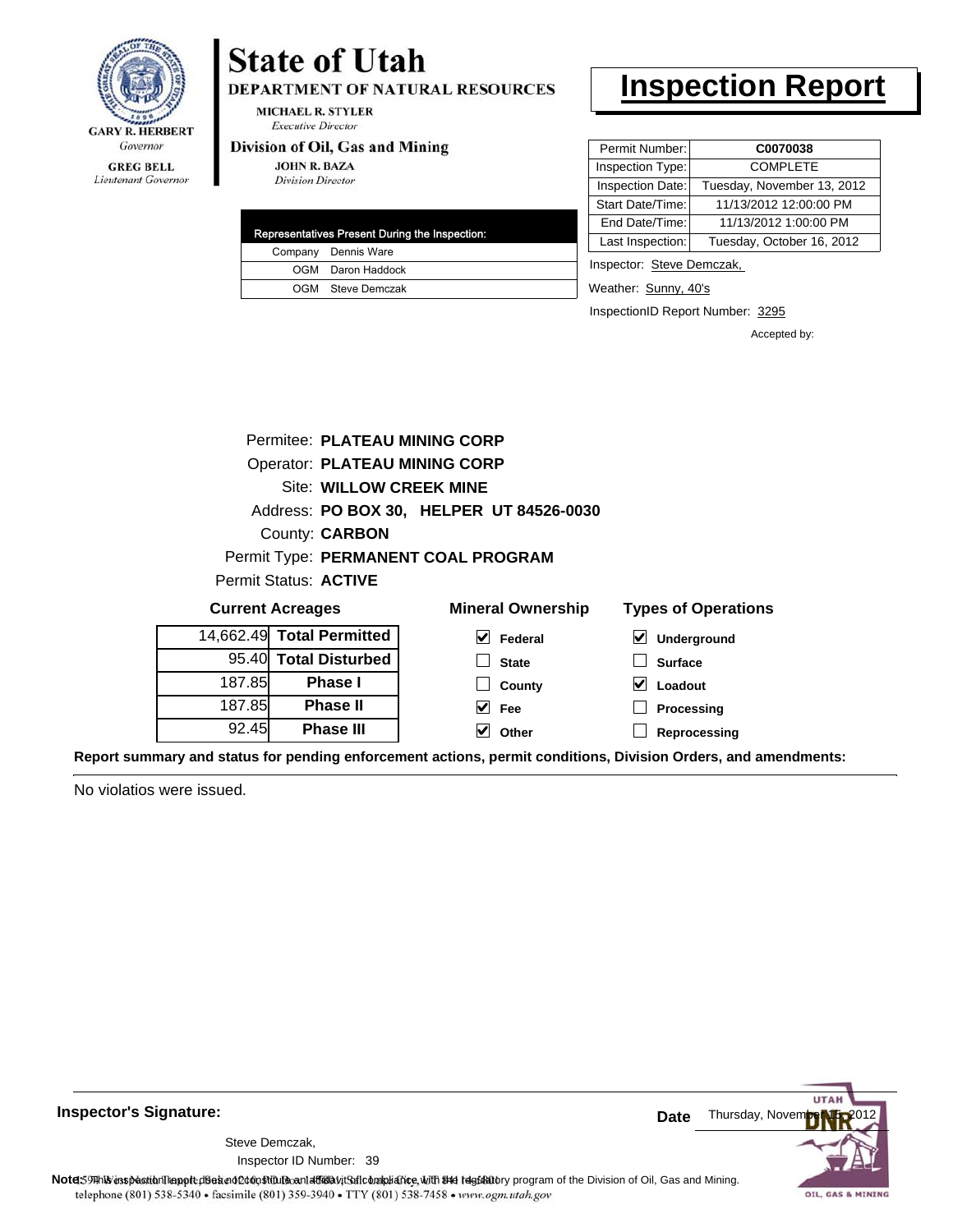#### *REVIEW OF PERMIT, PERFORMANCE STANDARDS PERMIT CONDITION REQUIREMENTS*

*1. Substantiate the elements on this inspection by checking the appropriate performance standard.*

 *a. For COMPLETE inspections provide narrative justification for any elements not fully inspected unless element is not appropriate to the site, in which case check Not Applicable.*

 *b. For PARTIAL inspections check only the elements evaluated.*

*2. Document any noncompliance situation by reference the NOV issued at the appropriate performance standard listed below.*

*3. Reference any narratives written in conjunction with this inspection at the appropriate performace standard listed below.*

*4. Provide a brief status report for all pending enforcement actions, permit conditions, Divison Orders, and amendments.*

|     |                                                               | Evaluated               | Not Applicable Comment  |                         | Enforcement |
|-----|---------------------------------------------------------------|-------------------------|-------------------------|-------------------------|-------------|
| 1.  | Permits, Change, Transfer, Renewal, Sale                      | $\overline{\mathbf{v}}$ |                         | V                       |             |
| 2.  | Signs and Markers                                             | $\overline{\mathbf{v}}$ |                         | $\blacktriangledown$    |             |
| 3.  | Topsoil                                                       | $\overline{\mathbf{v}}$ |                         | $\overline{\mathsf{v}}$ |             |
| 4.a | Hydrologic Balance: Diversions                                | $\blacktriangledown$    |                         | $\blacktriangledown$    |             |
| 4.b | Hydrologic Balance: Sediment Ponds and Impoundments           |                         | ⊽                       |                         |             |
| 4.C | Hydrologic Balance: Other Sediment Control Measures           | $\overline{\mathbf{v}}$ |                         | $\blacktriangledown$    |             |
| 4.d | Hydrologic Balance: Water Monitoring                          |                         | $\overline{\mathbf{v}}$ |                         |             |
| 4.e | Hydrologic Balance: Effluent Limitations                      |                         | $\blacktriangledown$    |                         |             |
| 5.  | <b>Explosives</b>                                             |                         | $\overline{\mathbf{v}}$ |                         |             |
| 6.  | Disposal of Excess Spoil, Fills, Benches                      |                         | $\blacktriangledown$    |                         |             |
| 7.  | Coal Mine Waste, Refuse Piles, Impoundments                   |                         | $\overline{\mathbf{v}}$ |                         |             |
| 8.  | Noncoal Waste                                                 | $\overline{\mathsf{v}}$ |                         | $\overline{\mathbf{v}}$ |             |
| 9.  | Protection of Fish, Wildlife and Related Environmental Issues |                         | ⊽                       |                         |             |
|     | 10. Slides and Other Damage                                   | $\blacktriangledown$    |                         | ⊽                       |             |
| 11. | Contemporaneous Reclamation                                   |                         | ⊽                       |                         |             |
| 12. | <b>Backfilling And Grading</b>                                | $\overline{\mathbf{v}}$ |                         | $\blacktriangledown$    |             |
| 13. | Revegetation                                                  | $\overline{\mathbf{v}}$ |                         | $\overline{\mathbf{v}}$ |             |
| 14. | Subsidence Control                                            |                         | $\overline{\mathbf{v}}$ |                         |             |
|     | 15. Cessation of Operations                                   |                         | $\blacktriangledown$    |                         |             |
|     | 16.a Roads: Construction, Maintenance, Surfacing              |                         | $\overline{\mathbf{v}}$ |                         |             |
|     | 16.b Roads: Drainage Controls                                 |                         | $\blacktriangledown$    |                         |             |
|     | 17. Other Transportation Facilities                           |                         | $\overline{\mathbf{v}}$ |                         |             |
| 18. | Support Facilities, Utility Installations                     |                         | $\overline{\mathbf{v}}$ |                         |             |
|     | 19. AVS Check                                                 | $\overline{\mathbf{v}}$ |                         | $\blacktriangledown$    |             |
| 20. | <b>Air Quality Permit</b>                                     |                         |                         |                         |             |
| 21. | Bonding and Insurance                                         |                         |                         |                         |             |
|     | 22. Other                                                     |                         |                         |                         |             |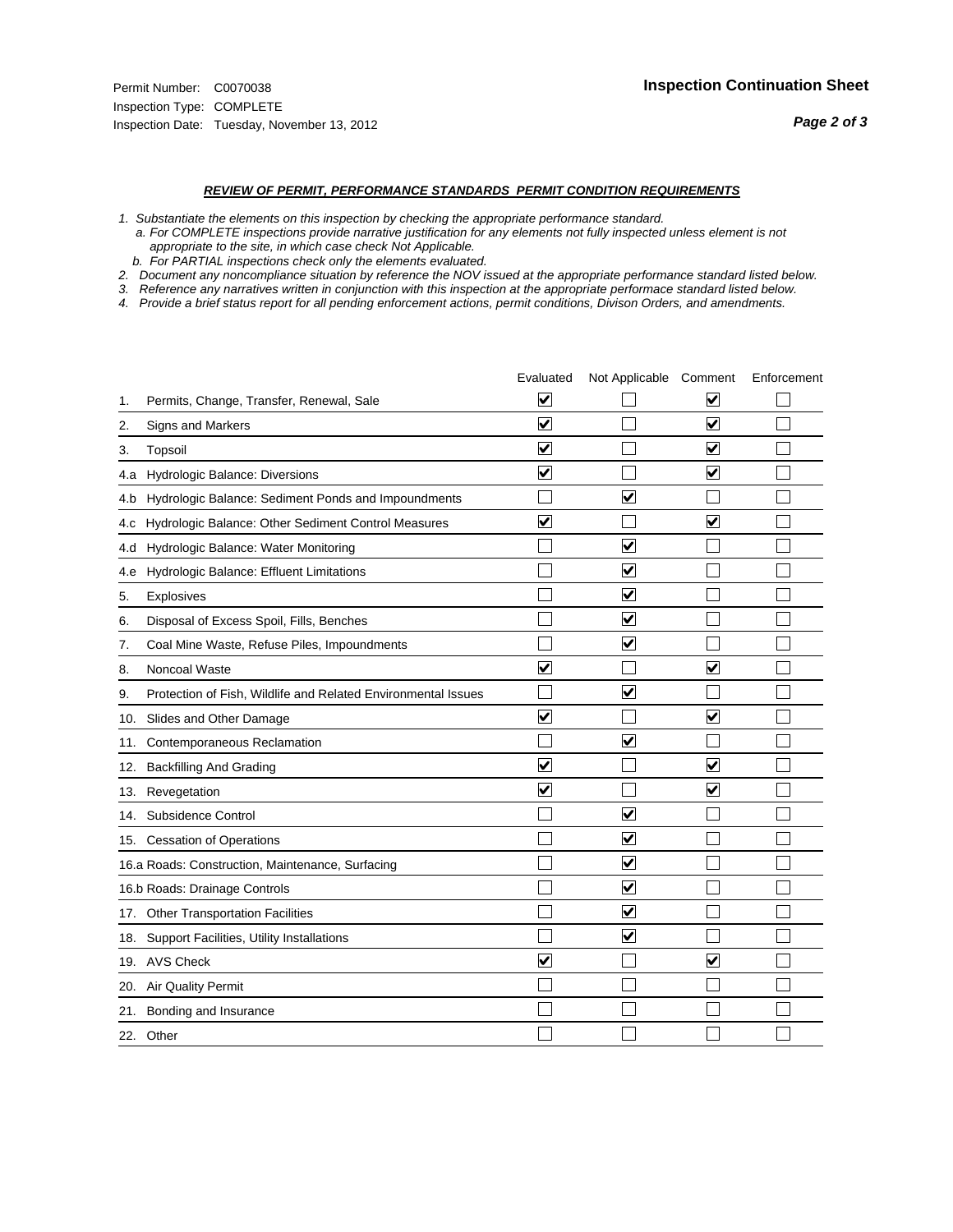Inspection Type: COMPLETE Inspection Date: Tuesday, November 13, 2012

### Permit Number: C0070038 **Inspection Continuation Sheet**

*Page 3 of 3*

# **1. Permits, Change, Transfer, Renewal, Sale**

The DOGM Permit wil expire on April 26, 2016.

# **2. Signs and Markers**

The DOGM Permit wil expire on April 26, 2016.

# **3. Topsoil**

All topsoil was used in reclamation.

# **4.a Hydrologic Balance: Diversions**

Diversions were open and functioning as designed.

# **4.c Hydrologic Balance: Other Sediment Control Measures**

The mine site is pocked.

# **8. Noncoal Waste**

The reclaim site was clear of non-coal waste materials.

# **10. Slides and Other Damage**

No slides or other damage was noticed durning the inspection.

# **12. Backfilling And Grading**

The site is backfilled and graded. All backfilled material was used.

# **13. Revegetation**

This site in my judgment is highly vegetated in the summer.

# **19. AVS Check**

AVS checks are taken in Salt Lake City.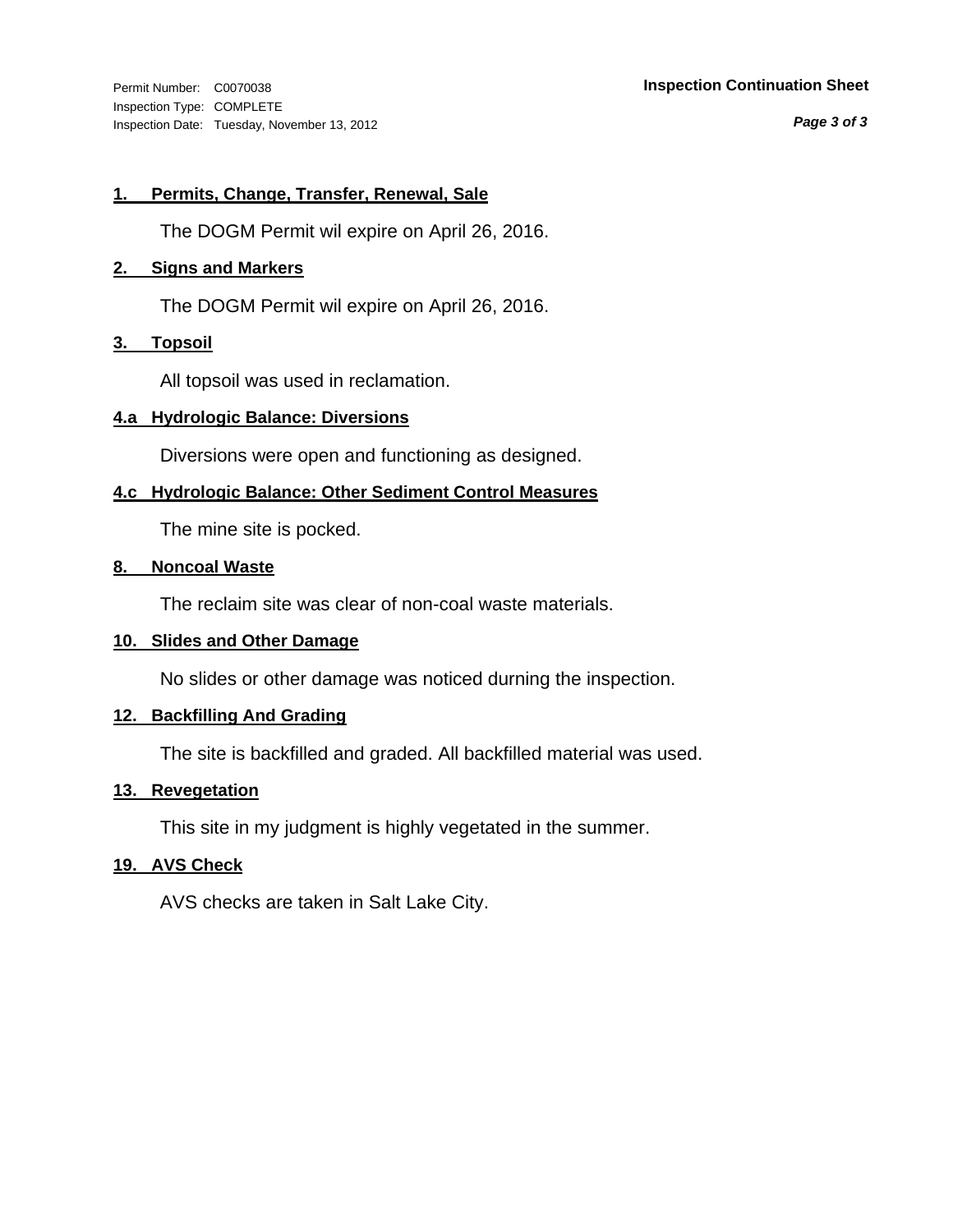

Lieutenant Governor

# **State of Utah DEPARTMENT OF NATURAL RESOURCES**

**MICHAEL R. STYLER Executive Director** 

# Division of Oil, Gas and Mining

**JOHN R. BAZA Division Director** 

|  | Representatives Present During the Inspection: |
|--|------------------------------------------------|
|  | Company Vicky Miller                           |
|  | OGM Steve Demczak                              |

# **Inspection Report**

| Permit Number:   | C0070039                    |
|------------------|-----------------------------|
| Inspection Type: | <b>COMPLETE</b>             |
| Inspection Date: | Thursday, November 15, 2012 |
| Start Date/Time: | 11/15/2012 9:00:00 AM       |
| End Date/Time:   | 11/15/2012 4:00:00 PM       |
| Last Inspection: | Thursday, October 18, 2012  |

Inspector: Steve Demczak,

Weather: Sunny, 50's

InspectionID Report Number: 3299

Accepted by:

|                         |                        |                          | Permitee: CANYON FUEL COMPANY             |                            |
|-------------------------|------------------------|--------------------------|-------------------------------------------|----------------------------|
|                         |                        |                          | <b>Operator: CANYON FUEL COMPANY</b>      |                            |
|                         |                        |                          | <b>Site: DUGOUT CANYON MINE</b>           |                            |
|                         |                        |                          | Address: PO BOX 1029, WELLINGTON UT 84542 |                            |
|                         | County: <b>CARBON</b>  |                          |                                           |                            |
|                         |                        |                          | Permit Type: PERMANENT COAL PROGRAM       |                            |
|                         | Permit Status: ACTIVE  |                          |                                           |                            |
| <b>Current Acreages</b> |                        |                          | <b>Mineral Ownership</b>                  | <b>Types of Operations</b> |
|                         |                        | 9,801.00 Total Permitted | M<br>Federal                              | Underground                |
|                         | 108.70 Total Disturbed |                          | M<br><b>State</b>                         | <b>Surface</b>             |

**County Fee Other**

| 9,001.00 <b>TOtal Permitted</b> |
|---------------------------------|
| 108.70 Total Disturbed          |
| <b>Phase I</b>                  |
| <b>Phase II</b>                 |
| <b>Phase III</b>                |

| $\vert \blacktriangleright$ Underground |
|-----------------------------------------|
| $\Box$ Surface                          |
| $\Box$ Loadout                          |
| $\Box$ Processing                       |

**Reprocessing**

**Report summary and status for pending enforcement actions, permit conditions, Division Orders, and amendments:**

There are no pending compliance actions for the Dugout Canyon Mine permit area.



**Inspector's Signature:**

Inspector ID Number: 39 Steve Demczak,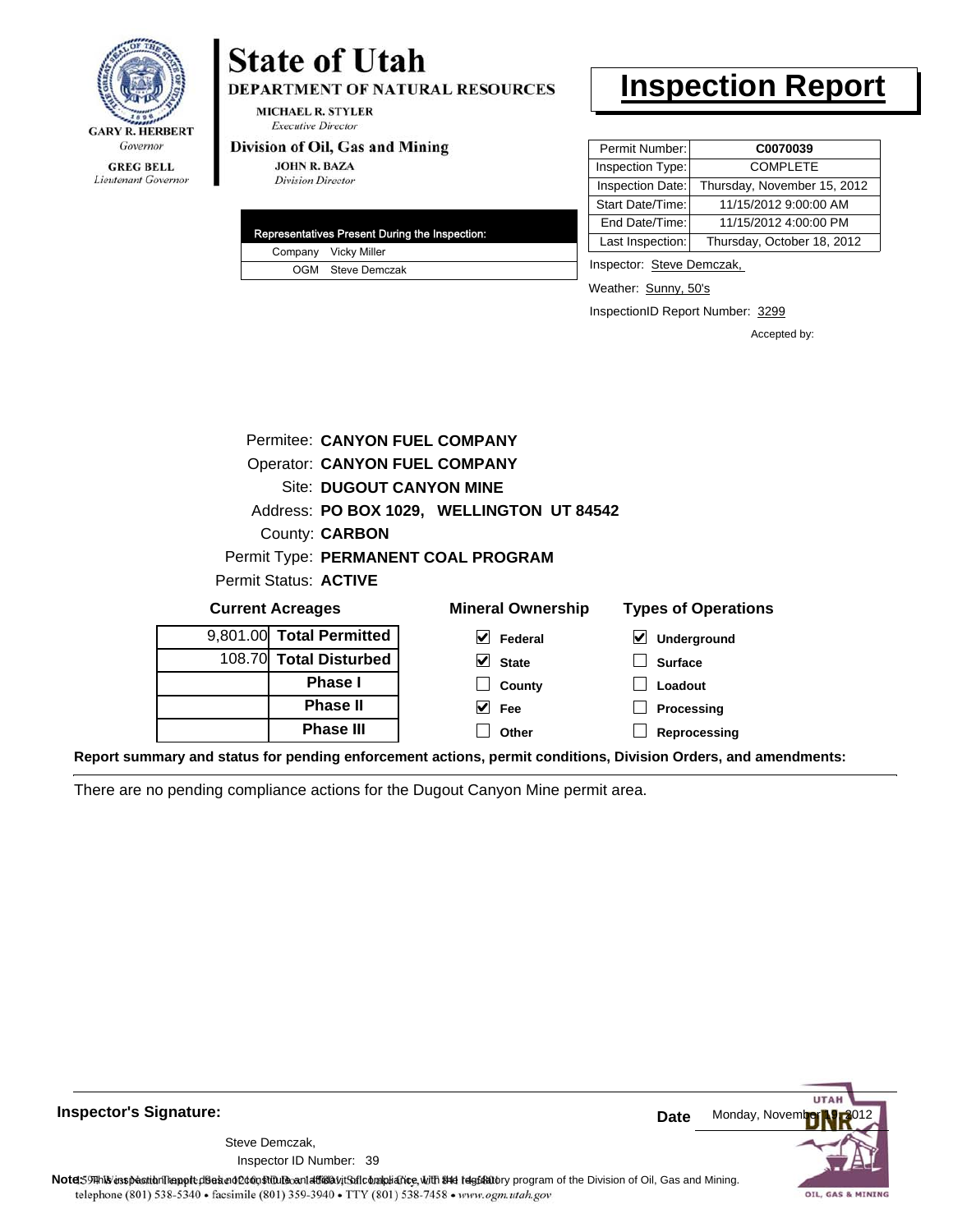#### *REVIEW OF PERMIT, PERFORMANCE STANDARDS PERMIT CONDITION REQUIREMENTS*

*1. Substantiate the elements on this inspection by checking the appropriate performance standard.*

 *a. For COMPLETE inspections provide narrative justification for any elements not fully inspected unless element is not appropriate to the site, in which case check Not Applicable.*

 *b. For PARTIAL inspections check only the elements evaluated.*

*2. Document any noncompliance situation by reference the NOV issued at the appropriate performance standard listed below.*

*3. Reference any narratives written in conjunction with this inspection at the appropriate performace standard listed below.*

*4. Provide a brief status report for all pending enforcement actions, permit conditions, Divison Orders, and amendments.*

|     |                                                               | Evaluated                       | Not Applicable Comment  |                         | Enforcement |
|-----|---------------------------------------------------------------|---------------------------------|-------------------------|-------------------------|-------------|
| 1.  | Permits, Change, Transfer, Renewal, Sale                      | $\overline{\mathbf{v}}$         |                         | V                       |             |
| 2.  | Signs and Markers                                             | $\overline{\mathbf{v}}$         |                         | $\blacktriangledown$    |             |
| 3.  | Topsoil                                                       | $\overline{\mathbf{v}}$         |                         | $\overline{\mathsf{v}}$ |             |
| 4.a | Hydrologic Balance: Diversions                                | ⊽                               |                         | $\overline{\mathbf{v}}$ |             |
| 4.b | Hydrologic Balance: Sediment Ponds and Impoundments           | $\blacktriangledown$            |                         | ⊻                       |             |
| 4.C | Hydrologic Balance: Other Sediment Control Measures           | $\overline{\mathbf{v}}$         |                         |                         |             |
| 4.d | Hydrologic Balance: Water Monitoring                          | $\overline{\mathbf{v}}$         |                         | $\blacktriangledown$    |             |
| 4.e | Hydrologic Balance: Effluent Limitations                      | $\overline{\mathbf{v}}$         |                         | $\overline{\mathbf{v}}$ |             |
| 5.  | <b>Explosives</b>                                             |                                 | $\overline{\mathsf{v}}$ |                         |             |
| 6.  | Disposal of Excess Spoil, Fills, Benches                      |                                 | $\blacktriangledown$    |                         |             |
| 7.  | Coal Mine Waste, Refuse Piles, Impoundments                   | $\overline{\mathbf{v}}$         |                         | $\overline{\mathbf{v}}$ |             |
| 8.  | Noncoal Waste                                                 | $\overline{\blacktriangledown}$ |                         | ☑                       |             |
| 9.  | Protection of Fish, Wildlife and Related Environmental Issues | $\blacktriangledown$            |                         |                         |             |
|     | 10. Slides and Other Damage                                   | $\overline{\mathbf{v}}$         |                         | $\overline{\mathbf{v}}$ |             |
| 11. | Contemporaneous Reclamation                                   |                                 | $\blacktriangledown$    |                         |             |
| 12. | <b>Backfilling And Grading</b>                                |                                 | $\overline{\mathbf{v}}$ |                         |             |
| 13. | Revegetation                                                  |                                 | ☑                       |                         |             |
| 14. | Subsidence Control                                            | $\overline{\mathbf{v}}$         |                         | $\overline{\mathbf{v}}$ |             |
|     | 15. Cessation of Operations                                   |                                 | $\overline{\mathbf{v}}$ |                         |             |
|     | 16.a Roads: Construction, Maintenance, Surfacing              | $\overline{\mathsf{v}}$         |                         |                         |             |
|     | 16.b Roads: Drainage Controls                                 | ⊽                               |                         |                         |             |
|     | 17. Other Transportation Facilities                           | $\overline{\mathbf{v}}$         |                         |                         |             |
|     | 18. Support Facilities, Utility Installations                 | $\overline{\mathbf{v}}$         |                         | $\overline{\mathbf{v}}$ |             |
|     | 19. AVS Check                                                 | $\overline{\mathbf{v}}$         |                         | $\blacktriangledown$    |             |
| 20. | <b>Air Quality Permit</b>                                     | $\overline{\mathsf{v}}$         |                         | $\blacktriangledown$    |             |
| 21. | Bonding and Insurance                                         | $\overline{\mathbf{v}}$         |                         | $\blacktriangledown$    |             |
|     | 22. Other                                                     |                                 |                         |                         |             |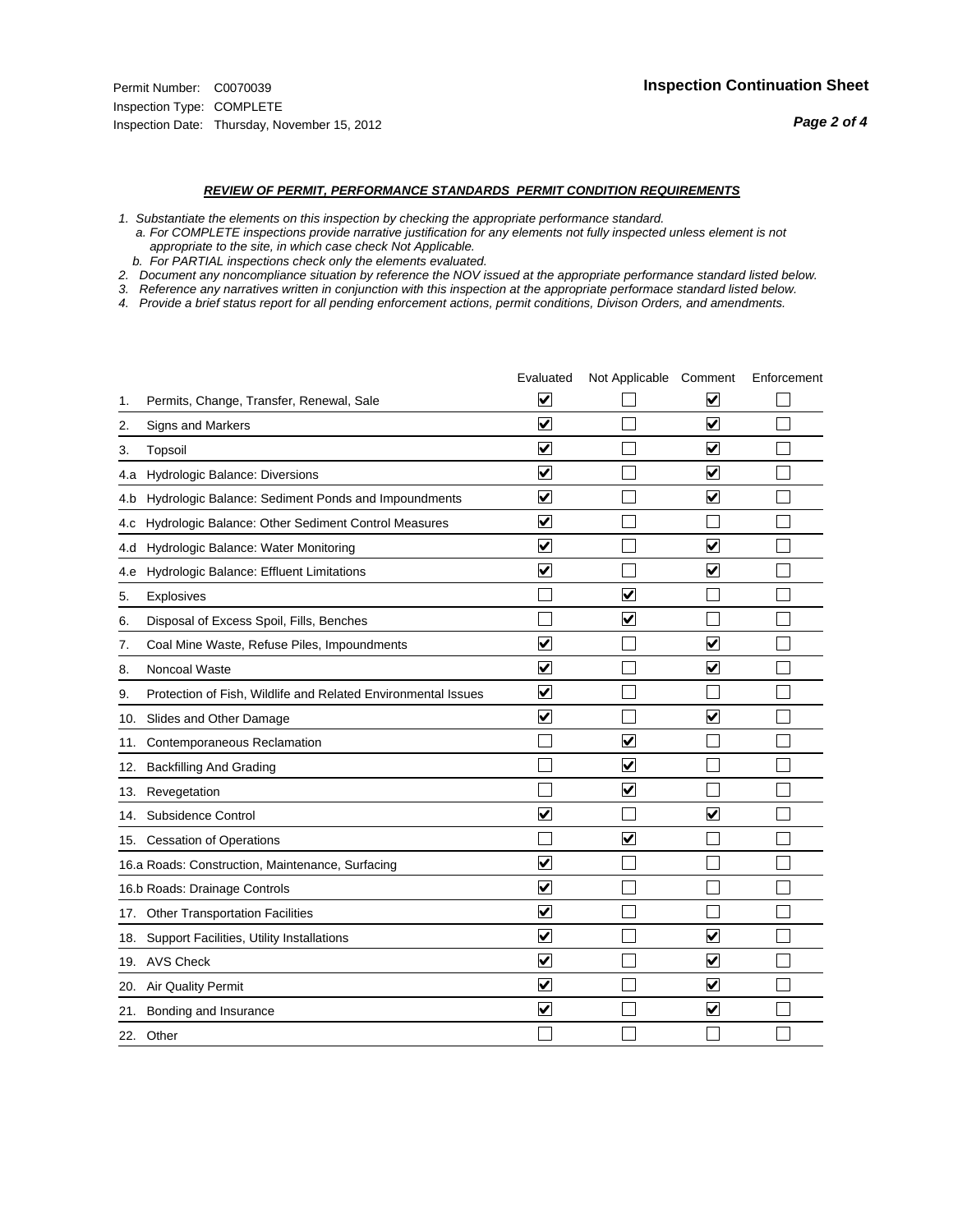*Page 3 of 4*

# **1. Permits, Change, Transfer, Renewal, Sale**

DOGM Permit will expire on March 17, 2013. Air Quality permit number is DAQUE-AN0116340009-07. UPDES permit number is UT0025593 and expire on Nov. 30, 2014. The SPCC Plan was reviewed on October 25, 2010.

# **2. Signs and Markers**

The permit sign is located at the gate to the property. Information meets the minimium requirements of the R645 Coal Rules.

# **3. Topsoil**

The permit sign is located at the gate to the property. Information meets the minimium requirements of the R645 Coal Rules.

# **4.a Hydrologic Balance: Diversions**

Diversions were functioning as designed. Culverts were opened.

# **4.b Hydrologic Balance: Sediment Ponds and Impoundments**

The sediment ponds were inspected on for the third quarter of 2012 on October 10th. No hazardous conditions were reported. I did not see any hazardous conditions inspecting the ponds during the inspection. The mine site sediment pond did contain water but was not discharging during the inspection.

# **4.d Hydrologic Balance: Water Monitoring**

This information is reviewed by Salt Lake City.

# **4.e Hydrologic Balance: Effluent Limitations**

There was only on discharge for third quarter of 2012. It was in July at 003. It was in complaince.

# **7. Coal Mine Waste, Refuse Piles, Impoundments**

The refuse pile was inspected on September 26, 2012. This report was P.E. certified. No hazardous condition were reported.

# **8. Noncoal Waste**

The mine site was clear of non-coal waste materials.

# **10. Slides and Other Damage**

No slides or other damage was noticed during the inspection.

# **14. Subsidence Control**

Subsidence information for 2011 will be submitted in the 2012 annual report.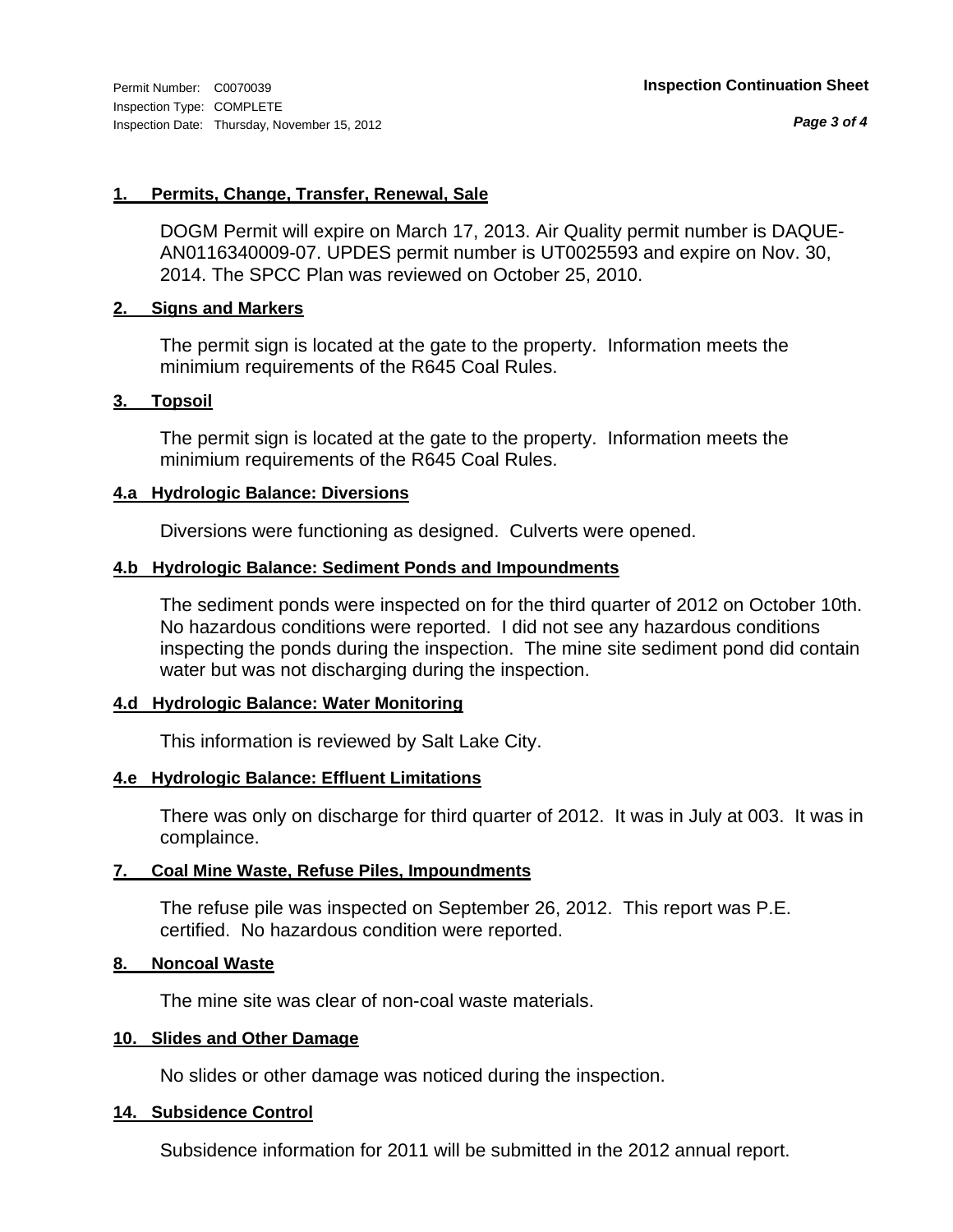Inspection Type: COMPLETE Inspection Date: Thursday, November 15, 2012

*Page 4 of 4*

# **18. Support Facilities, Utility Installations**

No new construction has ocurred since the last inspection.

# **19. AVS Check**

AVS checks are made at the Division in SLC.

# **20. Air Quality Permit**

Permit is DAQE-AN116340009-07

# **21. Bonding and Insurance**

The insurance policy will expire on July 31, 2013. The accord form was reviewed and meets the requirements of the R645 Coal Rules. The bonding amount is \$3,550,000. The Reclamation Agreement was inspected and is signed by the Division. The total disturb area is 104.70 acres.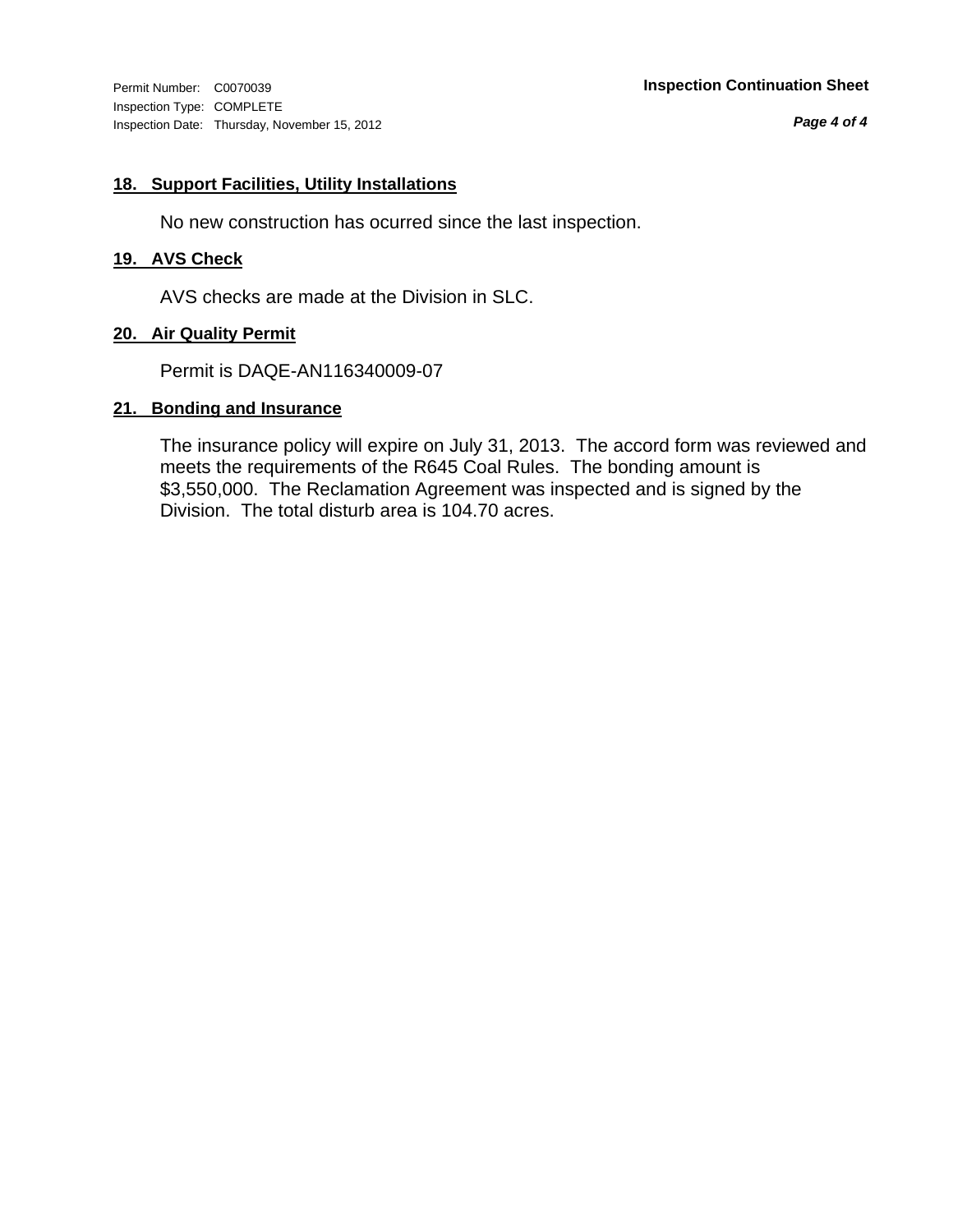

# **State of Utah**

DEPARTMENT OF NATURAL RESOURCES

**MICHAEL R. STYLER Executive Director** 

#### Division of Oil, Gas and Mining

**JOHN R. BAZA Division Director** 

| Representatives Present During the Inspection: |
|------------------------------------------------|
| OGM Steve Demczak                              |

# **Inspection Report**

| Permit Number:   | C0070041                   |
|------------------|----------------------------|
| Inspection Type: | <b>COMPLETE</b>            |
| Inspection Date: | Tuesday, November 20, 2012 |
| Start Date/Time: | 11/20/2012 9:00:00 AM      |
| End Date/Time:   | 11/20/2012 1:00:00 PM      |
| Last Inspection: | Thursday, October 11, 2012 |

Inspector: Steve Demczak,

Weather: Sunny, 40's

InspectionID Report Number: 3301

Accepted by:

|       | Permitee: WEST RIDGE RESOURCES        |                                                |                            |  |  |  |
|-------|---------------------------------------|------------------------------------------------|----------------------------|--|--|--|
|       | <b>Operator: WEST RIDGE RESOURCES</b> |                                                |                            |  |  |  |
|       | Site: WEST RIDGE MINE                 |                                                |                            |  |  |  |
|       |                                       | Address: PO BOX 910, EAST CARBON UT 84520-0910 |                            |  |  |  |
|       | County: <b>CARBON</b>                 |                                                |                            |  |  |  |
|       |                                       | Permit Type: PERMANENT COAL PROGRAM            |                            |  |  |  |
|       |                                       |                                                |                            |  |  |  |
|       | Permit Status: <b>ACTIVE</b>          |                                                |                            |  |  |  |
|       | <b>Current Acreages</b>               | <b>Mineral Ownership</b>                       | <b>Types of Operations</b> |  |  |  |
|       | 7,600.38 Total Permitted              | V<br>Federal                                   | M<br>Underground           |  |  |  |
| 31.24 | <b>Total Disturbed</b>                | V<br><b>State</b>                              | <b>Surface</b>             |  |  |  |
|       | <b>Phase I</b>                        | County                                         | Loadout                    |  |  |  |
|       | <b>Phase II</b>                       | <b>Fee</b>                                     | Processing                 |  |  |  |
|       | <b>Phase III</b>                      | Other                                          | Reprocessing               |  |  |  |

**Report summary and status for pending enforcement actions, permit conditions, Division Orders, and amendments:**

**Inspector's Signature:**

Inspector ID Number: 39 Steve Demczak,



Note59 This inspection leppted besind 260n Stftube and affidavit Soft compliance, with SHe regulatory program of the Division of Oil, Gas and Mining. telephone (801) 538-5340 · facsimile (801) 359-3940 · TTY (801) 538-7458 · www.ogm.utah.gov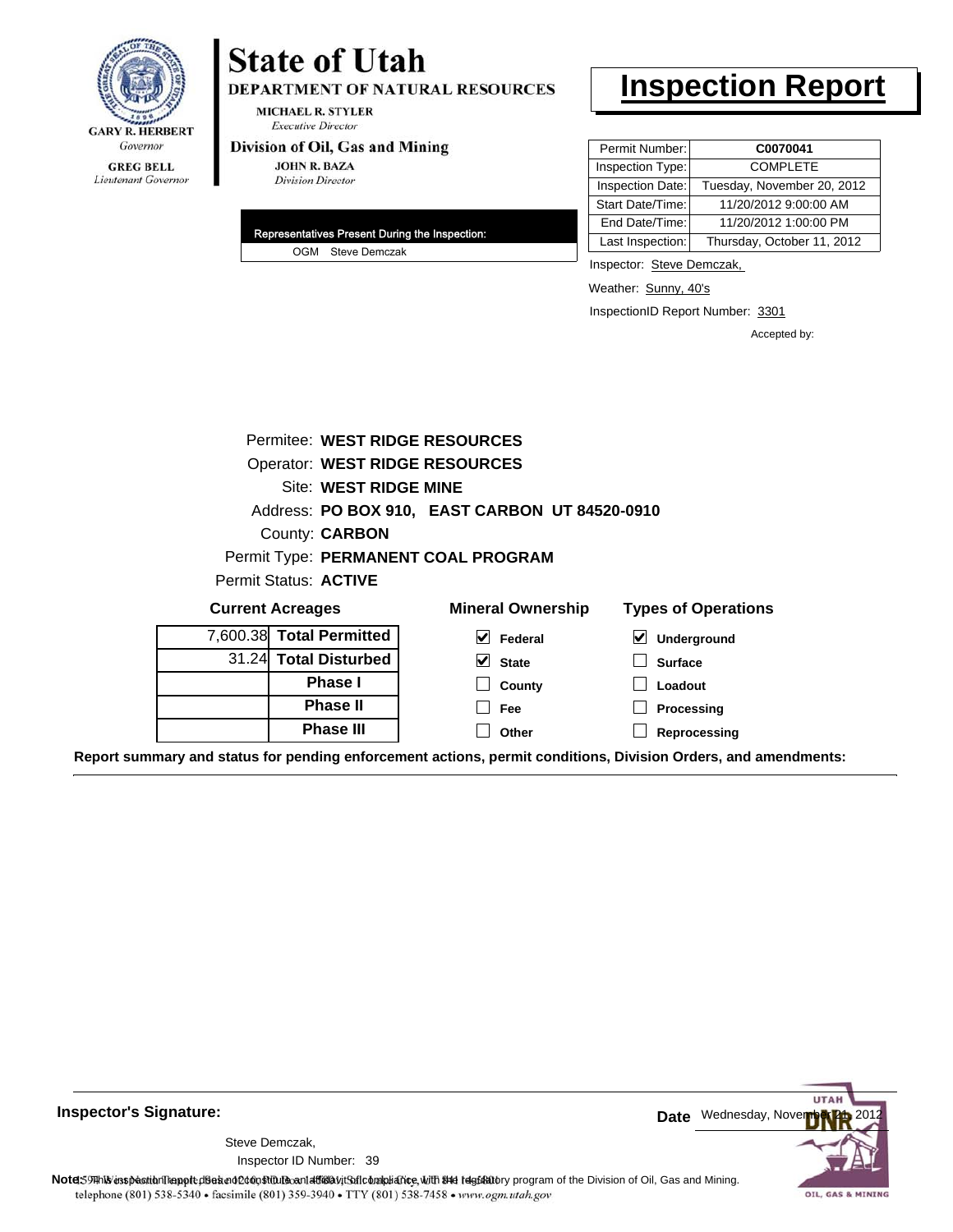#### *REVIEW OF PERMIT, PERFORMANCE STANDARDS PERMIT CONDITION REQUIREMENTS*

- *1. Substantiate the elements on this inspection by checking the appropriate performance standard.*
- *a. For COMPLETE inspections provide narrative justification for any elements not fully inspected unless element is not appropriate to the site, in which case check Not Applicable.*
- *b. For PARTIAL inspections check only the elements evaluated.*
- *2. Document any noncompliance situation by reference the NOV issued at the appropriate performance standard listed below.*
- *3. Reference any narratives written in conjunction with this inspection at the appropriate performace standard listed below.*
- *4. Provide a brief status report for all pending enforcement actions, permit conditions, Divison Orders, and amendments.*

|     |                                                               | Evaluated | Not Applicable Comment | Enforcement |
|-----|---------------------------------------------------------------|-----------|------------------------|-------------|
| 1.  | Permits, Change, Transfer, Renewal, Sale                      |           |                        |             |
| 2.  | Signs and Markers                                             |           |                        |             |
| 3.  | Topsoil                                                       |           |                        |             |
| 4.a | Hydrologic Balance: Diversions                                |           |                        |             |
| 4.b | Hydrologic Balance: Sediment Ponds and Impoundments           |           |                        |             |
| 4.c | Hydrologic Balance: Other Sediment Control Measures           |           |                        |             |
| 4.d | Hydrologic Balance: Water Monitoring                          |           |                        |             |
| 4.e | Hydrologic Balance: Effluent Limitations                      |           |                        |             |
| 5.  | <b>Explosives</b>                                             |           |                        |             |
| 6.  | Disposal of Excess Spoil, Fills, Benches                      |           |                        |             |
| 7.  | Coal Mine Waste, Refuse Piles, Impoundments                   |           |                        |             |
| 8.  | Noncoal Waste                                                 |           |                        |             |
| 9.  | Protection of Fish, Wildlife and Related Environmental Issues |           |                        |             |
| 10. | Slides and Other Damage                                       |           |                        |             |
| 11. | Contemporaneous Reclamation                                   |           |                        |             |
| 12. | <b>Backfilling And Grading</b>                                |           |                        |             |
| 13. | Revegetation                                                  |           |                        |             |
| 14. | Subsidence Control                                            |           |                        |             |
|     | 15. Cessation of Operations                                   |           |                        |             |
|     | 16.a Roads: Construction, Maintenance, Surfacing              |           |                        |             |
|     | 16.b Roads: Drainage Controls                                 |           |                        |             |
| 17. | <b>Other Transportation Facilities</b>                        |           |                        |             |
| 18. | Support Facilities, Utility Installations                     |           |                        |             |
|     | 19. AVS Check                                                 |           |                        |             |
| 20. | <b>Air Quality Permit</b>                                     |           |                        |             |
| 21. | Bonding and Insurance                                         |           |                        |             |
|     | 22. Other                                                     |           |                        |             |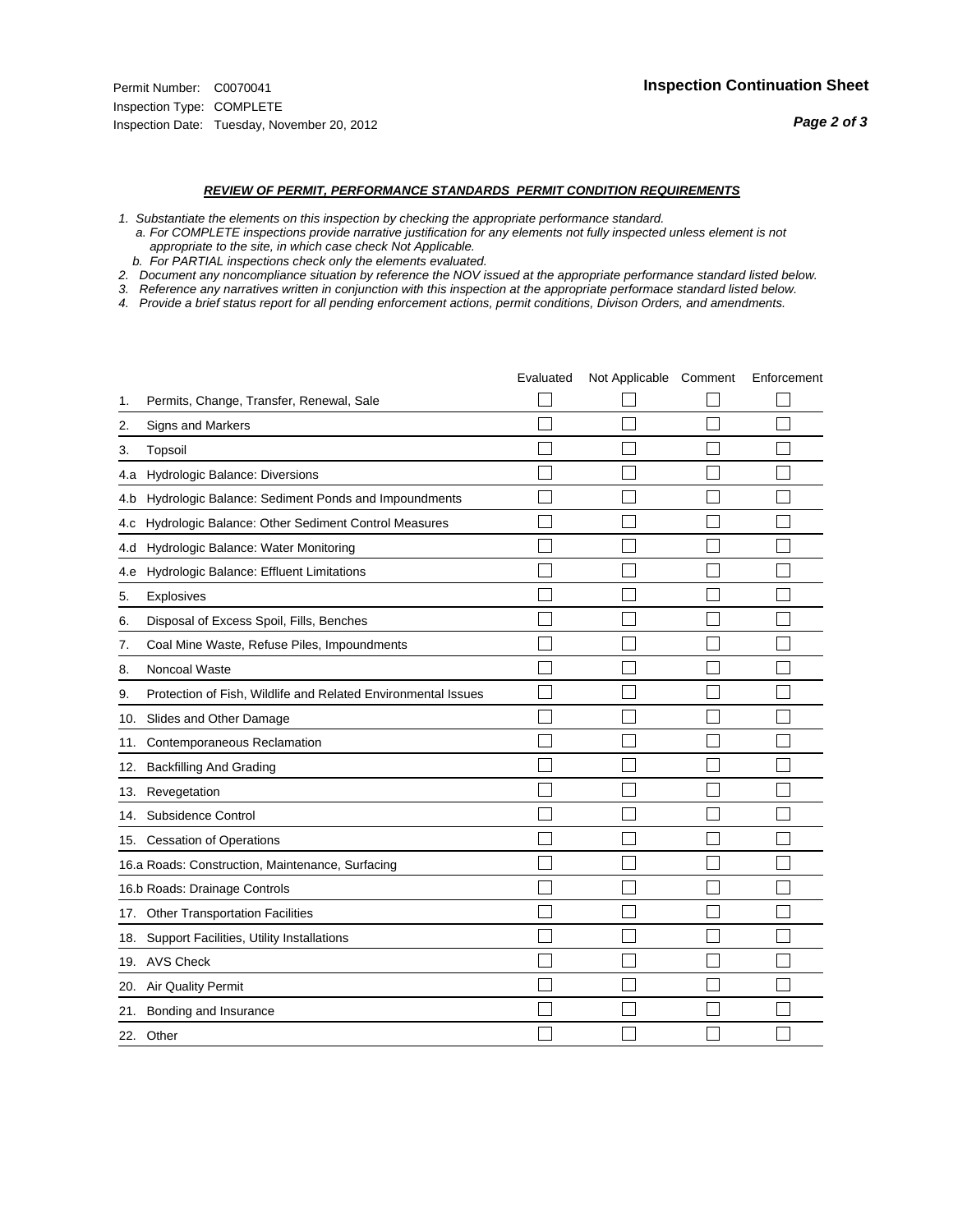Permit Number: C0070041 **Inspection Continuation Shee t** Inspection Type: COMPLETE Inspection Date: Tuesday, November 20, 2012

*Page 3 of 3*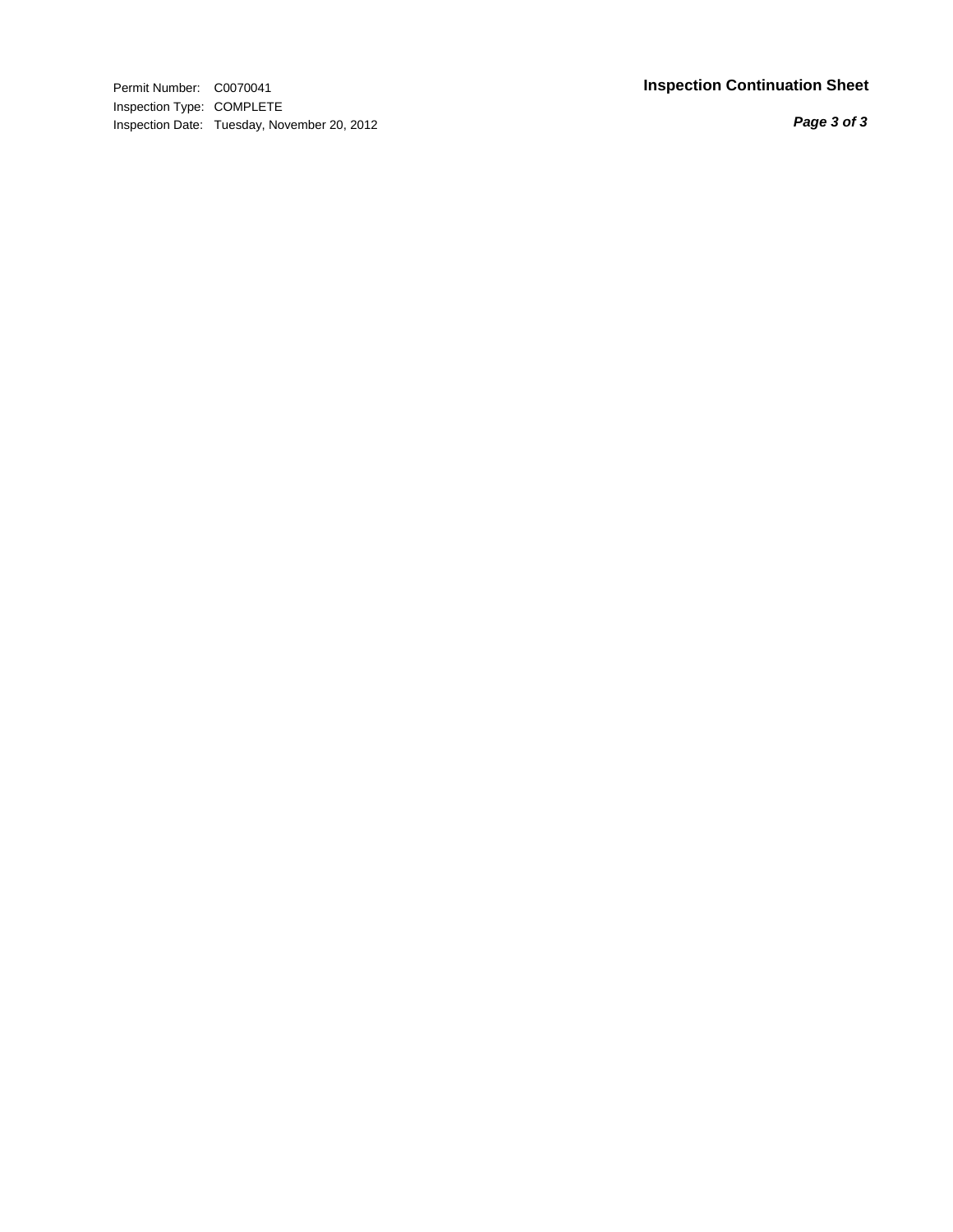

Lieutenant Governor

# DEPARTMENT OF NATURAL RESOURCES

**MICHAEL R. STYLER Executive Director** 

**State of Utah** 

#### Division of Oil, Gas and Mining

**JOHN R. BAZA Division Director** 

|  | Representatives Present During the Inspection: |
|--|------------------------------------------------|
|  | Company Rusty Netz                             |
|  | OGM Karl Houskeeper                            |

# **Inspection Report**

| Permit Number:   | C0070042                    |
|------------------|-----------------------------|
| Inspection Type: | <b>PARTIAL</b>              |
| Inspection Date: | Thursday, November 15, 2012 |
| Start Date/Time: | 11/15/2012 12:00:00 PM      |
| End Date/Time:   | 11/15/2012 3:00:00 PM       |
| Last Inspection: | Thursday, October 11, 2012  |

Inspector: Karl Houskeeper,

Weather: Clear Skies, Temp. 45 Deg F.

InspectionID Report Number: 3297

Accepted by:

|                                | Permitee: SUNNYSIDE COGENERATION ASSOCIATES        |                            |
|--------------------------------|----------------------------------------------------|----------------------------|
|                                | <b>Operator: SUNNYSIDE COGENERATION ASSOCIATES</b> |                            |
| <b>Site: STAR POINT REFUSE</b> |                                                    |                            |
|                                | Address: PO BOX 159, SUNNYSIDE UT 84539            |                            |
| County: <b>CARBON</b>          |                                                    |                            |
|                                | Permit Type: PERMANENT COAL PROGRAM                |                            |
| Permit Status: ACTIVE          |                                                    |                            |
| <b>Current Acreages</b>        | <b>Mineral Ownership</b>                           | <b>Types of Operations</b> |
| 152.93 Total Permitted         | Federal                                            | Underground                |
| 152.93 Total Disturbed         | <b>State</b>                                       | <b>Surface</b>             |
| <b>Phase I</b>                 | County                                             | Loadout                    |
| <b>Phase II</b>                | M<br>Fee                                           | Processing                 |
| <b>Phase III</b>               | Other                                              | Reprocessing               |

**Report summary and status for pending enforcement actions, permit conditions, Division Orders, and amendments:**



49 Inspector ID Number:Karl Houskeeper,



Note: This inspection report does not constitute and affidavit for compliance, with the regulatory program of the Division of Oil, Gas and Mining. telephone (801) 538-5340 · facsimile (801) 359-3940 · TTY (801) 538-7458 · www.ogm.utah.gov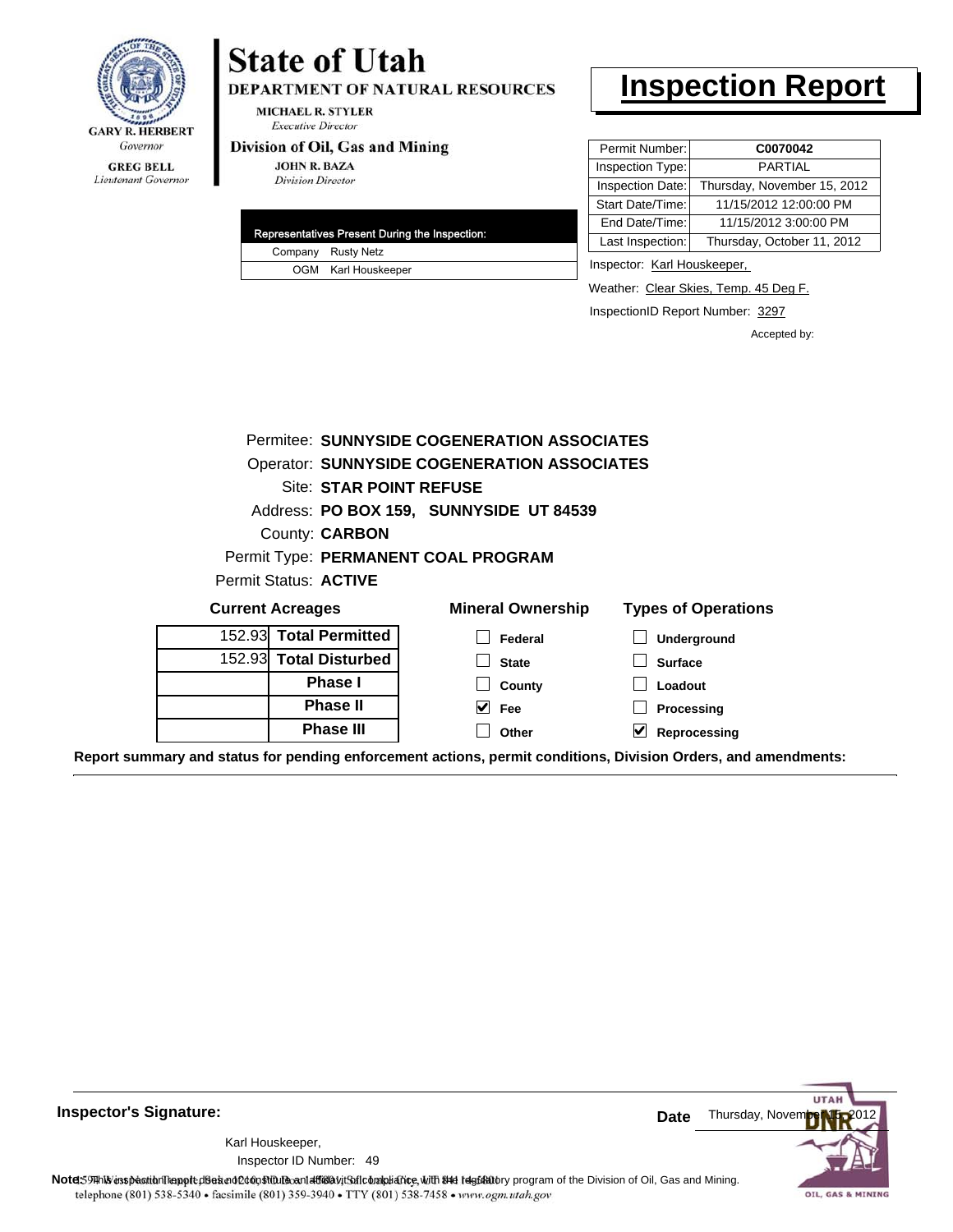#### *REVIEW OF PERMIT, PERFORMANCE STANDARDS PERMIT CONDITION REQUIREMENTS*

- *1. Substantiate the elements on this inspection by checking the appropriate performance standard.*
- *a. For COMPLETE inspections provide narrative justification for any elements not fully inspected unless element is not appropriate to the site, in which case check Not Applicable.*
- *b. For PARTIAL inspections check only the elements evaluated.*
- *2. Document any noncompliance situation by reference the NOV issued at the appropriate performance standard listed below.*
- *3. Reference any narratives written in conjunction with this inspection at the appropriate performace standard listed below.*
- *4. Provide a brief status report for all pending enforcement actions, permit conditions, Divison Orders, and amendments.*

|     |                                                               | Evaluated               | Not Applicable Comment |                         | Enforcement |
|-----|---------------------------------------------------------------|-------------------------|------------------------|-------------------------|-------------|
| 1.  | Permits, Change, Transfer, Renewal, Sale                      |                         |                        |                         |             |
| 2.  | Signs and Markers                                             | $\overline{\mathbf{v}}$ |                        | $\overline{\mathbf{v}}$ |             |
| 3.  | Topsoil                                                       |                         |                        |                         |             |
| 4.a | Hydrologic Balance: Diversions                                | $\blacktriangledown$    |                        | V                       |             |
| 4.b | Hydrologic Balance: Sediment Ponds and Impoundments           |                         |                        |                         |             |
| 4.c | Hydrologic Balance: Other Sediment Control Measures           |                         |                        |                         |             |
| 4.d | Hydrologic Balance: Water Monitoring                          |                         |                        |                         |             |
| 4.e | Hydrologic Balance: Effluent Limitations                      |                         |                        |                         |             |
| 5.  | <b>Explosives</b>                                             |                         |                        |                         |             |
| 6.  | Disposal of Excess Spoil, Fills, Benches                      |                         |                        |                         |             |
| 7.  | Coal Mine Waste, Refuse Piles, Impoundments                   | $\overline{\mathbf{v}}$ |                        | $\overline{\mathbf{v}}$ |             |
| 8.  | Noncoal Waste                                                 |                         |                        |                         |             |
| 9.  | Protection of Fish, Wildlife and Related Environmental Issues |                         |                        |                         |             |
| 10. | Slides and Other Damage                                       |                         |                        |                         |             |
| 11. | Contemporaneous Reclamation                                   |                         |                        |                         |             |
| 12. | <b>Backfilling And Grading</b>                                |                         |                        |                         |             |
| 13. | Revegetation                                                  |                         |                        |                         |             |
| 14. | Subsidence Control                                            |                         |                        |                         |             |
|     | 15. Cessation of Operations                                   |                         |                        |                         |             |
|     | 16.a Roads: Construction, Maintenance, Surfacing              |                         |                        |                         |             |
|     | 16.b Roads: Drainage Controls                                 |                         |                        |                         |             |
| 17. | <b>Other Transportation Facilities</b>                        |                         |                        |                         |             |
| 18. | Support Facilities, Utility Installations                     |                         |                        |                         |             |
|     | 19. AVS Check                                                 |                         |                        |                         |             |
| 20. | <b>Air Quality Permit</b>                                     |                         |                        |                         |             |
| 21. | Bonding and Insurance                                         |                         |                        |                         |             |
|     | 22. Other                                                     |                         |                        |                         |             |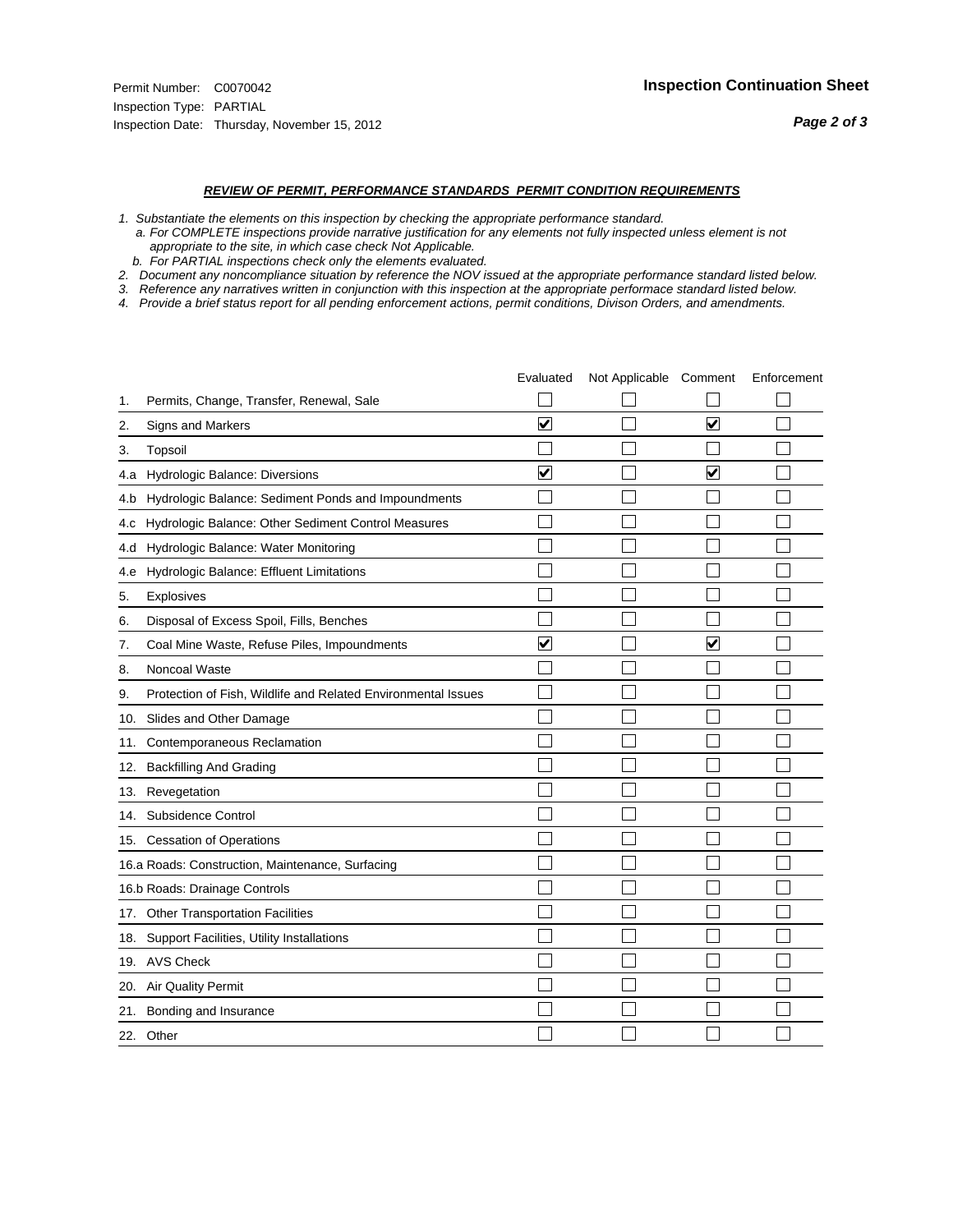Inspection Type: PARTIAL Inspection Date: Thursday, November 15, 2012

*Page 3 of 3*

# **2. Signs and Markers**

Mine ID/Refuse pile signs need to be replaced on the entrance and exit road from the refuse pile. Signs were previously posted at these locations, but are not present now. It appears that someone has taken the signs as the signs could not be found.

# **4.a Hydrologic Balance: Diversions**

Diversions are open and functional.

# **7. Coal Mine Waste, Refuse Piles, Impoundments**

Refuse pile appeared stable. No visible hazards. The pile is being actively mined and shipped to the Co-Generation Power Plat in Sunnyside, Utah.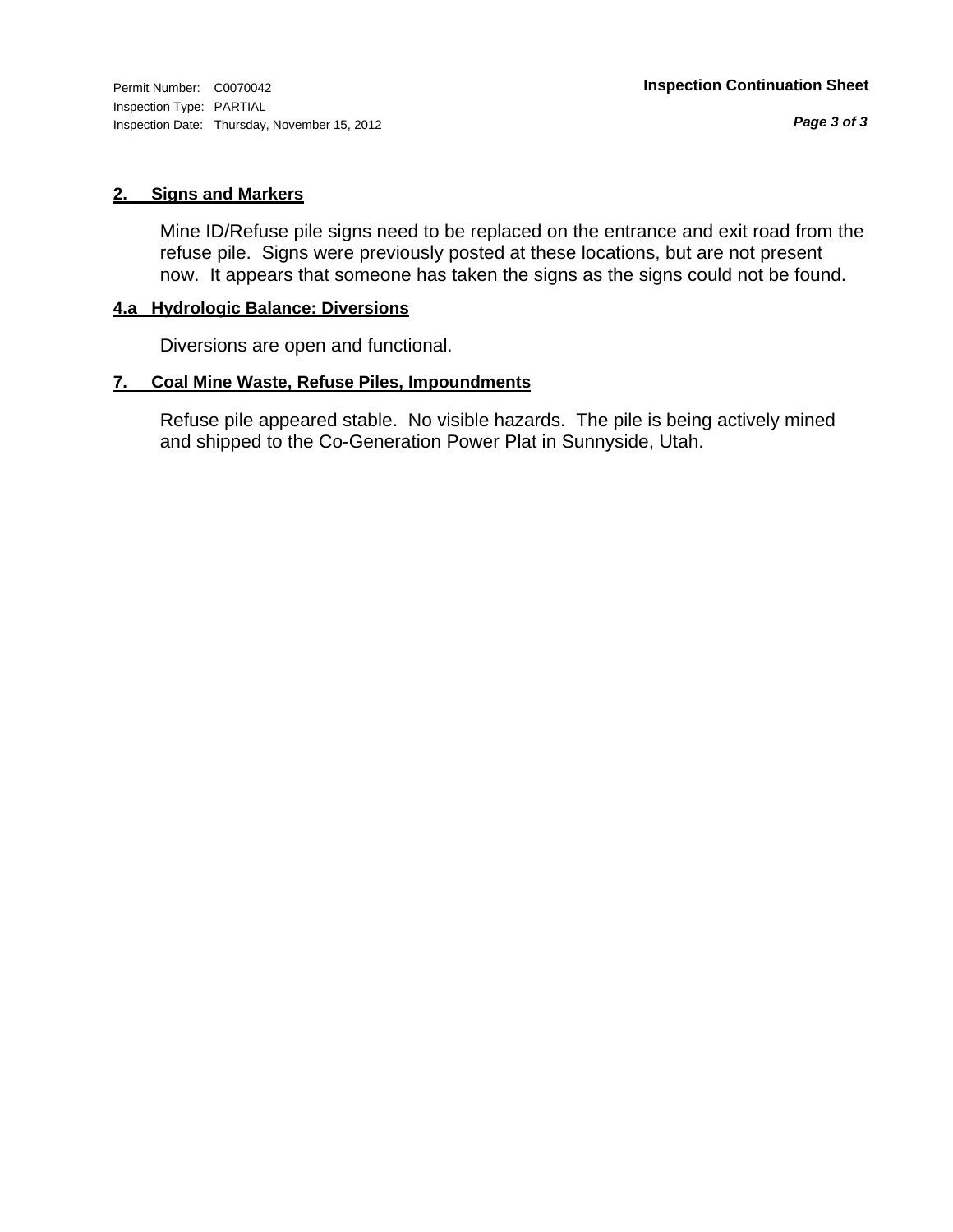

# Lieutenant Governor

# **State of Utah**

DEPARTMENT OF NATURAL RESOURCES

**MICHAEL R. STYLER Executive Director** 

#### Division of Oil, Gas and Mining

**JOHN R. BAZA Division Director** 

| Representatives Present During the Inspection: |
|------------------------------------------------|
| OGM Pete Hess                                  |

# **Inspection Report**

| Permit Number:   | X0070044                    |
|------------------|-----------------------------|
| Inspection Type: | <b>COMPLETE</b>             |
| Inspection Date: | Thursday, November 29, 2012 |
| Start Date/Time: | 11/29/2012 12:00:00 PM      |
| End Date/Time:   | 11/29/2012 12:30:00 PM      |
| Last Inspection: | Monday, April 02, 2012      |

Inspector: Pete Hess,

Weather: Partly cloudy; warm, 48 degrees at 10:45 AM

InspectionID Report Number: 3312

Accepted by: jhelfric 11/29/2012

**UTAF** 

OIL, GAS & MINING

|                                                                                                                | Permitee: HIDDEN SPLENDOR RESOURCES                            |                            |
|----------------------------------------------------------------------------------------------------------------|----------------------------------------------------------------|----------------------------|
| Operator:                                                                                                      |                                                                |                            |
| Site: COLUMBIA WELL SITE                                                                                       |                                                                |                            |
|                                                                                                                | Address: 57 WEST 200 SOUTH, SUITE 400, SALT LAKE CITY UT 84101 |                            |
| County: <b>CARBON</b>                                                                                          |                                                                |                            |
| Permit Type: COAL EXPLORATION SMALL                                                                            |                                                                |                            |
| Permit Status: PROPOSED                                                                                        |                                                                |                            |
| <b>Current Acreages</b>                                                                                        | <b>Mineral Ownership</b>                                       | <b>Types of Operations</b> |
| <b>Total Permitted</b>                                                                                         | Federal                                                        | Underground                |
| <b>Total Disturbed</b>                                                                                         | <b>State</b>                                                   | <b>Surface</b>             |
| <b>Phase I</b>                                                                                                 | County                                                         | Loadout                    |
| <b>Phase II</b>                                                                                                | Fee                                                            | Processing                 |
| <b>Phase III</b>                                                                                               | Other                                                          | Reprocessing               |
| Report summary and status for pending enforcement actions, permit conditions, Division Orders, and amendments: |                                                                |                            |

**Inspector's Signature:**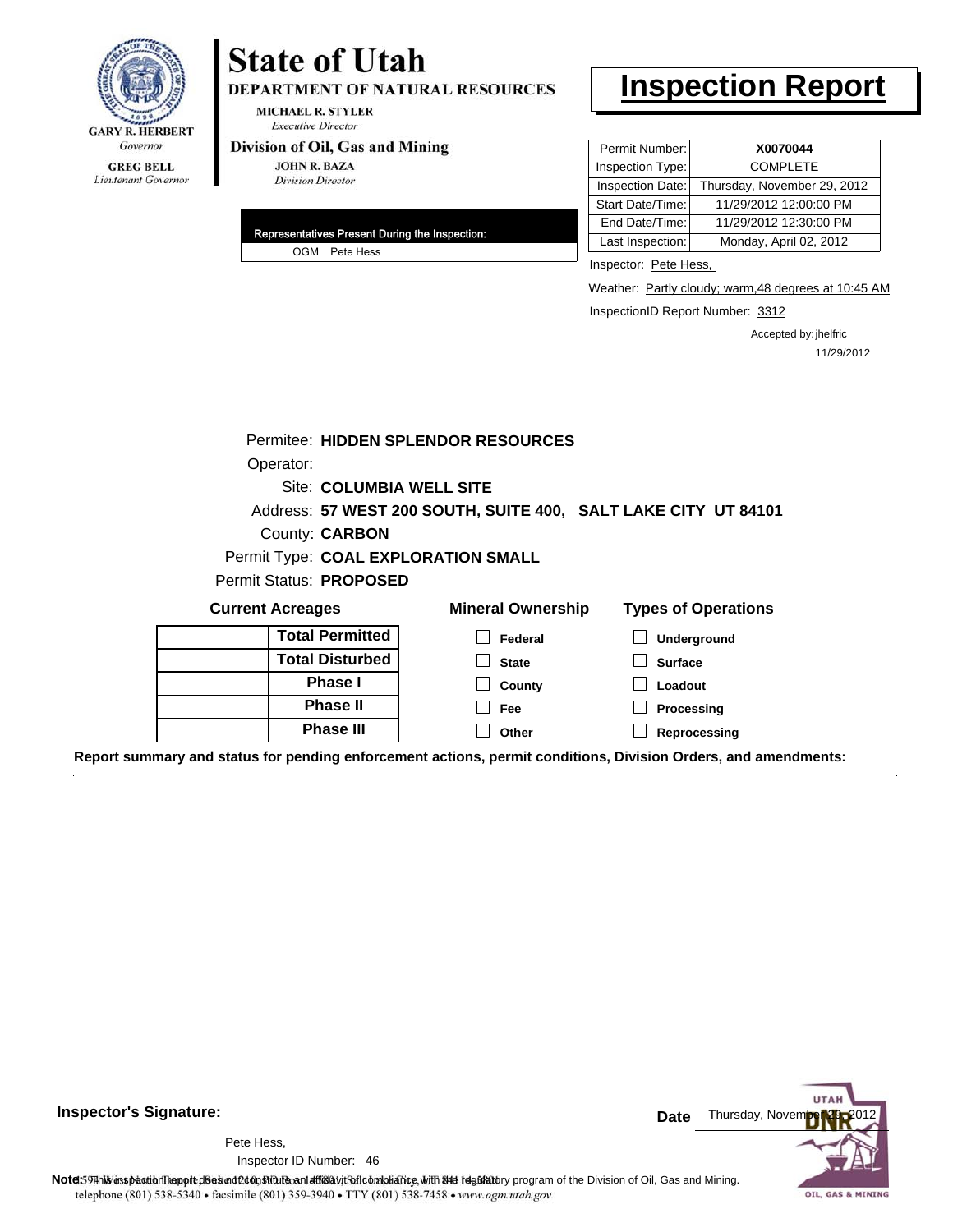#### *REVIEW OF PERMIT, PERFORMANCE STANDARDS PERMIT CONDITION REQUIREMENTS*

*1. Substantiate the elements on this inspection by checking the appropriate performance standard.*

 *a. For COMPLETE inspections provide narrative justification for any elements not fully inspected unless element is not appropriate to the site, in which case check Not Applicable.*

 *b. For PARTIAL inspections check only the elements evaluated.*

*2. Document any noncompliance situation by reference the NOV issued at the appropriate performance standard listed below.*

*3. Reference any narratives written in conjunction with this inspection at the appropriate performace standard listed below.*

*4. Provide a brief status report for all pending enforcement actions, permit conditions, Divison Orders, and amendments.*

|     |                                                               | Evaluated               | Not Applicable Comment  |                         | Enforcement |
|-----|---------------------------------------------------------------|-------------------------|-------------------------|-------------------------|-------------|
| 1.  | Permits, Change, Transfer, Renewal, Sale                      | $\overline{\mathsf{v}}$ |                         | V                       |             |
| 2.  | Signs and Markers                                             | $\overline{\mathbf{v}}$ |                         | $\blacktriangledown$    |             |
| 3.  | Topsoil                                                       |                         |                         | $\overline{\mathbf{v}}$ |             |
| 4.a | Hydrologic Balance: Diversions                                |                         | V                       |                         |             |
| 4.b | Hydrologic Balance: Sediment Ponds and Impoundments           |                         | $\blacktriangledown$    |                         |             |
| 4.C | Hydrologic Balance: Other Sediment Control Measures           | $\overline{\mathsf{v}}$ |                         | $\overline{\mathbf{v}}$ |             |
| 4.d | Hydrologic Balance: Water Monitoring                          |                         | $\overline{\mathbf{v}}$ | $\blacktriangledown$    |             |
| 4.e | Hydrologic Balance: Effluent Limitations                      |                         | $\overline{\mathbf{v}}$ |                         |             |
| 5.  | <b>Explosives</b>                                             |                         | $\blacktriangledown$    |                         |             |
| 6.  | Disposal of Excess Spoil, Fills, Benches                      |                         | $\overline{\mathbf{v}}$ |                         |             |
| 7.  | Coal Mine Waste, Refuse Piles, Impoundments                   |                         | $\overline{\mathbf{v}}$ |                         |             |
| 8.  | Noncoal Waste                                                 | $\overline{\mathsf{v}}$ |                         |                         |             |
| 9.  | Protection of Fish, Wildlife and Related Environmental Issues | $\overline{\mathbf{v}}$ |                         |                         |             |
|     | 10. Slides and Other Damage                                   |                         | ☑                       |                         |             |
| 11. | Contemporaneous Reclamation                                   |                         |                         |                         |             |
| 12. | <b>Backfilling And Grading</b>                                |                         | $\blacktriangledown$    |                         |             |
| 13. | Revegetation                                                  | $\overline{\mathbf{v}}$ |                         |                         |             |
| 14. | Subsidence Control                                            |                         | $\overline{\mathbf{v}}$ |                         |             |
|     | 15. Cessation of Operations                                   | $\blacktriangledown$    |                         | ☑                       |             |
|     | 16.a Roads: Construction, Maintenance, Surfacing              |                         | $\overline{\mathsf{v}}$ |                         |             |
|     | 16.b Roads: Drainage Controls                                 |                         | $\blacktriangledown$    |                         |             |
|     | 17. Other Transportation Facilities                           |                         | $\overline{\mathbf{v}}$ |                         |             |
| 18. | Support Facilities, Utility Installations                     |                         | $\overline{\mathbf{v}}$ |                         |             |
|     | 19. AVS Check                                                 | $\blacktriangledown$    |                         | $\blacktriangledown$    |             |
|     | 20. Air Quality Permit                                        |                         | ⊽                       |                         |             |
| 21. | Bonding and Insurance                                         | $\overline{\mathbf{v}}$ |                         | $\blacktriangledown$    |             |
|     | 22. Other                                                     |                         |                         |                         |             |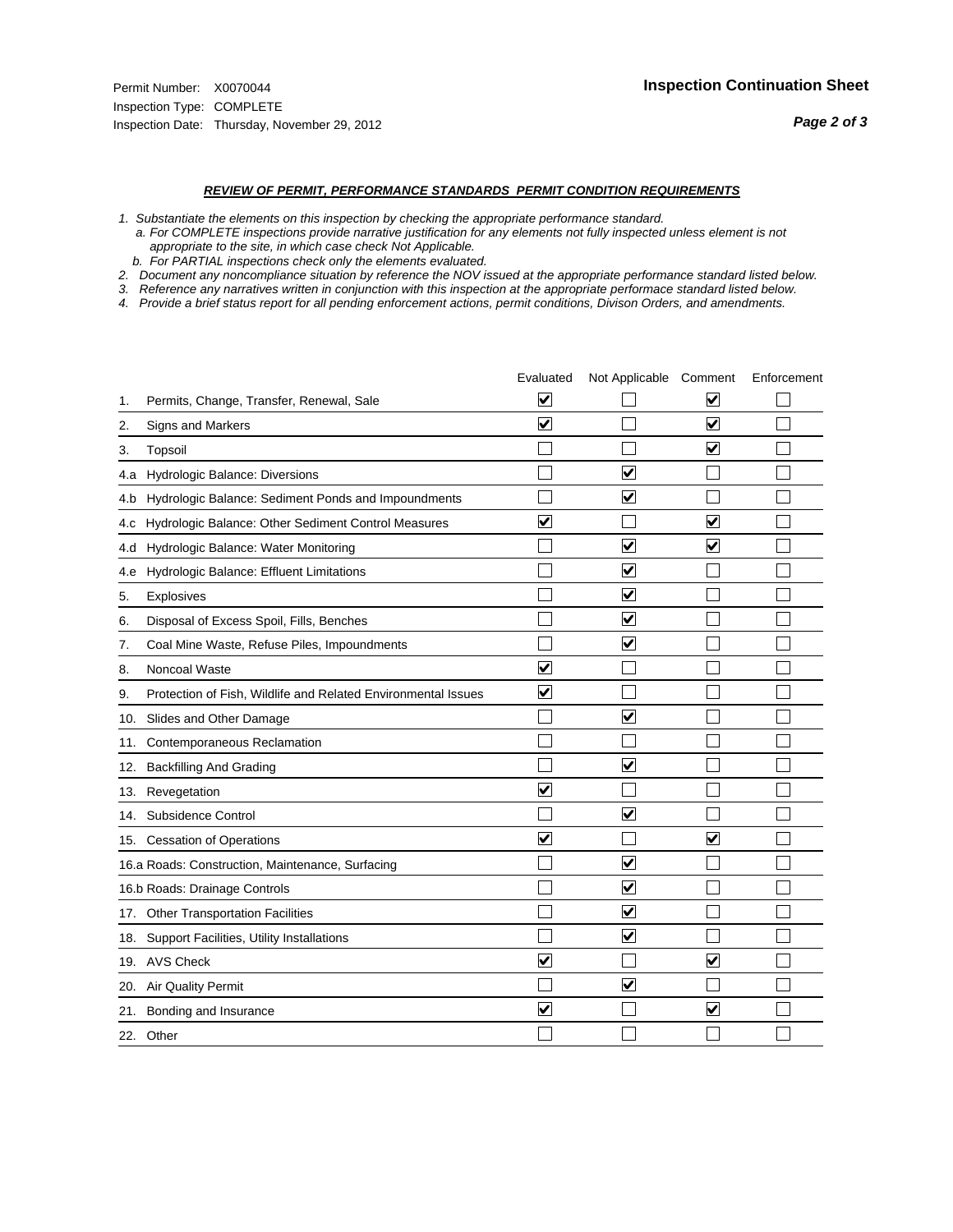*Page 3 of 3*

# **1. Permits, Change, Transfer, Renewal, Sale**

The Columbia / Bronco Energy well is discussed in Chapter 2 of the Horizon Mine (C/007/020) MRP, ( See Chapter 2, page 2-2, Section 112.340). The site was permitted as a minor coal exploration, and completed as a water monitoring well.

# **2. Signs and Markers**

The Permittee identification sign is in place at the terminus of the access which is off the Horse Canyon / Range Creek access road.

# **3. Topsoil**

With the exception of the water monitoring well, the site has been reclaimed.

# **4.c Hydrologic Balance: Other Sediment Control Measures**

Sediment control is provided by surface gouging. There is no visible evidence that sediment is leaving the disturbed area.

# **4.d Hydrologic Balance: Water Monitoring**

MW-1 is not being monitored for groundwater quality. Horse Canyon Creek was observed as dry at the following locations; at the Emery County bridge, the Geneva Mine buildings, the Geneva powder magazines, and the Geneva water tank. The only observed flow was at the Turtle Canyon road culvert on the discharge end. The flow appeared to be less than 2 GPM.

# **15. Cessation of Operations**

There has been no change to the operational status of this monitoring well.

# **19. AVS Check**

As far as is known, all senoir management with America West Resources, LLC is unchanged.

# **21. Bonding and Insurance**

The reclamation cost and bond were increased to \$ 6500 in April of this year. This is a cash bond, payable to the Division and OSM.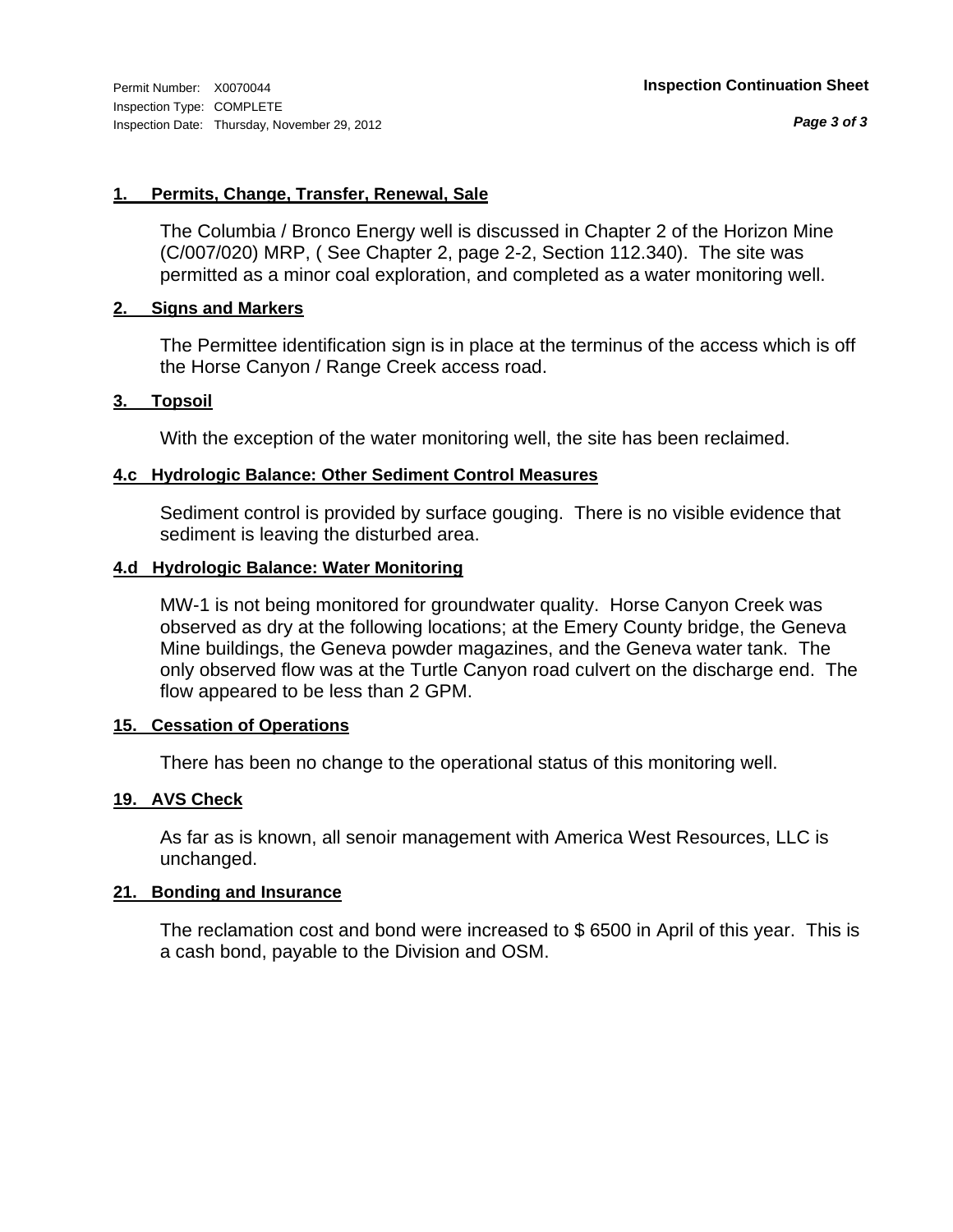

# **State of Utah**

DEPARTMENT OF NATURAL RESOURCES

**MICHAEL R. STYLER Executive Director** 

#### Division of Oil, Gas and Mining

**JOHN R. BAZA Division Director** 

|  | Representatives Present During the Inspection: |
|--|------------------------------------------------|
|  | OGM Daron Haddock                              |
|  | OGM Pete Hess                                  |

# **Inspection Report**

| Permit Number:   | C0070045                                      |
|------------------|-----------------------------------------------|
| Inspection Type: | <b>COMPLETE</b>                               |
|                  | Inspection Date: Wednesday, November 07, 2012 |
| Start Date/Time: | 11/7/2012 9:42:00 AM                          |
| End Date/Time:   | 11/7/2012 12:30:00 PM                         |
| Last Inspection: |                                               |

Inspector: Pete Hess,

Weather: Sunny and clear; 60's F. Beautiful day.

InspectionID Report Number: 3286

Accepted by:

|  | Site: COVOL SITE<br>County: <b>CARBON</b><br>Permit Status: ACTIVE                               | Permitee: HEADWATERS ENERGY SERVICES<br><b>Operator: HEADWATERS ENERGY SERVICES</b><br>Address: 10653 SOUTH RIVER FRONT PARKWAY, SUITE 300, SOUTH JORDAN UT 840<br>Permit Type: PERMANENT COAL PROGRAM |                                                                               |  |
|--|--------------------------------------------------------------------------------------------------|--------------------------------------------------------------------------------------------------------------------------------------------------------------------------------------------------------|-------------------------------------------------------------------------------|--|
|  | <b>Current Acreages</b>                                                                          | <b>Mineral Ownership</b>                                                                                                                                                                               | <b>Types of Operations</b>                                                    |  |
|  | 30.00 Total Permitted<br>30.00 Total Disturbed<br>Phase I<br><b>Phase II</b><br><b>Phase III</b> | Federal<br><b>State</b><br>County<br>Fee<br>Other                                                                                                                                                      | <b>Underground</b><br><b>Surface</b><br>Loadout<br>Processing<br>Reprocessing |  |
|  |                                                                                                  | Report summary and status for pending enforcement actions, permit conditions, Division Orders, and amendments:                                                                                         |                                                                               |  |

The Permittee was actively processing coal this day; the site is on a 24-7 schedule. Mr. Kyle Edwards represented the Permittee during today's inspection.



**Inspector's Signature:**

46 Inspector ID Number:Pete Hess,

**Note**:59 This inspection report disean of constitute and affidavit Saft compliance, with the desidatory program of the Division of Oil, Gas and Mining. telephone (801) 538-5340 · facsimile (801) 359-3940 · TTY (801) 538-7458 · www.ogm.utah.gov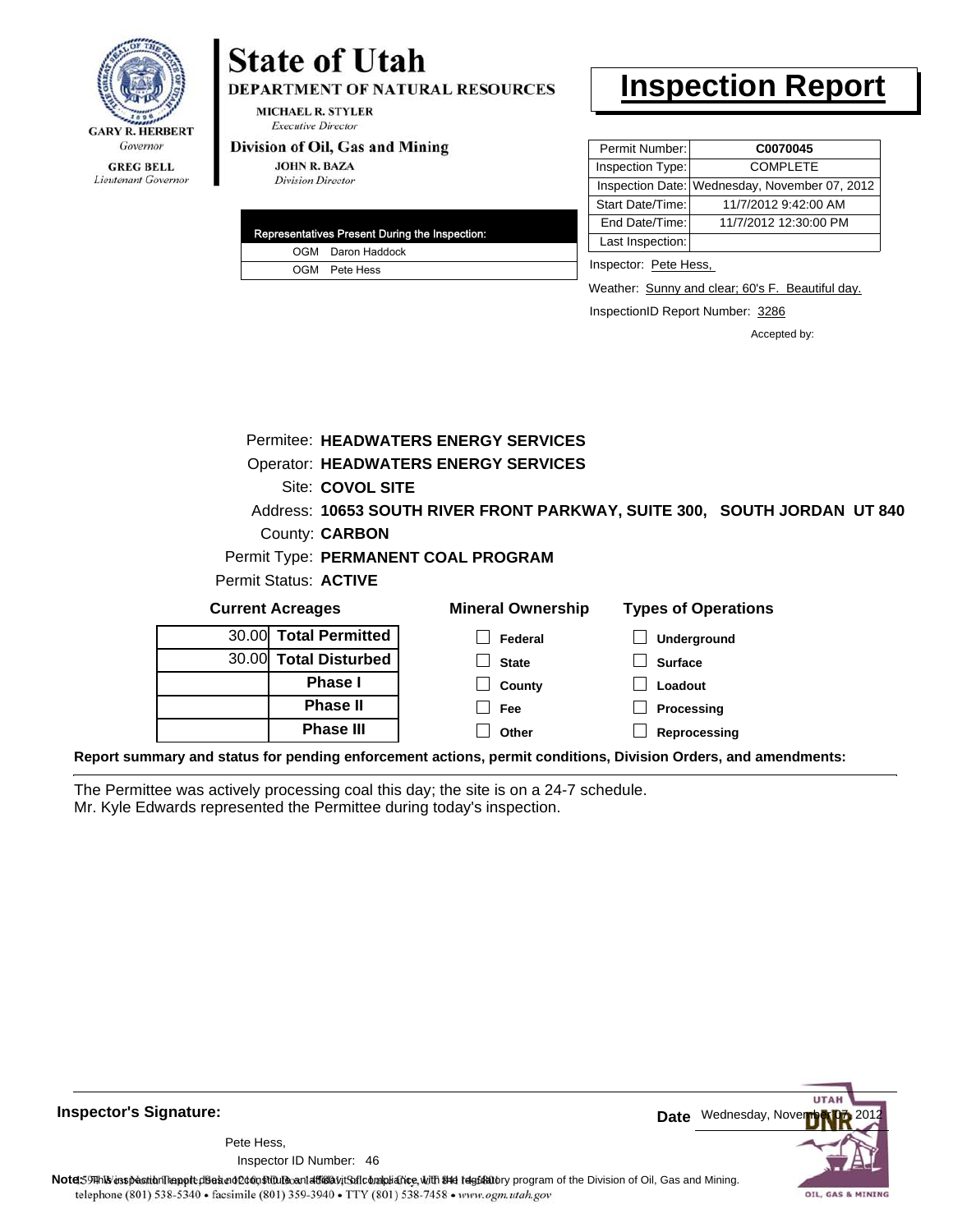#### *REVIEW OF PERMIT, PERFORMANCE STANDARDS PERMIT CONDITION REQUIREMENTS*

*1. Substantiate the elements on this inspection by checking the appropriate performance standard.*

 *a. For COMPLETE inspections provide narrative justification for any elements not fully inspected unless element is not appropriate to the site, in which case check Not Applicable.*

 *b. For PARTIAL inspections check only the elements evaluated.*

*2. Document any noncompliance situation by reference the NOV issued at the appropriate performance standard listed below.*

*3. Reference any narratives written in conjunction with this inspection at the appropriate performace standard listed below.*

*4. Provide a brief status report for all pending enforcement actions, permit conditions, Divison Orders, and amendments.*

|     |                                                               | Evaluated               | Not Applicable Comment          |                         | Enforcement |
|-----|---------------------------------------------------------------|-------------------------|---------------------------------|-------------------------|-------------|
| 1.  | Permits, Change, Transfer, Renewal, Sale                      | ⊻                       |                                 | V                       |             |
| 2.  | Signs and Markers                                             | $\overline{\mathbf{v}}$ |                                 | $\blacktriangledown$    |             |
| 3.  | Topsoil                                                       | $\overline{\mathbf{v}}$ |                                 | $\overline{\mathbf{v}}$ |             |
| 4.a | Hydrologic Balance: Diversions                                | $\blacktriangledown$    |                                 |                         |             |
| 4.b | Hydrologic Balance: Sediment Ponds and Impoundments           | $\overline{\mathsf{v}}$ |                                 | $\blacktriangledown$    |             |
| 4.c | Hydrologic Balance: Other Sediment Control Measures           | $\overline{\mathbf{v}}$ |                                 |                         |             |
| 4.d | Hydrologic Balance: Water Monitoring                          | $\overline{\mathbf{v}}$ | $\overline{\mathbf{v}}$         | $\overline{\mathbf{v}}$ |             |
| 4.e | Hydrologic Balance: Effluent Limitations                      | $\overline{\mathbf{v}}$ |                                 | $\blacktriangledown$    |             |
| 5.  | Explosives                                                    |                         | $\blacktriangledown$            |                         |             |
| 6.  | Disposal of Excess Spoil, Fills, Benches                      |                         | $\overline{\mathsf{v}}$         |                         |             |
| 7.  | Coal Mine Waste, Refuse Piles, Impoundments                   | $\overline{\mathbf{v}}$ | ☑                               | $\blacktriangledown$    |             |
| 8.  | Noncoal Waste                                                 | $\overline{\mathbf{v}}$ |                                 |                         |             |
| 9.  | Protection of Fish, Wildlife and Related Environmental Issues | $\blacktriangledown$    |                                 | $\blacktriangledown$    |             |
| 10. | Slides and Other Damage                                       |                         | $\blacktriangledown$            |                         |             |
| 11. | Contemporaneous Reclamation                                   |                         | $\blacktriangledown$            |                         |             |
| 12. | <b>Backfilling And Grading</b>                                |                         | $\overline{\mathbf{v}}$         |                         |             |
| 13. | Revegetation                                                  |                         | $\overline{\blacktriangledown}$ |                         |             |
| 14. | Subsidence Control                                            |                         | $\overline{\mathbf{v}}$         |                         |             |
|     | 15. Cessation of Operations                                   |                         | $\blacktriangledown$            |                         |             |
|     | 16.a Roads: Construction, Maintenance, Surfacing              | $\overline{\mathbf{v}}$ |                                 |                         |             |
|     | 16.b Roads: Drainage Controls                                 | $\overline{\mathsf{v}}$ |                                 |                         |             |
|     | 17. Other Transportation Facilities                           |                         |                                 |                         |             |
|     | 18. Support Facilities, Utility Installations                 | $\overline{\mathbf{v}}$ |                                 |                         |             |
|     | 19. AVS Check                                                 | $\overline{\mathbf{v}}$ |                                 |                         |             |
| 20. | <b>Air Quality Permit</b>                                     | $\overline{\mathsf{v}}$ |                                 | $\blacktriangledown$    |             |
| 21. | Bonding and Insurance                                         | $\overline{\mathbf{v}}$ |                                 | $\blacktriangledown$    |             |
|     | 22. Other                                                     |                         |                                 |                         |             |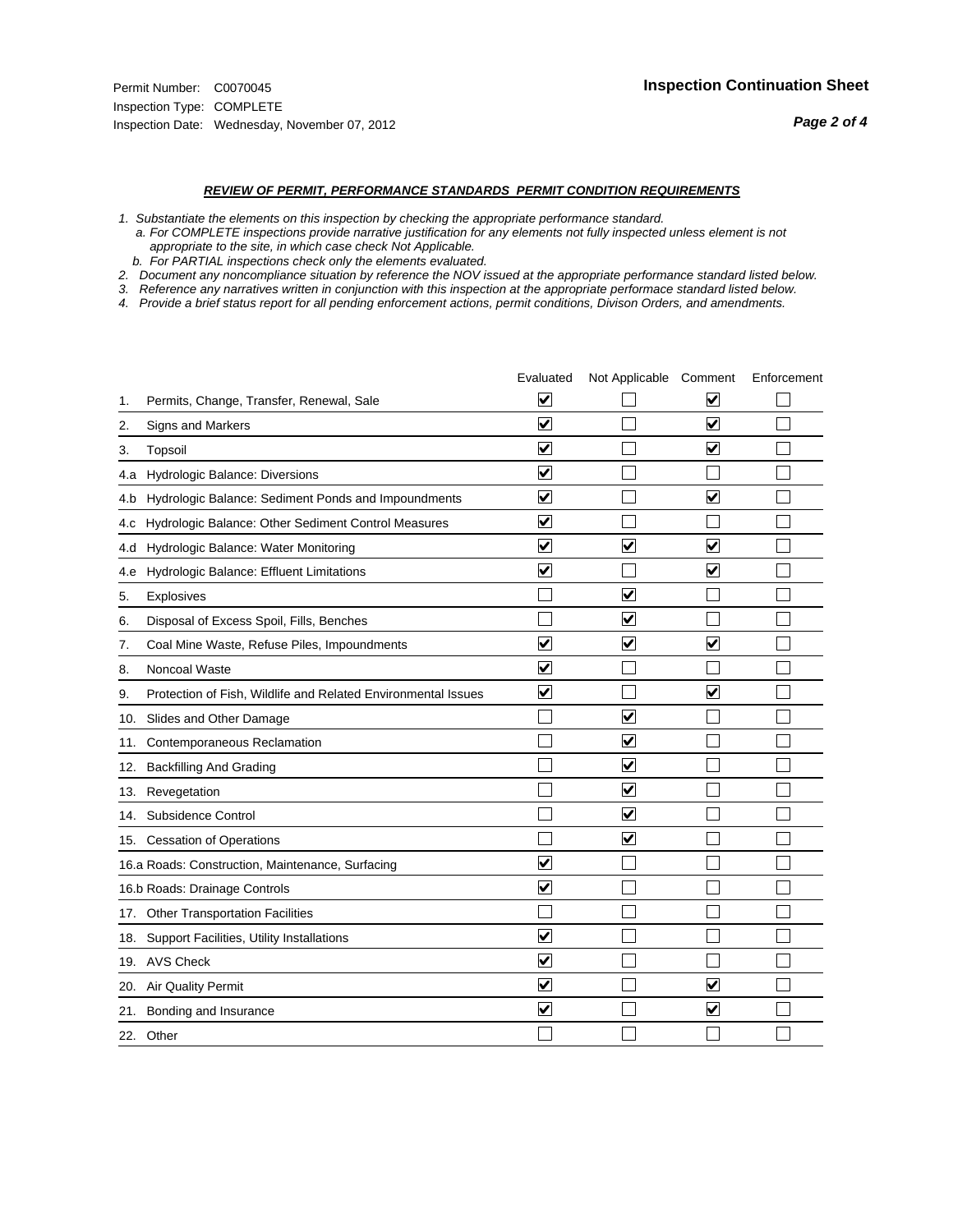# **1. Permits, Change, Transfer, Renewal, Sale**

The current State of Utah permit issued by the Division remains in effect through September 1, 2014.

# **2. Signs and Markers**

The disturbed area / permit area is delineated by the chain link fence which was installed co-linear with the permit boundary.

# **3. Topsoil**

Both storage piles are surrounded by berms about the toe. Topsoil storage signs are in place. Vegetative growth on the piles is minimal, due to the quality of the soil.

# **4.b Hydrologic Balance: Sediment Ponds and Impoundments**

Both the East and West ponds contained some water. Minor rilling was observed on the inslopes of the incised ponds. The 4th Quarter and Annual Impoundment inspection and certification is due in December, 2012. The Permittee plans to move the annual cerification to late spring so that, should the ponds require cleaning or repair for some other reason, the work can be more easily accomplished in warm weather. Both pond spillways were capable of functioning as designed. No compliance issues were identified.

# **4.d Hydrologic Balance: Water Monitoring**

The site has one water monitoring well; monitoring will not be required until the site enters into reclamation.

# **4.e Hydrologic Balance: Effluent Limitations**

Neither pond has ever discharged. As observed this day, the water elevation in both ponds was well below the discharge elevation of the spillways. The facility has a UPDES Multi-Sector General Permit for Storm Water Discharges (UTR000685) which was renewed for five years, effective January 1, 2012.

# **7. Coal Mine Waste, Refuse Piles, Impoundments**

All coals processed through the dry air-jig process are blended and shipped as high quality or low quality coals. There is no refuse being created or stored on site.

# **9. Protection of Fish, Wildlife and Related Environmental Issues**

No wildlife was observed during today's inspection. Numerous tracks of deer, antelope and raccoons were observed in the mud of the pond bottoms.

# **20. Air Quality Permit**

The Permittee had made several applications of water on the operational haul roads prior to todays inspection.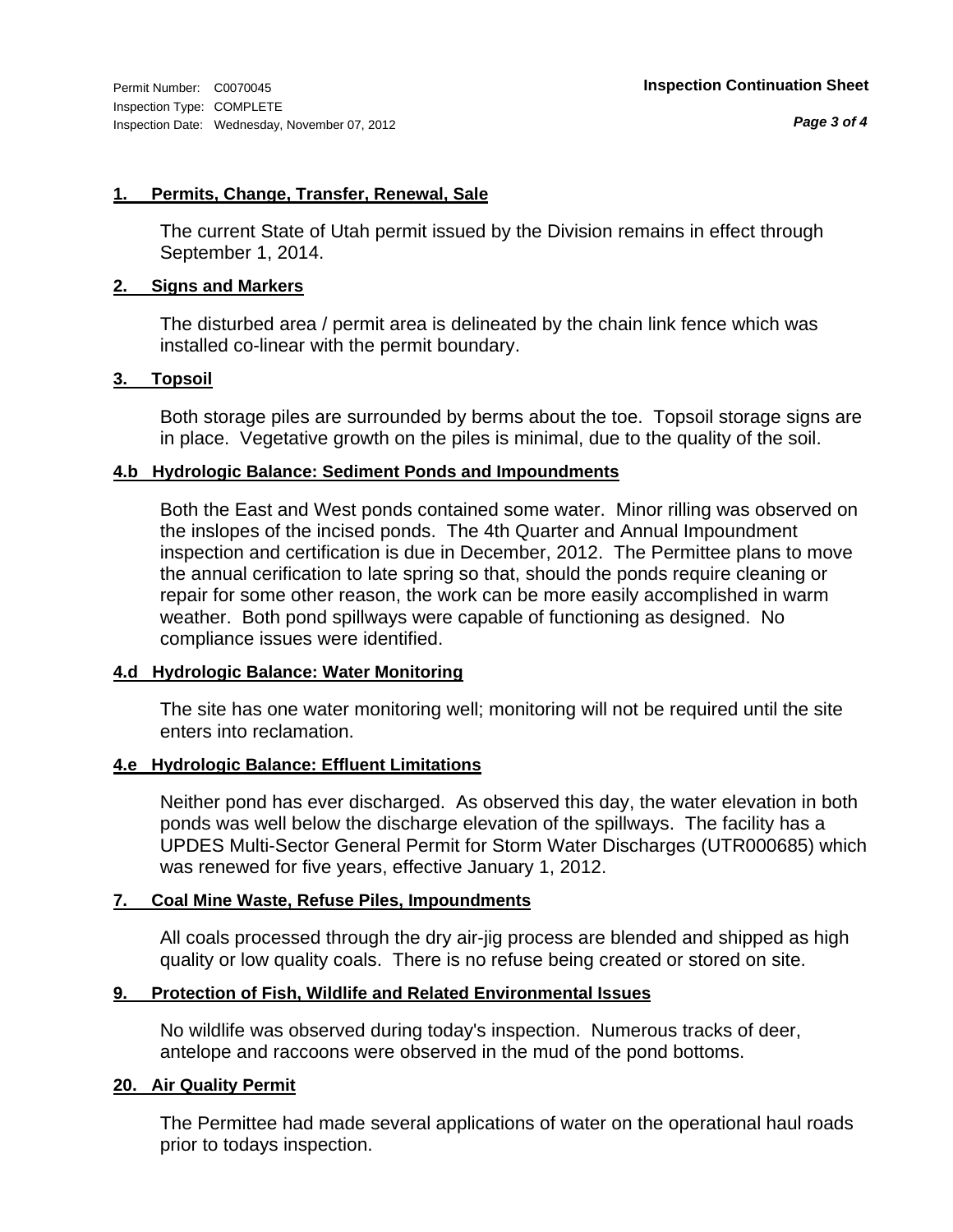*Page 4 of 4*

# **21. Bonding and Insurance**

The Division completed a mid-term permit review of the COVOL MRP including a recalculation of the reclamation cost in June of 2011. The amount of posted bond is \$ 206,000; the reclamation cost is of the same amount escalated through 2015.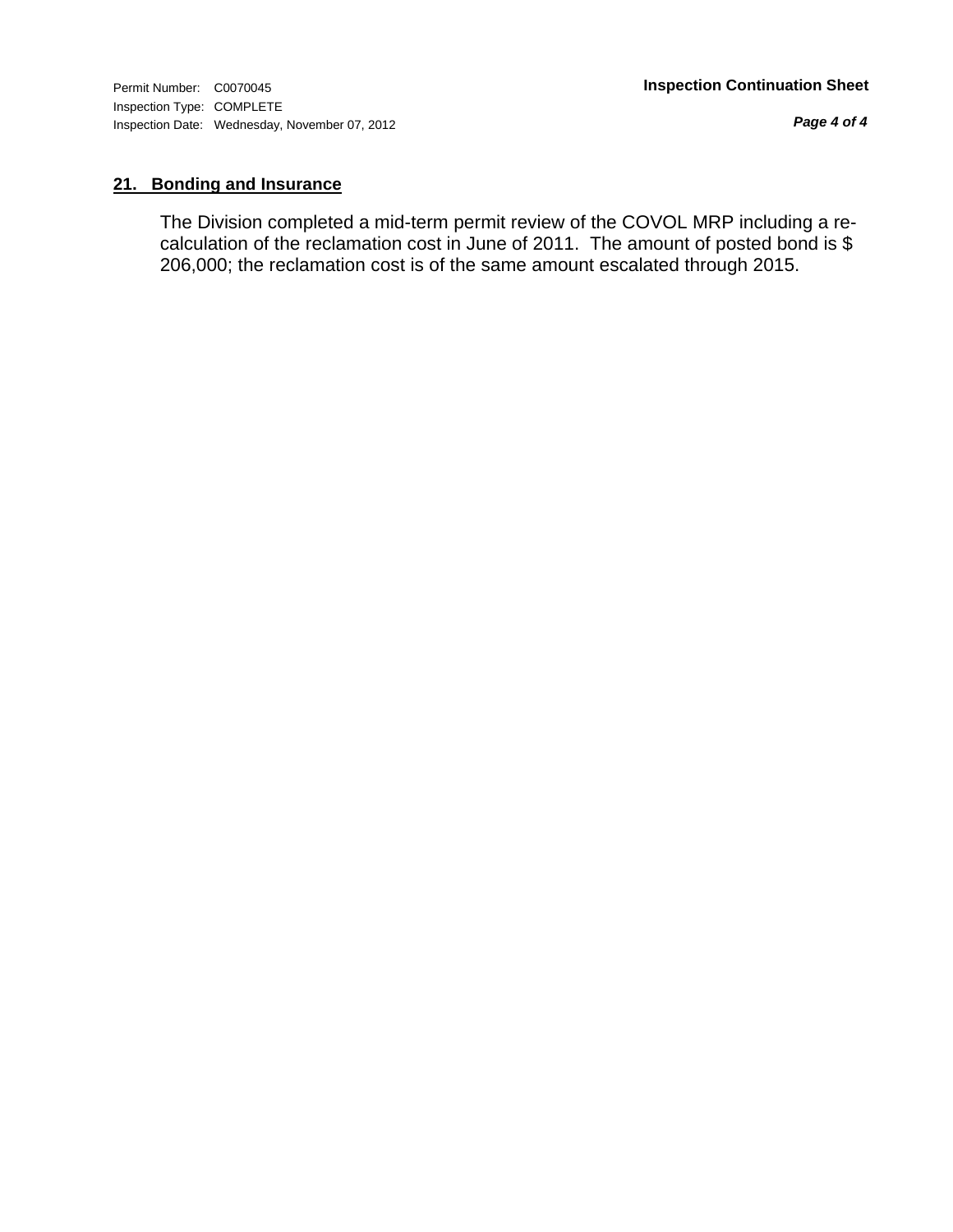

# **State of Utah**

DEPARTMENT OF NATURAL RESOURCES

**MICHAEL R. STYLER Executive Director** 

#### Division of Oil, Gas and Mining

**JOHN R. BAZA Division Director** 

| Representatives Present During the Inspection: |
|------------------------------------------------|
| OGM Karl Houskeeper                            |

# **Inspection Report**

| Permit Number:   | C0150007                    |
|------------------|-----------------------------|
| Inspection Type: | <b>PARTIAL</b>              |
| Inspection Date: | Monday, November 26, 2012   |
| Start Date/Time: | 11/26/2012 8:00:00 AM       |
| End Date/Time:   | 11/26/2012 11:00:00 AM      |
| Last Inspection: | Wednesday, October 24, 2012 |

Inspector: Karl Houskeeper,

Weather: Clear Skies, Temp. 30 Deg. F.

InspectionID Report Number: 3306

Accepted by: jhelfric 11/29/2012

|                                      | Permitee: CONSOLIDATION COAL CO        |                                     |                            |  |  |  |
|--------------------------------------|----------------------------------------|-------------------------------------|----------------------------|--|--|--|
|                                      |                                        |                                     |                            |  |  |  |
|                                      | <b>Operator: CONSOLIDATION COAL CO</b> |                                     |                            |  |  |  |
| <b>Site: HIDDEN VALLEY MINE</b>      |                                        |                                     |                            |  |  |  |
| Address: PO BOX 566, SESSER IL 62884 |                                        |                                     |                            |  |  |  |
|                                      | County: <b>EMERY</b>                   |                                     |                            |  |  |  |
|                                      |                                        | Permit Type: PERMANENT COAL PROGRAM |                            |  |  |  |
|                                      | <b>Permit Status: RECLAIMED</b>        |                                     |                            |  |  |  |
| <b>Current Acreages</b>              |                                        | <b>Mineral Ownership</b>            | <b>Types of Operations</b> |  |  |  |
|                                      | 960.00 Total Permitted                 | Federal                             | V<br>Underground           |  |  |  |
|                                      | 6.70 Total Disturbed                   | <b>State</b>                        | <b>Surface</b>             |  |  |  |
| 6.70                                 | <b>Phase I</b>                         | County                              | Loadout                    |  |  |  |
|                                      | <b>Phase II</b>                        | V<br>Fee                            | Processing                 |  |  |  |
|                                      | <b>Phase III</b>                       | Other                               | Reprocessing               |  |  |  |

**Report summary and status for pending enforcement actions, permit conditions, Division Orders, and amendments:**

Checked in at the main office located at the Emery Deep Mine before proceeding on the Partial Inspection of the Hidden Valley Mine.

**Inspector's Signature:**

49 Inspector ID Number:Karl Houskeeper,

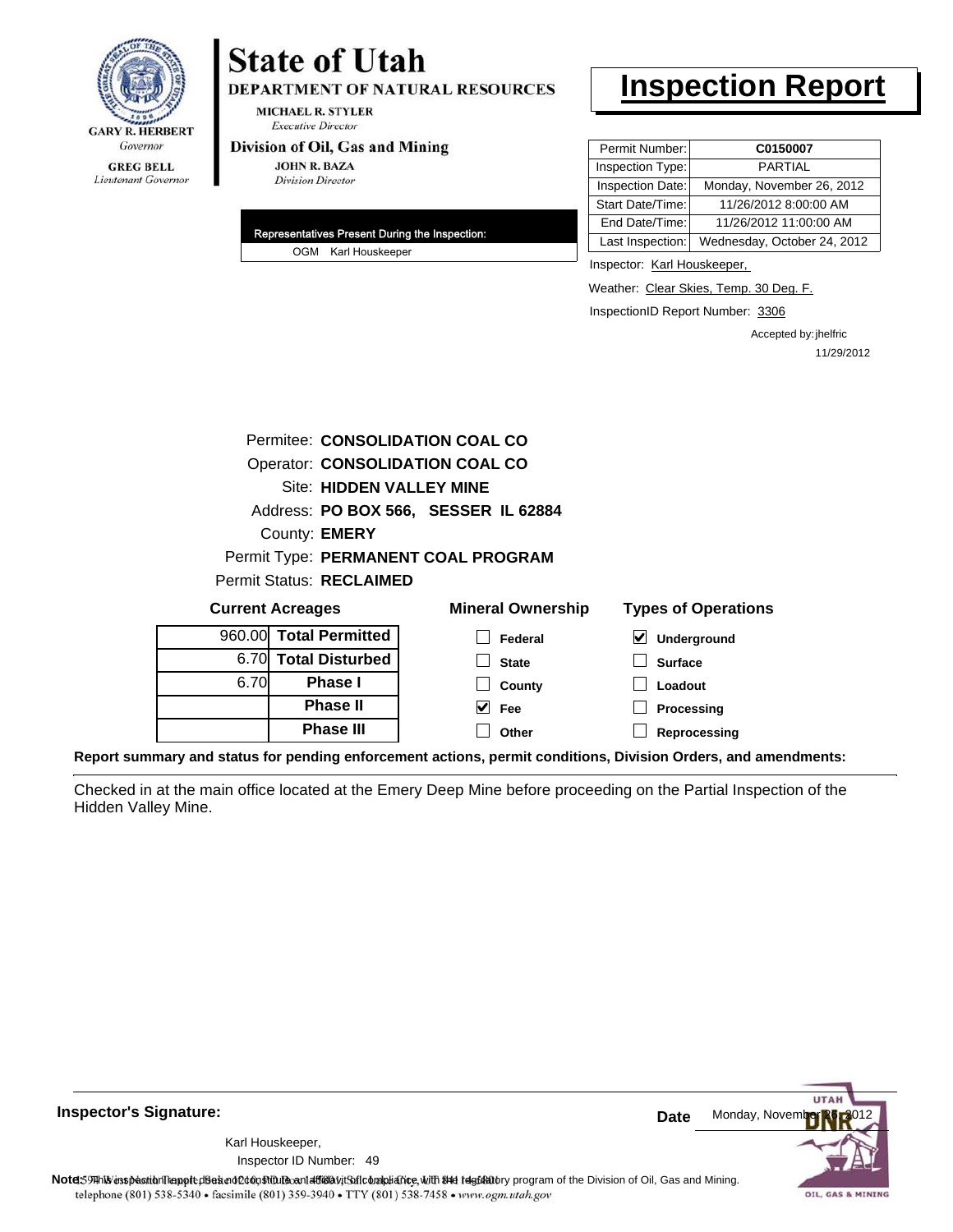- *1. Substantiate the elements on this inspection by checking the appropriate performance standard.*
- *a. For COMPLETE inspections provide narrative justification for any elements not fully inspected unless element is not appropriate to the site, in which case check Not Applicable.*
- *b. For PARTIAL inspections check only the elements evaluated.*
- *2. Document any noncompliance situation by reference the NOV issued at the appropriate performance standard listed below.*
- *3. Reference any narratives written in conjunction with this inspection at the appropriate performace standard listed below.*
- *4. Provide a brief status report for all pending enforcement actions, permit conditions, Divison Orders, and amendments.*

|     |                                                               | Evaluated               | Not Applicable Comment |                         | Enforcement |
|-----|---------------------------------------------------------------|-------------------------|------------------------|-------------------------|-------------|
| 1.  | Permits, Change, Transfer, Renewal, Sale                      |                         |                        |                         |             |
| 2.  | <b>Signs and Markers</b>                                      | $\overline{\mathbf{v}}$ |                        | $\overline{\mathbf{v}}$ |             |
| 3.  | Topsoil                                                       |                         |                        |                         |             |
| 4.a | Hydrologic Balance: Diversions                                |                         |                        |                         |             |
| 4.b | Hydrologic Balance: Sediment Ponds and Impoundments           |                         |                        |                         |             |
| 4.c | Hydrologic Balance: Other Sediment Control Measures           | $\overline{\mathbf{v}}$ |                        | $\overline{\mathbf{v}}$ |             |
| 4.d | Hydrologic Balance: Water Monitoring                          |                         |                        |                         |             |
| 4.e | Hydrologic Balance: Effluent Limitations                      |                         |                        |                         |             |
| 5.  | <b>Explosives</b>                                             |                         |                        |                         |             |
| 6.  | Disposal of Excess Spoil, Fills, Benches                      |                         |                        |                         |             |
| 7.  | Coal Mine Waste, Refuse Piles, Impoundments                   |                         |                        |                         |             |
| 8.  | Noncoal Waste                                                 |                         |                        |                         |             |
| 9.  | Protection of Fish, Wildlife and Related Environmental Issues |                         |                        |                         |             |
|     | 10. Slides and Other Damage                                   |                         |                        |                         |             |
| 11. | Contemporaneous Reclamation                                   |                         |                        |                         |             |
| 12. | <b>Backfilling And Grading</b>                                |                         |                        |                         |             |
| 13. | Revegetation                                                  |                         |                        |                         |             |
| 14. | Subsidence Control                                            |                         |                        |                         |             |
|     | 15. Cessation of Operations                                   |                         |                        |                         |             |
|     | 16.a Roads: Construction, Maintenance, Surfacing              |                         |                        |                         |             |
|     | 16.b Roads: Drainage Controls                                 |                         |                        |                         |             |
|     | 17. Other Transportation Facilities                           |                         |                        |                         |             |
| 18. | Support Facilities, Utility Installations                     |                         |                        |                         |             |
|     | 19. AVS Check                                                 |                         |                        |                         |             |
| 20. | Air Quality Permit                                            |                         |                        |                         |             |
| 21. | Bonding and Insurance                                         |                         |                        |                         |             |
|     | 22. Other                                                     |                         |                        |                         |             |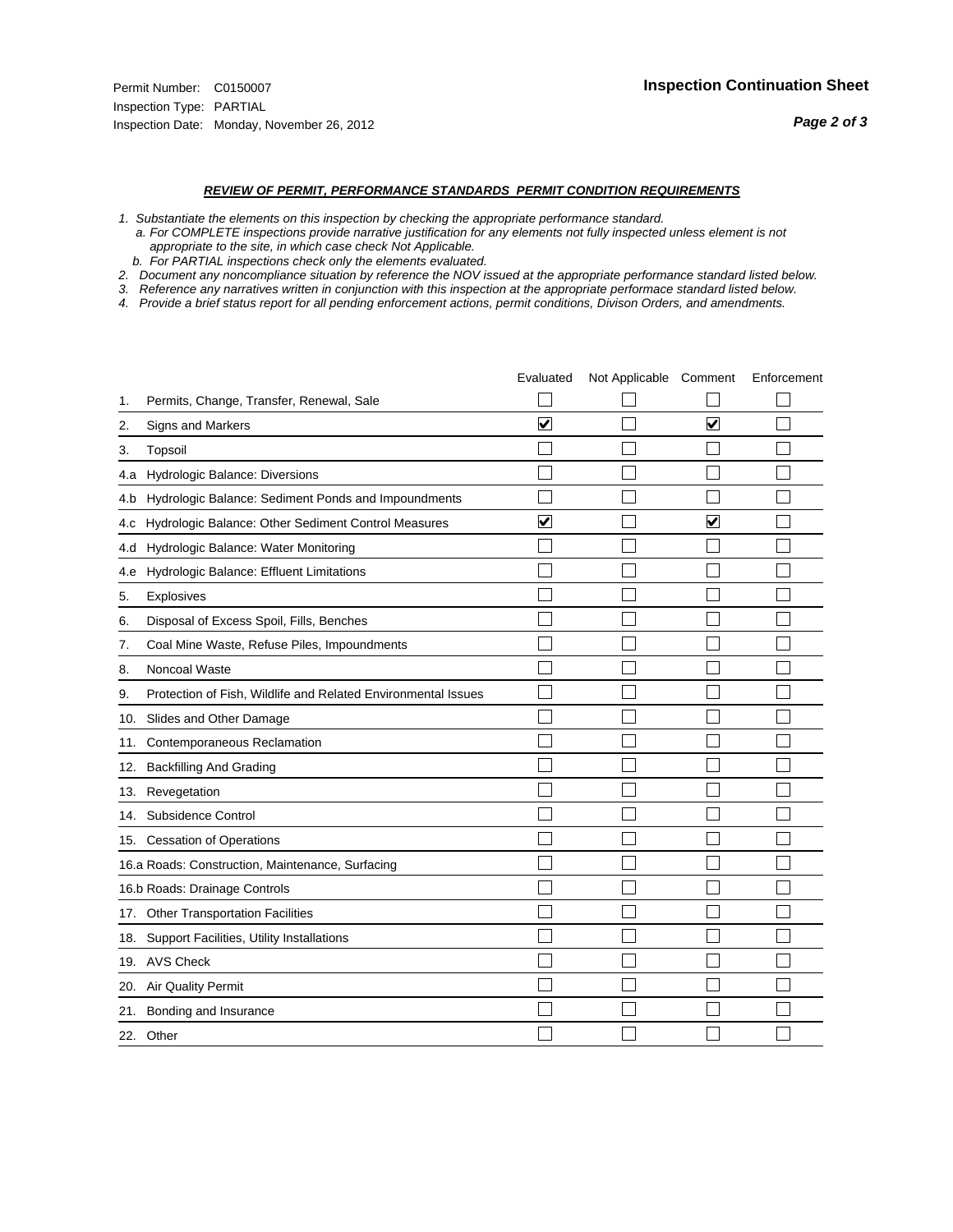#### **2. Signs and Markers**

The mine identification sign is located at the end of the county road used to access the mine site. The sign contained the required information.

### **4.c Hydrologic Balance: Other Sediment Control Measures**

The silt fence that is located adjacent to the mine identification sign was inspected and found to be functional.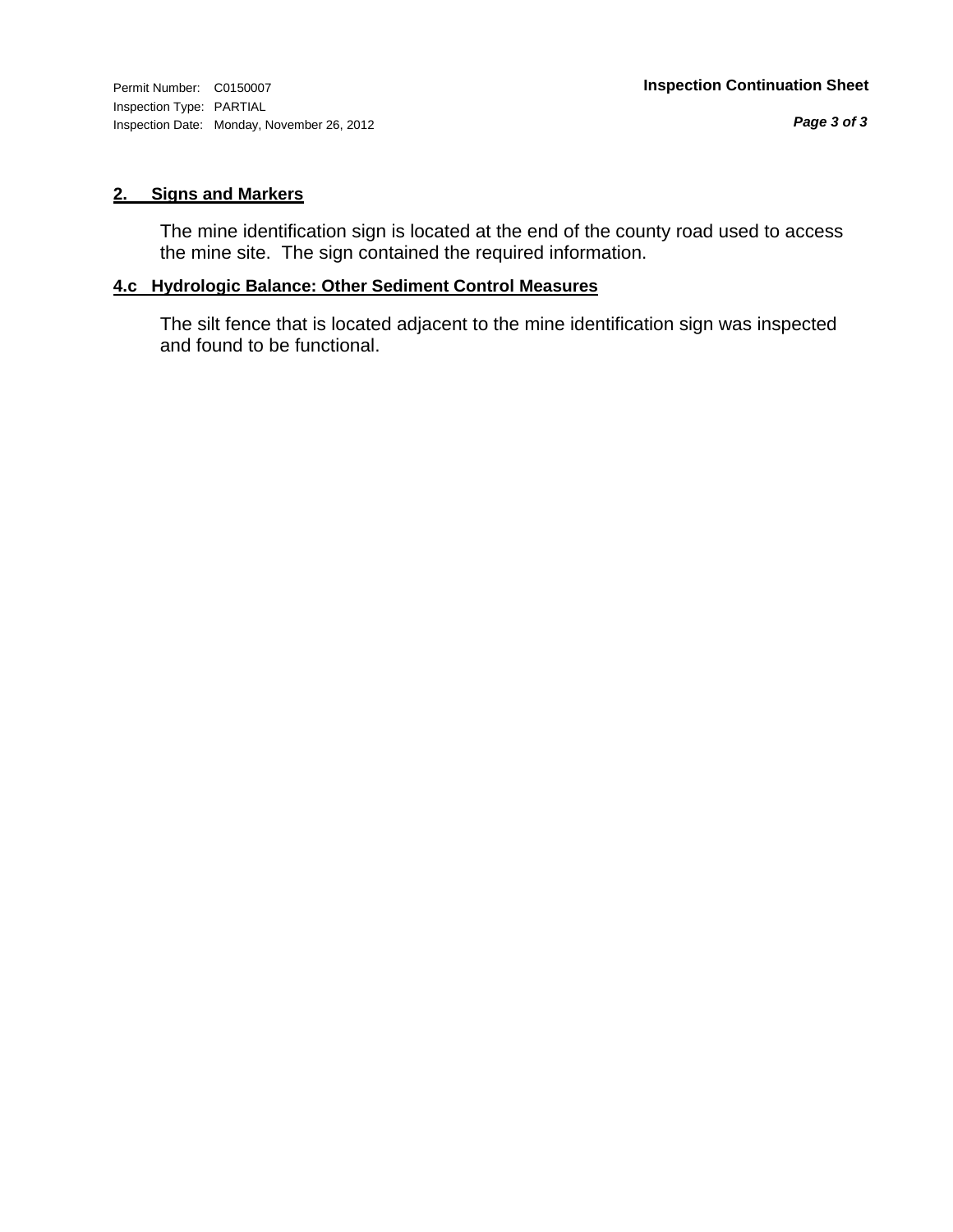

# **State of Utah**

**DEPARTMENT OF NATURAL RESOURCES** 

**MICHAEL R. STYLER Executive Director** 

#### Division of Oil, Gas and Mining

**JOHN R. BAZA Division Director** 

| Representatives Present During the Inspection: |
|------------------------------------------------|
| OGM Karl Houskeeper                            |

## **Inspection Report**

| Permit Number:   | C0150015                    |
|------------------|-----------------------------|
| Inspection Type: | <b>PARTIAL</b>              |
| Inspection Date: | Thursday, November 01, 2012 |
| Start Date/Time: | 11/1/2012 6:30:00 AM        |
| End Date/Time:   | 11/1/2012 11:30:00 AM       |
| Last Inspection: | Tuesday, October 02, 2012   |

Inspector: Karl Houskeeper,

Weather: Clear Skies, Temp. 36 Deg. F.

InspectionID Report Number: 3282

**Reprocessing**

Accepted by:

|                         | Permitee: CONSOLIDATION COAL CO        |                                            |
|-------------------------|----------------------------------------|--------------------------------------------|
|                         | <b>Operator: CONSOLIDATION COAL CO</b> |                                            |
| Site: EMERY DEEP MINE   |                                        |                                            |
|                         | Address: PO BOX 566, SESSER IL 62884   |                                            |
| County: <b>EMERY</b>    |                                        |                                            |
|                         | Permit Type: PERMANENT COAL PROGRAM    |                                            |
| Permit Status: ACTIVE   |                                        |                                            |
| <b>Current Acreages</b> | <b>Mineral Ownership</b>               | <b>Types of Operations</b>                 |
| 442.50 Total Permitted  | V<br>Federal                           | $\blacktriangledown$<br><b>Underground</b> |
| 248.50 Total Disturbed  | <b>State</b>                           | <b>Surface</b>                             |
| <b>Phase I</b>          | County                                 | Loadout                                    |
| <b>Phase II</b>         | M<br><b>Fee</b>                        | Processing                                 |
| <b>Phase III</b>        | Other                                  | Reprocessing                               |

**Report summary and status for pending enforcement actions, permit conditions, Division Orders, and amendments:**

Checked in at the Main Office at the Emery Deep Mine. Lester Jorgensen was dispatched as the company representative for the Partial inspection of the Emery Deep Mine.

Mine is still under temporary cessation of operation.

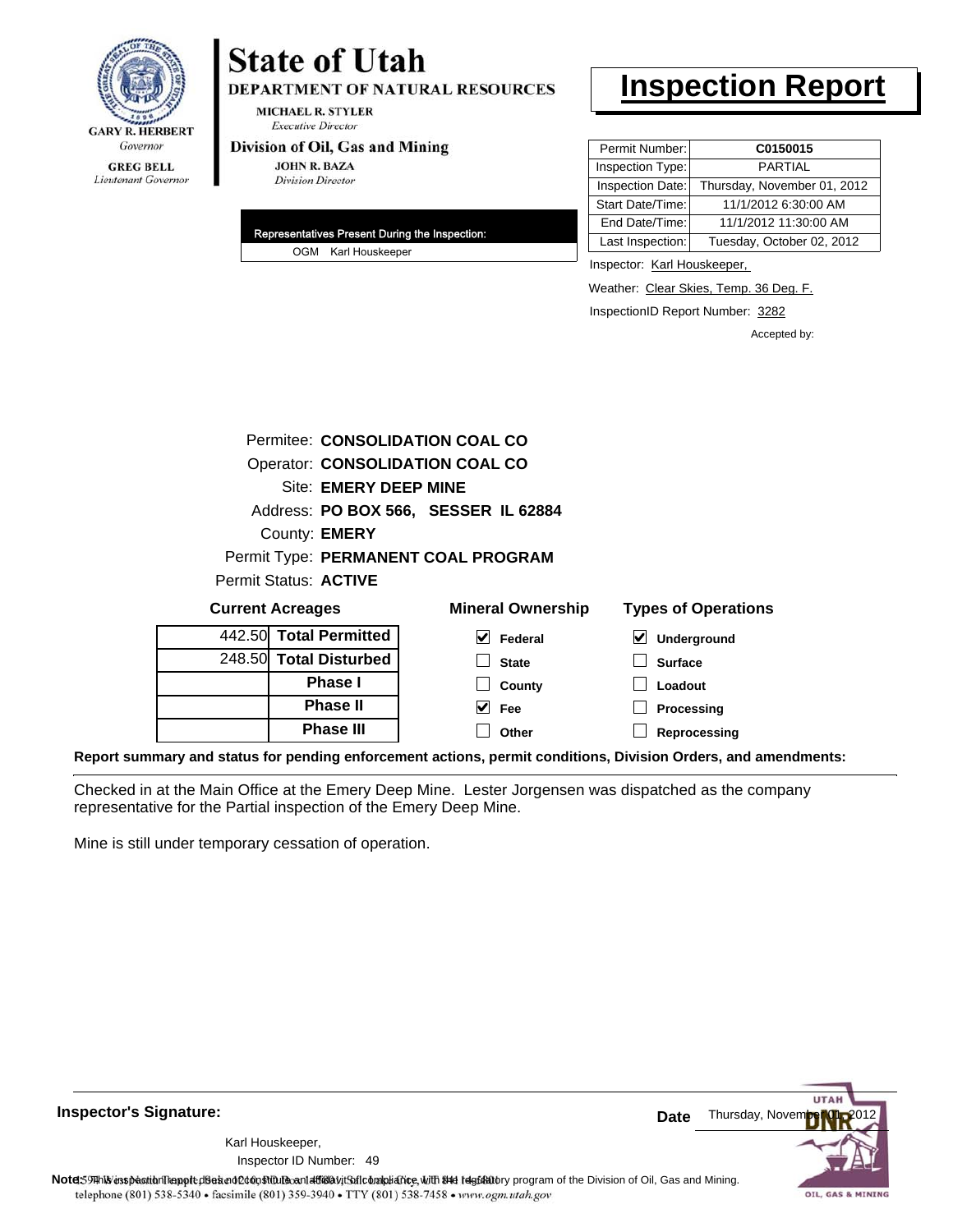- *1. Substantiate the elements on this inspection by checking the appropriate performance standard.*
- *a. For COMPLETE inspections provide narrative justification for any elements not fully inspected unless element is not appropriate to the site, in which case check Not Applicable.*
- *b. For PARTIAL inspections check only the elements evaluated.*
- *2. Document any noncompliance situation by reference the NOV issued at the appropriate performance standard listed below.*
- *3. Reference any narratives written in conjunction with this inspection at the appropriate performace standard listed below.*
- *4. Provide a brief status report for all pending enforcement actions, permit conditions, Divison Orders, and amendments.*

|     |                                                               | Evaluated               | Not Applicable Comment |                         | Enforcement |
|-----|---------------------------------------------------------------|-------------------------|------------------------|-------------------------|-------------|
| 1.  | Permits, Change, Transfer, Renewal, Sale                      |                         |                        |                         |             |
| 2.  | Signs and Markers                                             | $\overline{\mathbf{v}}$ |                        | ☑                       |             |
| 3.  | Topsoil                                                       |                         |                        |                         |             |
| 4.a | Hydrologic Balance: Diversions                                |                         |                        |                         |             |
| 4.b | Hydrologic Balance: Sediment Ponds and Impoundments           |                         |                        |                         |             |
| 4.c | Hydrologic Balance: Other Sediment Control Measures           | $\overline{\mathbf{v}}$ |                        | $\blacktriangledown$    |             |
| 4.d | Hydrologic Balance: Water Monitoring                          |                         |                        |                         |             |
| 4.e | Hydrologic Balance: Effluent Limitations                      |                         |                        |                         |             |
| 5.  | <b>Explosives</b>                                             | $\overline{\mathbf{v}}$ |                        | ☑                       |             |
| 6.  | Disposal of Excess Spoil, Fills, Benches                      |                         |                        |                         |             |
| 7.  | Coal Mine Waste, Refuse Piles, Impoundments                   | $\blacktriangledown$    |                        | $\overline{\mathbf{v}}$ |             |
| 8.  | Noncoal Waste                                                 | $\overline{\mathsf{v}}$ |                        |                         |             |
| 9.  | Protection of Fish, Wildlife and Related Environmental Issues |                         |                        |                         |             |
| 10. | Slides and Other Damage                                       |                         |                        |                         |             |
| 11. | Contemporaneous Reclamation                                   |                         |                        |                         |             |
| 12. | <b>Backfilling And Grading</b>                                |                         |                        |                         |             |
| 13. | Revegetation                                                  |                         |                        |                         |             |
| 14. | Subsidence Control                                            |                         |                        |                         |             |
|     | 15. Cessation of Operations                                   |                         |                        |                         |             |
|     | 16.a Roads: Construction, Maintenance, Surfacing              |                         |                        |                         |             |
|     | 16.b Roads: Drainage Controls                                 |                         |                        |                         |             |
| 17. | <b>Other Transportation Facilities</b>                        |                         |                        |                         |             |
| 18. | Support Facilities, Utility Installations                     |                         |                        |                         |             |
|     | 19. AVS Check                                                 |                         |                        |                         |             |
| 20. | <b>Air Quality Permit</b>                                     |                         |                        |                         |             |
| 21. | Bonding and Insurance                                         |                         |                        |                         |             |
|     | 22. Other                                                     |                         |                        |                         |             |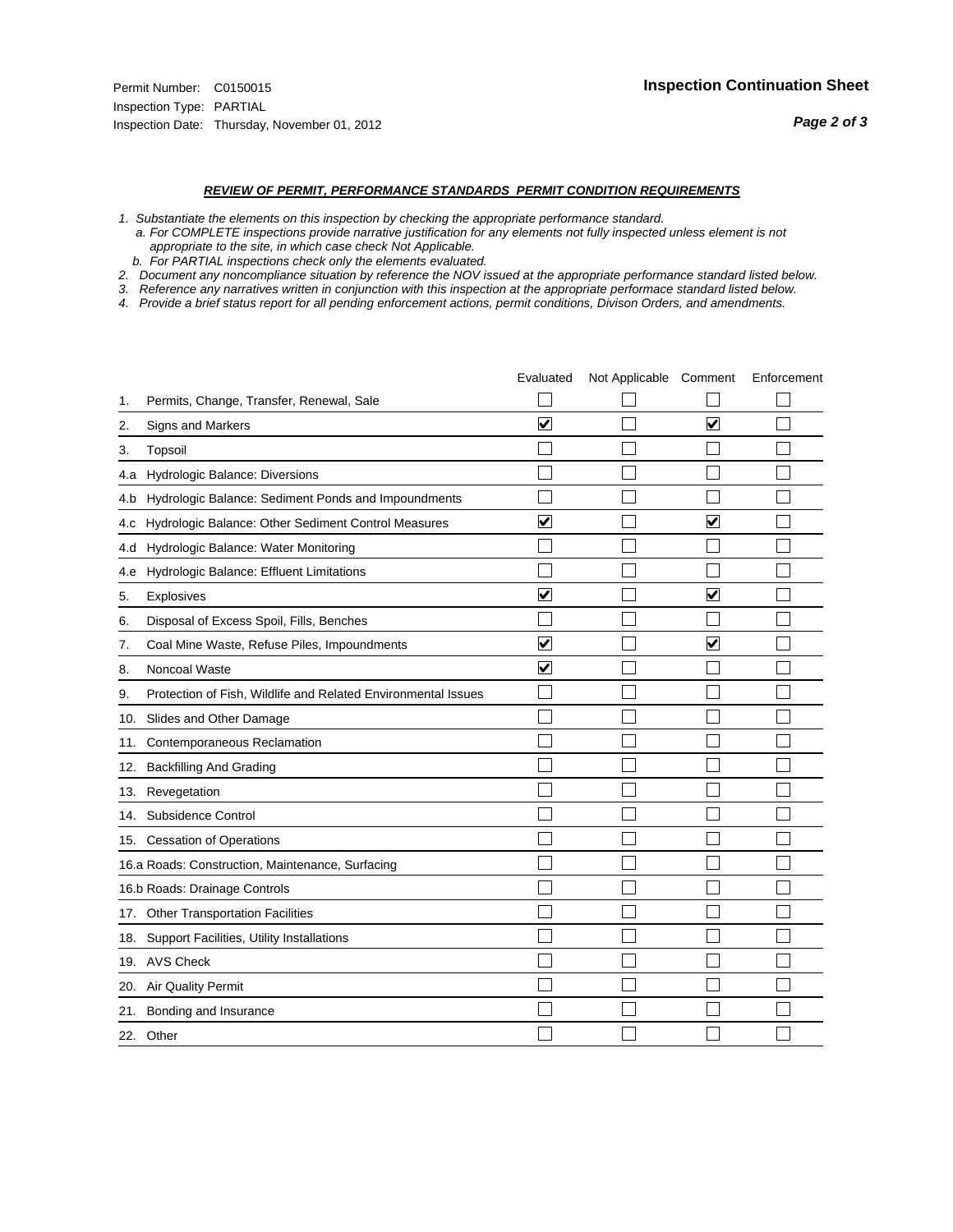#### **2. Signs and Markers**

The mine identification signs at the Main Facility and the 4th East Portal Area were observed during the partial inspection and found to be in compliance with the Utah R645 Coal Rules.

#### **4.c Hydrologic Balance: Other Sediment Control Measures**

The silt fence located near the water storage tank at the 4th East Port Area was checked and found to be functional.

#### **5. Explosives**

Some powder and caps still remain in the approved storage magazines. The magazines are properly grounded and identified with signs.

#### **7. Coal Mine Waste, Refuse Piles, Impoundments**

The refuse pile appeared to be stable. No visible hazards were observed.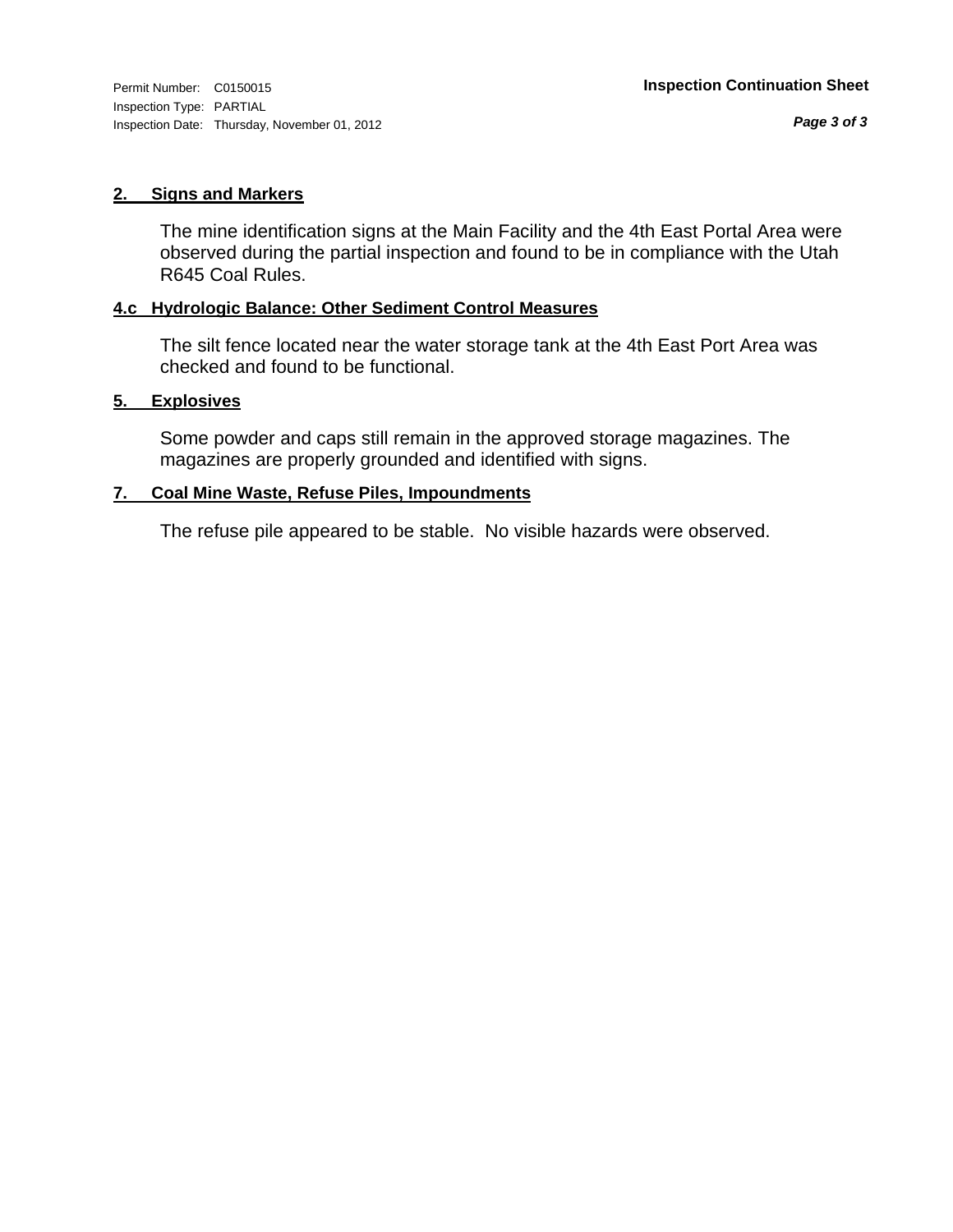

#### **GREG BELL** Lieutenant Governor

## **State of Utah**

DEPARTMENT OF NATURAL RESOURCES

**MICHAEL R. STYLER Executive Director** 

#### Division of Oil, Gas and Mining

**JOHN R. BAZA Division Director** 

| Representatives Present During the Inspection: |
|------------------------------------------------|
| Company Kerry Larsen                           |
| OGM Steve Demczak                              |

## **Inspection Report**

| Permit Number:   | C0150017                                      |
|------------------|-----------------------------------------------|
| Inspection Type: | <b>COMPLETE</b>                               |
|                  | Inspection Date: Wednesday, November 21, 2012 |
| Start Date/Time: | 11/21/2012 10:00:00 AM                        |
| End Date/Time:   | 11/21/2012 2:00:00 PM                         |
| Last Inspection: | Tuesday, October 30, 2012                     |

Inspector: Steve Demczak,

Weather: Sunny, 40's

InspectionID Report Number: 3304

**Processing Reprocessing** Accepted by:

|        | Permitee: PACIFICORP                   |                                          |                                     |
|--------|----------------------------------------|------------------------------------------|-------------------------------------|
|        | <b>Operator: ENERGY WEST MINING CO</b> |                                          |                                     |
|        | Site: DES BEE DOVE MINE                |                                          |                                     |
|        |                                        | Address: PO BOX 310, HUNTINGTON UT 84528 |                                     |
|        | County: <b>EMERY</b>                   |                                          |                                     |
|        |                                        | Permit Type: PERMANENT COAL PROGRAM      |                                     |
|        | <b>Permit Status: RECLAIMED</b>        |                                          |                                     |
|        | <b>Current Acreages</b>                | <b>Mineral Ownership</b>                 | <b>Types of Operations</b>          |
|        | 133.90 Total Permitted                 | $\vert \mathbf{v} \vert$ Federal         | $\blacktriangledown$<br>Underground |
|        | 40.90 Total Disturbed                  | <b>State</b>                             | <b>Surface</b>                      |
| 136.58 | <b>Phase I</b>                         | County                                   | Loadout                             |
| 95.70  | <b>Phase II</b>                        | V<br>Fee                                 | <b>Processing</b>                   |

**Fee Other**

**Report summary and status for pending enforcement actions, permit conditions, Division Orders, and amendments:**

No violation were issued.

95.70

**Phase II Phase III**



**Inspector's Signature:**

Inspector ID Number: 39 Steve Demczak,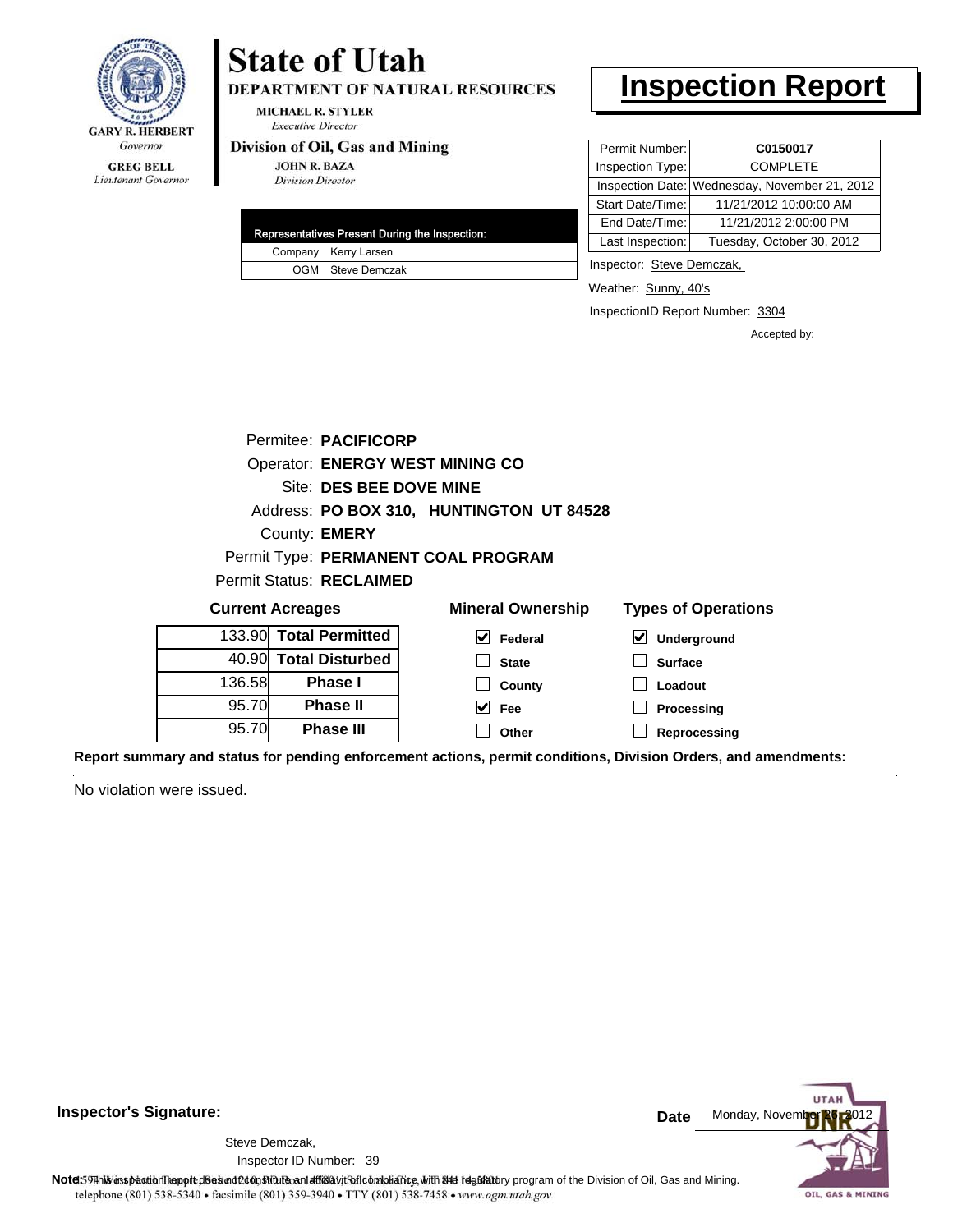#### *REVIEW OF PERMIT, PERFORMANCE STANDARDS PERMIT CONDITION REQUIREMENTS*

*1. Substantiate the elements on this inspection by checking the appropriate performance standard.*

 *a. For COMPLETE inspections provide narrative justification for any elements not fully inspected unless element is not appropriate to the site, in which case check Not Applicable.*

 *b. For PARTIAL inspections check only the elements evaluated.*

*2. Document any noncompliance situation by reference the NOV issued at the appropriate performance standard listed below.*

*3. Reference any narratives written in conjunction with this inspection at the appropriate performace standard listed below.*

*4. Provide a brief status report for all pending enforcement actions, permit conditions, Divison Orders, and amendments.*

|     |                                                               | Evaluated               | Not Applicable Comment          |                         | Enforcement |
|-----|---------------------------------------------------------------|-------------------------|---------------------------------|-------------------------|-------------|
| 1.  | Permits, Change, Transfer, Renewal, Sale                      | ⊻                       |                                 |                         |             |
| 2.  | Signs and Markers                                             | $\overline{\mathbf{v}}$ |                                 | $\overline{\mathbf{v}}$ |             |
| 3.  | Topsoil                                                       | $\overline{\mathbf{v}}$ |                                 | $\overline{\mathbf{v}}$ |             |
| 4.a | Hydrologic Balance: Diversions                                | $\blacktriangledown$    |                                 | $\blacktriangledown$    |             |
| 4.b | Hydrologic Balance: Sediment Ponds and Impoundments           |                         | $\overline{\mathbf{v}}$         |                         |             |
| 4.c | Hydrologic Balance: Other Sediment Control Measures           | $\overline{\mathbf{v}}$ |                                 | $\blacktriangledown$    |             |
| 4.d | Hydrologic Balance: Water Monitoring                          | $\overline{\mathbf{v}}$ |                                 | $\overline{\mathbf{v}}$ |             |
| 4.e | Hydrologic Balance: Effluent Limitations                      |                         | $\overline{\blacktriangledown}$ |                         |             |
| 5.  | <b>Explosives</b>                                             |                         | $\overline{\mathbf{v}}$         |                         |             |
| 6.  | Disposal of Excess Spoil, Fills, Benches                      |                         | $\blacktriangledown$            |                         |             |
| 7.  | Coal Mine Waste, Refuse Piles, Impoundments                   |                         | $\overline{\mathbf{v}}$         |                         |             |
| 8.  | Noncoal Waste                                                 | $\overline{\mathbf{v}}$ |                                 | $\blacktriangledown$    |             |
| 9.  | Protection of Fish, Wildlife and Related Environmental Issues | ⊽                       |                                 |                         |             |
|     | 10. Slides and Other Damage                                   | $\overline{\mathbf{v}}$ |                                 | $\overline{\mathbf{v}}$ |             |
| 11. | Contemporaneous Reclamation                                   |                         | $\blacktriangledown$            |                         |             |
| 12. | <b>Backfilling And Grading</b>                                | $\overline{\mathbf{v}}$ |                                 | $\blacktriangledown$    |             |
| 13. | Revegetation                                                  | $\overline{\mathbf{v}}$ |                                 | ☑                       |             |
| 14. | Subsidence Control                                            |                         | ✓                               |                         |             |
|     | 15. Cessation of Operations                                   |                         | $\blacktriangledown$            |                         |             |
|     | 16.a Roads: Construction, Maintenance, Surfacing              |                         | $\overline{\mathsf{v}}$         |                         |             |
|     | 16.b Roads: Drainage Controls                                 |                         | $\blacktriangledown$            |                         |             |
|     | 17. Other Transportation Facilities                           |                         | $\overline{\mathbf{v}}$         |                         |             |
| 18. | Support Facilities, Utility Installations                     |                         | $\overline{\blacktriangledown}$ |                         |             |
|     | 19. AVS Check                                                 | ⊽                       |                                 | $\overline{\mathbf{v}}$ |             |
|     | 20. Air Quality Permit                                        | $\blacktriangledown$    |                                 |                         |             |
| 21. | Bonding and Insurance                                         | $\overline{\mathbf{v}}$ |                                 | $\overline{\mathbf{v}}$ |             |
|     | 22. Other                                                     |                         |                                 |                         |             |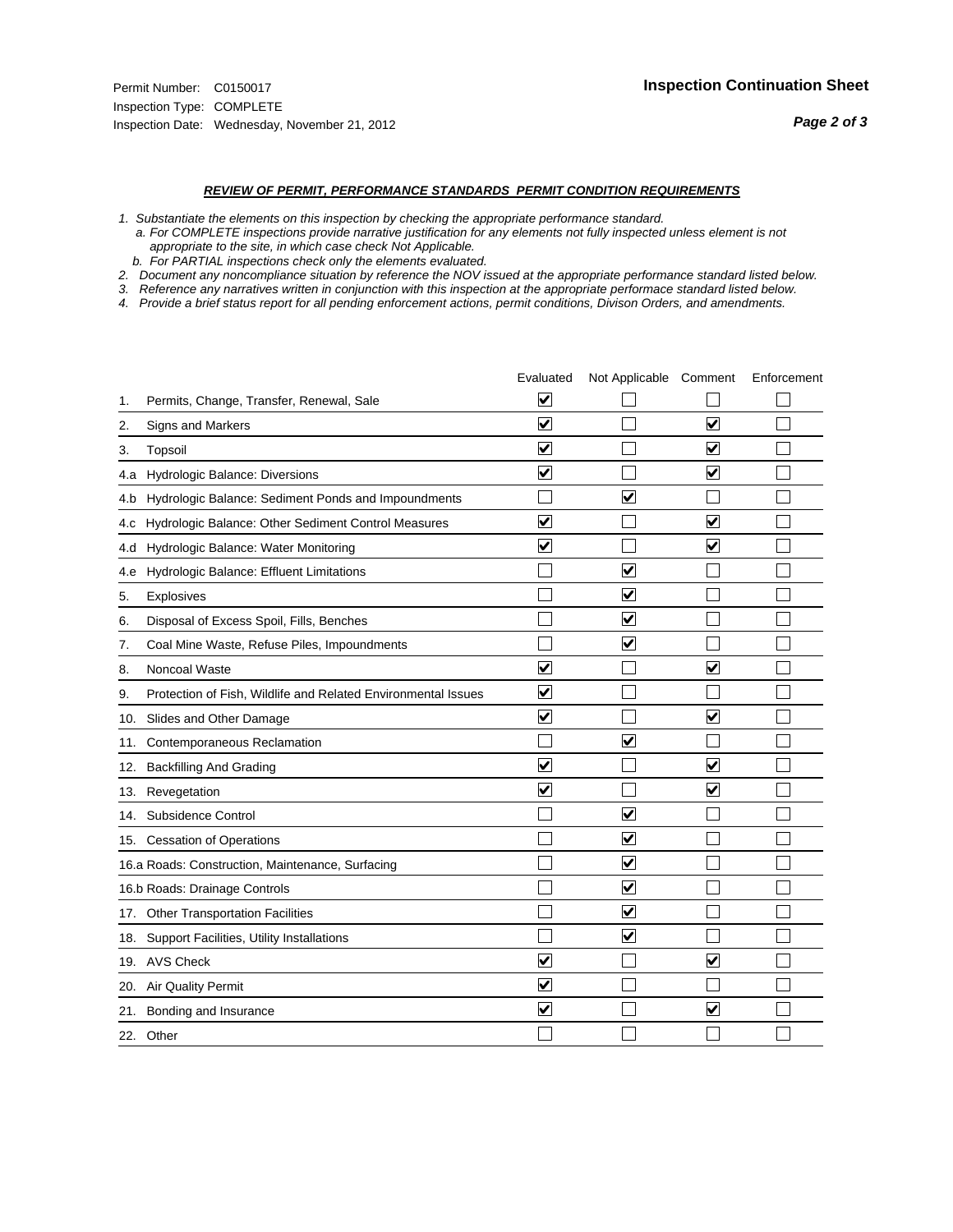*Page 3 of 3*

#### **2. Signs and Markers**

The identification signs is located on the trail to the mine site.

#### **3. Topsoil**

All topsoil was used in reclamation.

#### **4.a Hydrologic Balance: Diversions**

The diversions are opened and functioning as designed.

#### **4.c Hydrologic Balance: Other Sediment Control Measures**

The mine site is pocked to control sediment control. No signs of sediment going of site.

#### **4.d Hydrologic Balance: Water Monitoring**

This information is reviewed in Salt Lake City on a quarterly basis.

#### **8. Noncoal Waste**

The site was clear of non-coal waste material.

#### **10. Slides and Other Damage**

No slides or other damage was noticed during the inspection.

#### **12. Backfilling And Grading**

The site was backfilled and graded.

#### **13. Revegetation**

Vegetation has stopped growing.

#### **19. AVS Check**

This is made in Salt Lake City.

#### **21. Bonding and Insurance**

The insurance will expire on October 1, 2013. The company affording coverage is ASSOC. Electric & Gas Ins Serv LTD. The bond amount is \$511,000. The reclamation agreement was inspected and was signed by both parties.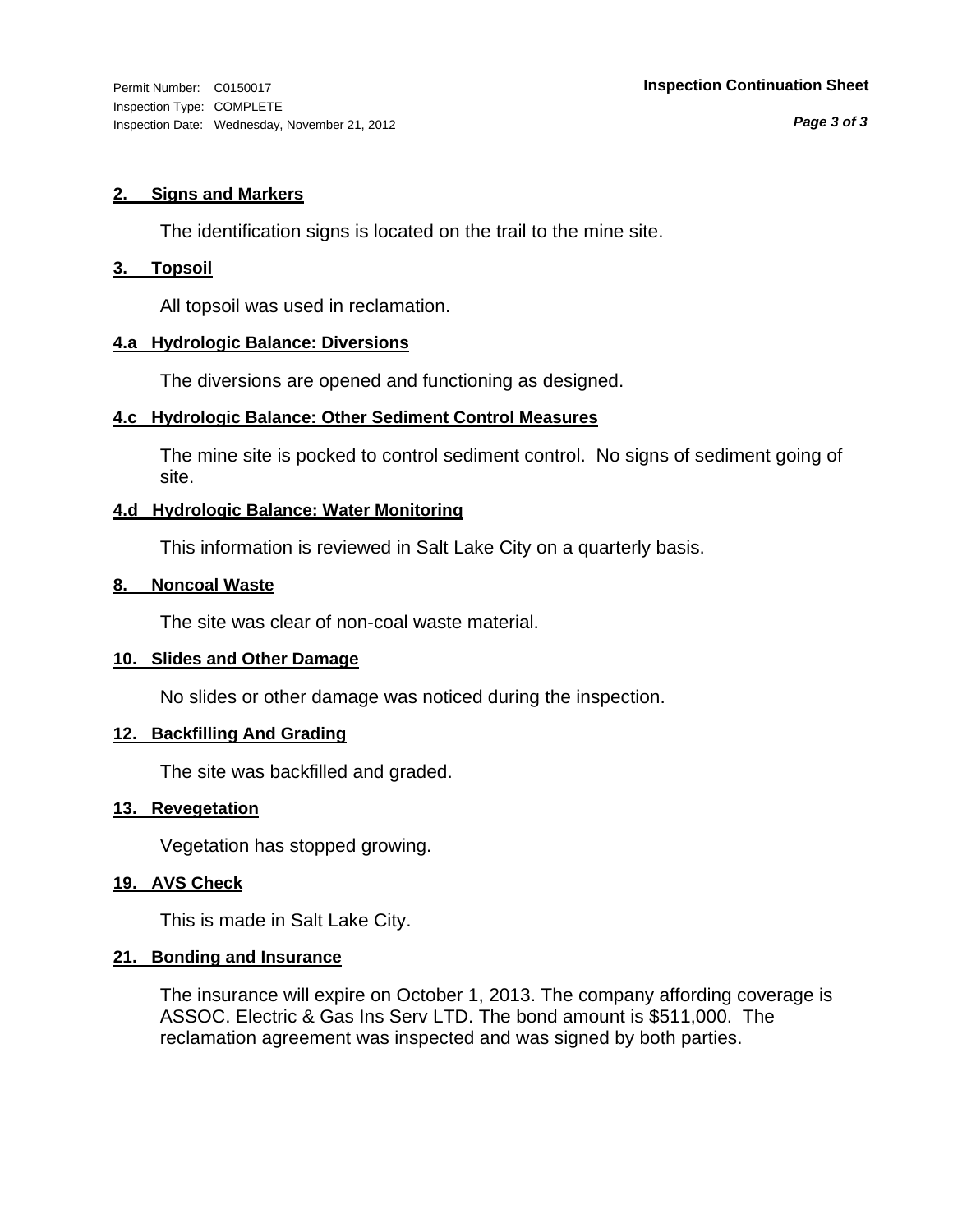

**GREG BELL** Lieutenant Governor

## **State of Utah**

DEPARTMENT OF NATURAL RESOURCES

**MICHAEL R. STYLER Executive Director** 

#### Division of Oil, Gas and Mining

**JOHN R. BAZA Division Director** 

| Representatives Present During the Inspection: |
|------------------------------------------------|
| Company Kenneth Fleck                          |
| OGM Karl Houskeeper                            |
| OGM Priscilla Burton                           |

## **Inspection Report**

| Permit Number:   | C0150018                    |
|------------------|-----------------------------|
| Inspection Type: | PARTIAI                     |
| Inspection Date: | Monday, November 26, 2012   |
| Start Date/Time: | 11/26/2012 11:00:00 AM      |
| End Date/Time:   | 11/26/2012 3:00:00 PM       |
| Last Inspection: | Wednesday, October 10, 2012 |
|                  |                             |

Inspector: Karl Houskeeper,

Weather: Clear Skies, Temp. 39 Deg. F.

InspectionID Report Number: 3307

Accepted by: jhelfric 11/29/2012

|      | Permitee: PACIFICORP                   |                                          |                            |  |
|------|----------------------------------------|------------------------------------------|----------------------------|--|
|      |                                        |                                          |                            |  |
|      | <b>Operator: ENERGY WEST MINING CO</b> |                                          |                            |  |
|      | Site: DEER CREEK MINE                  |                                          |                            |  |
|      |                                        | Address: PO BOX 310, HUNTINGTON UT 84528 |                            |  |
|      | County: <b>EMERY</b>                   |                                          |                            |  |
|      |                                        | Permit Type: PERMANENT COAL PROGRAM      |                            |  |
|      | Permit Status: ACTIVE                  |                                          |                            |  |
|      |                                        |                                          |                            |  |
|      | <b>Current Acreages</b>                | <b>Mineral Ownership</b>                 | <b>Types of Operations</b> |  |
|      | 19,936.88 Total Permitted              | V<br>Federal                             | M<br>Underground           |  |
|      | 91.63 Total Disturbed                  | $\vee$ State                             | <b>Surface</b>             |  |
| 0.60 | Phase I                                | County                                   | Loadout                    |  |
| 0.60 | <b>Phase II</b>                        | V<br>Fee                                 | Processing                 |  |
| 0.60 | <b>Phase III</b>                       | Other                                    | Reprocessing               |  |

**Report summary and status for pending enforcement actions, permit conditions, Division Orders, and amendments:**

**Inspector's Signature:**

49 Inspector ID Number:Karl Houskeeper,



Note: 59 This inspection report does not do an affidavit Suite and Affidavit Constitute and Division of Coli, Gas and Mining.<br>telephone (801) 538-5340 • facsimile (801) 359-3940 • TTY (801) 538-7458 • www.ogm.utah.gov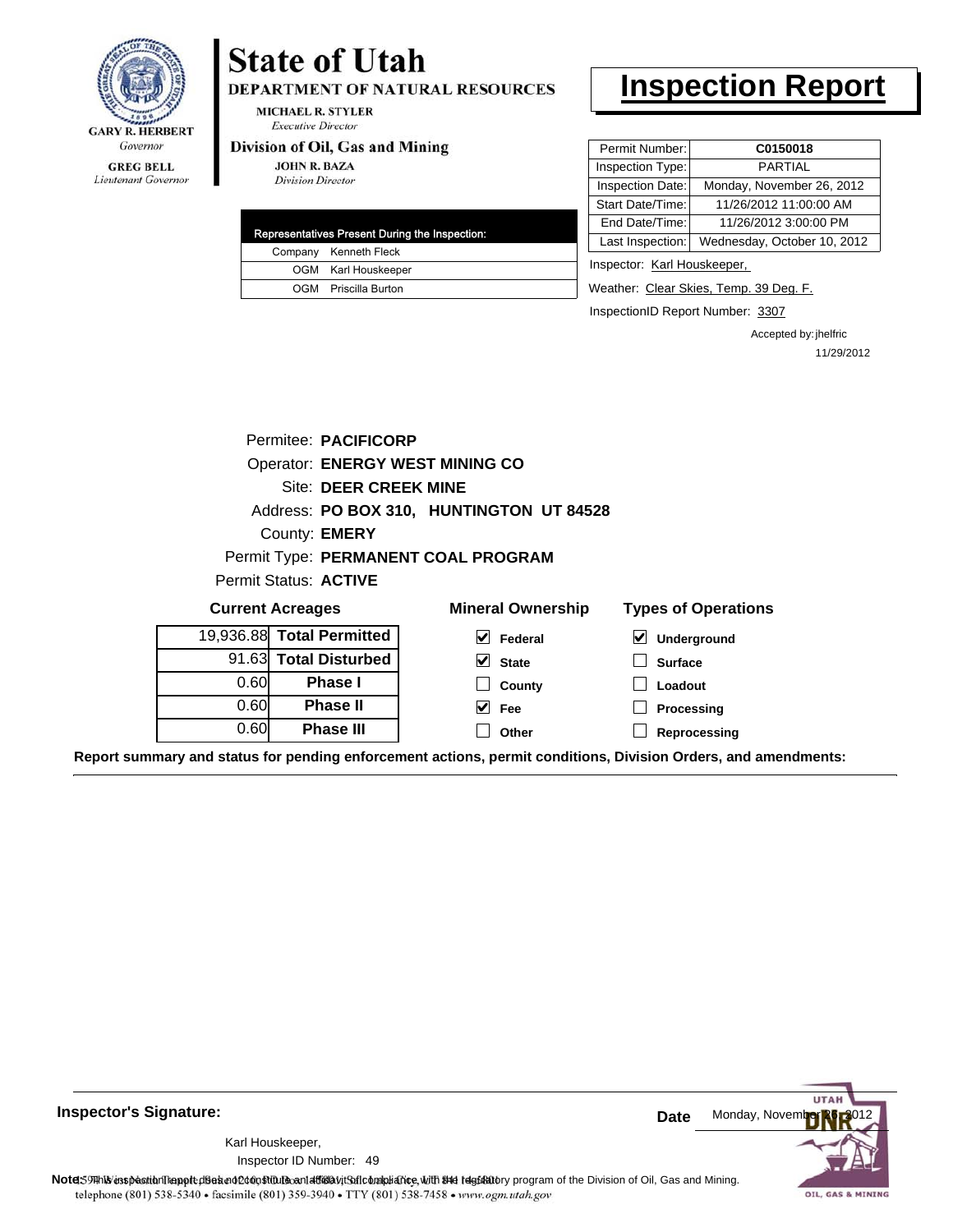- *1. Substantiate the elements on this inspection by checking the appropriate performance standard.*
- *a. For COMPLETE inspections provide narrative justification for any elements not fully inspected unless element is not appropriate to the site, in which case check Not Applicable.*
- *b. For PARTIAL inspections check only the elements evaluated.*
- *2. Document any noncompliance situation by reference the NOV issued at the appropriate performance standard listed below.*
- *3. Reference any narratives written in conjunction with this inspection at the appropriate performace standard listed below.*
- *4. Provide a brief status report for all pending enforcement actions, permit conditions, Divison Orders, and amendments.*

|     |                                                               | Evaluated               | Not Applicable Comment |                         | Enforcement |
|-----|---------------------------------------------------------------|-------------------------|------------------------|-------------------------|-------------|
| 1.  | Permits, Change, Transfer, Renewal, Sale                      |                         |                        |                         |             |
| 2.  | <b>Signs and Markers</b>                                      | $\overline{\mathbf{v}}$ |                        | $\blacktriangledown$    |             |
| 3.  | Topsoil                                                       | $\overline{\mathbf{v}}$ |                        | $\overline{\mathsf{v}}$ |             |
| 4.a | Hydrologic Balance: Diversions                                | $\blacktriangledown$    |                        | $\blacktriangledown$    |             |
| 4.b | Hydrologic Balance: Sediment Ponds and Impoundments           | ⊻                       |                        | ⊻                       |             |
| 4.c | Hydrologic Balance: Other Sediment Control Measures           |                         |                        |                         |             |
| 4.d | Hydrologic Balance: Water Monitoring                          |                         |                        |                         |             |
| 4.e | Hydrologic Balance: Effluent Limitations                      |                         |                        |                         |             |
| 5.  | <b>Explosives</b>                                             |                         |                        |                         |             |
| 6.  | Disposal of Excess Spoil, Fills, Benches                      |                         |                        |                         |             |
| 7.  | Coal Mine Waste, Refuse Piles, Impoundments                   | $\overline{\mathbf{v}}$ |                        | $\blacktriangledown$    |             |
| 8.  | Noncoal Waste                                                 |                         |                        |                         |             |
| 9.  | Protection of Fish, Wildlife and Related Environmental Issues |                         |                        |                         |             |
|     | 10. Slides and Other Damage                                   |                         |                        |                         |             |
| 11. | Contemporaneous Reclamation                                   |                         |                        |                         |             |
| 12. | <b>Backfilling And Grading</b>                                |                         |                        |                         |             |
| 13. | Revegetation                                                  |                         |                        |                         |             |
| 14. | Subsidence Control                                            |                         |                        |                         |             |
|     | 15. Cessation of Operations                                   |                         |                        |                         |             |
|     | 16.a Roads: Construction, Maintenance, Surfacing              |                         |                        |                         |             |
|     | 16.b Roads: Drainage Controls                                 |                         |                        |                         |             |
|     | 17. Other Transportation Facilities                           |                         |                        |                         |             |
| 18. | Support Facilities, Utility Installations                     |                         |                        |                         |             |
|     | 19. AVS Check                                                 |                         |                        |                         |             |
| 20. | Air Quality Permit                                            |                         |                        |                         |             |
| 21. | Bonding and Insurance                                         |                         |                        |                         |             |
|     | 22. Other                                                     | $\overline{\mathbf{v}}$ |                        | $\overline{\mathbf{v}}$ |             |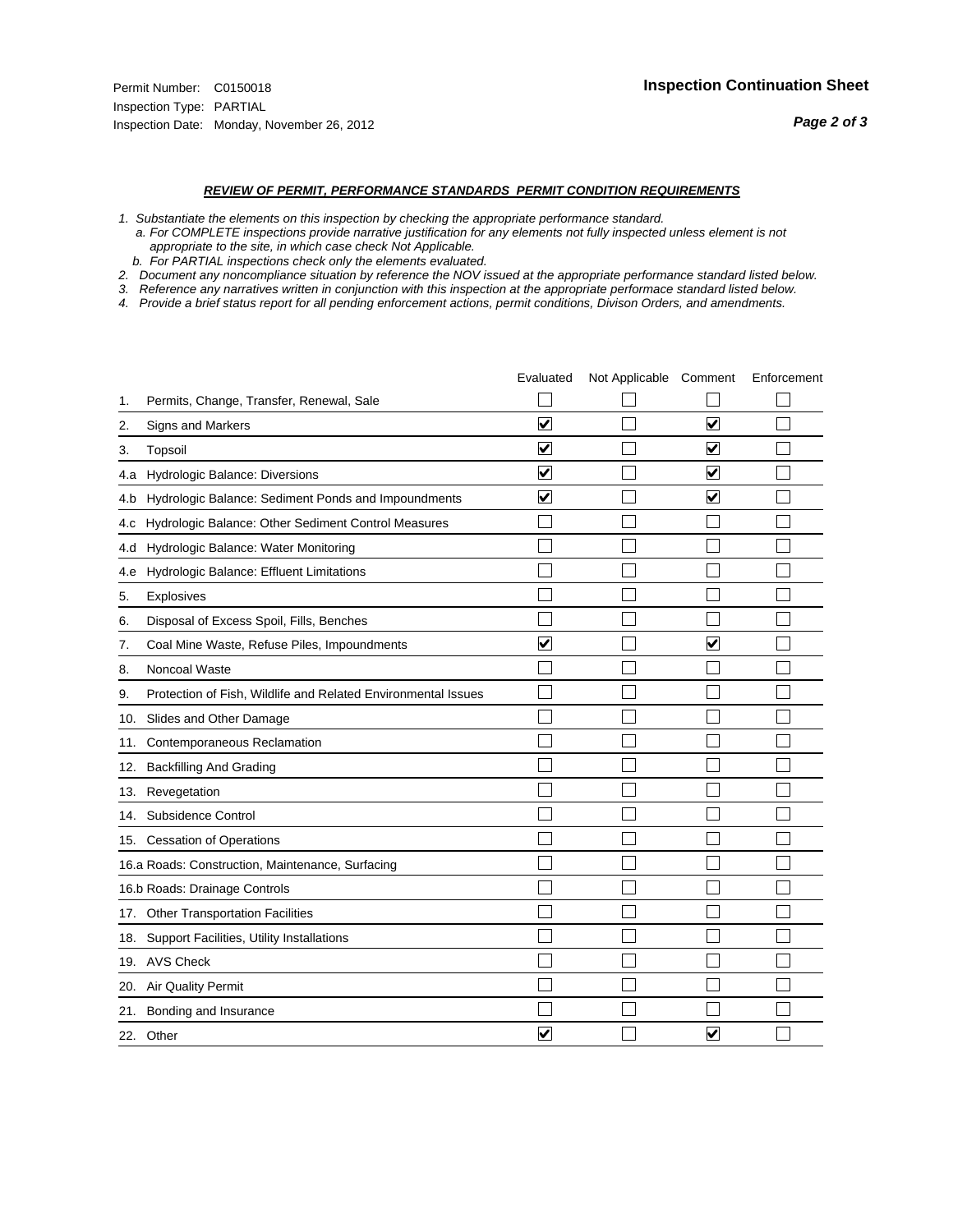#### **2. Signs and Markers**

The mine identification signs at the waste rock site, main facility, and rilda canyon were in place, uniform and contained the required information.

#### **3. Topsoil**

Signs were observed on the topsoil piles and appropriate protection measures are in place.

#### **4.a Hydrologic Balance: Diversions**

The culvert at the base of the main fan access road has been removed and an open channel is now in place. A map showing this change is being prepared for submission to the Division.

#### **4.b Hydrologic Balance: Sediment Ponds and Impoundments**

The main sediment pond cleaning is completed. Material removed from the pond is visible at the waste rock site.

#### **7. Coal Mine Waste, Refuse Piles, Impoundments**

The waste rock site appeared stable. No visible hazards were observed. The site has been active this quarter.

#### **22. Other**

North Emery Water Users are making improvements to the spring in Rilda Canyon.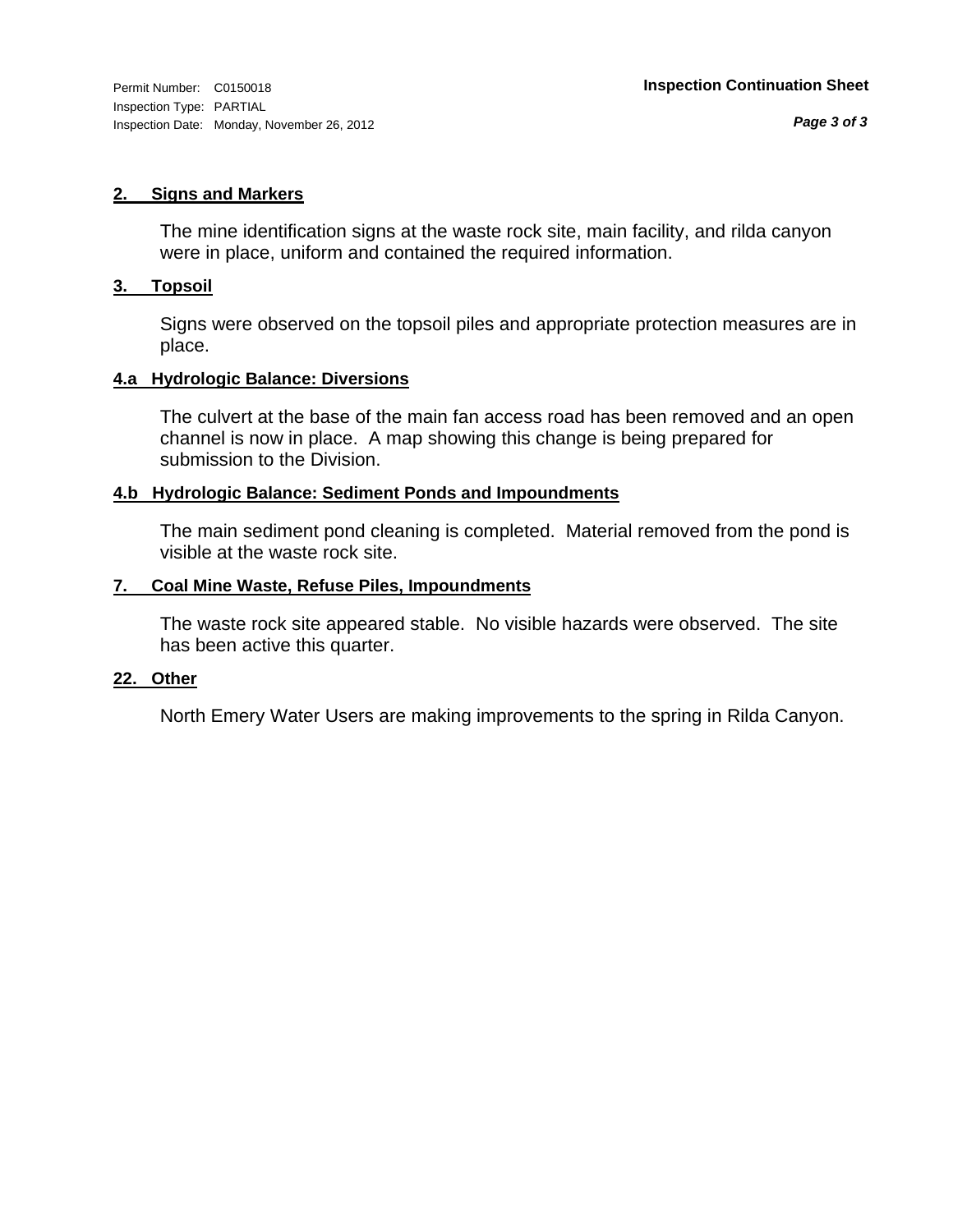

#### **GREG BELL** Lieutenant Governor

# **State of Utah**

DEPARTMENT OF NATURAL RESOURCES

**MICHAEL R. STYLER Executive Director** 

#### Division of Oil, Gas and Mining

**JOHN R. BAZA Division Director** 

| Representatives Present During the Inspection: |
|------------------------------------------------|
| Company Jaren Jorgensen                        |
| OGM Karl Houskeeper                            |
| OGM Daron Haddock                              |

## **Inspection Report**

| Permit Number:   | C0150025                                      |
|------------------|-----------------------------------------------|
| Inspection Type: | PARTIAI                                       |
|                  | Inspection Date: Wednesday, November 14, 2012 |
| Start Date/Time: | 11/14/2012 8:30:00 AM                         |
| End Date/Time:   | 11/14/2012 1:00:00 PM                         |
| Last Inspection: | Tuesday, October 23, 2012                     |
|                  |                                               |

Inspector: Karl Houskeeper,

Weather: Clear Skies, Temp. 23 Deg. F.

InspectionID Report Number: 3293

Accepted by:

|                         |                           | Permitee: CASTLE VALLEY MINING LLC        |                                                                 |
|-------------------------|---------------------------|-------------------------------------------|-----------------------------------------------------------------|
|                         |                           | <b>Operator: CASTLE VALLEY MINING LLC</b> |                                                                 |
| Site: BEAR CANYON MINE  |                           |                                           |                                                                 |
|                         |                           |                                           | Address: 2352 NORTH 7TH STREET, UNIT B, GRAND JUNCTION CO 81501 |
|                         | County: <b>EMERY</b>      |                                           |                                                                 |
|                         |                           | Permit Type: PERMANENT COAL PROGRAM       |                                                                 |
|                         | Permit Status: ACTIVE     |                                           |                                                                 |
| <b>Current Acreages</b> |                           | <b>Mineral Ownership</b>                  | <b>Types of Operations</b>                                      |
|                         | 10,991.83 Total Permitted | V<br>Federal                              | $\boldsymbol{\mathsf{v}}$<br>Underground                        |
|                         | 40.46 Total Disturbed     | <b>State</b>                              | <b>Surface</b>                                                  |
|                         | <b>Phase I</b>            | County                                    | Loadout                                                         |
|                         | <b>Phase II</b>           | Fee                                       | Processing                                                      |
|                         | <b>Phase III</b>          | Other                                     | Reprocessing                                                    |

**Report summary and status for pending enforcement actions, permit conditions, Division Orders, and amendments:**

**Inspector's Signature:**

49 Inspector ID Number:Karl Houskeeper,



Note: 59 This inspection report does not do an affidavit Suite and Affidavit Constitute and Division of Coli, Gas and Mining.<br>telephone (801) 538-5340 • facsimile (801) 359-3940 • TTY (801) 538-7458 • www.ogm.utah.gov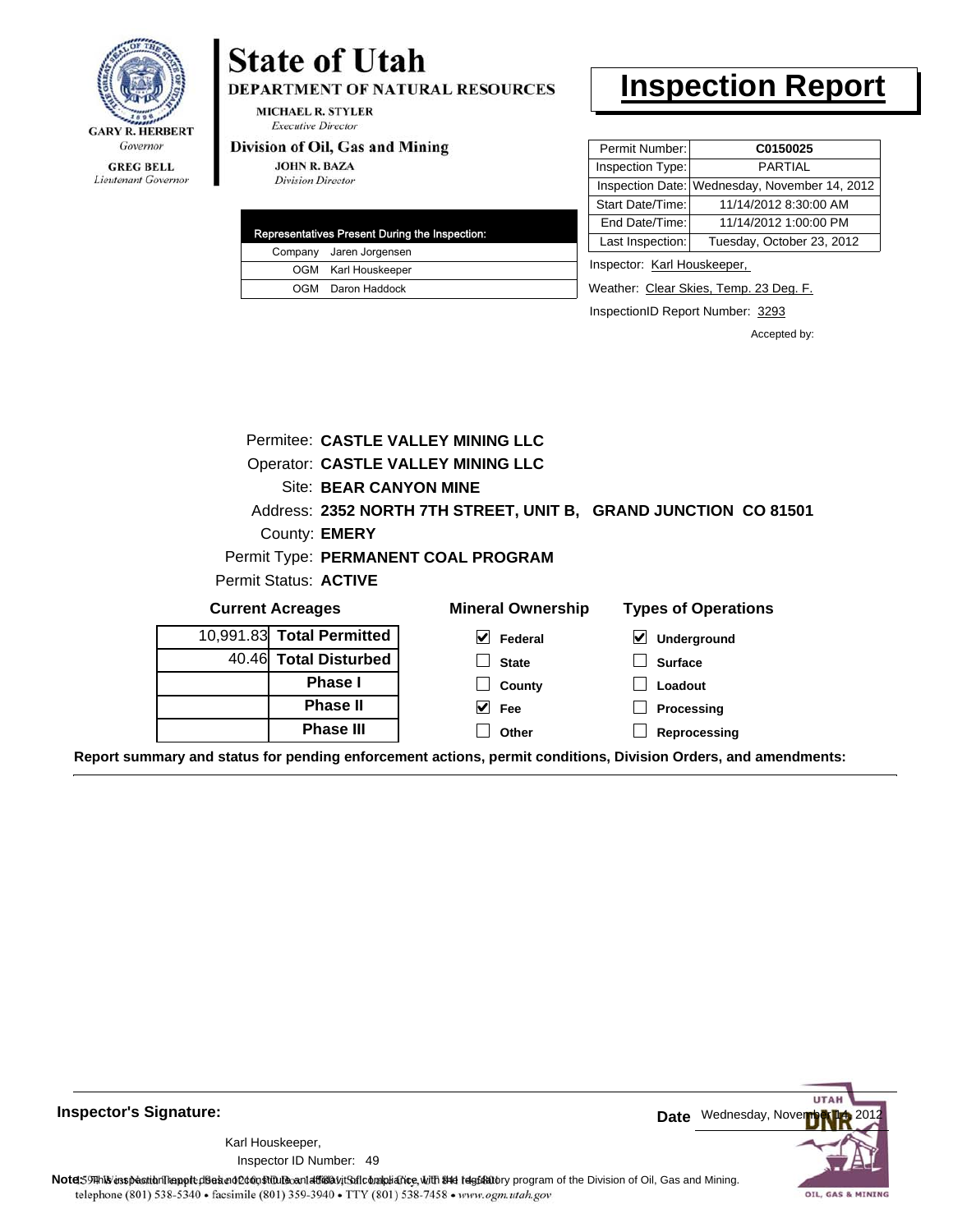- *1. Substantiate the elements on this inspection by checking the appropriate performance standard.*
- *a. For COMPLETE inspections provide narrative justification for any elements not fully inspected unless element is not appropriate to the site, in which case check Not Applicable.*
- *b. For PARTIAL inspections check only the elements evaluated.*
- *2. Document any noncompliance situation by reference the NOV issued at the appropriate performance standard listed below.*
- *3. Reference any narratives written in conjunction with this inspection at the appropriate performace standard listed below.*
- *4. Provide a brief status report for all pending enforcement actions, permit conditions, Divison Orders, and amendments.*

|     |                                                               | Evaluated               | Not Applicable Comment  |   | Enforcement |
|-----|---------------------------------------------------------------|-------------------------|-------------------------|---|-------------|
| 1.  | Permits, Change, Transfer, Renewal, Sale                      |                         |                         |   |             |
| 2.  | Signs and Markers                                             | $\overline{\mathbf{v}}$ |                         | ☑ |             |
| 3.  | Topsoil                                                       |                         |                         |   |             |
| 4.a | Hydrologic Balance: Diversions                                | $\blacktriangledown$    |                         | V |             |
| 4.b | Hydrologic Balance: Sediment Ponds and Impoundments           | ⊻                       |                         | V |             |
| 4.c | Hydrologic Balance: Other Sediment Control Measures           |                         |                         |   |             |
| 4.d | Hydrologic Balance: Water Monitoring                          |                         |                         |   |             |
| 4.e | Hydrologic Balance: Effluent Limitations                      |                         |                         |   |             |
| 5.  | <b>Explosives</b>                                             | $\overline{\mathbf{v}}$ |                         | ☑ |             |
| 6.  | Disposal of Excess Spoil, Fills, Benches                      | ⊻                       | $\bm{\mathsf{v}}$       |   |             |
| 7.  | Coal Mine Waste, Refuse Piles, Impoundments                   | $\overline{\mathbf{v}}$ | $\overline{\mathbf{v}}$ |   |             |
| 8.  | Noncoal Waste                                                 | $\overline{\mathsf{v}}$ |                         | V |             |
| 9.  | Protection of Fish, Wildlife and Related Environmental Issues |                         |                         |   |             |
| 10. | Slides and Other Damage                                       |                         |                         |   |             |
| 11. | Contemporaneous Reclamation                                   |                         |                         |   |             |
| 12. | <b>Backfilling And Grading</b>                                |                         |                         |   |             |
| 13. | Revegetation                                                  |                         |                         |   |             |
| 14. | Subsidence Control                                            |                         |                         |   |             |
|     | 15. Cessation of Operations                                   |                         |                         |   |             |
|     | 16.a Roads: Construction, Maintenance, Surfacing              |                         |                         |   |             |
|     | 16.b Roads: Drainage Controls                                 |                         |                         |   |             |
| 17. | <b>Other Transportation Facilities</b>                        |                         |                         |   |             |
| 18. | Support Facilities, Utility Installations                     |                         |                         |   |             |
|     | 19. AVS Check                                                 |                         |                         |   |             |
| 20. | <b>Air Quality Permit</b>                                     |                         |                         |   |             |
| 21. | Bonding and Insurance                                         |                         |                         |   |             |
|     | 22. Other                                                     |                         |                         |   |             |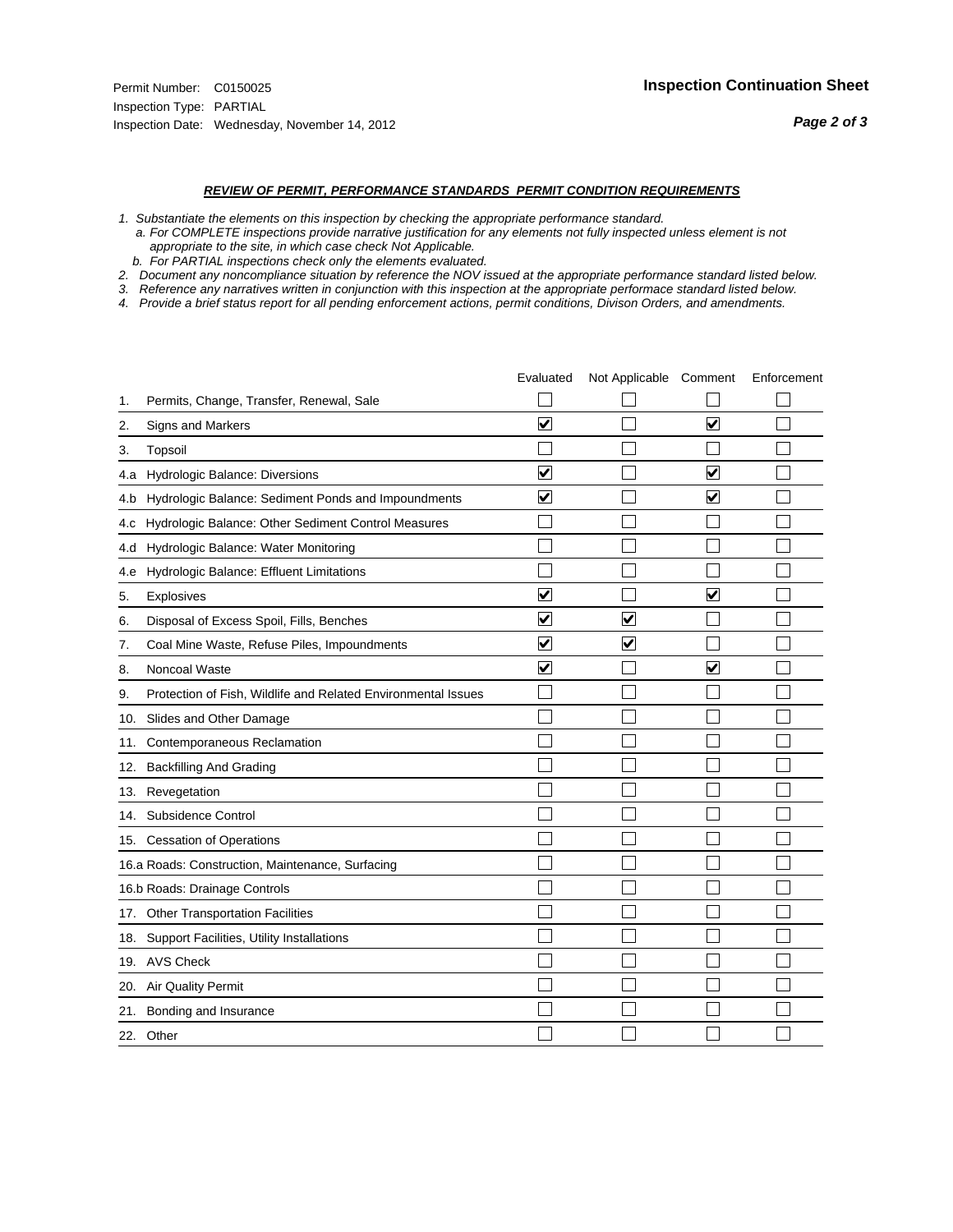#### **2. Signs and Markers**

The mine identification sign is in place at the entrance into the mine permit area. The sign contains the name, address, phone number and permit number in accordance with the Utah R645 Coal Rules.

#### **4.a Hydrologic Balance: Diversions**

Diversions are functional throughout the mine site.

#### **4.b Hydrologic Balance: Sediment Ponds and Impoundments**

Sediment ponds were found to be functional and below the 60% clean elevation. Material in Pond be has been pulled into a pile in the interior of the pond in an effort to let the material dry before removal.

#### **5. Explosives**

Powder and cap magazines were observed. They are signed and grounded properly.

#### **8. Noncoal Waste**

A few items of noncoal waste was observed throughout the mine site. A more heavy concentration of items were observed around the base of the noncoal waste storage dumpster.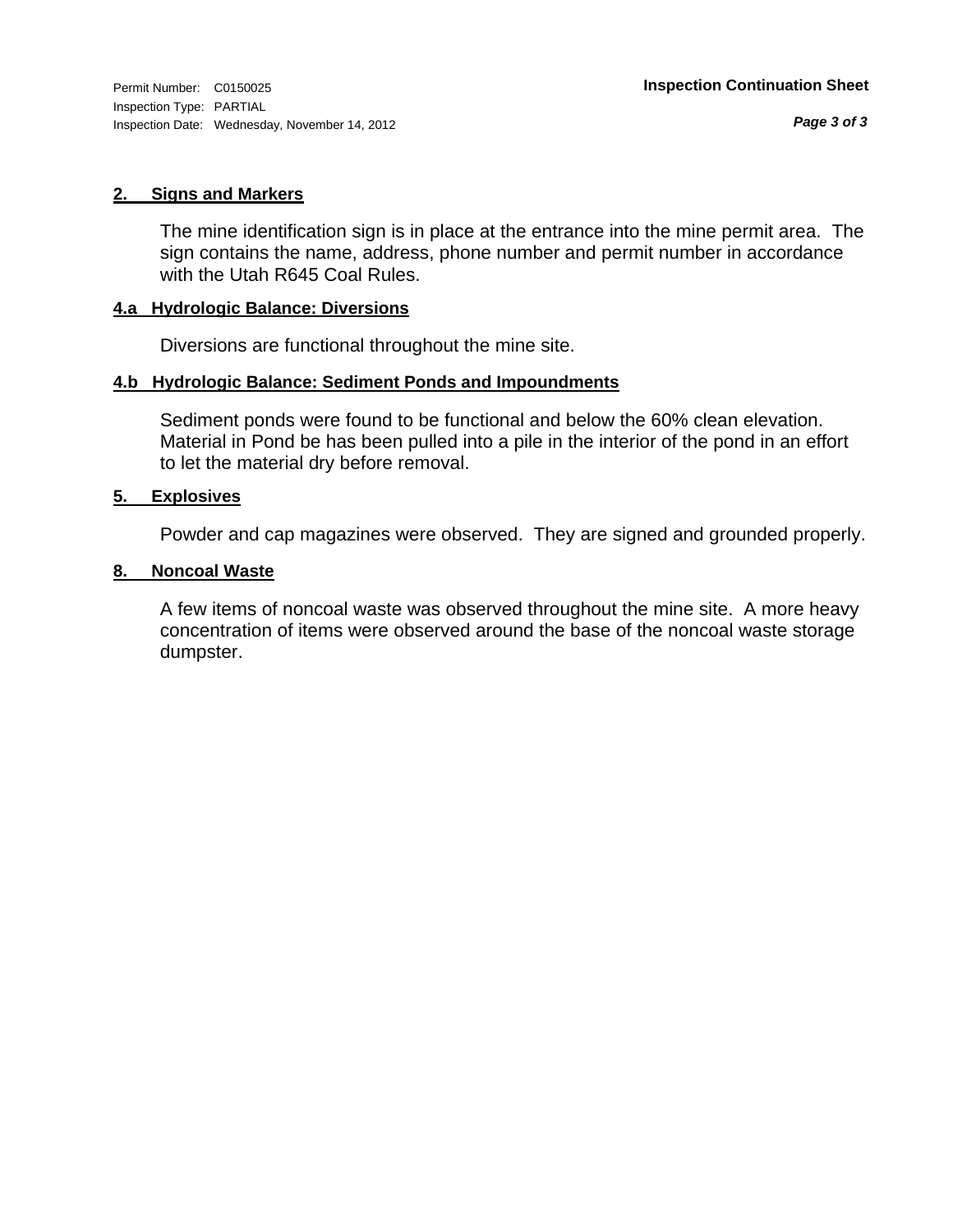

# **State of Utah**

**DEPARTMENT OF NATURAL RESOURCES** 

**MICHAEL R. STYLER Executive Director** 

#### Division of Oil, Gas and Mining

**JOHN R. BAZA Division Director** 

| Representatives Present During the Inspection: |
|------------------------------------------------|
| OGM Karl Houskeeper                            |

## **Inspection Report**

| Permit Number:   | C0150032                   |
|------------------|----------------------------|
| Inspection Type: | <b>PARTIAL</b>             |
| Inspection Date: | Tuesday, November 13, 2012 |
| Start Date/Time: | 11/13/2012 12:00:00 PM     |
| End Date/Time:   | 11/13/2012 3:00:00 PM      |
| Last Inspection: | Monday, October 29, 2012   |
|                  |                            |

Inspector: Karl Houskeeper,

Weather: Clear Skies, Temp. 42 Deg. F.

InspectionID Report Number: 3292

Accepted by:

|                            | Permitee: GENWAL RESOURCES INC |                                                |                                          |
|----------------------------|--------------------------------|------------------------------------------------|------------------------------------------|
|                            | Operator: GENWAL RESOURCES INC |                                                |                                          |
| Site: CRANDALL CANYON MINE |                                |                                                |                                          |
|                            |                                | Address: PO BOX 910, EAST CARBON UT 84520-0910 |                                          |
|                            | County: <b>EMERY</b>           |                                                |                                          |
|                            |                                | Permit Type: PERMANENT COAL PROGRAM            |                                          |
|                            | Permit Status: ACTIVE          |                                                |                                          |
|                            | <b>Current Acreages</b>        | <b>Mineral Ownership</b>                       | <b>Types of Operations</b>               |
|                            | 6,295.06 Total Permitted       | M<br>Federal                                   | $\boldsymbol{\mathsf{v}}$<br>Underground |
| 34.47                      | <b>Total Disturbed</b>         | <b>State</b>                                   | <b>Surface</b>                           |
|                            | <b>Phase I</b>                 | County                                         | Loadout                                  |
|                            | <b>Phase II</b>                | Fee                                            | Processing                               |
|                            | <b>Phase III</b>               | Other                                          | Reprocessing                             |

**Report summary and status for pending enforcement actions, permit conditions, Division Orders, and amendments:**

Checked in at the main office located at the West Ridge Mine prior to the partial inspection of the Crandall Mine. JD Leonard was not available. Checked in with Jay Marshall before proceeding to the Crandall Mine.

Pictures were taken and are attached as part of this report.

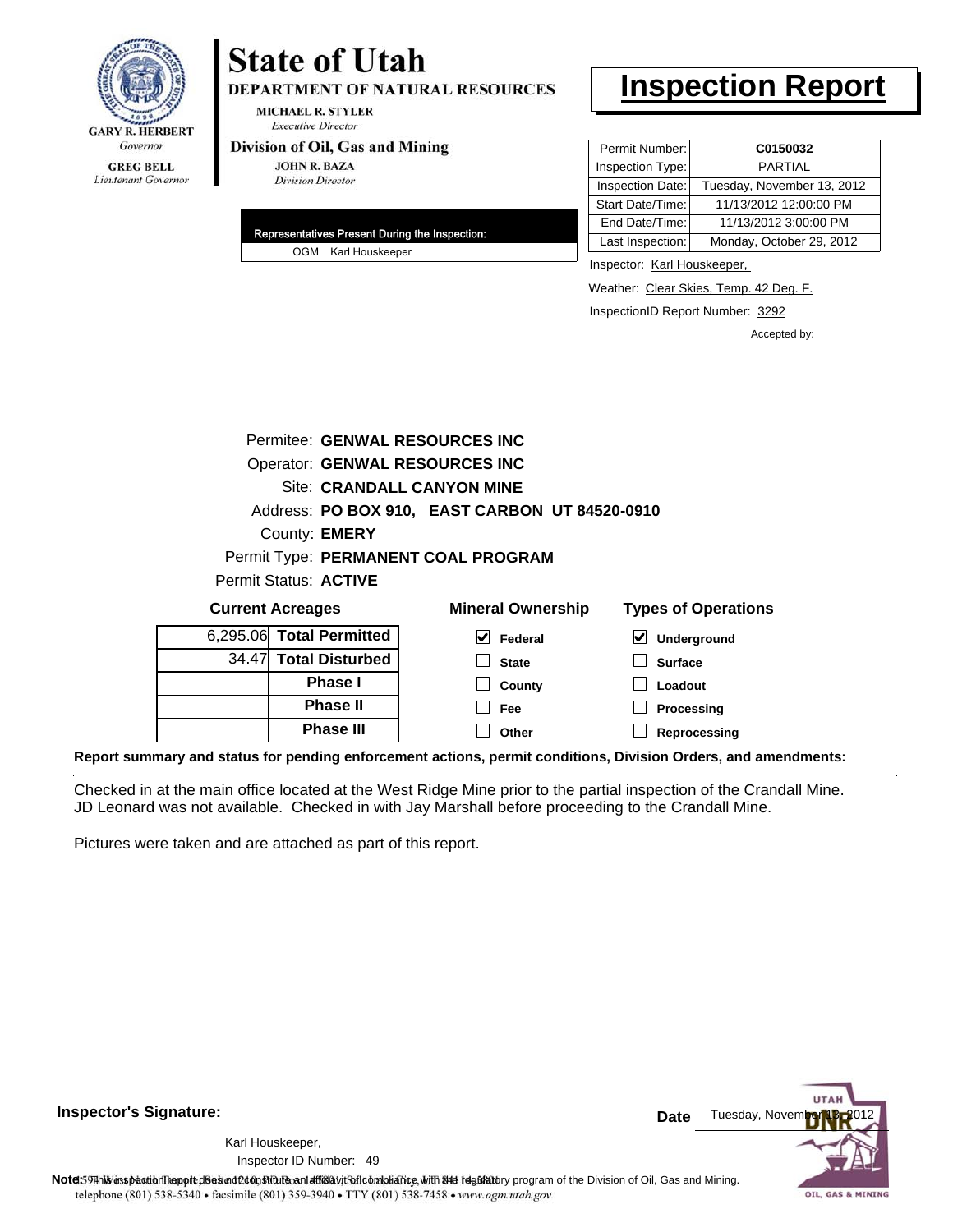- *1. Substantiate the elements on this inspection by checking the appropriate performance standard.*
- *a. For COMPLETE inspections provide narrative justification for any elements not fully inspected unless element is not appropriate to the site, in which case check Not Applicable.*
- *b. For PARTIAL inspections check only the elements evaluated.*
- *2. Document any noncompliance situation by reference the NOV issued at the appropriate performance standard listed below.*
- *3. Reference any narratives written in conjunction with this inspection at the appropriate performace standard listed below.*
- *4. Provide a brief status report for all pending enforcement actions, permit conditions, Divison Orders, and amendments.*

|     |                                                               | Evaluated               | Not Applicable Comment          |                         | Enforcement |
|-----|---------------------------------------------------------------|-------------------------|---------------------------------|-------------------------|-------------|
| 1.  | Permits, Change, Transfer, Renewal, Sale                      |                         |                                 |                         |             |
| 2.  | <b>Signs and Markers</b>                                      | $\overline{\mathbf{v}}$ |                                 | $\blacktriangledown$    |             |
| 3.  | Topsoil                                                       |                         |                                 |                         |             |
| 4.a | Hydrologic Balance: Diversions                                | $\blacktriangledown$    |                                 | $\overline{\mathbf{v}}$ |             |
| 4.b | Hydrologic Balance: Sediment Ponds and Impoundments           | $\blacktriangledown$    |                                 | ⊻                       |             |
| 4.c | Hydrologic Balance: Other Sediment Control Measures           |                         |                                 |                         |             |
| 4.d | Hydrologic Balance: Water Monitoring                          |                         |                                 |                         |             |
| 4.e | Hydrologic Balance: Effluent Limitations                      |                         |                                 |                         |             |
| 5.  | <b>Explosives</b>                                             | $\overline{\mathbf{v}}$ | $\blacktriangledown$            | ⊽                       |             |
| 6.  | Disposal of Excess Spoil, Fills, Benches                      | $\overline{\mathsf{v}}$ | $\overline{\mathbf{v}}$         |                         |             |
| 7.  | Coal Mine Waste, Refuse Piles, Impoundments                   | $\overline{\mathbf{v}}$ | $\blacktriangledown$            |                         |             |
| 8.  | Noncoal Waste                                                 | $\overline{\mathsf{v}}$ | $\overline{\blacktriangledown}$ |                         |             |
| 9.  | Protection of Fish, Wildlife and Related Environmental Issues |                         |                                 |                         |             |
|     | 10. Slides and Other Damage                                   |                         |                                 |                         |             |
| 11. | Contemporaneous Reclamation                                   |                         |                                 |                         |             |
| 12. | <b>Backfilling And Grading</b>                                |                         |                                 |                         |             |
| 13. | Revegetation                                                  |                         |                                 |                         |             |
| 14. | Subsidence Control                                            |                         |                                 |                         |             |
|     | 15. Cessation of Operations                                   |                         |                                 |                         |             |
|     | 16.a Roads: Construction, Maintenance, Surfacing              |                         |                                 |                         |             |
|     | 16.b Roads: Drainage Controls                                 |                         |                                 |                         |             |
|     | 17. Other Transportation Facilities                           |                         |                                 |                         |             |
| 18. | Support Facilities, Utility Installations                     |                         |                                 |                         |             |
|     | 19. AVS Check                                                 |                         |                                 |                         |             |
| 20. | Air Quality Permit                                            |                         |                                 |                         |             |
| 21. | Bonding and Insurance                                         |                         |                                 |                         |             |
|     | 22. Other                                                     |                         |                                 |                         |             |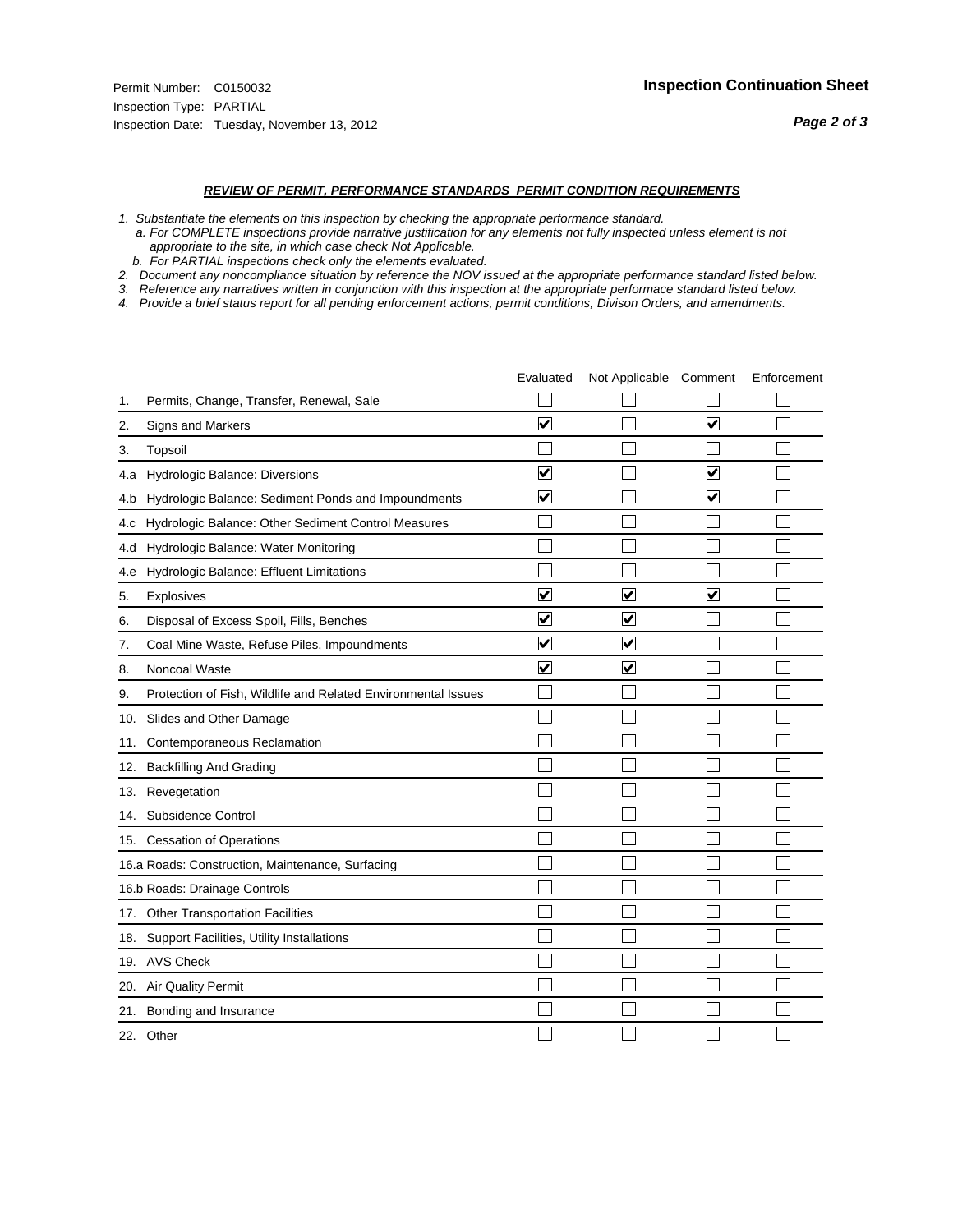Inspection Type: PARTIAL Inspection Date: Tuesday, November 13, 2012

#### **2. Signs and Markers**

The mine identification sign is located at the entrance into the permit area. The sign contains the required information.

#### **4.a Hydrologic Balance: Diversions**

Diversions observed were found to be functional and in compliance with the approved MRP.

#### **4.b Hydrologic Balance: Sediment Ponds and Impoundments**

The sediment pond contains some water that is iced over with the lower temperatures.

#### **5. Explosives**

Explosives have been removed from the site.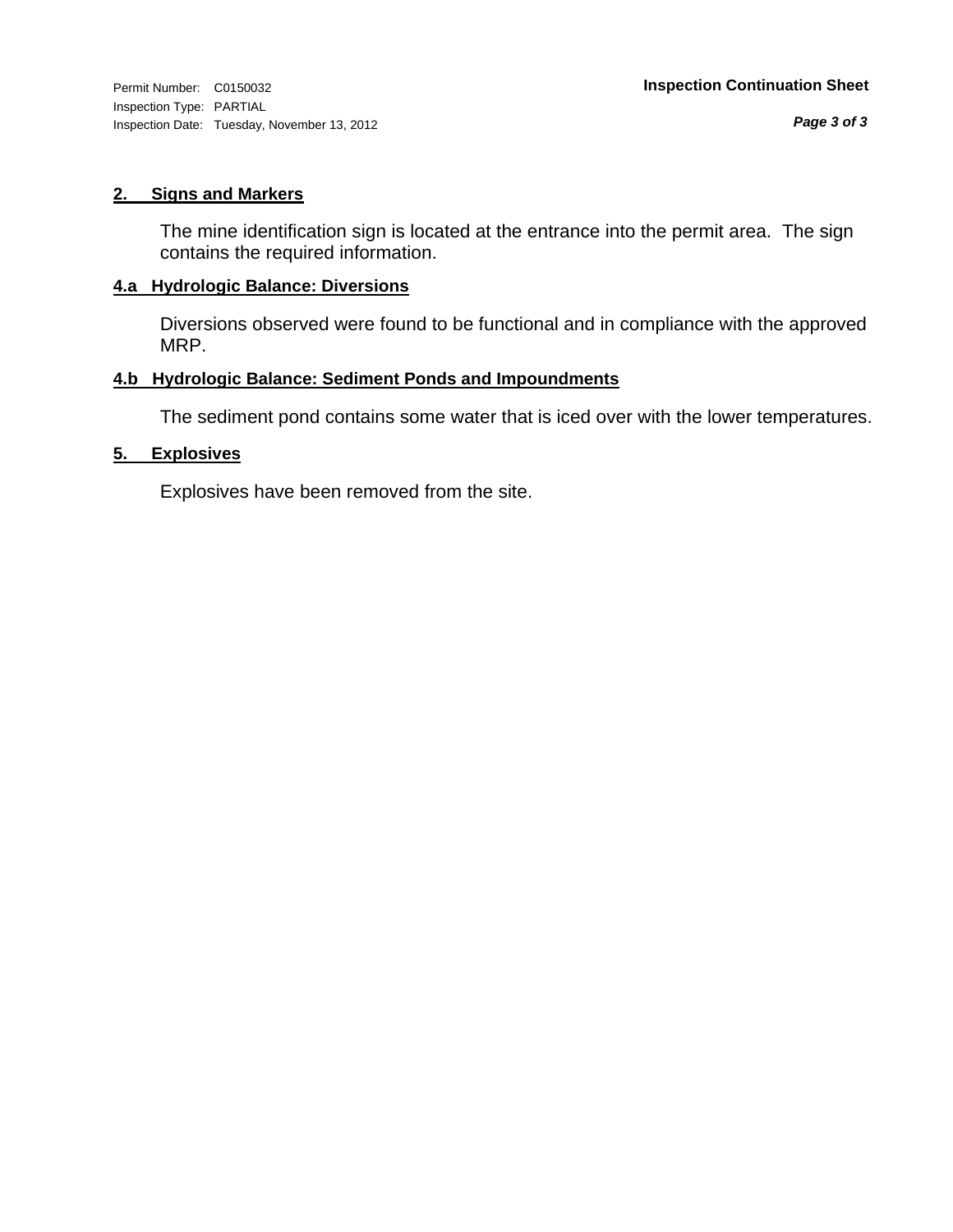

Lieutenant Governor

## **State of Utah**

**DEPARTMENT OF NATURAL RESOURCES** 

**MICHAEL R. STYLER Executive Director** 

#### Division of Oil, Gas and Mining

**JOHN R. BAZA Division Director** 

|  | Representatives Present During the Inspection: |
|--|------------------------------------------------|
|  | Company Kirk Nicholes                          |
|  | OGM Karl Houskeeper                            |

### **Inspection Report**

| Permit Number:   | C0250005                   |
|------------------|----------------------------|
| Inspection Type: | <b>COMPLETE</b>            |
| Inspection Date: | Tuesday, November 06, 2012 |
| Start Date/Time: | 11/6/2012 8:00:00 AM       |
| End Date/Time:   | 11/6/2012 2:00:00 PM       |
| Last Inspection: | Tuesday, October 16, 2012  |

Inspector: Karl Houskeeper,

Weather: Clear Skies, Temp. 66 Deg. F.

InspectionID Report Number: 3287

Accepted by:

|                                                           |                        | Permitee: ALTON COAL DEVELOPMENT LLC |                            |  |
|-----------------------------------------------------------|------------------------|--------------------------------------|----------------------------|--|
|                                                           |                        | Operator: ALTON COAL DEVELOPMENT LLC |                            |  |
|                                                           | Site: COAL HOLLOW      |                                      |                            |  |
| Address: 463 North 100 West, Suite 1, CEDAR CITY UT 84720 |                        |                                      |                            |  |
|                                                           | County: <b>KANE</b>    |                                      |                            |  |
|                                                           |                        | Permit Type: PERMANENT COAL PROGRAM  |                            |  |
| Permit Status: ACTIVE                                     |                        |                                      |                            |  |
| <b>Current Acreages</b>                                   |                        | <b>Mineral Ownership</b>             | <b>Types of Operations</b> |  |
|                                                           | 635.64 Total Permitted | M<br>Federal                         | Underground                |  |
|                                                           | 289.00 Total Disturbed | <b>State</b>                         | V<br><b>Surface</b>        |  |

| 289.00 Total Disturbed |
|------------------------|
| <b>Phase I</b>         |
| <b>Phase II</b>        |
| <b>Phase III</b>       |

| eral Ownership          | <b>Types of Oper</b>         |
|-------------------------|------------------------------|
| $\triangledown$ Federal | $\Box$ Undergrour            |
| $\Box$ State            | $\sqrt{\phantom{a}}$ Surface |
| $\Box$ County           | $\Box$ Loadout               |
| $\vee$ Fee              | $\Box$ Processing            |

**Reprocessing**

**Report summary and status for pending enforcement actions, permit conditions, Division Orders, and amendments:**

Mining is taking place in the North end of Pit #6. A portion of this seam was blasted on 30-Oct-2012 to loosen the seam so that it can be extracted. The North end of Pit #7 still needs to be mined. Overburden is being removed from the South of Pit #6 and the North of Pit #7 where they intersect each other.

**Other**

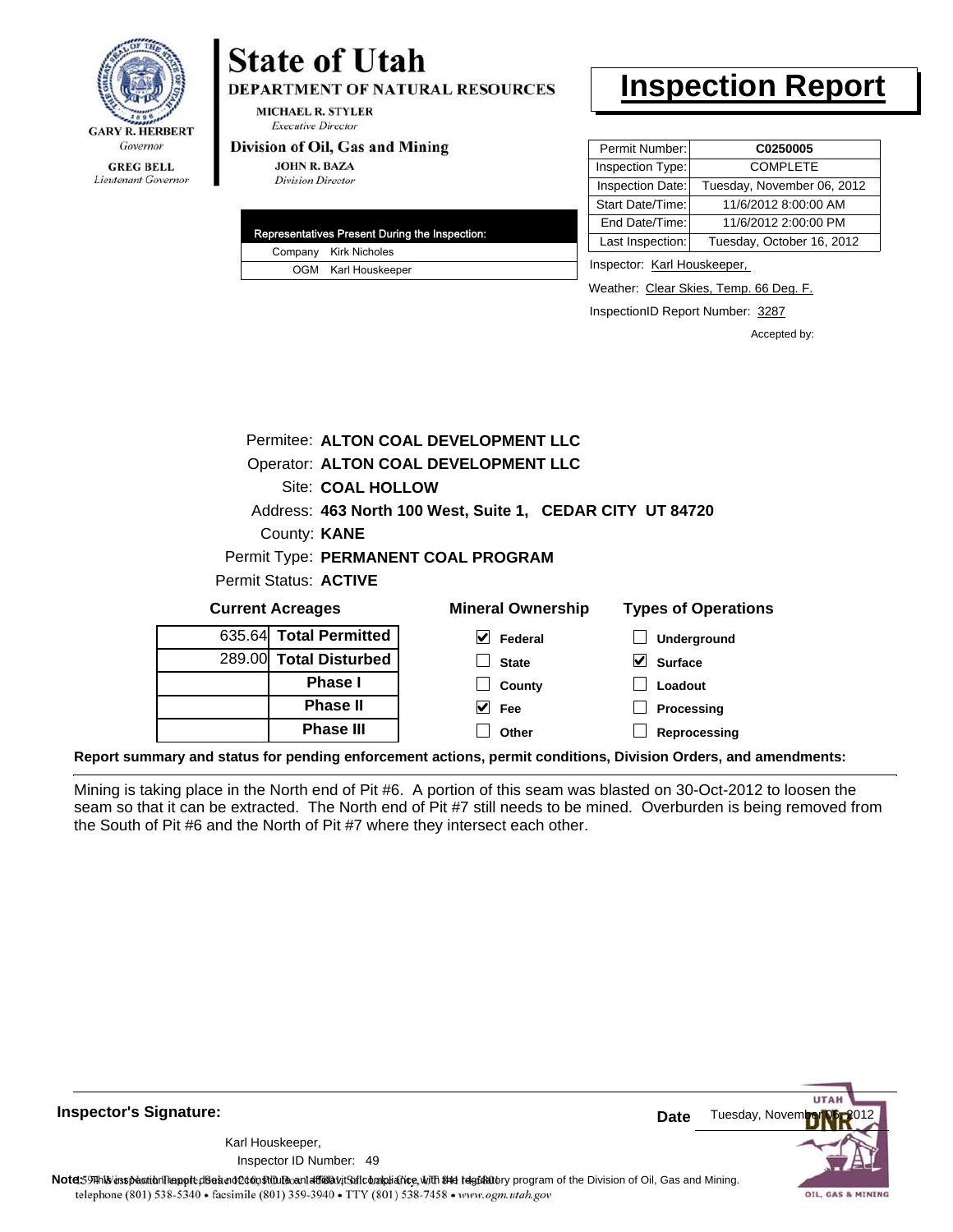#### *REVIEW OF PERMIT, PERFORMANCE STANDARDS PERMIT CONDITION REQUIREMENTS*

*1. Substantiate the elements on this inspection by checking the appropriate performance standard.*

 *a. For COMPLETE inspections provide narrative justification for any elements not fully inspected unless element is not appropriate to the site, in which case check Not Applicable.*

 *b. For PARTIAL inspections check only the elements evaluated.*

*2. Document any noncompliance situation by reference the NOV issued at the appropriate performance standard listed below.*

*3. Reference any narratives written in conjunction with this inspection at the appropriate performace standard listed below.*

*4. Provide a brief status report for all pending enforcement actions, permit conditions, Divison Orders, and amendments.*

|     |                                                               | Evaluated               | Not Applicable Comment |                         | Enforcement |
|-----|---------------------------------------------------------------|-------------------------|------------------------|-------------------------|-------------|
| 1.  | Permits, Change, Transfer, Renewal, Sale                      | $\overline{\mathbf{v}}$ |                        | V                       |             |
| 2.  | Signs and Markers                                             | $\overline{\mathbf{v}}$ |                        | $\blacktriangledown$    |             |
| 3.  | Topsoil                                                       | $\overline{\mathbf{v}}$ |                        | $\overline{\mathsf{v}}$ |             |
| 4.a | Hydrologic Balance: Diversions                                | $\overline{\mathbf{v}}$ |                        | $\blacktriangledown$    |             |
| 4.b | Hydrologic Balance: Sediment Ponds and Impoundments           | $\blacktriangledown$    |                        | ⊻                       |             |
| 4.C | Hydrologic Balance: Other Sediment Control Measures           | $\overline{\mathbf{v}}$ |                        |                         |             |
| 4.d | Hydrologic Balance: Water Monitoring                          | $\overline{\mathbf{v}}$ |                        |                         |             |
| 4.e | Hydrologic Balance: Effluent Limitations                      | $\overline{\mathbf{v}}$ |                        | $\overline{\mathbf{v}}$ |             |
| 5.  | <b>Explosives</b>                                             | $\overline{\mathbf{v}}$ |                        | ⊽                       |             |
| 6.  | Disposal of Excess Spoil, Fills, Benches                      | $\blacktriangledown$    |                        | $\blacktriangledown$    |             |
| 7.  | Coal Mine Waste, Refuse Piles, Impoundments                   | $\overline{\mathbf{v}}$ |                        |                         |             |
| 8.  | Noncoal Waste                                                 | $\overline{\mathbf{v}}$ |                        |                         |             |
| 9.  | Protection of Fish, Wildlife and Related Environmental Issues | $\overline{\mathbf{v}}$ |                        |                         |             |
|     | 10. Slides and Other Damage                                   | $\overline{\mathbf{v}}$ |                        |                         |             |
| 11. | Contemporaneous Reclamation                                   | ⊽                       |                        |                         |             |
| 12. | <b>Backfilling And Grading</b>                                | $\overline{\mathbf{v}}$ |                        |                         |             |
| 13. | Revegetation                                                  | $\overline{\mathbf{v}}$ |                        |                         |             |
| 14. | Subsidence Control                                            | $\overline{\mathbf{v}}$ |                        |                         |             |
|     | 15. Cessation of Operations                                   | $\overline{\mathbf{v}}$ |                        |                         |             |
|     | 16.a Roads: Construction, Maintenance, Surfacing              | $\blacktriangledown$    |                        |                         |             |
|     | 16.b Roads: Drainage Controls                                 | $\overline{\mathbf{v}}$ |                        |                         |             |
| 17. | <b>Other Transportation Facilities</b>                        | $\overline{\mathbf{v}}$ |                        |                         |             |
| 18. | Support Facilities, Utility Installations                     | $\overline{\mathbf{v}}$ |                        |                         |             |
|     | 19. AVS Check                                                 | $\overline{\mathbf{v}}$ |                        |                         |             |
| 20. | <b>Air Quality Permit</b>                                     | $\checkmark$            |                        | $\blacktriangledown$    |             |
| 21. | Bonding and Insurance                                         | $\blacktriangledown$    |                        | $\blacktriangledown$    |             |
|     | 22. Other                                                     | $\overline{\mathbf{v}}$ |                        |                         |             |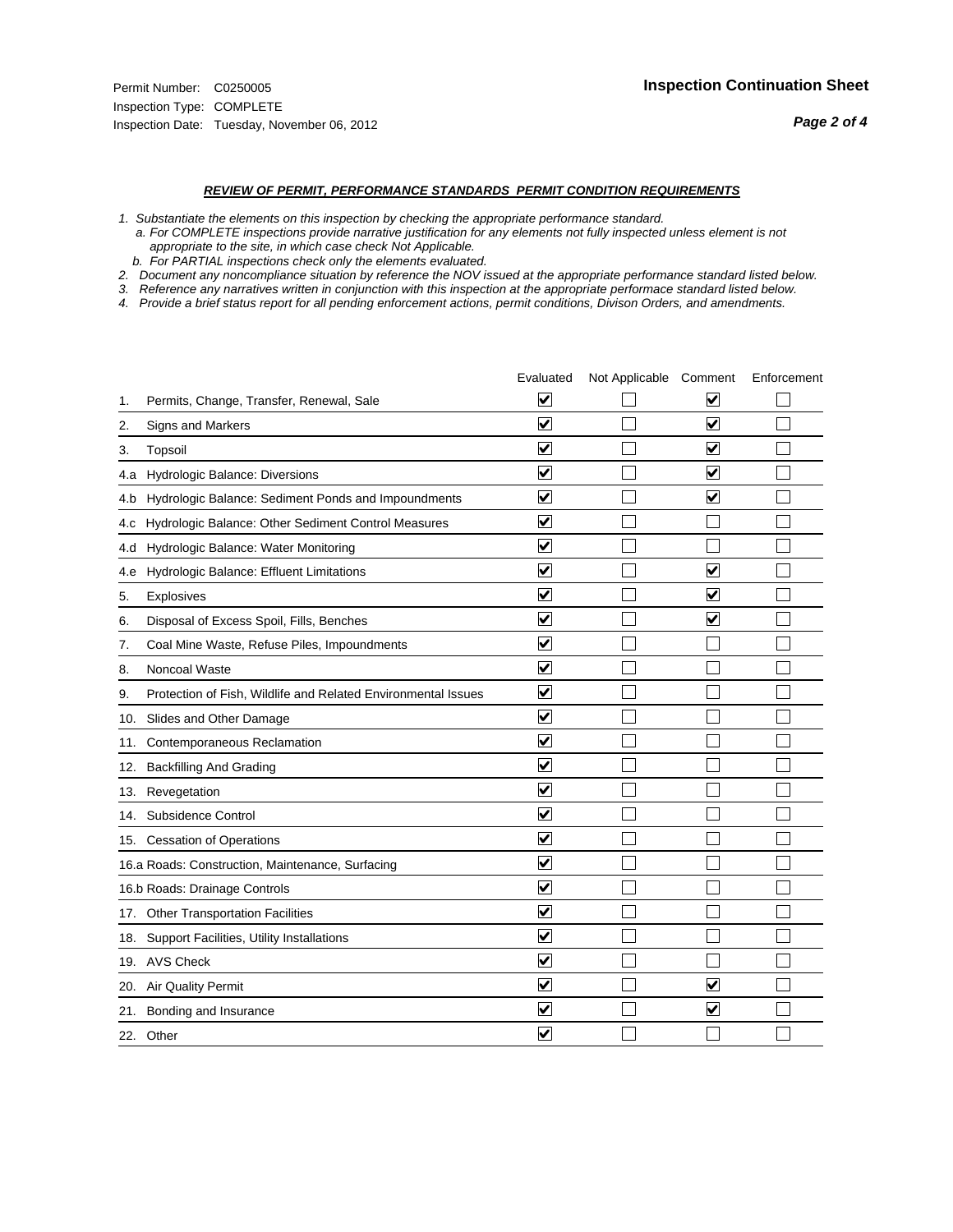#### **1. Permits, Change, Transfer, Renewal, Sale**

The current DOGM permit C/025/0005 was issued effective 11/08/2010 and expires 11/08/2015.

-Certificate of Insurance policy number MNG880007-01, issued 06/01/2012 and terminates 06/01/2013.

-UPDES permit # UTG040027 effective 05/01/2009 and expires @ midnight 04/30/2013.

-Air Quality permit DAQE-AN0140470-02-10, issued November 10, 2010. -SPCC Plan dated 05/04/2011. The Plan is P.E. certified, stamped, signed and dated by a Utah P.E.

#### **2. Signs and Markers**

The mine identification signs are posted on the fence at the entrance's into the permit area. The signs contain all of the information required by regulation. The signs are large enough to make them legible as you enter the mine site.

#### **3. Topsoil**

Topsoil was actively being stripped off the top of Pit #8 & #9 during the complete inspection. The topsoil is being placed into topsoil pile #4.

#### **4.a Hydrologic Balance: Diversions**

There is an area North of the diversion that leads to pond #3 that has been seeded and reclaimed.

#### **4.b Hydrologic Balance: Sediment Ponds and Impoundments**

Third quarter 2012 pond inspections were completed on 9/25/2012. The report is P.E. certified, dated, stamped and signed. The reports in the future need to include the elevation of the existing sediment level. To date this elevation has not been part of the report. A reminder was issued on the last complete inspection as was on this current inspection. Kirk Nichols indicated that all of the ponds had water in them during the inspection which made it prohibitive to acquire the existing sediment elevation. .

#### **4.e Hydrologic Balance: Effluent Limitations**

Reviewed the July, August and September 2012 discharge monitoring reports as part of the complete inspection. There were no discharges during the referenced month's.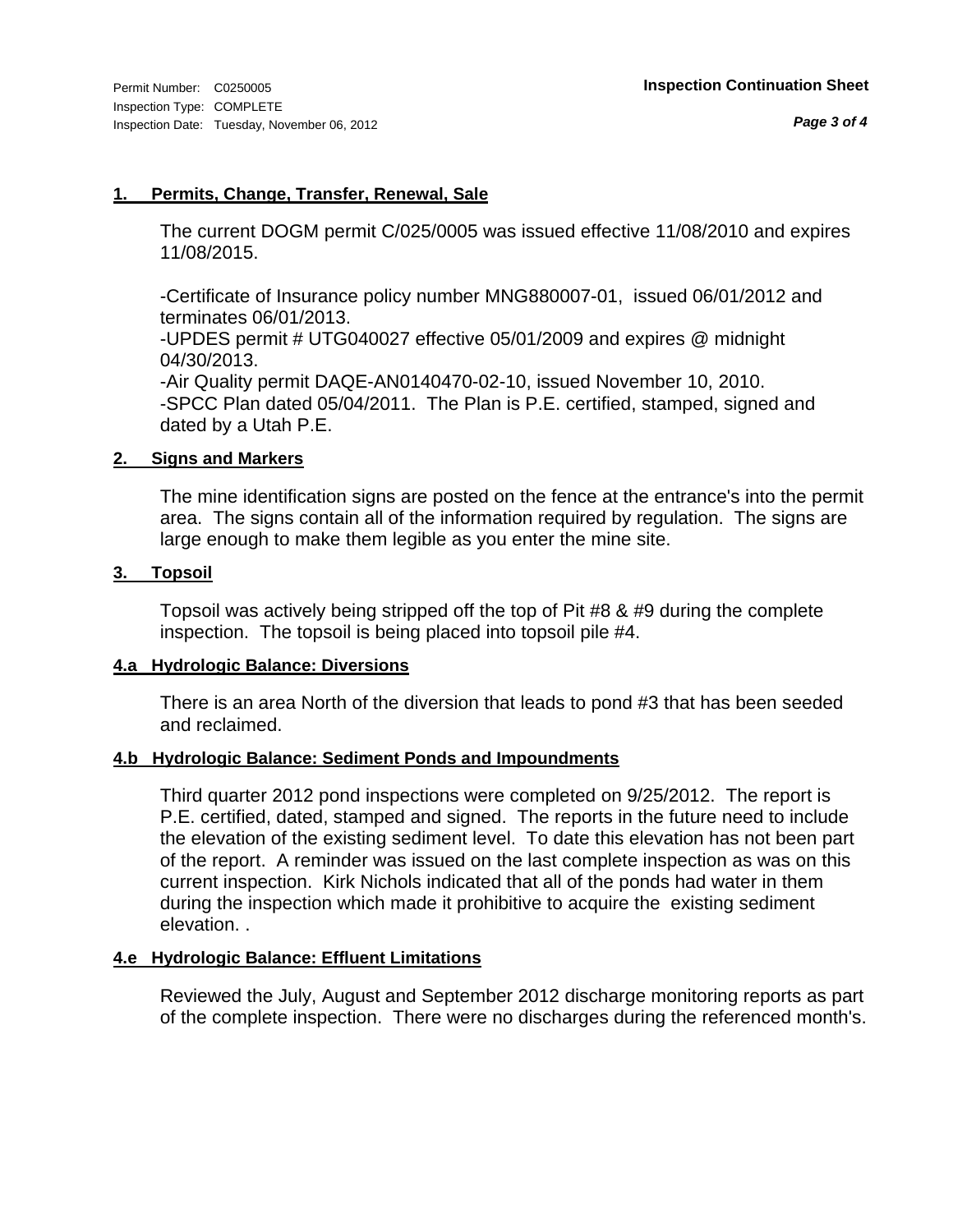Inspection Type: COMPLETE Inspection Date: Tuesday, November 06, 2012

*Page 4 of 4*

#### **5. Explosives**

The following blasting records were reviewed:

Blast #6 16-Jul-2012 49,761 lbs Blast #7 17-Jul-2012 1,922 lbs Blast #8 18-Sept-2012 23,638 lbs Blast #9 27-Sept-2012 4,898 lbs Blast #10 11-Oct-2012 4,805 lbs Blast #11 12-Oct-2012 6,786 lbs Blast #12 30-Oct-2012 7,160 lbs

Each blast record had a drawing showing the hole pattern and delays used.

#### **6. Disposal of Excess Spoil, Fills, Benches**

The excess spoil pile was inspected for the third quarter 2012 on 9/25/2012. The report is P.E. dated signed and certified stamped.

#### **20. Air Quality Permit**

DAQEAN0140470002-10 ISSUED November 10, 2010.

#### **21. Bonding and Insurance**

Bond #1057708, October 22, 2010, for \$6,045,000.00.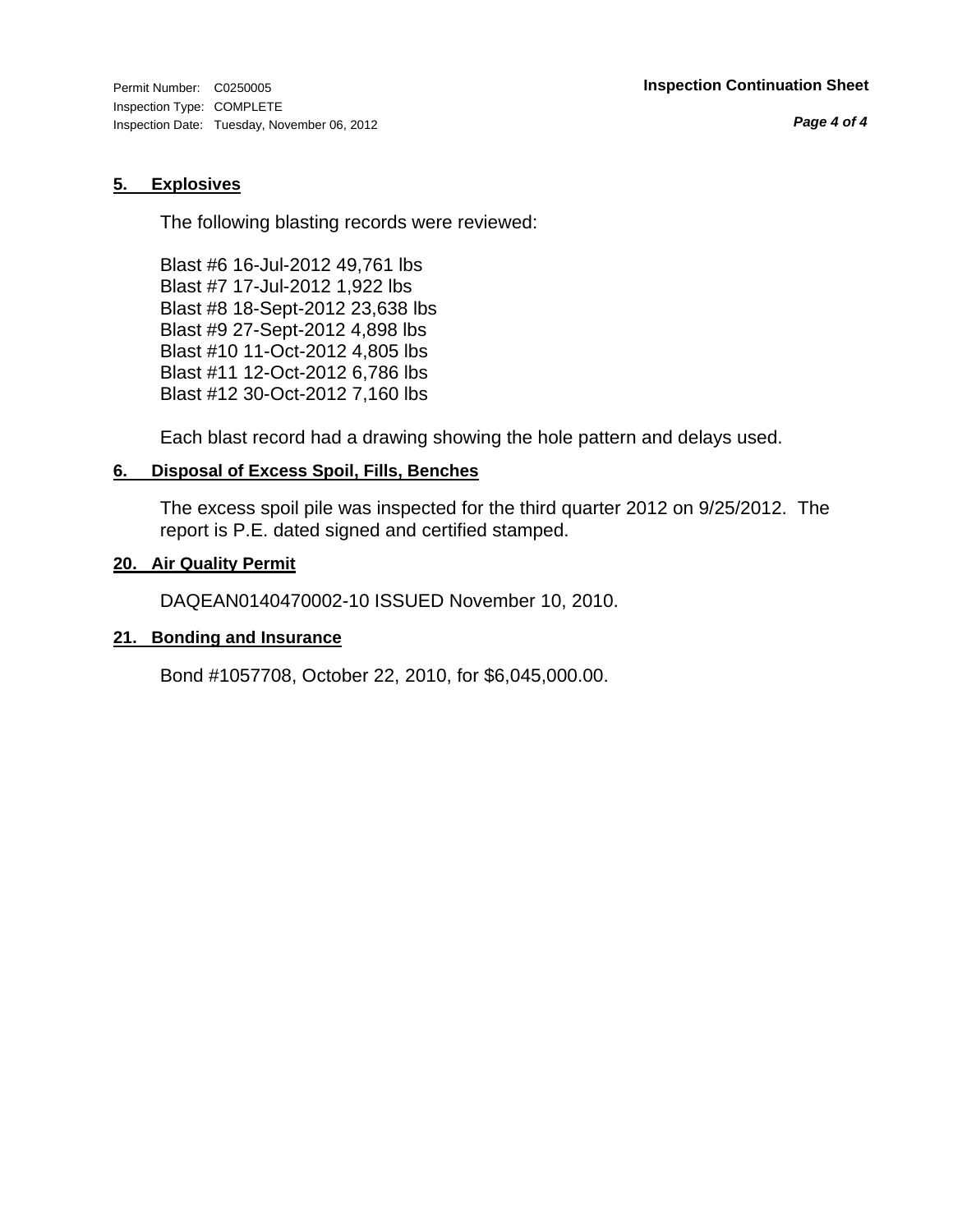

#### **GREG BELL** Lieutenant Governor

# **State of Utah**

DEPARTMENT OF NATURAL RESOURCES

**MICHAEL R. STYLER Executive Director** 

#### Division of Oil, Gas and Mining

**JOHN R. BAZA Division Director** 

| Representatives Present During the Inspection: |
|------------------------------------------------|
| Company Amanda Richard                         |
| Company Mike Davis                             |
| OGM Joe Helfrich                               |

## **Inspection Report**

| Permit Number:   | C0410002                   |
|------------------|----------------------------|
| Inspection Type: | <b>PARTIAL</b>             |
| Inspection Date: | Tuesday, November 27, 2012 |
| Start Date/Time: | 11/27/2012 11:15:00 AM     |
| End Date/Time:   | 11/27/2012 1:00:00 PM      |
| Last Inspection: | Tuesday, October 16, 2012  |
|                  |                            |

Inspector: Joe Helfrich,

Weather: Sunny 55

InspectionID Report Number: 3311

Accepted by: jhelfric 11/29/2012

| Permitee: CANYON FUEL COMPANY        |                                          |                            |
|--------------------------------------|------------------------------------------|----------------------------|
| <b>Operator: CANYON FUEL COMPANY</b> |                                          |                            |
| Site: SUFCO MINE                     |                                          |                            |
|                                      | Address: 597 SOUTH SR24, SALINA UT 84654 |                            |
| County: SEVIER                       |                                          |                            |
|                                      | Permit Type: PERMANENT COAL PROGRAM      |                            |
| Permit Status: <b>ACTIVE</b>         |                                          |                            |
| <b>Current Acreages</b>              | <b>Mineral Ownership</b>                 | <b>Types of Operations</b> |
| 720.48 Total Permitted               | Federal                                  | <b>Underground</b>         |
|                                      |                                          |                            |

| 720.40 TOtal Permitted |
|------------------------|
| 48.43 Total Disturbed  |
| <b>Phase</b> I         |
| <b>Phase II</b>        |
| <b>Phase III</b>       |

| שוויט וטוויט שוטו        |
|--------------------------|
| $\triangleright$ Federal |
| $\vee$ State             |

**County Fee Other**

| $\triangleright$ Underground |
|------------------------------|
| $\Box$ Surface               |
| $\Box$ Loadout               |
| $\Box$ Processing            |

**Reprocessing**

**Report summary and status for pending enforcement actions, permit conditions, Division Orders, and amendments:**

The purpose of this site visit was to inspect the drainage controls at the waste rock site.



**Inspector's Signature:**

1 Inspector ID Number:Joe Helfrich,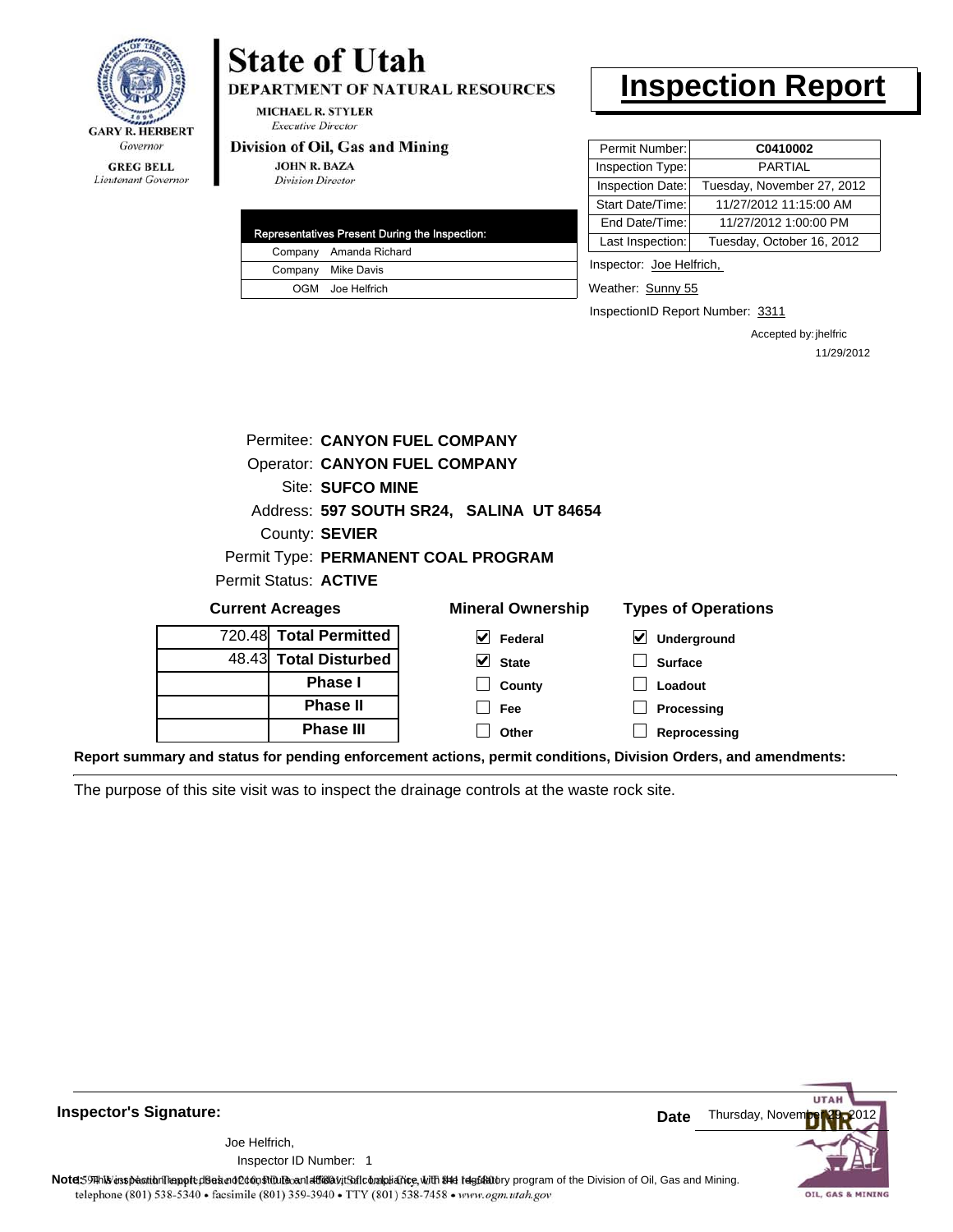- *1. Substantiate the elements on this inspection by checking the appropriate performance standard.*
- *a. For COMPLETE inspections provide narrative justification for any elements not fully inspected unless element is not appropriate to the site, in which case check Not Applicable.*
- *b. For PARTIAL inspections check only the elements evaluated.*
- *2. Document any noncompliance situation by reference the NOV issued at the appropriate performance standard listed below.*
- *3. Reference any narratives written in conjunction with this inspection at the appropriate performace standard listed below.*
- *4. Provide a brief status report for all pending enforcement actions, permit conditions, Divison Orders, and amendments.*

|     |                                                               | Evaluated                       | Not Applicable Comment |                         | Enforcement |
|-----|---------------------------------------------------------------|---------------------------------|------------------------|-------------------------|-------------|
| 1.  | Permits, Change, Transfer, Renewal, Sale                      | $\overline{\blacktriangledown}$ |                        | V                       |             |
| 2.  | <b>Signs and Markers</b>                                      |                                 |                        |                         |             |
| 3.  | Topsoil                                                       | $\overline{\mathbf{v}}$         |                        | $\overline{\mathsf{v}}$ |             |
| 4.a | Hydrologic Balance: Diversions                                |                                 |                        |                         |             |
| 4.b | Hydrologic Balance: Sediment Ponds and Impoundments           |                                 |                        |                         |             |
| 4.c | Hydrologic Balance: Other Sediment Control Measures           |                                 |                        |                         |             |
| 4.d | Hydrologic Balance: Water Monitoring                          |                                 |                        |                         |             |
| 4.e | Hydrologic Balance: Effluent Limitations                      |                                 |                        |                         |             |
| 5.  | <b>Explosives</b>                                             |                                 |                        |                         |             |
| 6.  | Disposal of Excess Spoil, Fills, Benches                      |                                 |                        |                         |             |
| 7.  | Coal Mine Waste, Refuse Piles, Impoundments                   | $\overline{\mathbf{v}}$         |                        | $\blacktriangledown$    |             |
| 8.  | Noncoal Waste                                                 |                                 |                        |                         |             |
| 9.  | Protection of Fish, Wildlife and Related Environmental Issues |                                 |                        |                         |             |
|     | 10. Slides and Other Damage                                   |                                 |                        |                         |             |
| 11. | Contemporaneous Reclamation                                   |                                 |                        |                         |             |
| 12. | <b>Backfilling And Grading</b>                                |                                 |                        |                         |             |
| 13. | Revegetation                                                  |                                 |                        |                         |             |
| 14. | Subsidence Control                                            |                                 |                        |                         |             |
|     | 15. Cessation of Operations                                   |                                 |                        |                         |             |
|     | 16.a Roads: Construction, Maintenance, Surfacing              |                                 |                        |                         |             |
|     | 16.b Roads: Drainage Controls                                 |                                 |                        |                         |             |
|     | 17. Other Transportation Facilities                           |                                 |                        |                         |             |
| 18. | Support Facilities, Utility Installations                     |                                 |                        |                         |             |
|     | 19. AVS Check                                                 |                                 |                        |                         |             |
| 20. | Air Quality Permit                                            |                                 |                        |                         |             |
| 21. | Bonding and Insurance                                         |                                 |                        |                         |             |
|     | 22. Other                                                     |                                 |                        |                         |             |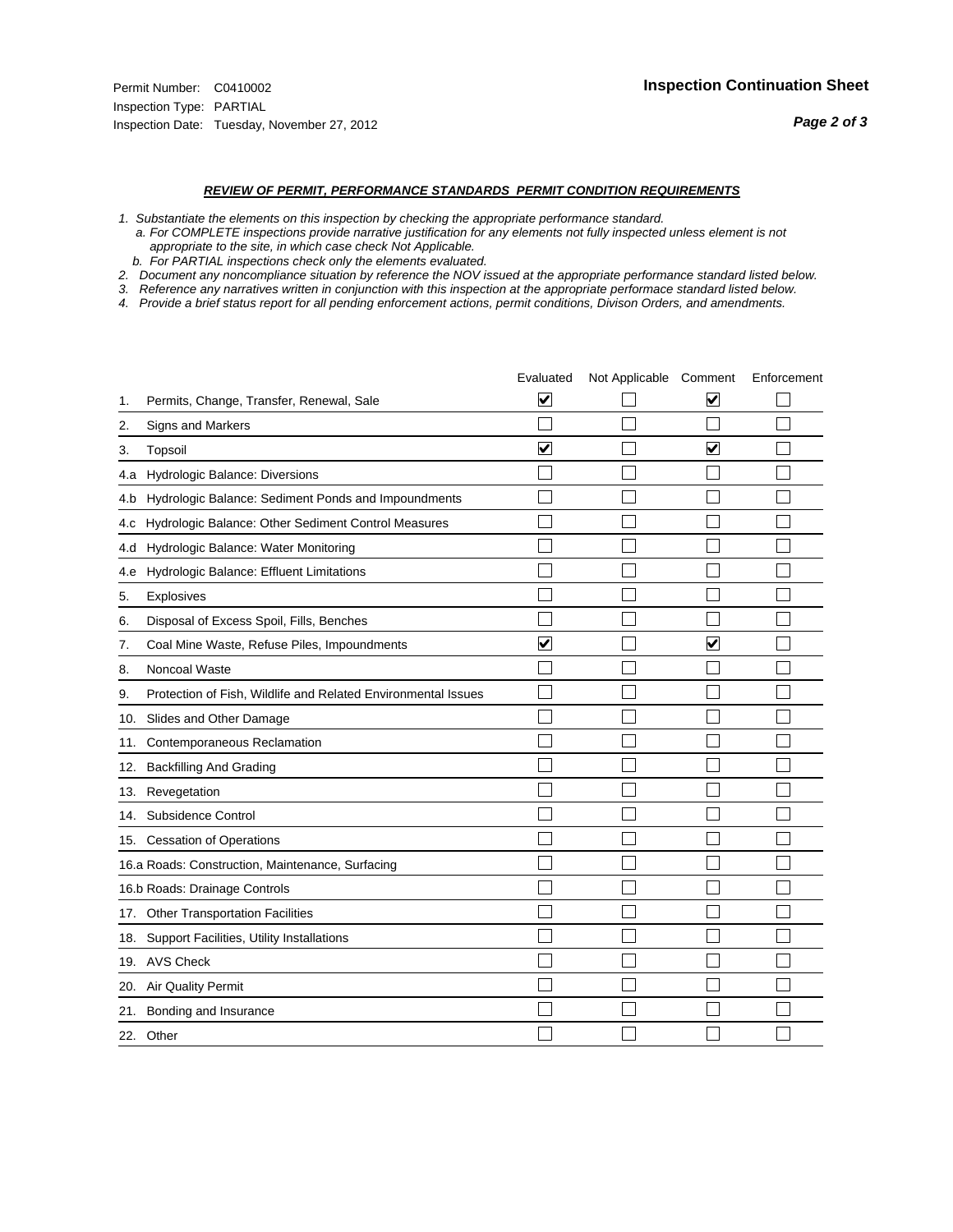*Page 3 of 3*

#### **1. Permits, Change, Transfer, Renewal, Sale**

The Northwater Spring Mitigation Plan task # 4202, was conditionally approved on November 16th pending receipt of a temporary change appl;ication from the Division of Water Rights for Spring # MSP-89 and 2 clean copies of the complete mitigation plan. The South fork of Quitchupah amendment # 4200 is under review and due on Nov 30th.

#### **3. Topsoil**

Drainage controls at the base of the subsoil pile have been re- tooled to adequately contain drainage off the outslopes of the pile. Areas affected by maintenance of the diversion dirches have been seeded.

#### **7. Coal Mine Waste, Refuse Piles, Impoundments**

The excess refuse generated from ditch cleanout has been placed on the refuse pile and the area has been seeded.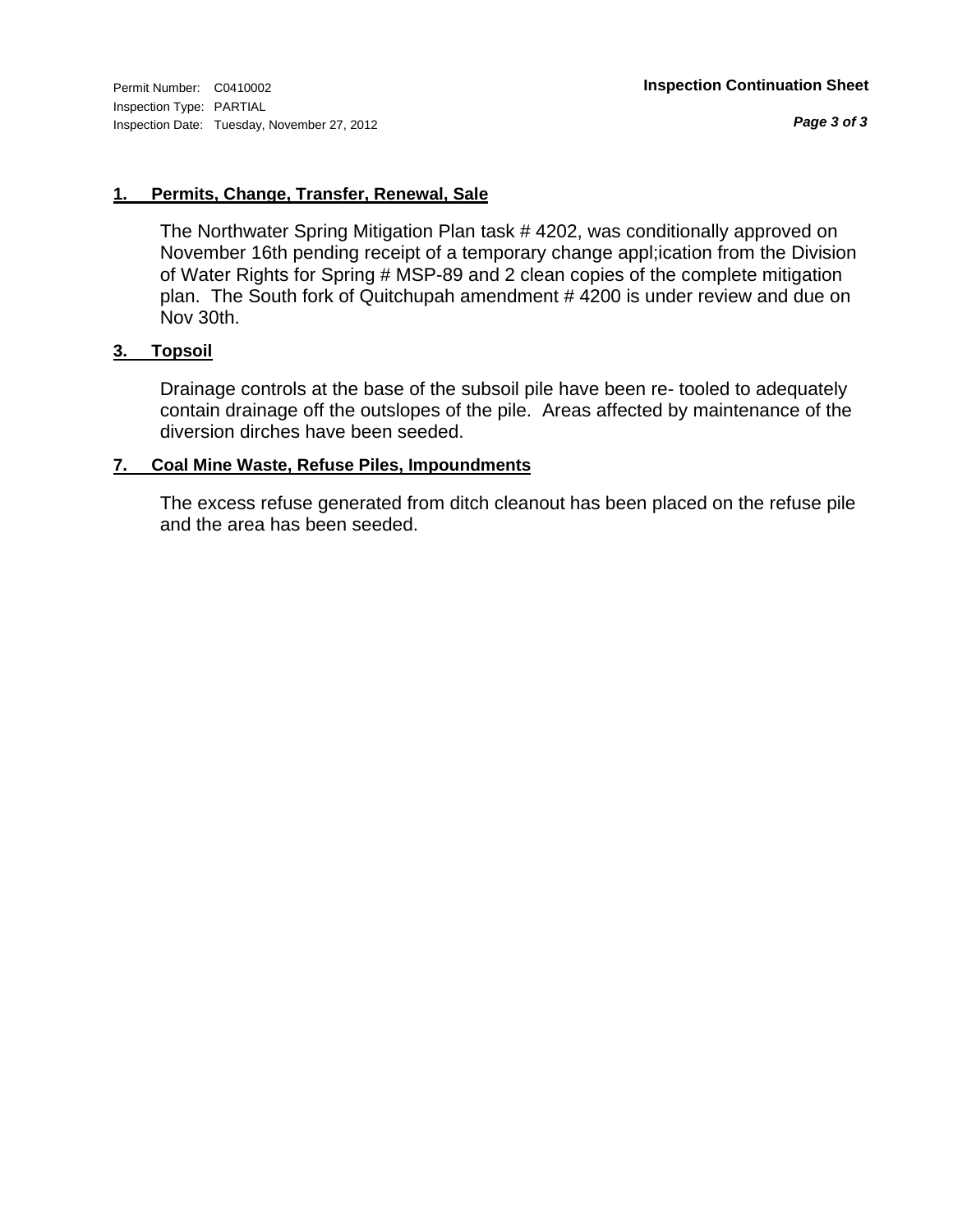

VENDOR 000000005020

#### **STATE OF UTAH**

**STATE OF UTAH** 

| <b>INVOICE#</b>             | <b>INVOICE DATE</b> | <b>AMOUNT</b> | <b>DISCOUNT</b> | VOUCHER# | NET AMOUNT |
|-----------------------------|---------------------|---------------|-----------------|----------|------------|
| 10096<br>PERMIT # C/015/025 | 7/12/2012           | 264.00        | 0,00            | 08040    | 264.00     |
| <b>TOTAL</b>                |                     | 264.00        | 0.00            |          | 264.00     |

#### DATE 10/30/2012 CHECK # 0114003353 VENDOR 000000005020

| <b>INVOICE#</b>            | <b>INVOICE DATE</b> | <b>AMOUNT</b> | <b>DISCOUNT</b>         | VOUCHER# | NET AMOUNT |
|----------------------------|---------------------|---------------|-------------------------|----------|------------|
| 10096<br>PERMIT# C/015/025 | 7/12/2012           | 264.00        | 0.00                    | 08040    | 264.00     |
|                            |                     |               | RECEIVED                |          |            |
|                            |                     |               | NOV 0 5 2012            |          |            |
|                            |                     |               | DIV.OFOIL, GAS & MINING |          |            |
|                            |                     |               |                         |          |            |
|                            |                     |               |                         |          |            |
| <b>TOTAL</b>               |                     | 264,00        | 0.00                    |          | 264.00     |

#### DOCUMENT HAS A COLORED BACKGROUND. SECURITY FEATURES LISTED ON BACK.

A Rhino Energy LLC Company

#### CASTLE VALLEY MINING LLC **424 LEWIS HARGETT CIRCLE, STE 250 LEXINGTON, KY 40503**

PNC Bank, N.A. 001 Jeannette PA

60-162/433

**AMOUNT** \*\*\*\*\$264.00

10/30/2012

**DATE** 

CHECK NO. 0114003353

TWO HUNDRED SIXTY-FOUR AND XX / 100 Dollars PAY

دانون والوادي

TO THE **STATE OF UTAH** DEPT OF NAUTRAL RESOURCES ORDER DIV OF OIL & GAS  $\mathcal{O}\mathcal{F}$ P O BOX 145801 SALT LAKE CITY, UT 84114-5801

**ORIGINAL CHECK** ROUTED TO ACCOUNTING

richard Cc. X

**AUTHORIZED SIGNATURE** 

 $\mathbf{H}^{\mathbf{B}}$ 

 $\mathbb{R}^n$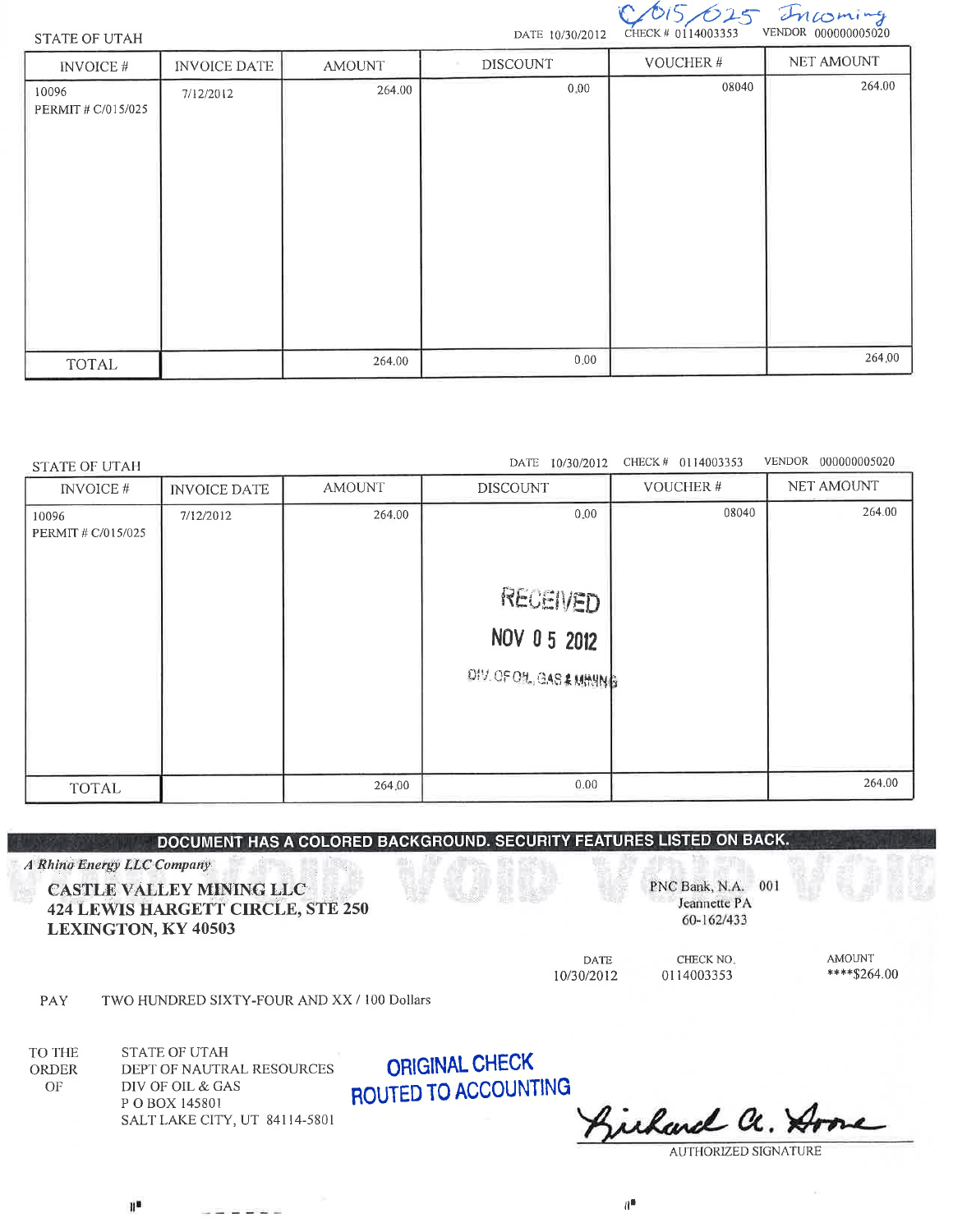Inverney **COISO025** #4102

 $\boldsymbol{\kappa}$  .

#### BEFORE THE DIVISION OF OIL, GAS AND MINING DEPARTMENT OF NATURAL RESOURCES **STATE OF UTAH**

---00000---

÷

ł

 $\ddot{\phantom{a}}$ 

RECEIVED

NOV 0 5 2012

DIV.OF OH GAS & MINING

IN THE MATTER OF THE **INFORMAL ASSESSMENT CONFERENCE for NOTICE OF VIOLATION AND PROPOSED ASSESSMENT; VIOLATION No.** N10096, CASTLE VALLEY MINING, LLC, BEAR CANYON **MINE, C/015/025, CARBON COUNTY, UTAH** 

#### **FINDINGS of FACT, CONCLUSIONS OF LAW AND ORDER**

#### CAUSE NO. C/015/025

#### ---00000---

On July 12, 2012, the Division of Oil, Gas and Mining (Division) held an Informal Assessment Conference as provided for by R645-401-700 Utah Administrative Code (2011) in response to the written request by Castle Valley Mining, LLC (Castle Valley) to review the fact of violation and fine assessment for Notice of Violation 10096 (NOV), issued to it on May 24, 2012 for operations at the Bear Canyon Mine, C/015/025, Carbon County, Utah.

#### **ISSUES**

The Division in its Notice of Violation found that rules R645-301-731.100, 120 and R645-301-731.212 and 223 had been violated. These rules require that surface and groundwater monitoring be conducted according to the plan approved under R645-301-731.200 et seq, and that complete records of water monitoring data be submitted every 3 months. The Division assessed a fine of \$352.00.

#### **PARTIES**

Dana Dean, Associate Director Division of Oil, Gas and Mining served as the hearing officer. The hearing was conducted as an informal adjudicative proceeding. April A. Abate, Division Hydrologist presented the facts and arguments in support of the Notice of Violation, Joe C. Helfrich, Assessment Officer, presented the arguments concerning the determination of the assessment amount. Messrs. Corey Heaps and Jaren Jorgensen represented Castle Valley Mining, LLC and presented the position and arguments on its behalf.

No recording or transcript of the conference was made.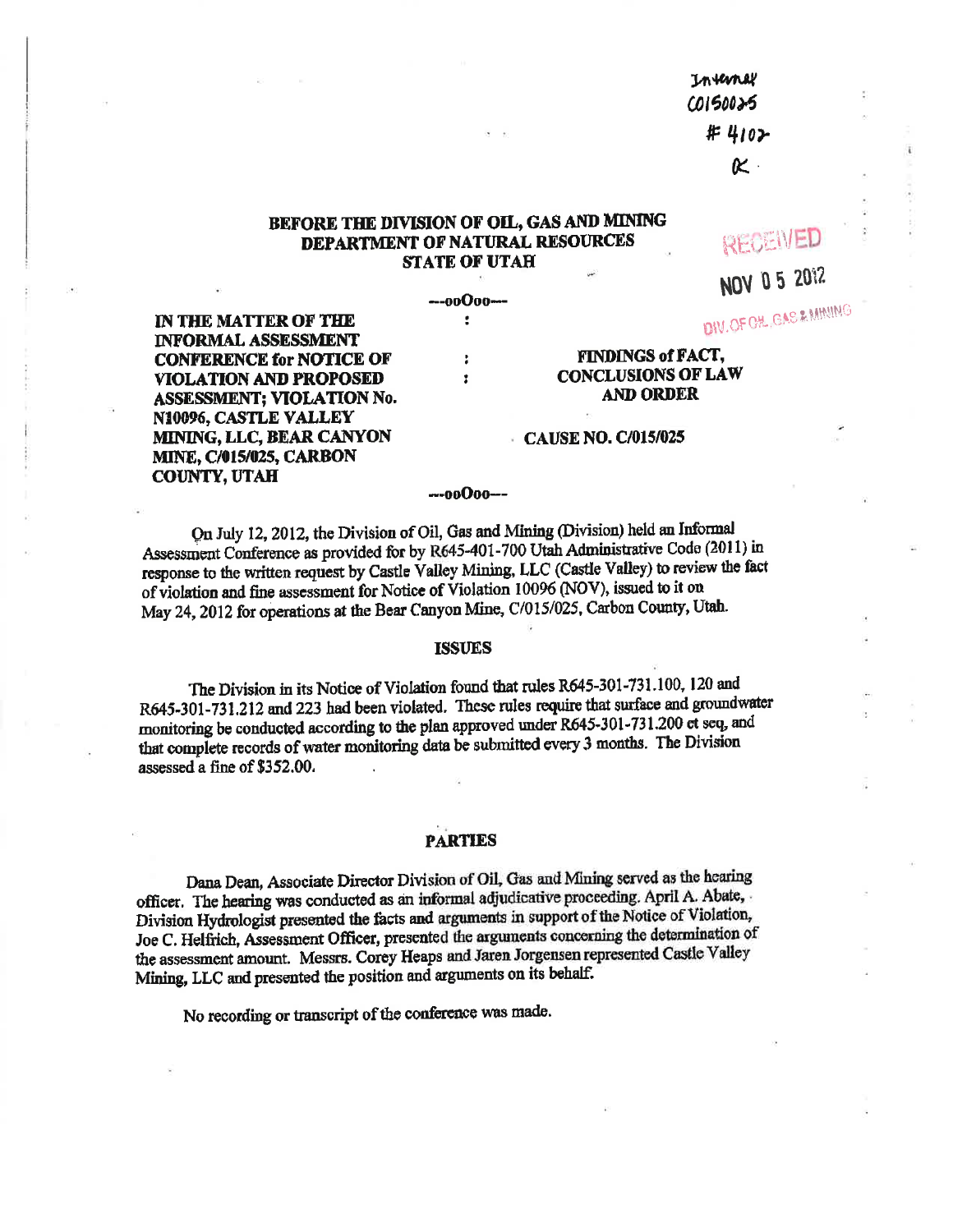#### **FINDINGS OF FACT**

Based on the information provided at the conference, the statements presented by those speaking, and on information in the files of the Division the following Findings and Conclusions were made.

- 1. The Request for an informal assessment conference was delivered to the Division on June 19, 2012.
- 2. Notice of the Informal Assessment Conference was provided as required on July 2, 2012.
- 3. Upon review of the fourth quarter water monitoring data provided by Castle Valley for the Bear Canyon Mine, April Abate found it to be deficient for the following reasons:
	- a. Castle Valley failed to perform quarterly sampling duties within the month specified in the Mining and Reclamation Plan (MRP), Chapter 7 Table 7-14. Fourth quarter sampling activities are required in October, not December of each vear.
	- b. Castle Valley failed to provide a complete set of operational parameter data for spring sample SBC-14 during the fourth quarter 2011 sampling event.
- 4. Because this is not the first time that Castle Valley failed to collect water in the proper month or provide a full set of data for SBC-14, Ms. Abate wrote the NOV.
- 5. Mr. Heaps explained that Castle Valley desires to do everything according to the MRP and to stay in compliance with all of the Coal Rules.
- 6. Mr. Jorgensen explained that he had been open and responsive to everything the Division has communicated to him. He admitted that he had not been sampling according the requirements in the MRP, but explained that it was not purposeful. He said that he now understands the sampling requirements and will diligently follow them. He also suggested that there may be a glitch in our water quality database that caused some of the parameters for SBC-14 not to show up. The Division has been unable to repeat the error, but April is willing to work with him over the next couple of quarters to ensure that the data is properly entered the first time.
- 7. After some discussion, Castle Valley decided not contest the fact of the violation, but did ask that the points assessed be reconsidered.
- 8. Both sides indicated that there is a cordial, respectful, communicative relationship between the Division and Castle Valley. They are both also willing to work together to avoid these problems in the future.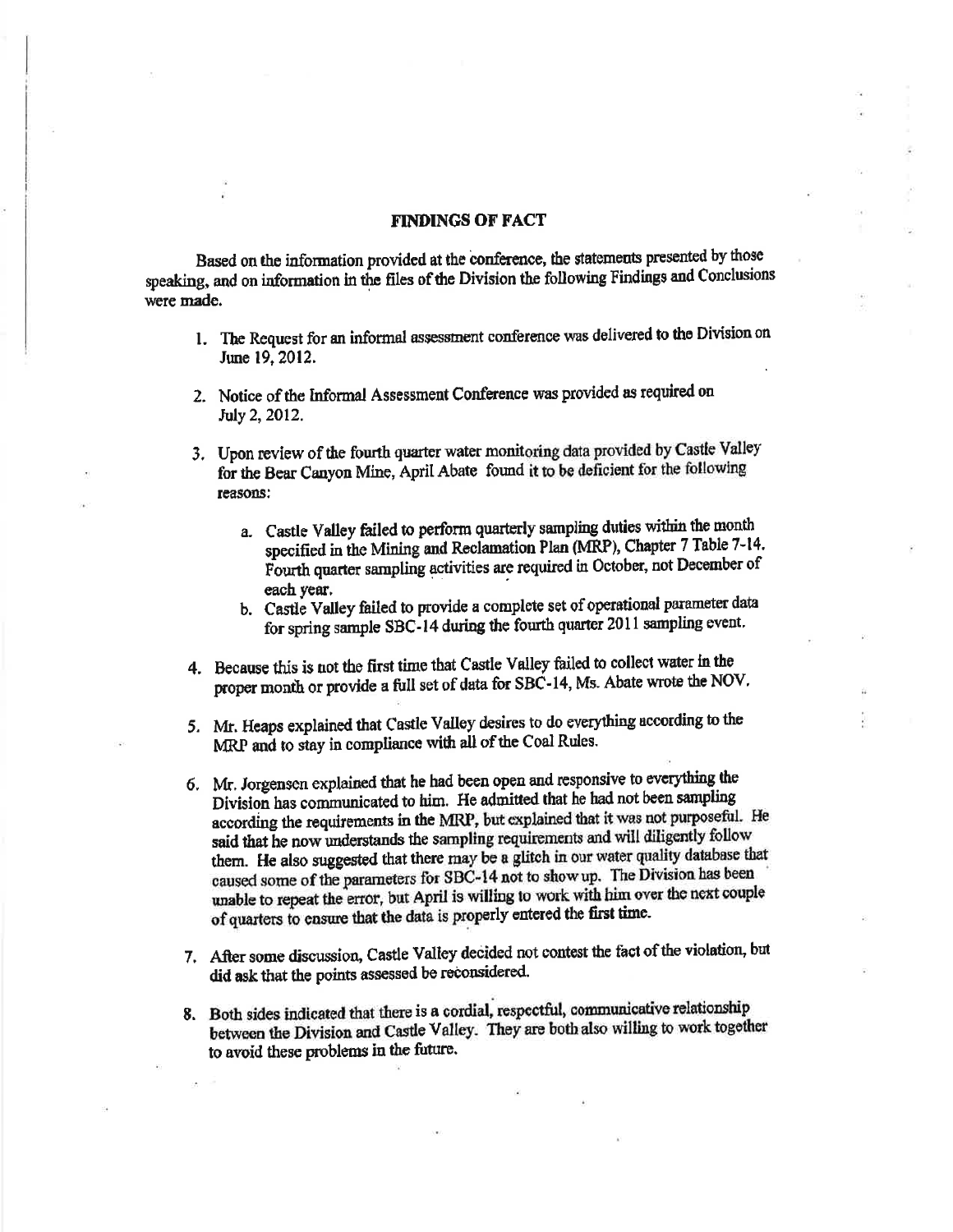#### **CONCLUSIONS OF LAW**

1. The approved water-monitoring plan for the Bear Canyon Mine was not followed for the fourth quarter of 2011 and a full set of data was not provided for SBC-14.

2. The fact of the violation should stand.

3. Based on Mr. Jorgensen's testimony, and the actions he is taking to prevent future hindrances, the negligence points should be lowered from 12 to 10, and the good faith points should be increased from 8 to 11.

#### **ORDER**

#### NOW THEREFORE, it is ordered that:

- 1. The fact of the violation is upheld.
- 2. The proposed assessment of \$352.00 is now finalized at \$264.00.

SO DETERMINED AND ORDERED this 12<sup>th</sup> day of July, 2012

Dana Dean, P.E. Associate Director Division of Oil, Gas and Mining

P:\GROUPS\COAL\WP\015025.BCN\finding-10096.doc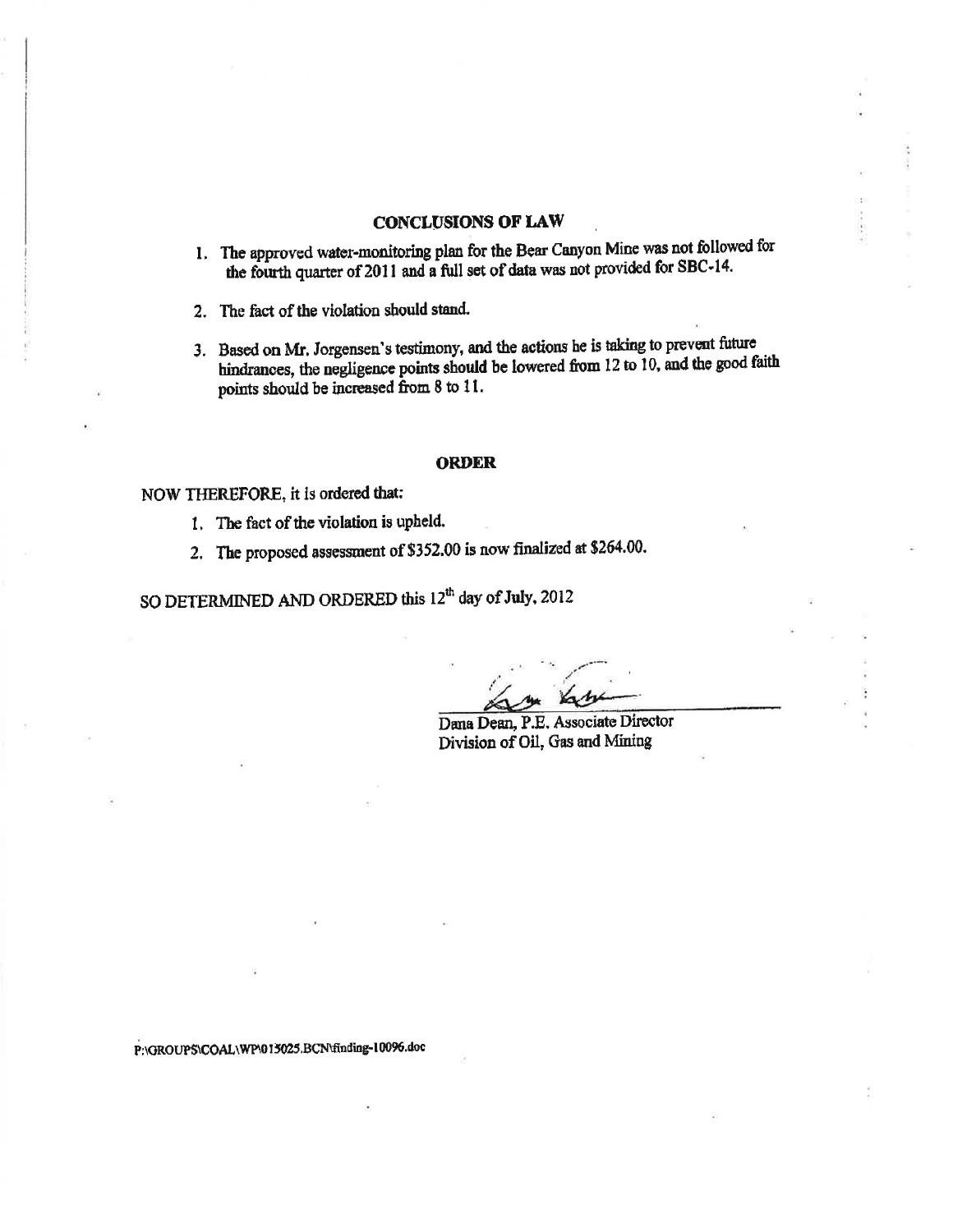### Dete: 7-12-2012 UTAH DIVISION OF OIL, GAS AND MINING WORKSHEET FOR FINAL ASSESSMENT OF PENALTIES

COMPANY: Castle Valley Mining, LLC PERMIT: C/015/025 **VIOLATION: 10096** 

#### ASSESSMENT CONFERENCE OFFICER: Dana Dean

|     |                             | Proposed<br>Assessment | Final<br>Assessment |
|-----|-----------------------------|------------------------|---------------------|
| (1) | History/Previous Violations | 0                      |                     |
| (2) | Seriousness                 | 12                     | 12                  |
| (3) | Negligence                  | $12 \ \mu$             |                     |
| (4) | Good Faith                  | $-8$                   | $-11$               |
|     |                             |                        |                     |

**Total Points** 

TOTAL ASSESSED FINE \$264.00

 $16$ 

11

P: GROUPS\COAL\WP\015025,BCN\FINAL ASSESSMENT-10096.DOC

62706-151<br>Oh Kijabat Branham